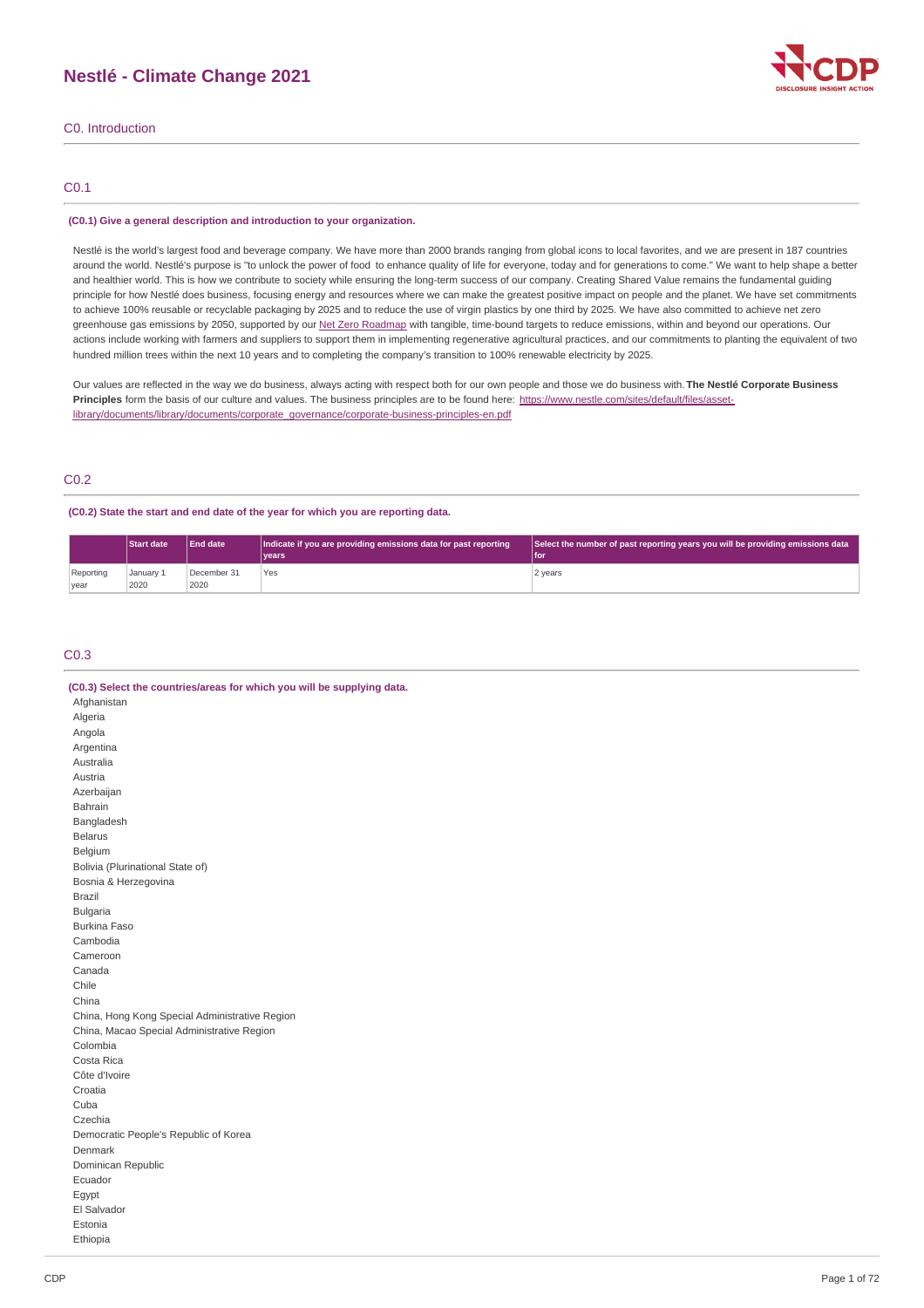Fiji Finla n d France French Polynesia Gabon Georgia Germany G h a n a Greece **Guadeloupe** Guatemala Honduras Hungary India Indonesia Iran (Islamic Republic of) Ireland Israel Italy Jamaica Japan Jordan Kazakhstan Kenya Lao People's Democratic Republic Latvia Lebanon Lithuania Luxembourg M ala y sia M ali Malt a Martinique M a u ritiu s M e xic o Montenegro Morocco M o z a m biq u e Myanmar Netherlands N e w C ale d o nia New Zealand Nicaragua **Niger** Nigeria Norway Oman Pakistan Panama Papua New Guinea Paraguay Peru **Philippines** Poland Portugal Qatar Republic of Korea Republic of Moldova R é u nio n R o m a nia Russian Federation Saudi Arabia Senegal Serbia Singapo r e Slovakia Slovenia South Africa S p ain Sri Lanka State of Palestine Sweden Switzerland Syrian Arab Republic Taiwan, Greater China T h aila n d T rinid a d a n d T o b a g o T u nisia Turkey U k r ain e United Arab Emirates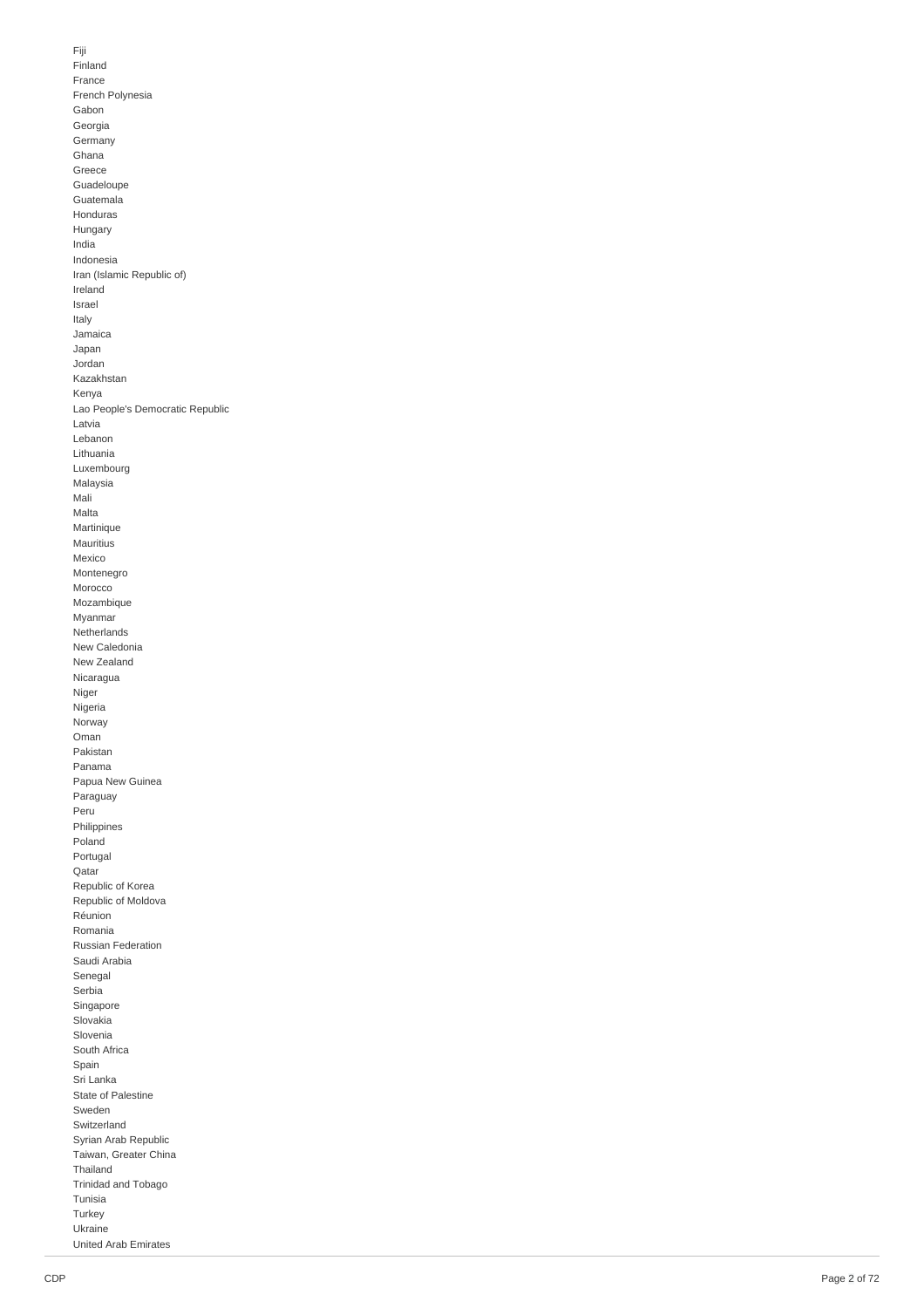### C0.4

**(C0.4) Select the currency used for all financial information disclosed throughout your response.** CHF

### C0.5

(C0.5) Select the option that describes the reporting boundary for which climate-related impacts on your business are being reported. Note that this option should **align with your chosen approach for consolidating your GHG inventory.** Financial control

### C-AC0.6/C-FB0.6/C-PF0.6

(C-AC0.6/C-FB0.6/C-PF0.6) Are emissions from agricultural/forestry, processing/manufacturing, distribution activities or emissions from the consumption of your products - whether in your direct operations or in other parts of your value chain - relevant to your current CDP climate change disclosure?

|                          | <b>Relevance</b>                                                                                     |
|--------------------------|------------------------------------------------------------------------------------------------------|
| Agriculture/Forestry     | Elsewhere in the value chain only [Agriculture/Forestry/processing/manufacturing/Distribution only]  |
| Processing/Manufacturing | Both direct operations and elsewhere in the value chain [Processing/manufacturing/Distribution only] |
| Distribution             | Elsewhere in the value chain only [Agriculture/Forestry/processing/manufacturing/Distribution only]  |
| Consumption              | Yes [Consumption only]                                                                               |

### C-AC0.6b/C-FB0.6b/C-PF0.6b

(C-AC0.6b/C-FB0.6b/C-PF0.6b) Why are emissions from agricultural/forestry activities undertaken on your own land not relevant to your current CDP climate **change disclosure?**

### **Row 1**

**Primary reason**

Do not own/manage land

#### **Please explain**

Nestlé does not directly own or manage any land dedicated to agriculture/forestry.

### C-AC0.6f/C-FB0.6f/C-PF0.6f

(C-AC0.6f/C-FB0.6f/C-PF0.6f) Why are emissions from distribution activities within your direct operations not relevant to your current CDP climate change **disclosure?**

### **Row 1**

**Primary reason**

Outside the direct operations of my organization

### **Please explain**

Most of our distribution activities (upstream and downstream) are managed by third parties.

### C-AC0.7/C-FB0.7/C-PF0.7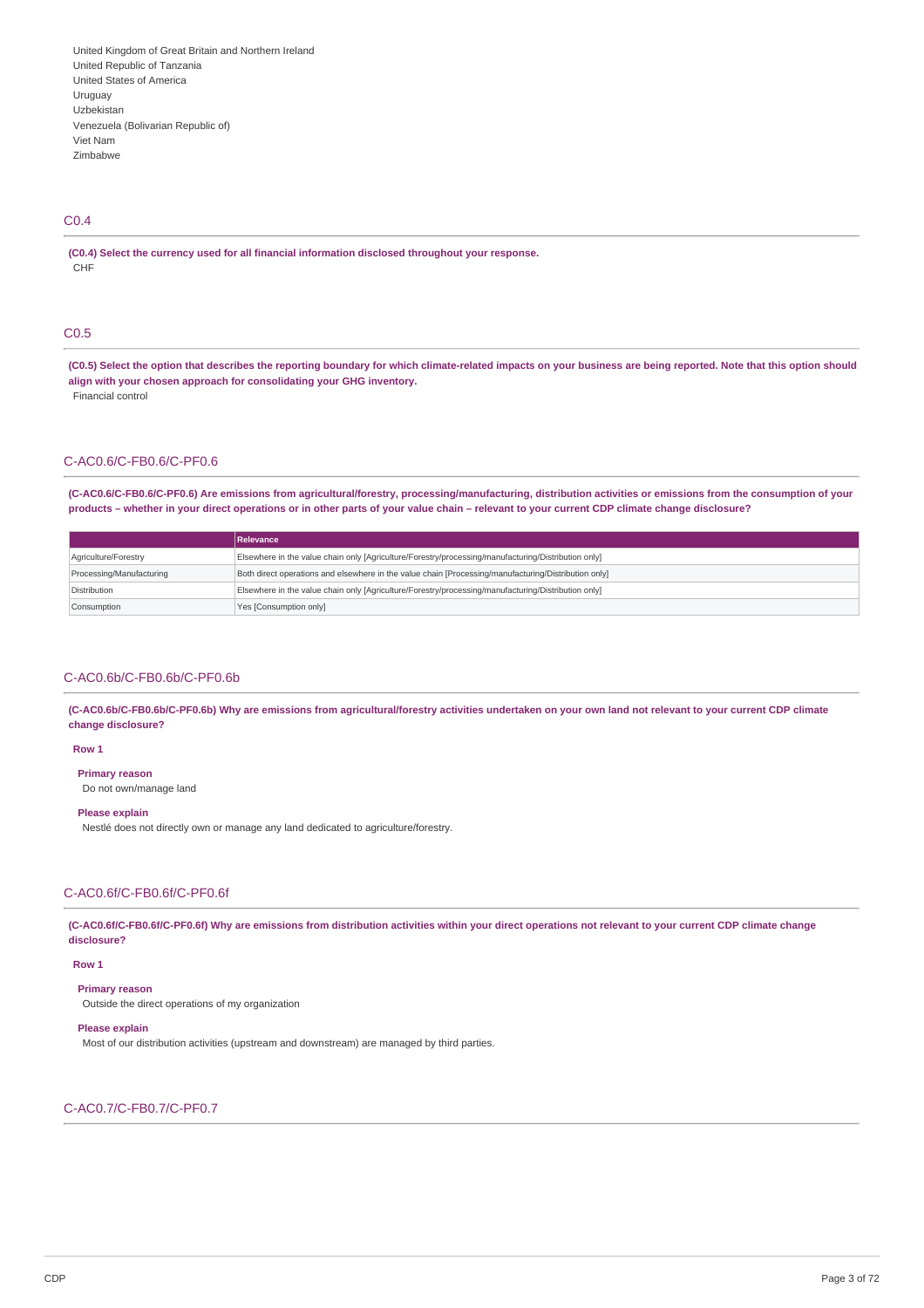#### (C-AC0.7/C-FB0.7/C-PF0.7) Which agricultural commodity(ies) that your organization produces and/or sources are the most significant to your business by **revenue? Select up to five.**

# **Agricultural commodity**

Other, please specify (Coffee)

### **% of revenue dependent on this agricultural commodity**

20-40%

### **Produced or sourced**

Sourced

### **Please explain**

Coffee is primarily used in our Beverages business (mainly coffee-based beverages including Powdered and Liquid Beverages) – this amounted to CHF 22.2 bn turnover in 2020, equal to 21-30% of our total revenue. This business features some of our most iconic brands, such as: Nescafé® and Nespresso®, our premium coffee experience. In 2020, we sourced 76% of our total Nescafé coffee supply responsibly, surpassing our goal of 70%, and 74% was traceable.

### **Agricultural commodity**

Other, please specify (Wheat)

#### **% of revenue dependent on this agricultural commodity**

20-40%

### **Produced or sourced**

Sourced

### **Please explain**

Whole wheat is the number one ingredient in a large majority of our product portfolio, including some of our breakfast cereal brands like Shreddies® and Nestlé Fitness®. We source cereals and grains from many countries around the world. Of our total cereals purchased in 2020, 59% was responsibly sourced and 82% was traceable back to source.

#### **Agricultural commodity**

Cattle products

### **% of revenue dependent on this agricultural commodity**

### **Produced or sourced**

Sourced

20-40%

#### **Please explain**

Dairy is our single biggest category by volume, and we source it from both small-scale and large-scale producers all around the world. In 2020, 86% of our total dairy ingredients was responsibly sourced, and 91% was traceable. Regarding fresh milk specifically, in 2020, 99% was traceable and 87% was responsibly sourced. Dairy is a major ingredient used by the following sales categories: milk products and ice cream (e.g. Milkmaid), nutrition and health science (e.g. NAN), and confectionery (e.g. KitKat, Cailler), powdered and milk beverages (e.g. Nesquik, Milo).

### C1. Governance

# C1.1

**(C1.1) Is there board-level oversight of climate-related issues within your organization?** Yes

# C1.1a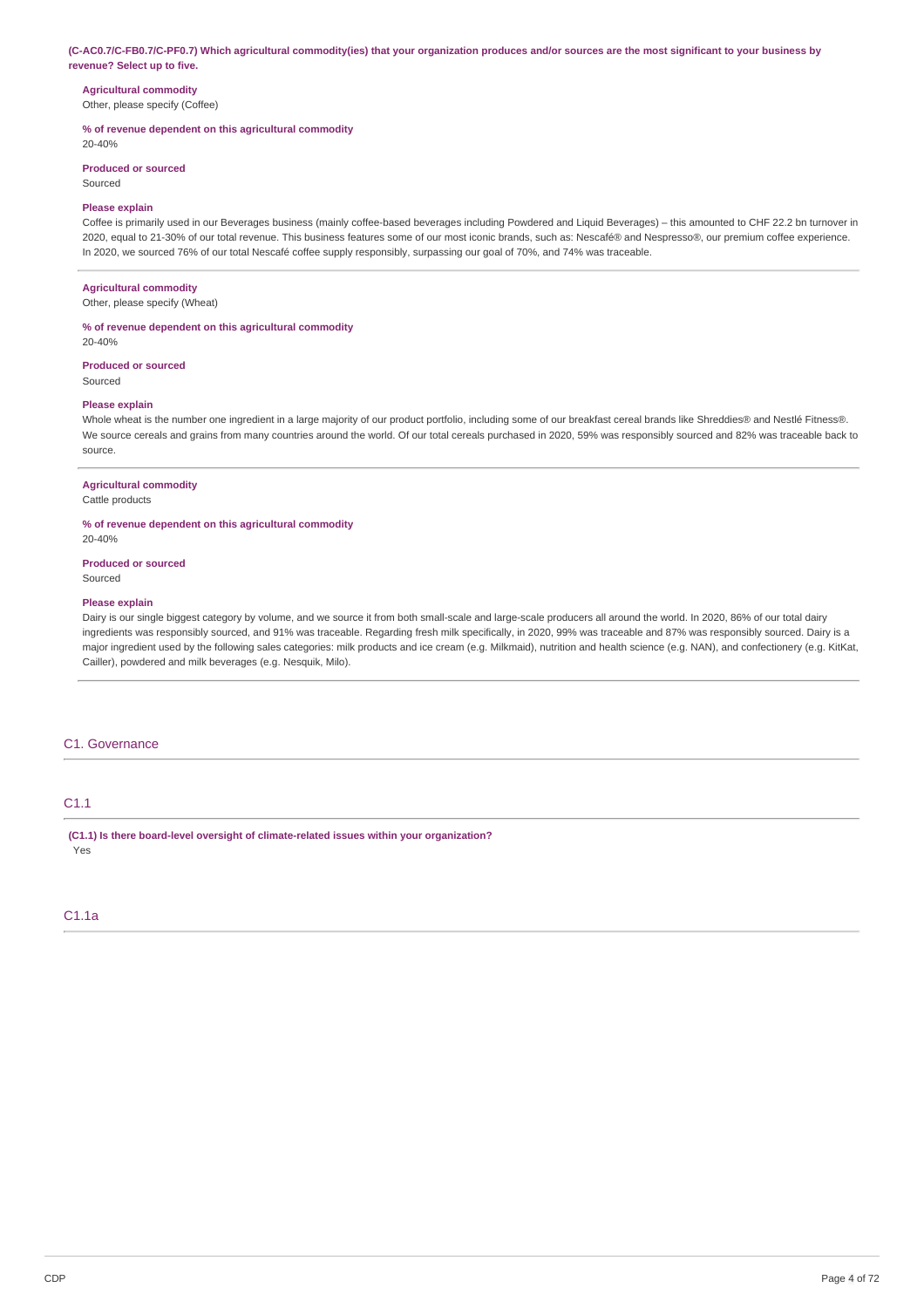# (C1.1a) Identify the position(s) (do not include any names) of the individual(s) on the board with responsibility for climate-related issues.

| <b>Position of</b><br>individual(s) | Please explain                                                                                                                                                                                                                                                                                                                                                                                                                                                                                                                                                                                                                                                                                                                                                                                                                                                                                                                                                                                                                                                                                                                                                                                                                                                                                                                                                                                                                                                                                                                                                                                                                                                                                                                                                                                                                                                                                                                                                                                                                                                                                                                                                                                                                                                                                                                                                                                                                                                           |
|-------------------------------------|--------------------------------------------------------------------------------------------------------------------------------------------------------------------------------------------------------------------------------------------------------------------------------------------------------------------------------------------------------------------------------------------------------------------------------------------------------------------------------------------------------------------------------------------------------------------------------------------------------------------------------------------------------------------------------------------------------------------------------------------------------------------------------------------------------------------------------------------------------------------------------------------------------------------------------------------------------------------------------------------------------------------------------------------------------------------------------------------------------------------------------------------------------------------------------------------------------------------------------------------------------------------------------------------------------------------------------------------------------------------------------------------------------------------------------------------------------------------------------------------------------------------------------------------------------------------------------------------------------------------------------------------------------------------------------------------------------------------------------------------------------------------------------------------------------------------------------------------------------------------------------------------------------------------------------------------------------------------------------------------------------------------------------------------------------------------------------------------------------------------------------------------------------------------------------------------------------------------------------------------------------------------------------------------------------------------------------------------------------------------------------------------------------------------------------------------------------------------------|
| Board-level<br>committee            | In 2020, the Nomination and Sustainability Committee of the Board of Directors of Nestlé provided strategic quidance on climate-related matters with reporting to the full Board of Directors, which had<br>overall oversight. The Nomination and Sustainability Committee oversaw all aspects of our environmental, social and governance performance. It reviewed reports and gave advice on measures<br>which shall ensure the long-term sustainability of the Company in its economic, social and environmental dimension (including its response to climate change and related reporting), and monitored<br>the Group's performance against selected external sustainability indexes. It reviewed the Company's commitments on environmental, social and governance aspects as well as the Creating Shared<br>Value and Sustainability Report 2020, and discussed periodically how other material non-financial risks affect the Company's financial performance and how its long-term strategy relates to its ability<br>to create shared value. At Board level, as of the Annual General Meeting 2021, Nestlé is splitting its existing Nomination and Sustainability Committee into a separate Nomination Committee and a<br>focused Sustainability Committee. This reflects the importance of sustainability in Nestlé's corporate governance and allows Board members to dedicate more time and focus on each of these<br>important topics. The Sustainability Committee provides strategic quidance on climate-related matters and reports to the full Board of Directors, which has overall oversight. The Sustainability<br>Committee of the Board meets at least three times per year. It reviews the Company's commitments on environmental, social and governance aspects as well as the annual Creating Shared Value<br>report and discusses periodically how other material non-financial risks affect the Company's financial performance and how its long-term strategy relates to its ability to create shared value. An<br>Environmental, Social and Governance (ESG) Sustainability Council (ESG Sustainability Council) has been established at the Executive Board level. The ESG Sustainability Council provides<br>governance, strategic leadership and execution support. It drives implementation of Nestlé's sustainability strategy, including implementation of our 2050 Net Zero roadmap, ensuring focus and<br>alignment on execution. |
| Other C-<br>Suite Officer           | Up to the establishment of the ESG Sustainability Council in January 2021, Executive management responsibility on climate-related matters was shared by the Executive Vice President CFO and<br>Executive Vice President Global Head of Operations, Nestlé. Once the ESG Sustainability Council was established, it took over Executive management responsibility on climate-related matters and<br>is now chaired by the Group's Executive Vice President (EVP) Head of Strategic Business Units and Marketing and Sales. The other members of the ESG Sustainability Council are the Executive<br>Vice President Chief Executive Officer Zone Americas (United States of America, Canada, Latin America, Caribbean), the Executive Vice President Chief Executive Officer Zone Europe, Middle East<br>and North Africa (EMENA), the Executive Vice President Chief Executive Officer Zone Asia, Oceania and sub-Saharan Africa (AOA), the Executive Vice President Global Head of Operations, the<br>Executive Vice President Chief Technology Officer, the Executive Vice President General Counsel, Corporate Governance and Compliance and the Executive Vice President Chief Financial Officer.                                                                                                                                                                                                                                                                                                                                                                                                                                                                                                                                                                                                                                                                                                                                                                                                                                                                                                                                                                                                                                                                                                                                                                                                                                                                    |
| Other C-<br>Suite Officer           | The Executive Vice President Chief Executive Officer Zone Americas (United States of America, Canada, Latin America, Caribbean) is a member of the ESG Sustainability Council.                                                                                                                                                                                                                                                                                                                                                                                                                                                                                                                                                                                                                                                                                                                                                                                                                                                                                                                                                                                                                                                                                                                                                                                                                                                                                                                                                                                                                                                                                                                                                                                                                                                                                                                                                                                                                                                                                                                                                                                                                                                                                                                                                                                                                                                                                           |
| Other C-<br>Suite Officer           | The Executive Vice President Chief Executive Officer Zone Europe, Middle East and North Africa (EMENA) is a member of the ESG Sustainability Council.                                                                                                                                                                                                                                                                                                                                                                                                                                                                                                                                                                                                                                                                                                                                                                                                                                                                                                                                                                                                                                                                                                                                                                                                                                                                                                                                                                                                                                                                                                                                                                                                                                                                                                                                                                                                                                                                                                                                                                                                                                                                                                                                                                                                                                                                                                                    |
| Other C-<br>Suite Officer           | The Executive Vice President Chief Executive Officer Zone Asia, Oceania and sub-Saharan Africa (AOA) is a member of the ESG Sustainability Council.                                                                                                                                                                                                                                                                                                                                                                                                                                                                                                                                                                                                                                                                                                                                                                                                                                                                                                                                                                                                                                                                                                                                                                                                                                                                                                                                                                                                                                                                                                                                                                                                                                                                                                                                                                                                                                                                                                                                                                                                                                                                                                                                                                                                                                                                                                                      |
| Other C-<br>Suite Officer           | The Executive Vice President Global Head of Operations is a member of the ESG Sustainability Council.                                                                                                                                                                                                                                                                                                                                                                                                                                                                                                                                                                                                                                                                                                                                                                                                                                                                                                                                                                                                                                                                                                                                                                                                                                                                                                                                                                                                                                                                                                                                                                                                                                                                                                                                                                                                                                                                                                                                                                                                                                                                                                                                                                                                                                                                                                                                                                    |
| Other C-<br>Suite Officer           | The Executive Vice President Chief Technology Officer is a member of the ESG Sustainability Council.                                                                                                                                                                                                                                                                                                                                                                                                                                                                                                                                                                                                                                                                                                                                                                                                                                                                                                                                                                                                                                                                                                                                                                                                                                                                                                                                                                                                                                                                                                                                                                                                                                                                                                                                                                                                                                                                                                                                                                                                                                                                                                                                                                                                                                                                                                                                                                     |
| Other C-<br>Suite Officer           | The Executive Vice President General Counsel, Corporate Governance and Compliance is a member of the ESG Sustainability Council.                                                                                                                                                                                                                                                                                                                                                                                                                                                                                                                                                                                                                                                                                                                                                                                                                                                                                                                                                                                                                                                                                                                                                                                                                                                                                                                                                                                                                                                                                                                                                                                                                                                                                                                                                                                                                                                                                                                                                                                                                                                                                                                                                                                                                                                                                                                                         |
| Chief<br>Financial<br>Officer (CFO) | The Executive Vice President Chief Financial Officer is a member of the ESG Sustainability Council.                                                                                                                                                                                                                                                                                                                                                                                                                                                                                                                                                                                                                                                                                                                                                                                                                                                                                                                                                                                                                                                                                                                                                                                                                                                                                                                                                                                                                                                                                                                                                                                                                                                                                                                                                                                                                                                                                                                                                                                                                                                                                                                                                                                                                                                                                                                                                                      |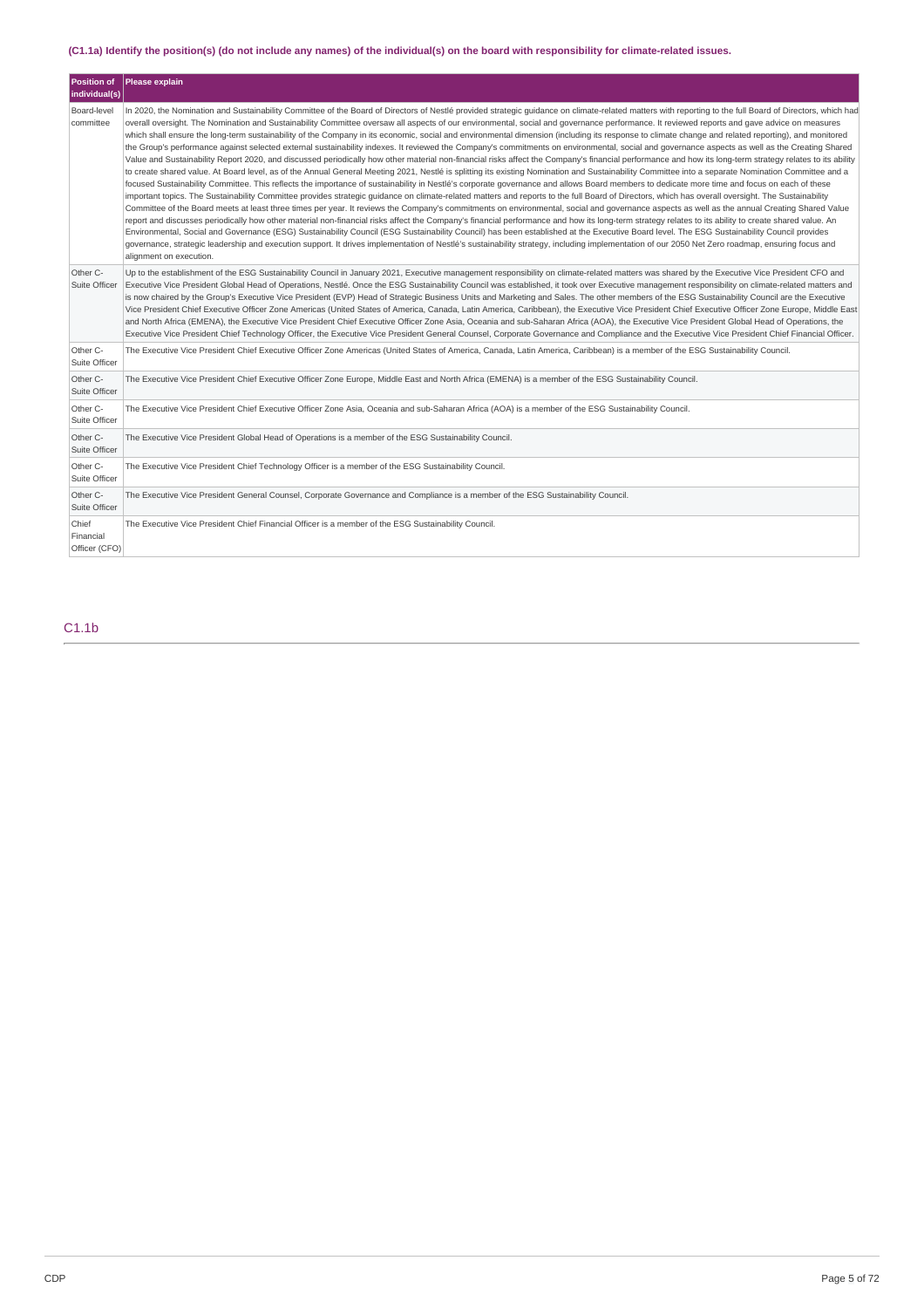| <b>Frequency</b>              | Governance                |           | Scope of Please explain                                                                                                                                                           |
|-------------------------------|---------------------------|-----------|-----------------------------------------------------------------------------------------------------------------------------------------------------------------------------------|
| with                          | mechanisms                | board-    |                                                                                                                                                                                   |
| which                         | into which                | level     |                                                                                                                                                                                   |
| climate-                      | climate-                  | oversight |                                                                                                                                                                                   |
| related                       | related issues            |           |                                                                                                                                                                                   |
| <b>issues</b> are<br><b>a</b> | are integrated            |           |                                                                                                                                                                                   |
| scheduled                     |                           |           |                                                                                                                                                                                   |
| agenda                        |                           |           |                                                                                                                                                                                   |
| item                          |                           |           |                                                                                                                                                                                   |
| Scheduled                     | Reviewing and             | $<$ Not   | In 2020, the Nomination and Sustainability Committee oversaw environment, including climate change and the climate roadmap supporting the Group's 2050 Net-Zero                   |
| - some                        | quiding                   | Applicabl | ambition. It met at least twice a year and as frequently as necessary to fulfill its task. The Committee Chairman provided a detailed report of its meetings to the full Board of |
| meetings                      | strategy                  | e         | Directors at each meeting in a dedicated Chairman's session. The Executive Board's oversight of climate-related matters covered both the risk-related and GHG reduction           |
|                               | Reviewing and             |           | strategies. The Chief Financial Officer was responsible for the financial risk-related aspects and the EVP Global Head of Operations had oversight of the GHG reduction.          |
|                               | guiding major             |           | Climate is integrated into the company's enterprise risk management (ERM) process and reviewed by the Board of Directors as part of the Board's annual risk assessment.           |
|                               | plans of action           |           | The setting of targets and public commitments on climate-related matters forms part of our comprehensive Creating Shared Value approach to business strategy. It leads            |
|                               | Reviewing and             |           | the strategic development and implementation of Creating Shared Value across our business, including for all commitments on the environment, objectives and strategies.           |
|                               | guiding risk              |           | In both cases of risk management and climate targets, the Executive Board reviewed and guided the strategy, policies and major plans of action including major capital            |
|                               | management                |           | expenditure, as well as oversight of the targets and public commitments. The annual budgeting and quiding the business plans was undertaken by individual Executive               |
|                               | policies                  |           | Board members (CFO, EVP Global Head of Operations). As of January 2021, the ESG Sustainability Council meets every month and reports progress to the full Executive               |
|                               | Reviewing and             |           | Board monthly. It coordinates the ESG sustainability activities and has oversight of internal ESG sustainability data gathering and external disclosures. To ensure focused       |
|                               | guiding annual            |           | implementation of Nestlé's sustainability strategy, ESG-related KPIs are included in the 2021 Short-Term Bonus plan of the Executive Board.                                       |
|                               | budgets                   |           |                                                                                                                                                                                   |
|                               | Reviewing and             |           |                                                                                                                                                                                   |
|                               | guiding                   |           |                                                                                                                                                                                   |
|                               | business plans<br>Setting |           |                                                                                                                                                                                   |
|                               | performance               |           |                                                                                                                                                                                   |
|                               | objectives                |           |                                                                                                                                                                                   |
|                               | Monitoring                |           |                                                                                                                                                                                   |
|                               | implementation            |           |                                                                                                                                                                                   |
|                               | and                       |           |                                                                                                                                                                                   |
|                               | performance of            |           |                                                                                                                                                                                   |
|                               | objectives                |           |                                                                                                                                                                                   |
|                               | Overseeing                |           |                                                                                                                                                                                   |
|                               | major capital             |           |                                                                                                                                                                                   |
|                               | expenditures,             |           |                                                                                                                                                                                   |
|                               | acquisitions              |           |                                                                                                                                                                                   |
|                               | and                       |           |                                                                                                                                                                                   |
|                               | divestitures              |           |                                                                                                                                                                                   |
|                               | Monitoring and            |           |                                                                                                                                                                                   |
|                               | overseeing                |           |                                                                                                                                                                                   |
|                               | progress<br>against goals |           |                                                                                                                                                                                   |
|                               | and targets for           |           |                                                                                                                                                                                   |
|                               | addressing                |           |                                                                                                                                                                                   |
|                               | climate-related           |           |                                                                                                                                                                                   |
|                               | issues                    |           |                                                                                                                                                                                   |
|                               |                           |           |                                                                                                                                                                                   |

# C1.2

### **(C1.2) Provide the highest management-level position(s) or committee(s) with responsibility for climate-related issues.**

| Name of the position(s) and/or committee(s)                                                                                                                                                                                                                | l line  | <b>Reporting Responsibility</b>                                                        |                        | Coverage of Frequency of reporting to<br>responsibility the board on climate-related<br>lissues |
|------------------------------------------------------------------------------------------------------------------------------------------------------------------------------------------------------------------------------------------------------------|---------|----------------------------------------------------------------------------------------|------------------------|-------------------------------------------------------------------------------------------------|
| Chief Financial Officer (CFO)                                                                                                                                                                                                                              | $<$ Not | Both assessing and managing<br>Applicable   climate-related risks and<br>opportunities | $<$ Not<br>Applicable> | Quarterly                                                                                       |
| Other C-Suite Officer, please specify (Executive Vice President Global Head of Operations, Nestlé. As of January 2021, <not<br>we have put in place an ESG Strategy Unit led by the Global Head of ESG, reporting to the EVP Head of Operations.)</not<br> |         | Both assessing and managing<br>Applicable climate-related risks and<br>opportunities   | $<$ Not<br>Applicable> | Quarterly                                                                                       |

### C1.2a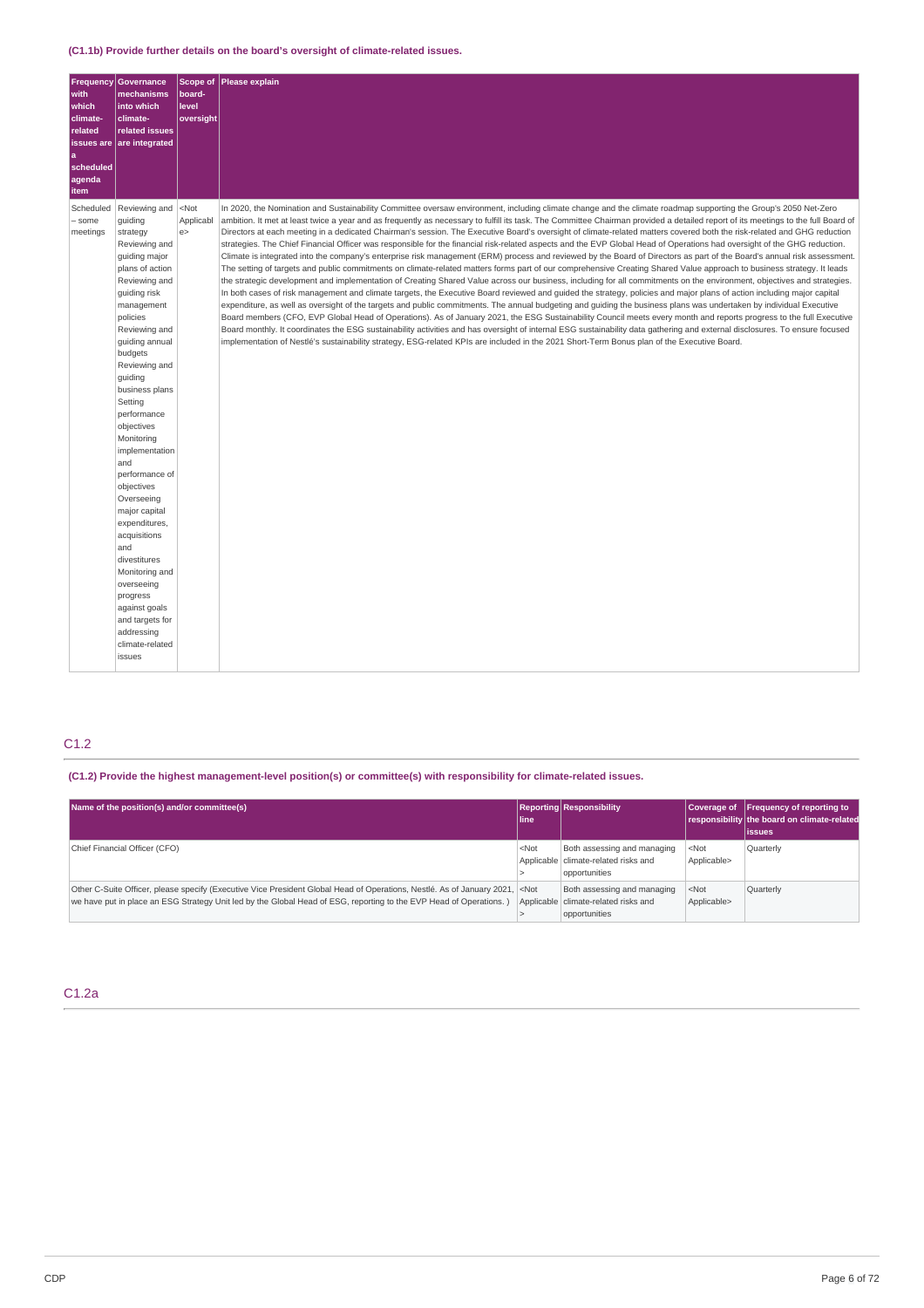(C1.2a) Describe where in the organizational structure this/these position(s) and/or committees lie, what their associated responsibilities are, and how climate**related issues are monitored (do not include the names of individuals).**

The Group has aligned its reporting disclosures with the recommendations of the Taskforce on Climate-related Financial Disclosures (TCFD) including TCFD-aligned disclosures such as the scenario modelling undertaken in 2020. The CFO has the primary responsibility for overseeing financial disclosures and oversees the implementation of the TCFD recommendations, and the scope includes:

- assessment of the actual and potential impacts of climate-related risks and opportunities on the organization's businesses, strategy, and financial planning

- risk management processes used by the organization to identify, assess, and manage climate-related risks

- metrics and targets used to assess and manage relevant climate-related risks and opportunities

The first disclosure in line with TCFD was published in the Nestlé's 2019 Annual Report.

In line with the climate roadmap supporting the Group's 2050 Net-Zero ambition, the Group has laid out and is following a time-bound plan, including interim targets consistent with the 1.5°C path. As of January 2021, the ESG Sustainability Council oversees the implementation of the climate change roadmap globally.

Committees in place in addition to the ESG Sustainability Committee to support Nestlé's climate agenda and roadmap to achieve net-zero by 2050:

- Caring for Water Committee: oversees Nestlé's strategy on water, drives and develops our flagship initiative on water and assesses and manages major water-related risks and opportunities. Co-chaired by Executive Vice President Global Head of Operations, Head of Waters Strategic Business Unit and Head of Corporate Communications. Meets quarterly.

- Issues Round Table (IRT), issue management including climate-related risks. Co-chaired by the Executive Vice President Global Head of Operations and General Counsel, Corporate Governance & Compliance. Meets monthly.

The company is monitoring progress on greenhouse gas emissions on a monthly basis through our global reporting system and considers the latest data and analysis on any variance to come up with recommendations on operational changes. Proposals to any changes related to Policies and targets are submitted to the Executive Board.

In January 2021, we put in place an ESG Strategy Unit led by the Global Head of ESG, reporting to the EVP Global Head of Operations, Nestlé

### C1.3

(C1.3) Do you provide incentives for the management of climate-related issues, including the attainment of targets?

|                                          | Provide incentives for the management of climate-related issues<br>Comment |  |
|------------------------------------------|----------------------------------------------------------------------------|--|
| Row 1<br>the contract of the contract of | <b>Yes</b>                                                                 |  |

### C1.3a

(C1.3a) Provide further details on the incentives provided for the management of climate-related issues (do not include the names of individuals).

| <b>Entitled to</b><br><b>lincentive</b> | Type of<br>lincentive | Activity inventivized Comment |                                                                                                                                                         |
|-----------------------------------------|-----------------------|-------------------------------|---------------------------------------------------------------------------------------------------------------------------------------------------------|
| Board/Executive                         | Monetary              | <b>Emissions reduction</b>    | To ensure focused implementation of Nestlé's sustainability strategy, sustainability-related KPIs are included in the 2021 Short-Term Bonus plan of the |
| board                                   | reward                | target                        | Executive Board.                                                                                                                                        |
| Energy manager                          | Monetary              | <b>Emissions reduction</b>    | The short-term bonus pay-out is determined by the degree of achievement of several annual operating objectives, including the reduction targets of GHG  |
|                                         | reward                | project                       | emissions (scope 1 and 2).                                                                                                                              |

### C2. Risks and opportunities

# C2.1

(C2.1) Does your organization have a process for identifying, assessing, and responding to climate-related risks and opportunities? Yes

### C2.1a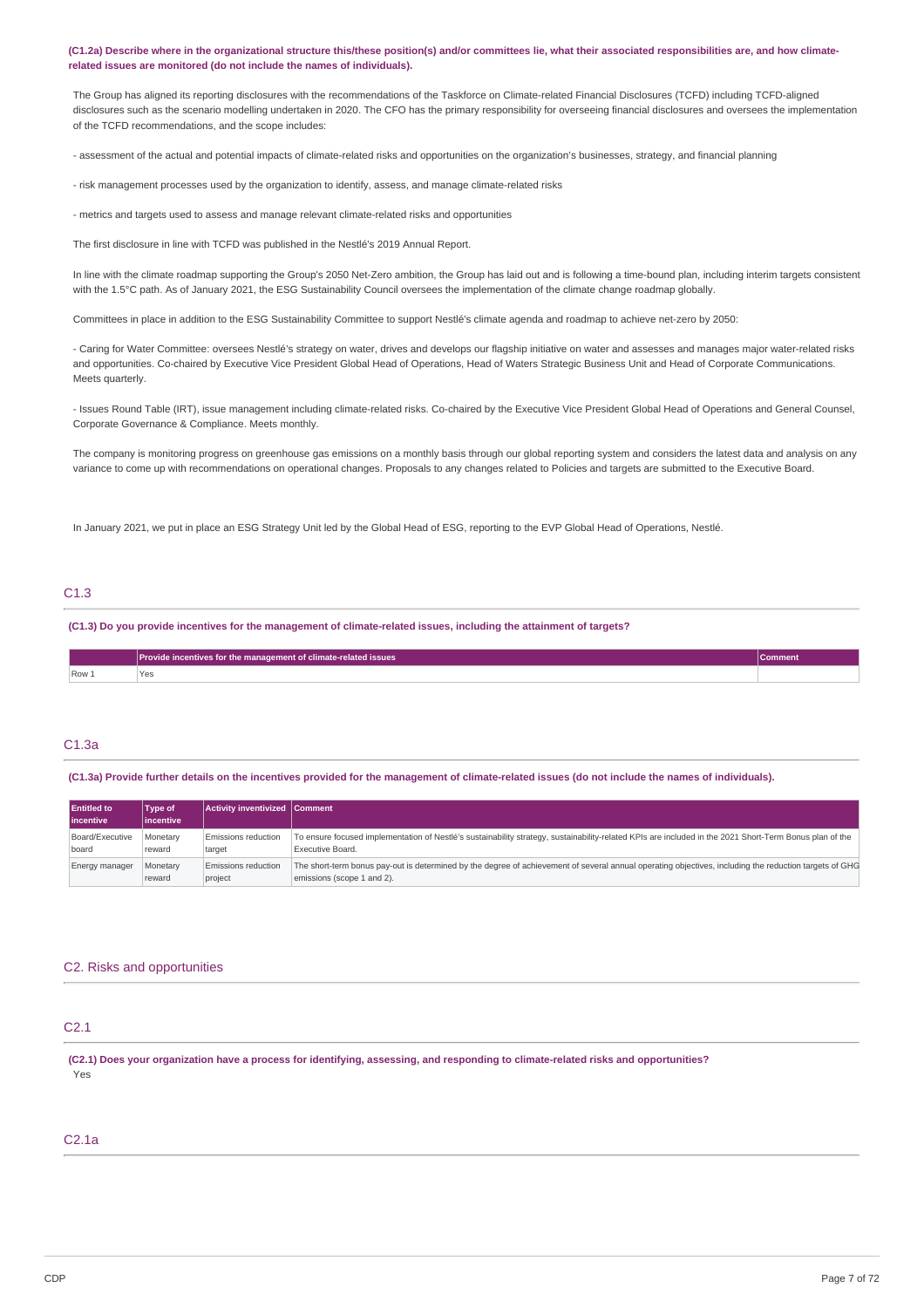**(C2.1a) How does your organization define short-, medium- and long-term time horizons?**

|             | <b>From (years)</b> | To (years) | <b>Comment</b>                                                               |
|-------------|---------------------|------------|------------------------------------------------------------------------------|
| Short-term  |                     |            | Timescale reflecting Market Business Strategy planning cycle of three years. |
| Medium-term |                     |            | Timescale reflecting the Materiality Assessment outlook time horizon.        |
| Long-term   |                     | 10         | Timescale reflecting Group Business Strategy planning cycle of 10 years.     |

### $C2.1<sub>b</sub>$

### **(C2.1b) How does your organization define substantive financial or strategic impact on your business?**

In 2020, we integrated our materiality assessment with the Group's Enterprise Risk Management process to ensure that wider sustainability risks were incorporated into the risks and opportunities under consideration across the company. We run the materiality assessment with external stakeholders every two years. This helps us identify the economic, social and environmental risks that matter most to our business and our stakeholders. For each risk, the materiality assessment rates the degree of stakeholder concern as well as the potential business impact.

The framework has a four-level risk rating scale which enables us to categorize the level of impact of each risk:

- Internal stakeholders rate the risk of the risk on Nestlé's success as major, significant, moderate or negligible
- External stakeholders rate the level of importance of the risk to them as major, significant, moderate or negligible

Both qualitative and quantitative factors are considered when rating a risk:

- does the risk have the potential to substantively affect the Group's strategy or its business model (either at a global level, category level, or across multiple categories)?
- does the risk have the potential to substantively affect one or more of the capitals the Group uses or accesses (e.g. talented, engaged workforce, capital funding)?
- does the risk have the potential to substantively influence the assessments and decisions of stakeholders?

Based on the results of the materiality assessment, we tailor our activities. We will work to address those risks identified as potentially having the most material impact on our business, developing ambitious goals to help combat climate change, drive societal progress and support a sustainable and healthy food system.

In 2020, Climate & decarbonization was identified as one of Nestlé's material risks, being rated internally as having the potential to have a major impact on Nestlé's success, whilst external stakeholders rated Climate & decarbonization as being of major importance to them.

To support the Group's identification and assessment of potential substantive climate-related risks and opportunities, Nestlé decided to implement the Taskforce for Climaterelated Financial Disclosures (TCFD) recommendations. In 2020, we embarked on developing a qualitative and quantitative climate modeling process across our value chain to assess our portfolio's resilience under different external conditions. We partnered with the University of Cambridge's Centre for Risk Studies to build a climate modeling tool. Modeling simulations evaluated the potential directional impacts on Nestlé for both transition and physical risk factors. Full details of our process and the results are disclosed in our TCFD Report 2020 (https://www.nestle.com/sites/default/files/2021-04/2020-tcfd-report.pdf).

### C2.2

**(C2.2) Describe your process(es) for identifying, assessing and responding to climate-related risks and opportunities.**

**Value chain stage(s) covered** Direct operations Upstream Downstream

**Risk management process**

Integrated into multi-disciplinary company-wide risk management process

**Frequency of assessment** Annually

**Time horizon(s) covered** Short-term Medium-term

### **Description of process**

In 2020, we embarked on developing a qualitative and quantitative climate modeling process across our value chain to assess our portfolio's resilience under different external conditions. We partnered with the University of Cambridge's Centre for Risk Studies to build a climate modeling tool. Modeling simulations helped us to identify key climate-related risks and then evaluate their potential directional impacts on Nestlé for both transition and physical risk factors. To help in risk identification, we used the TCFD risk categorization framework described below. In addition, for physical risk identification, we used Cambridge's Centre for Risk Studies' Climate Risk Atlas which provides details of and forecasts of future climatic conditions. We considered various climate scenarios covering a broad spectrum of outcomes to help provide insight on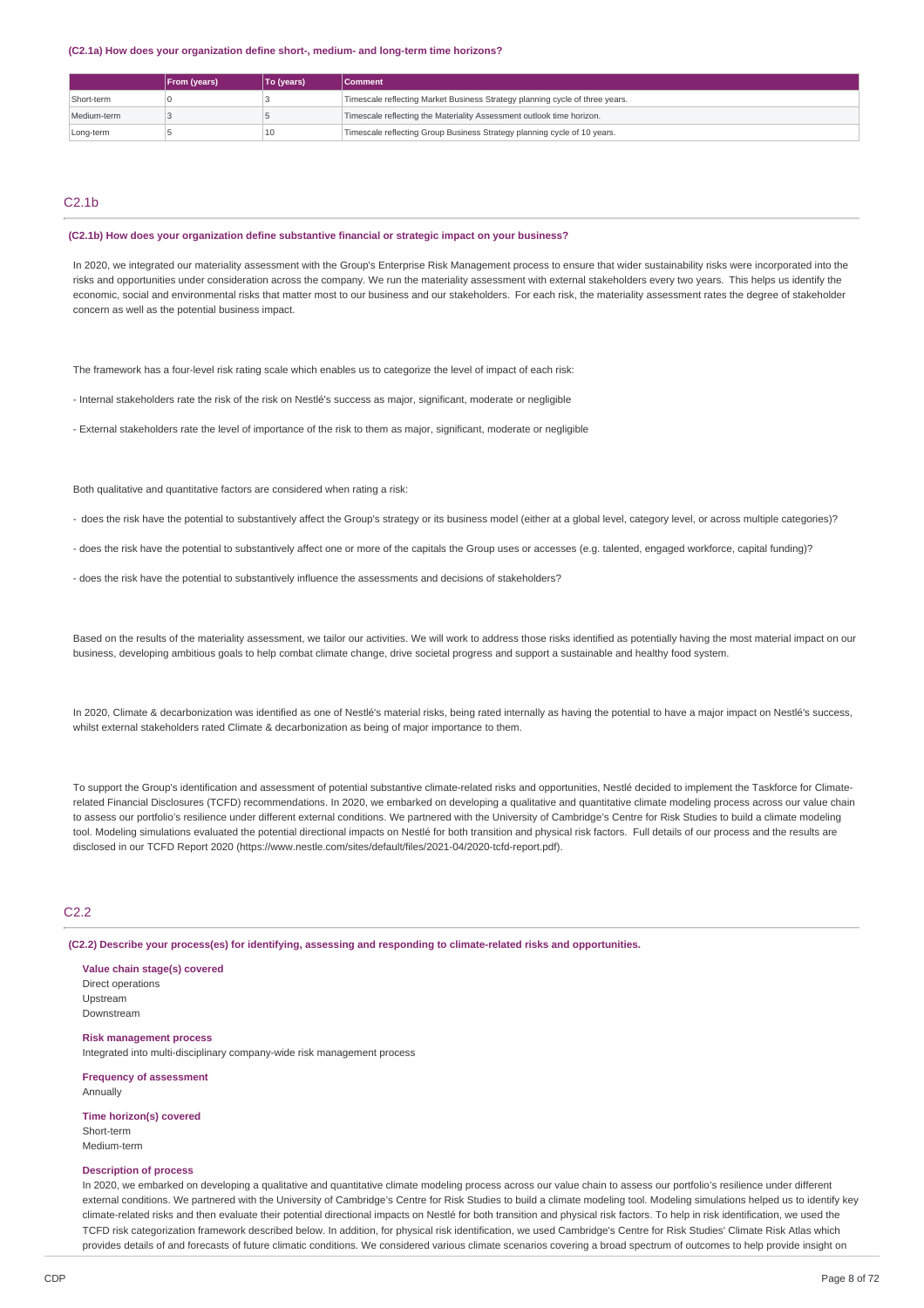the risks & opportunities. The scenarios were built using publicly available data sources, including IPCC and IEA emission pathways. Our current portfolio & value chain were modeled using historical data. The potential impact of actions planned by Nestlé in our Net Zero Roadmap were not contemplated. The model incorporated Nestlé's physical & commercial footprint across the full value chain. The time horizon used was across a period of five years. In 2021 we plan to run the modeling simulations over a long-term horizon, particularly for physical risks, Our modeling approach included the potential directional financial impacts on Nestlé for transition and physical risks. The risk categorization was aligned with TCFD recommendations: Transition risks Risks related to shifts in the policy, technology, social and economic landscape that are likely to occur in the transition to a low carbon economy: • Policy • Market • Technology • Reputation Depending on the nature and, particularly, the speed of the transition, varying levels of financial and reputational risks exist including: • Reduced revenues as consumer demands and preferences shift • Increased costs of doing business • Impacts on asset values • Tangible and intangible asset obsolescence The timing and velocity of the transition risks are uncertain, and more likely to be in the short- to medium-term. Delaying the transition increases the likelihood of a more disorderly, disruptive and abrupt transition. Physical risks Risks related to physical impacts of climate change: • Acute event-driven extreme weather e.g. heatwaves, freeze events, drought, water stress, storms, extreme rainfall, flooding • Chronic longer-term climate shifts, e.g. sustained higher temperatures, sea-level rise Potential impacts considered were: • Direct asset damage to facilities • Indirect impacts including: operational capability e.g. storm surges affecting production, supply chain, health and safety; extended value chain, e.g. water availability affecting sourcing and quality of raw materials On timing: • Acute risks already occur today, we expect the severity and frequency to increase • Chronic risks are more likely to manifest over the longer term, weighted to mid-century and beyond We considered a time horizon of five years. Full details of our process are disclosed in our TCFD Report 2020. We took important steps in 2020 to strengthen our methodology and tools to identify, assess and manage our climate risks and opportunities and to feed this into our Enterprise Risk Management (ERM) Framework (explained below). The results and learnings of this ongoing work are regularly presented to the Executive Board and Board of Directors. The findings will continue to be integrated into our strategic planning and ERM Framework to help strengthen our resilience, mitigation and adaptation responses. Climate risks and opportunities are included in the scope of our ERM Framework, processes and reporting. Climate analysis is a rapidly evolving area and we intend to run the scenario analysis on an annual basis updating for key external and internal changes. A top-down assessment is performed at Group level once a year to create a good understanding of the company's key potential risks (which include climate-related ones), to allocate ownership to drive specific actions around them and take any relevant steps to address them. The identification includes an assessment of the external and internal environment in which the company operates, with climate-related risks and opportunities included in the risk universe considered. An example of transition risk considered was carbon pricing under the policy dimension. We split the world into leaders, fast followers and laggards to assess our potential exposure to carbon pricing in terms of pricing level, timing and geographic regions. Carbon price mechanisms have the potential to increase our operational costs, either directly (e.g. increase in direct energy costs) or indirectly (e.g. increase in supplier energy costs which are passed on to Nestlé). We overlaid our GHG physical footprint on this analysis to evaluate our potential risk exposure under different climate transition pathways. This helps to provide insights into decision-making and prioritization of where and when we should target our carbon reduction efforts. Physical changes in climate may affect Nestlé's supply of critical raw materials, potentially impacting yields, variability of supply and quality. An example of a physical risk considered was higher temperatures and water shortages compromising coffee quality and coffee supply for our coffee brands. This may lead to higher volatility of coffee prices and may have economic and social impacts on coffee-growing communities. Using the climate model, we attempted to quantify the potential yield reduction of arabica and robusta associated with extreme temperatures and drought events. Over a five-year outlook, the risk is relatively low. Considering a longer-term outlook, the impacts are likely to increase both in severity and frequency. Given this, we have initiatives in place to support farmers and our business in mitigating and adapting to climate-related physical risks. These include providing technical assistance to farmers through our Nescafé Plan and Nespresso AAA Program, enhancing resilience to climate change in our plant breeding programs. To further help to define and articulate long-term sustainability goals and outcomes, in 2021 we will assess physical risks in our value chain over a longer time horizon.

# **Value chain stage(s) covered**

Direct operations

**Risk management process**

**Frequency of assessment**

# Every three years or more **Time horizon(s) covered**

Medium-term

### **Description of process**

Property Loss Prevention Program (i.e. production sites, warehouses, distribution sites etc.) The Nestlé Global Property Loss Prevention Program is managed centrally by Nestlé's corporate Group Risk Services department which provides an in-depth identification of exposures to property risks including potential risks such as floods, wind storms, interruption of supply etc. In general, our approximately 375 factories are assessed every three years by an independent assessor. In 2020, 142 sites were assessed (vs 210 initially planned but not performed due to Covid-19) and reported on including recommendations to prevent and minimize damage and loss to physical assets. The identification process includes use of structured techniques, e.g. flow-charting, system analysis, fault tree studies or operational modelling, or more general techniques e.g. 'what-if' and scenario analysis. The identification of what may pose a risk/opportunity is documented, including the trigger effect, controls in place and their level of efficiency. This is supported by an expert team of engineers. This enables us to form decisions about the future standards of prevention and protection.

**Value chain stage(s) covered** Upstream

#### **Risk management process**

Integrated into multi-disciplinary company-wide risk management process

Integrated into multi-disciplinary company-wide risk management process

**Frequency of assessment** Not defined

**Time horizon(s) covered** Medium-term

### **Description of process**

Agriculture - Rural Development Framework Sustainable, economically viable farming must address material aspects such as soil health, biodiversity and water. The Rural Development Framework (RDF) was designed in collaboration with key partners the Danish Institute for Human Rights, the Fair Labor Association (FLA), the Rainforest Alliance and Solidaridad. We developed the RDF to guide our work with farmers through our Farmer Connect programs and to inform our work on responsible sourcing through our trade partners. The aim of the RDF is to align business and social needs in order to ensure long-term supply of raw materials and simultaneously deliver upon our ambition to create shared value. The RDF provides a methodology that allows us to assess and prioritize any gaps in business practices and social needs that are present in our supply chains. Following on from that, we can define field activities to work on those gaps and needs. It has a broad focus and includes relevant development drivers at farm and community levels. It enables us to gain data, insights and information, including climate-related risks and opportunities at the farm level. Based on rural development assessments carried out to understand the needs of farmers who supply us, we are implementing programs to support them in seven priority locations. The focus is in three pillars: • Developing farmers of the future • Transforming farms for the future • Creating conducive environments for farmers to expand their offering An example of how the RDF baseline assessments have informed our activities is our efforts to help improve food availability and dietary diversity in five priority sourcing locations. We believe the health of farming families is intrinsically tied to their resilience and that a good diet is key to well-being. By promoting diverse diets and greater access to nutritious foods, we are nurturing stronger farming communities. In Kenya, our Farmer Family Nutrition pilot program has shown that, with training and support from our local partners Coffee Management Services and Simlaw Seeds, the adoption of kitchen gardens has increased by 35% since 2017. More than 75% of the farmers surveyed indicated that the supply of vegetables from their garden met their household needs. A 'train the trainer' approach has been introduced to support both the gardens and a healthy eating initiative. Four local demonstration plots have been established for trainers to show how nutritious vegetables can be introduced. To support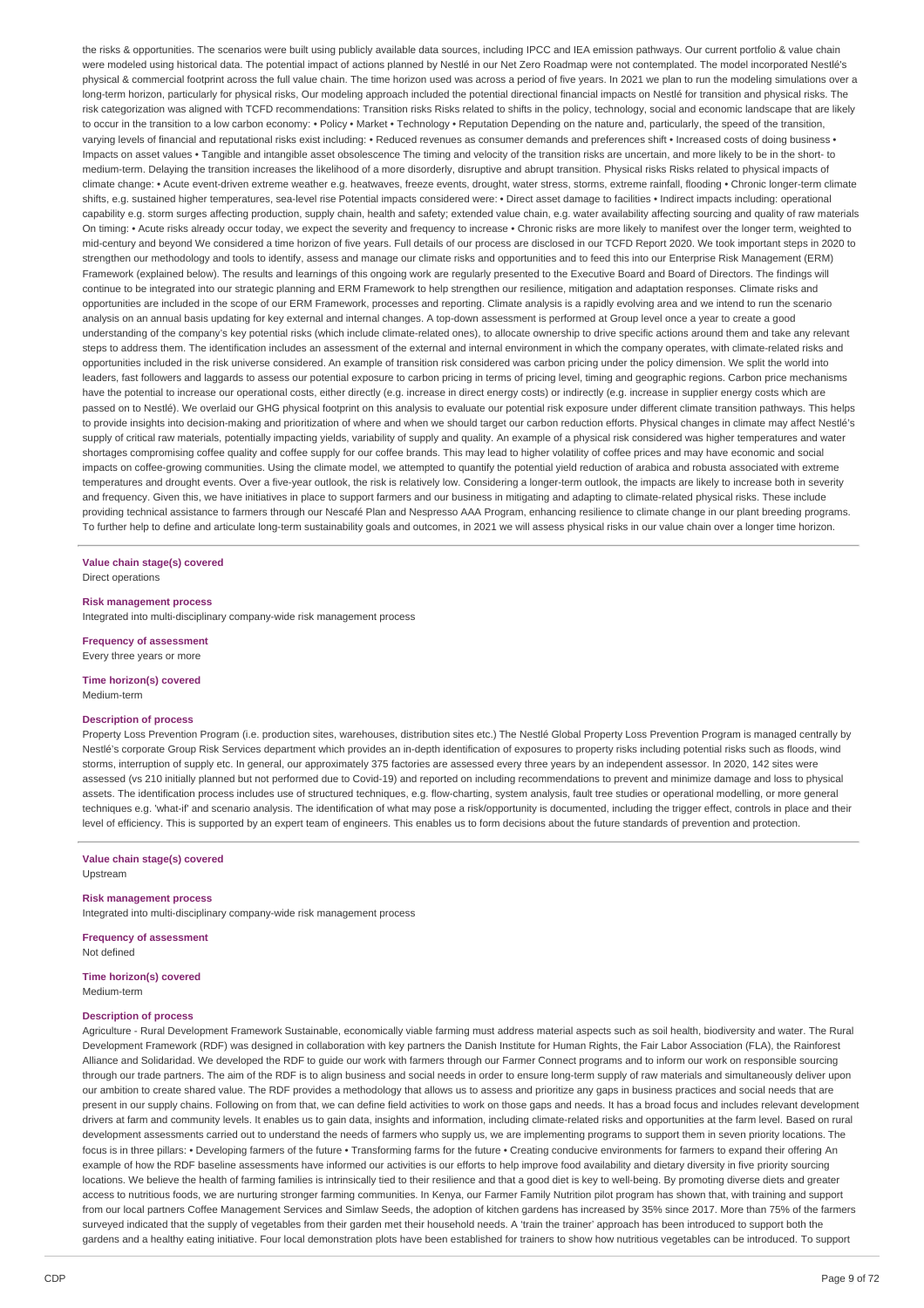farmers further, we have introduced entrepreneurship training programs. This will help them use any excess produce from their kitchen gardens to generate extra income with which to purchase more diverse, nutritious foods. We have also developed other pilot projects to help us explore how best to work toward achieving our objective of improving food availability and dietary diversity. These pilots were developed in Mexico, the Philippines, Indonesia and Côte d'Ivoire, and where possible, connected to existing Nestlé farmer programs. Over several years, we have developed and launched multiple initiatives that take a comprehensive approach to addressing the causes of poor diet. Our work around the world includes: • Kitchen gardens to support household nutrition and food security. • Entrepreneurship training for farmers in Kenya. • Supporting women in agribusiness with the FarmStrong Foundation in Côte d'Ivoire. • Food bank donations to support over 7500 households in Mexico – including those in rural communities – through our partnership with the Bancos de Alimentos de México. • Teaching crop diversification to farmers in the Philippines. The COVID-19 pandemic both disrupted the pilots and demonstrated their value. Good health, supported by sustainable access to nutritious food, will be crucial to developing healthier, more resilient communities as the world continues to battle COVID-19 and its effects. The relationships we have developed in our pilot regions will help drive this work further in the coming years.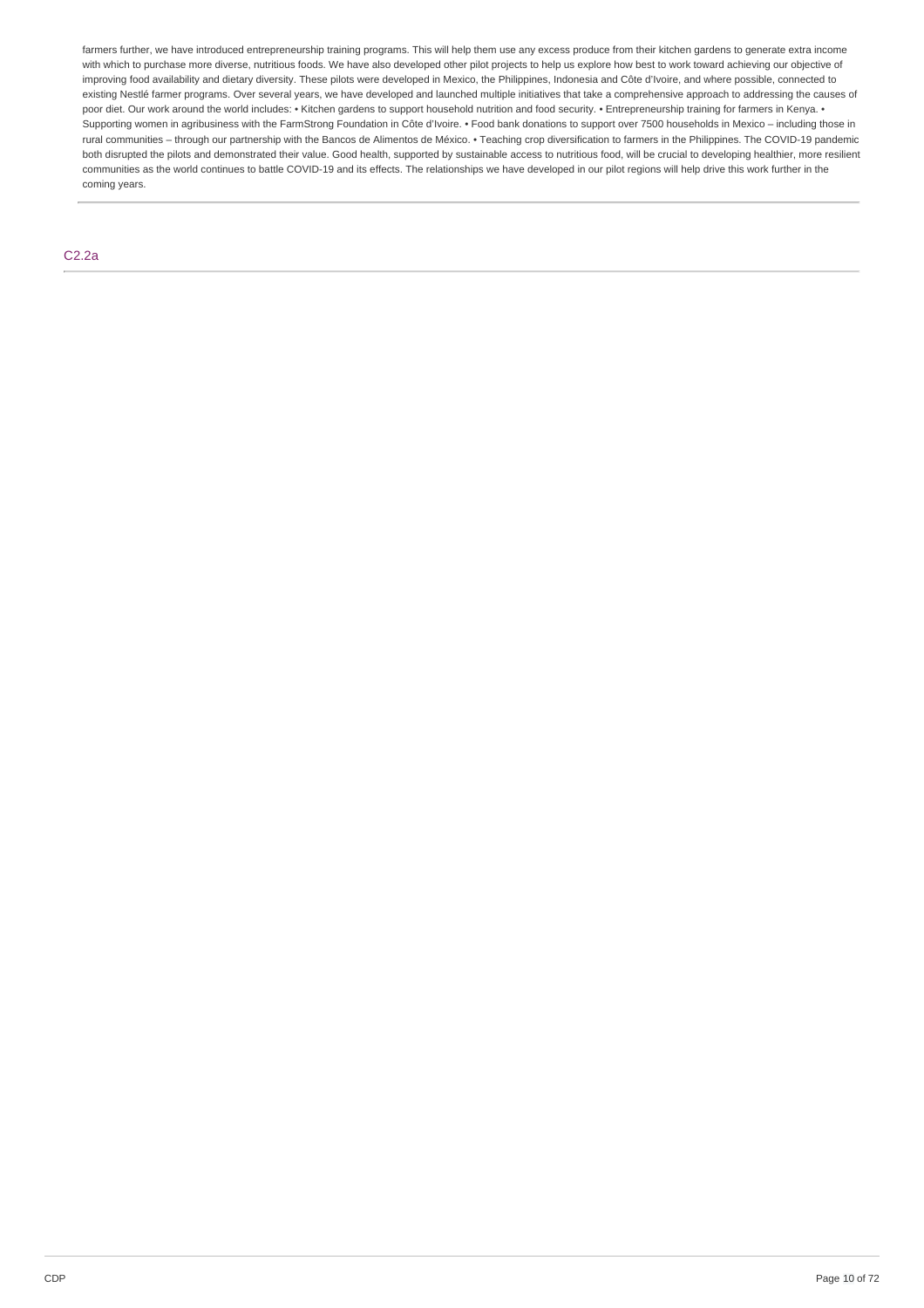### **(C2.2a) Which risk types are considered in your organization's climate-related risk assessments?**

|                        | &                                  | Relevance Please explain                                                                                                                                                                                                                                                                                                                                                                                                                                                                                                                                                                                                                                                                                                                                                                                                                                                                                                                                                                                                                                                                                                                                                                                                                                                                                                                                                                                                                                                                                                                                                                                                                                                                                                                                                                                                                                                                                                                                                                                                                                                                                                                                                                                                                                                                                                                                                                                                                                                                                                                                                                                                             |
|------------------------|------------------------------------|--------------------------------------------------------------------------------------------------------------------------------------------------------------------------------------------------------------------------------------------------------------------------------------------------------------------------------------------------------------------------------------------------------------------------------------------------------------------------------------------------------------------------------------------------------------------------------------------------------------------------------------------------------------------------------------------------------------------------------------------------------------------------------------------------------------------------------------------------------------------------------------------------------------------------------------------------------------------------------------------------------------------------------------------------------------------------------------------------------------------------------------------------------------------------------------------------------------------------------------------------------------------------------------------------------------------------------------------------------------------------------------------------------------------------------------------------------------------------------------------------------------------------------------------------------------------------------------------------------------------------------------------------------------------------------------------------------------------------------------------------------------------------------------------------------------------------------------------------------------------------------------------------------------------------------------------------------------------------------------------------------------------------------------------------------------------------------------------------------------------------------------------------------------------------------------------------------------------------------------------------------------------------------------------------------------------------------------------------------------------------------------------------------------------------------------------------------------------------------------------------------------------------------------------------------------------------------------------------------------------------------------|
|                        | inclusion                          |                                                                                                                                                                                                                                                                                                                                                                                                                                                                                                                                                                                                                                                                                                                                                                                                                                                                                                                                                                                                                                                                                                                                                                                                                                                                                                                                                                                                                                                                                                                                                                                                                                                                                                                                                                                                                                                                                                                                                                                                                                                                                                                                                                                                                                                                                                                                                                                                                                                                                                                                                                                                                                      |
| Current<br>regulation  | Relevant,<br>always<br>included    | Compliance with existing climate-related regulations is a reguirement for all our businesses. Any risk potentially resulting in a compliance breach should be included in the ERM risk<br>assessments at market and/or business level. Potential impacts of non-compliance may include reputational damage, revenue losses, fines etc. Nestlé ensures that our investments are<br>beneficial both for our shareholders and people in the countries where we do business by ensuring support of multiple global principles and goals, some of which include the UNGC<br>Sustainable Development goals (of which number 13 Climate Action aims to take urgent action to combat climate change and its consequences), the UN Guiding Principles on Business<br>and Human Rights, The 10 Principles of the United Nations Global Compact, and the Alliance for Water Stewardship (AWS) standards. Compliance with current regulation is monitored by<br>Market and Group Compliance Committees. Example: EU Emission Trading Scheme. Emissions and allowances of each factory are closely monitored and analyzed by Environmental<br>Managers in each country.                                                                                                                                                                                                                                                                                                                                                                                                                                                                                                                                                                                                                                                                                                                                                                                                                                                                                                                                                                                                                                                                                                                                                                                                                                                                                                                                                                                                                                                                           |
| Emerging<br>regulation | Relevant,<br>sometimes<br>included | Where known, emerging climate-related regulation which may impact the business should be assessed in terms of impact and likelihood. Any risk of potentially failing to meet new<br>regulations should be included in the risk assessments at market and/or business level. Example: emerging reporting requirements linked to GHG and broader climate disclosures e.g. EU<br>Taxonomy requirements on corporates requiring disclosures of revenues aligned to the EU Taxonomy. The regulation is monitored by our Public Affairs and Legal teams in the markets<br>and at headquarters to assess implications on stakeholder expectations and internal actions to ensure external disclosure requirements are met.                                                                                                                                                                                                                                                                                                                                                                                                                                                                                                                                                                                                                                                                                                                                                                                                                                                                                                                                                                                                                                                                                                                                                                                                                                                                                                                                                                                                                                                                                                                                                                                                                                                                                                                                                                                                                                                                                                                  |
| Technology             | Relevant,<br>always<br>included    | Failure to effectively develop and adopt new technologies e.g. packaging formats, clean energies etc. may lead to the company falling behind competition, breaching regulations or failing<br>to meet consumer expectations/new trends. These types of risks and opportunities are identified through the Enterprise Risk Management process at market, function and group levels<br>where relevant, in order to minimize impacts and capitalize on opportunities. Example: Nestlé is strongly opposed to deforestation and we remain committed to reaching 100% assessed<br>deforestation-free key agricultural commodities in line with our 2010 commitment. Ninety percent of our key agricultural commodities were assessed deforestation-free at the end of 2020.<br>Real-time forest management and deforestation monitoring are generally challenged by inaccurate, incomplete and outdated information. Technology and innovative solutions can support<br>in collecting and verifying data to increase transparency. Nestlé became the first global food company to implement a satellite-based service (Starling) to monitor 100% of its global palm<br>oil supply chains. Starling was developed by Airbus and The Forest Trust (TFT, now Earthworm Foundation) as a global verification system. Starling uses cutting-edge technology<br>combining high-resolution radar and optical satellite imagery to provide unbiased year-round monitoring of land cover changes and forest cover disturbances. Data collected along with its<br>analytics enable companies to manage risks and perform field intervention strategies to drive changes. These 'eyes in the sky' monitor our palm oil supply chain 24/7, regardless of their<br>certification status. We've been using Starling data to identify deforestation risks and cases around the mills we source from, and to prioritize actions within our supply chain. When we<br>receive alerts through Starling, we engage direct suppliers linked to the mill around which the alert was detected. This helps us understand if the alert is linked to our supply chain, what<br>measures suppliers are taking to address deforestation risk and to discuss collaboration to accelerate progress. When necessary, with our partner Earthworm Foundation and/or our<br>supplier, on the ground verification is used to verify what satellite imagery shows us and how this links to mills in our supply chain. This informs our decisions, including whether to suspend<br>companies. We have published findings from Starling in our Palm Oil Transparency Dashboard. |
| Legal                  | Relevant.<br>always<br>included    | Compliance with climate-related legal requirements is non-negotiable for Nestlé and therefore the expectation is that areas where a legal breach could result, must be captured in risk<br>assessments. Example: regulation bans/limits on certain products/categories to reduce waste (including GHG) and pollution. Packaging helps keep our food safe and prolong its shelf life<br>but if not properly disposed, it can be source of waste. Packaging itself can be a significant source of GHG emissions. Starting in 2020, Mexico City implemented a change in its waste<br>management law, and now single-use plastic bags are banned. From 2021, other single-use plastic items including cutlery, straws, cups and balloons will be banned. This law will impact<br>some of Nestlé's categories. These risks are detected in part, through our ISO 14001 management system certification in our factories, as well as by our Regulatory early warning system<br>and our legal teams. These risks would be considered in each Market's Enterprise Risk Management Framework on an annual basis in order to minimize the potential impact on the<br>Market, and potentially the Group. Packaging itself accounts for around 12% of our in-scope 2018 carbon footprint. We have committed to make 100% of our packaging recyclable or<br>reusable by 2025 and to reduce our use of virgin plastics by one-third in the same period. So far, 87% of our total packaging and 66% of our plastic packaging is recyclable or reusable.<br>Tackling this challenge requires a wide range of actions and we are accelerating our efforts.                                                                                                                                                                                                                                                                                                                                                                                                                                                                                                                                                                                                                                                                                                                                                                                                                                                                                                                                                                                            |
| Market                 | Relevant,<br>always<br>included    | Given the growing concern with regards to sustainability of the earth's resources and the impact that humans have on the environment, there is increasing awareness and scrutiny from<br>consumers and customers about our products across the full value chain. Consumer behaviors and requirements may no longer be met by certain categories/product groups and key<br>customers may also seek to re-evaluate their offerings in order to meet changing demands. These types of risks are captured and managed in the Market Enterprise Risk assessments e.g.<br>responsible sourcing, traceability of ingredients, organic raw materials, sustainable packaging (e.g. bio-degradable, recyclability), waste generation etc. The Markets report their risks to HQ<br>and these risks are consolidated to provide the Markets' perspective for the Executive Board. Example: reducing waste and related GHG footprint. Sector or business-level reputation may<br>be impacted (positively or negatively depending on the category) by shifts in consumer sentiment with respect to product packaging (including plastics). Collaborating with external partners<br>is vital to quickly respond to complex challenges such as plastic waste. Nestlé engages with an open approach to external collaboration, which synergizes our internal R&D efforts and<br>increases our access to disruptive ideas, technologies and business models. For example, Nestlé has a dedicated team, Open Innovation and Venturing, focused on external R&D<br>collaborations, technology licensing and equity investments. Our initial commitment was ambitious: address packaging waste management and marine littering with alliances in 10 markets.<br>Today, understanding of the topic has advanced, enabling us to accelerate our efforts. By the end of 2019, we had developed stakeholder alliances across 15 markets. Throughout 2020,<br>we built on this, signing 10 national or regional Plastics Pacts for a more circular economy for plastic packaging. Through the Ellen MacArthur Foundation's New Plastics Economy, we also<br>signed a manifesto calling for a global treaty on plastic pollution. We are aware of the links that exist between packaging waste, climate change and biodiversity. That is why we will work to<br>align future packaging efforts with our Net Zero Roadmap and our approach to help preserve natural capital.                                                                                                                                                                                     |
| Reputation             | Relevant,<br>sometimes<br>included | In line with our purpose and values, maintaining and building trust with respect to our corporate name and our brands is critical to strategic success. Examples of potential risks are linked<br>with sourcing of palm oil and deforestation, impact of intensive farming and land use, use of fertilizers and agricultural run-off into waterways etc. Potential risks including climate-related<br>risks that may lead to reputational risks are managed by the Issues Round Table (IRT), both at a Market and Group level. The IRT prioritizes risks on a heatmap and this heatmap is<br>considered as an input into the annual Enterprise Risk Management assessment carried out by each Market and at a Group level. Additionally, we consider collective action and<br>partnerships are key to contributing effectively and help to maximize what we can achieve. We are a member of the United Nations Global Compact (UNGC) which is a strategic initiative<br>for businesses committed to aligning their operations and strategies with 10 universally accepted principles covering human rights, labor, environment and anti-corruption. As a lead<br>member of the UNGC, Nestlé continues to further its work towards advancing the integration of sustainability principles into our core business operations. We consider these multi-<br>stakeholder groups crucial in the development of a standardized frameworks with common indicators, and were appropriate support. Example: reducing waste and related GHG footprint.<br>Sector or business-level reputation may be impacted (positively or negatively depending on the category) by shifts in consumer sentiment with respect to product packaging (including<br>plastics). Collaborating with external partners is vital to quickly respond to complex challenges such as plastic waste. Nestlé engages with an open approach to external collaboration,<br>which synergizes our internal R&D efforts and increases our access to disruptive ideas, technologies and business models. For example, Nestlé has a dedicated team, Open Innovation<br>and Venturing, focused on external R&D collaborations, technology licensing and equity investments. Throughout 2020, we signed 10 national or regional Plastics Pacts for a more circular<br>economy for plastic packaging. Through the Ellen MacArthur Foundation's New Plastics Economy, we also signed a manifesto calling for a global treaty on plastic pollution.                                                                                                                                   |
| Acute<br>physical      | Relevant,<br>sometimes<br>included | Assessments for origin-source materials are carried out using two key tools: the Rural Development Framework (RDF) and Response-Inducing Sustainability Evaluation (RISE). The RDF<br>has a broad focus and includes relevant development drivers at farm and community level. RISE is more targeted at farm level assessing the sustainability of agriculture and uses<br>indicators such as economic viability, natural resources and quality of life. Nestlé's corporate Agriculture team uses these assessment tools to identify and prioritize activities. Long-term<br>sustainability goals and outcomes are defined and articulated. Resources are allocated and prioritized to activities deemed the most impactful, and progress is measured toward short- and<br>medium-term milestones. Nestlé communicates the impact on farmer livelihoods and rural development to stakeholders, as well as using our learnings to support training and technical<br>assistance for our suppliers. These inputs and actions from these assessments continue to inform our work and our adaptation to shifting weather patterns, severity of extreme weather<br>events e.g. floods, frosts, droughts etc. This may lead to higher direct costs of raw materials, disruption to production leading to revenue loss, increased costs (e.g. replacement and<br>maintenance costs linked to fixed asset damage) etc.                                                                                                                                                                                                                                                                                                                                                                                                                                                                                                                                                                                                                                                                                                                                                                                                                                                                                                                                                                                                                                                                                                                                                                                                                        |
| Chronic<br>physical    | Relevant,<br>sometimes<br>included | Chronic physical risks are considered e.g. changes in precipitation patterns, extreme variability in weather patterns and rising mean temperatures which may affect when, where and what<br>type of crops can be grown. This potentially can lead to reduced sales revenue/output, increased operating costs, increased capital costs (e.g. damage to facilities). Additionally, ensuring<br>longer-term food security is a challenge as population growth leads to increases in consumption and pressure on natural capital including water, land, natural habitats. In terms of resource<br>management, approximately one third of global food production is wasted or lost each year and would be the world's third-largest carbon emitter if it were a country (source: Food and<br>Agriculture Organization). These global trends cut across our sphere of influence and span our entire value chain. Various of Nestlé's corporate teams (Agriculture, technical teams of the<br>Strategic Business Units and Regional Businesses) assess these chronic potential risks for key agricultural materials. These assessments are used to inform our priorities and actions on<br>our climate roadmap including adaptation, mitigation and advocacy.                                                                                                                                                                                                                                                                                                                                                                                                                                                                                                                                                                                                                                                                                                                                                                                                                                                                                                                                                                                                                                                                                                                                                                                                                                                                                                                                                                               |

# C2.3

(C2.3) Have you identified any inherent climate-related risks with the potential to have a substantive financial or strategic impact on your business? Yes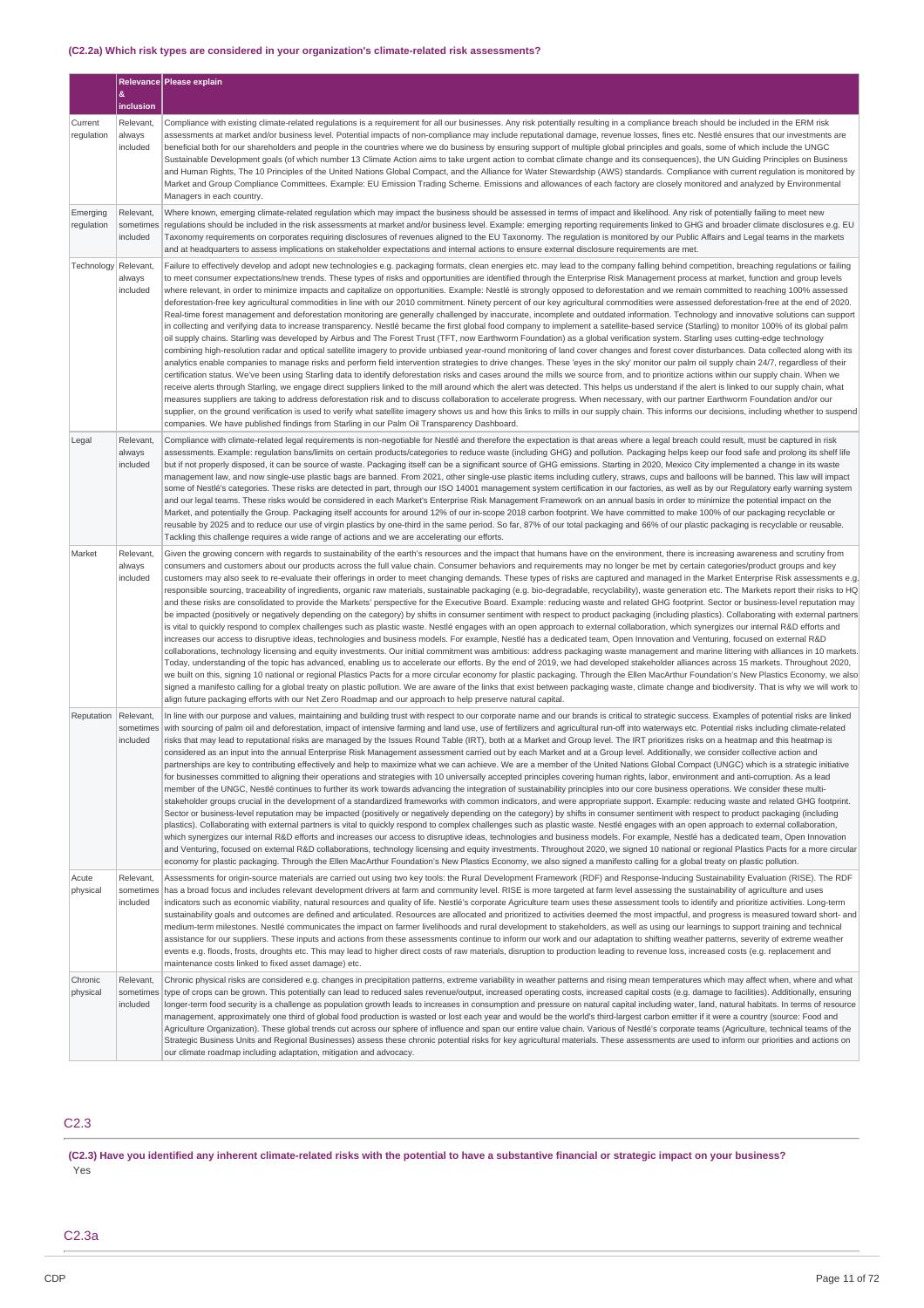#### (C2.3a) Provide details of risks identified with the potential to have a substantive financial or strategic impact on your business.

### **Identifier**

Risk 1

**Where in the value chain does the risk driver occur?** Direct operations

## **Risk type & Primary climate-related risk driver**

Acute physical Increased severity and frequency of extreme weather events such as cyclones and floods

#### **Primary potential financial impact**

Decreased revenues due to reduced production capacity

**Climate risk type mapped to traditional financial services industry risk classification**

<Not Applicable>

#### **Company-specific description**

Extreme weather events can reduce the productivity of business activities and add costs to operations and processes. Events with contrasting characteristics impact businesses in various ways. Typically, storms and floods are destructive and cause significant physical capital losses, while extreme temperature waves disrupt productivity. The effects of extreme weather on business activities can include direct physical damage or destruction of physical assets, including property, plants, equipment, and inventory. The severity of such impacts is typically measured in terms of the total cost of destroyed physical assets, usually as a repair cost, reconstruction estimate, or lost value of damaged property. Operational disruption can result in the loss of productive output, either if the means of production are directly disrupted, for example through transportation and supply chain interruption, energy and utility outages, or productivity is reduced in the workspace. For example, one of our largest coffee factories is exposed to tropical storms which may lead to direct asset damage as well as flooding. By modelling potential extreme weather hazards, we can identify where we have significant exposures to target mitigation including business continuity plans. To assess physical risks until 2025, we focused on impacts from extreme weather events including extreme temperature, water stress, storms and flooding risks. Extreme weather affects our value chain today, and the impacts represent the differential between the current run rate of impacts and the 2025-forecasted level. We undertook climate scenario analysis to quantify the change in expected (i.e. probability weighted) physical impacts on Nestlé's key facilities until 2025. The University of Cambridge's Centre for Risk Studies' Climate Risk Atlas was applied to assess the exposure of each key Nestlé facility to various hazard types. The model quantified the aggregate risk of multiple extreme weather threat types. The model provided a range of Nestlé's extreme weather exposure attributed to facility disruption risk over the next five years.

**Time horizon** Medium-term

**Likelihood**

About as likely as not

**Magnitude of impact** Low

#### **Are you able to provide a potential financial impact figure?** Yes, an estimated range

**Potential financial impact figure (currency)**

<Not Applicable>

### **Potential financial impact figure – minimum (currency)**  $\theta$

**Potential financial impact figure – maximum (currency)** 1000000000

### **Explanation of financial impact figure**

To assess physical risks until 2025, we focused on impacts from extreme weather events including extreme temperature, water stress, storms and flooding risks. Extreme weather affects our value chain today, and the impacts represent the differential between the current run rate of impacts and the 2025-forecasted level. We undertook climate scenario analysis to quantify the change in expected (i.e. probability weighted) physical impacts to Nestlé's key facilities until 2025. The University of Cambridge's Centre for Risk Studies' Climate Risk Atlas was applied to assess the exposure of each key Nestlé facility to various hazard types. The model quantified the aggregate risk of multiple extreme weather threat types. The model provided a range of Nestlé's potential extreme weather exposure attributed to facility disruption risk over the next five years. The physical impacts were assessed as relatively low, less than CHF1bn cumulative until 2025 (five-year time period).

### **Cost of response to risk**

18000000

#### **Description of response and explanation of cost calculation**

At Nestlé we take a comprehensive approach to assess and mitigate risk related to changes in physical climate parameters that could result in our operations disruptions. The management methods used include: i) In 2020, risk engineer experts inspected 142 Nestlé sites providing recommendations for improving standards of prevention to flooding, when relevant. ii) The Nestlé Global Property Loss Prevention Programme provides a consistent view of our exposure to property risks around the world to floods and storms, enabling us to make informed decisions about the future standards of prevention and protection throughout Nestlé sites when relevant. iii) Emergency plans for flood and storms are in place on a case-by-case in Nestlé sites exposed to these perils from any source. The costs associated with these actions include the Loss Prevention Program and specialist engineers visiting the sites which amounted to CHF 1.2 million in 2020. These costs include site visits, project reviews in terms of fire and natural hazard exposures and recommendations by specialists. In terms of implementation cost of the recommended measures, the annual average cost recently recorded in a system shows an actual cost of approximately CHF17 million. This corresponds to the implementation cost of the recommendations made by our main insurer without considering the costs of response to the risk. It does not include all the protection system implemented during large projects (i.e. new production line, greenfield projects). This is only the implementation cost of the recommendations made during the regular loss prevention visits. The cost of response is in total approx. CHF18m for implementation of recommendations and the loss prevention program. The climate change scenario modelling can help us in assessing the level of reinforcement and investments needed in the exposed regions in the future.

### **Comment**

**Identifier**

Risk 2

**Where in the value chain does the risk driver occur?** Upstream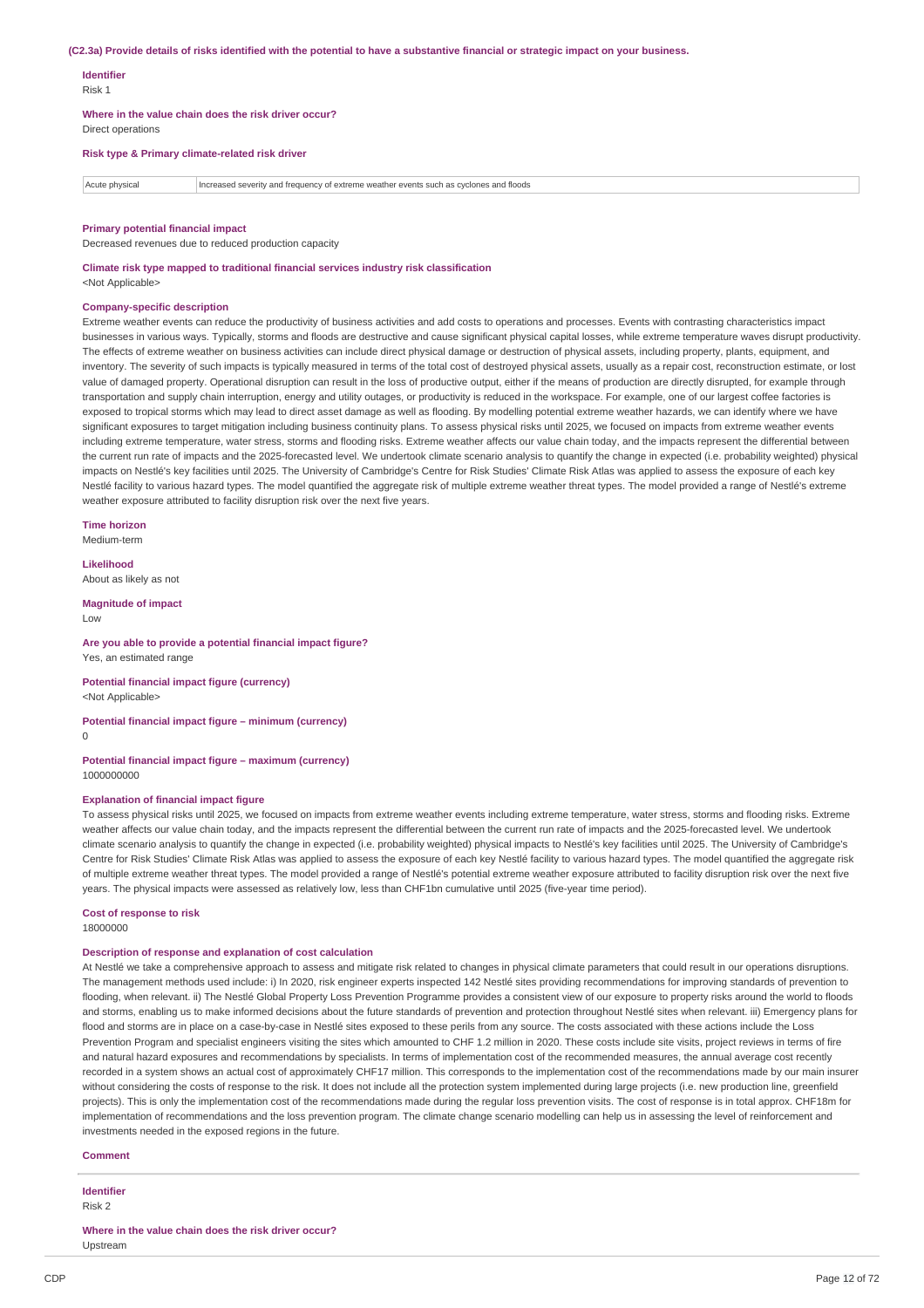Emerging regulation **Carbon pricing mechanisms** carbon pricing mechanisms

### **Primary potential financial impact**

Increased indirect (operating) costs

#### **Climate risk type mapped to traditional financial services industry risk classification** <Not Applicable>

#### **Company-specific description**

In response to the Paris Agreement strategy, countries may rapidly implement legislation to reduce greenhouse gas emissions. Such a response may be forceful, abrupt, and disorderly. Carbon pricing is considered a fundamental mechanism through which governments may incentivize the transition to a decarbonized economy. The pace and nature of how carbon price mechanisms may evolve is uncertain. We assessed this policy dimension through our scenario analysis. We made the following assumptions: - three climate scenario pathways were considered: "no mitigation" (approx. in line with RCP8.5), "stated policy" (approx. in line with RCP4.5), "Paris 1.5" (approx. in line with RCP2.6) - policies are determined at national or sub-national levels of governance, reflecting the difficulties in mandating a global agreement, although some international coordination is expected - price is variable between countries, countries are categorized, primarily by income level, into climate policy leaders (started transition, high ambition), followers (emerging initiatives, international power plays key), and laggards (prioritize socioeconomic development, limited ambition) - time horizon was up until 2025 - projected increases in global average carbon price to 2025 were made for each climate scenario. 2020 values were taken from the World Bank Carbon Pricing Dashboard. Scenario projections are aligned with a series of published C prices from established sources, including the IMF, PRI, and IEA, based on estimated requirements to stimulate and achieve emissions reduction in line with the pathways. The impact is that businesses may have to pay a price for carbon they emit across their value chain subject to the carbon price mechanisms of the jurisdictions they operate in. This may include: - scope 1 direct emissions from company-owned sources - scope 2 indirect emissions from the consumption of purchased electricity, heat or steam - scope 3 other indirect emissions from upstream or downstream sources e.g. with suppliers passing on carbon price impacts to Nestlé. Note that ingredients, and specifically dairy and livestock ingredients, are our largest single source of emissions. Therefore charting a course to net zero means driving a major shift in the way we source and produce these nutritious ingredients, investing in innovations and new business models. The financial implications for Nestlé of carbon pricing were modelled until 2025 under the climate scenarios described above.

**Time horizon**

Medium-term

### **Likelihood** About as likely as not

**Magnitude of impact**

High

**Are you able to provide a potential financial impact figure?** Yes, an estimated range

**Potential financial impact figure (currency)** <Not Applicable>

**Potential financial impact figure – minimum (currency)** 2000000000

#### **Potential financial impact figure – maximum (currency)** 3000000000

#### **Explanation of financial impact figure**

We assessed this policy dimension through our climate scenario analysis. We made the following assumptions: - three climate scenario pathways were considered: "no mitigation" (approx. in line with RCP8.5), "stated policy" (approx. in line with RCP4.5), "Paris 1.5" (approx. in line with RCP2.6) - policies are determined at national or subnational levels of governance, reflecting the difficulties in mandating a global agreement, although some international coordination is expected - price is variable between countries, countries are categorized, primarily by income level, into climate policy leaders (started transition, high ambition), followers (emerging initiatives, international power plays key), and laggards (prioritize socioeconomic development, limited ambition) - time horizon was up until 2025 - projected increases in global average carbon price to 2025 were made for each climate scenario. 2020 values were taken from the World Bank Carbon Pricing Dashboard. Scenario projections are aligned with a series of published C prices from established sources, including the IMF, PRI, and IEA, based on estimated requirements to stimulate and achieve emissions reduction in line with the pathways. Based on this external data, the carbon price assumptions for each scenario were: - "Paris 1.5" 2025 carbon price of USD80/ton - "stated policy" 2025 carbon price of USD40/ton - "no mitigation" 2025 carbon price of USD2/ton The impact is that businesses may have to pay a price for the carbon they emit across their value chain subject to the carbon price mechanisms of the jurisdictions they operate in. This may include scope 1, scope 2, and scope 3. The financial implications for Nestlé of carbon pricing was modelled until 2025 under the climate scenarios. The potential financial impact range for Nestlé is estimated at CHF2-3bn cumulative until 2025 and is based on the 1.5 scenario. In terms of GHG emissions, it involves reaching net zero carbon emissions by 2050. It requires the world to take immediate and coordinated action to tackle climate change and curb emissions with an estimated carbon price in 2025 of USD80/ton. For the scenarios: - "stated policy" potential financial impact range for Nestlé is estimated CHF1 - 2bn cumulative 2025 (5-yr period) - no mitigation" potential financial impact for Nestlé is estimated to be less than CHF1bn cumulative until 2025 (5-yr period)

#### **Cost of response to risk**

### **Description of response and explanation of cost calculation**

Financial forecasts including forecasted costs are business sensitive and not publicly disclosed. In 2020, Nestlé approved and published its plan to halve Nestlé's greenhouse gas (GHG) emissions by 2030 and to achieve Net Zero by 2050 (https://www.nestle.com/sites/default/files/2020-12/nestle-net-zero-roadmap-en.pdf). As part of the roadmap we will work across our value chain, particularly focused on the upstream value chain working with farmers, suppliers and communities to reduce emissions Dairy and livestock ingredients are our largest single source of emissions. Charting a course to Net Zero means driving a major shift in the way we source and produce these nutritious ingredients, investing in innovations and new business models. As announced in 2020, we have set target for sourcing our ingredients more sustainably by 2030. For dairy and livestock supply chain emissions, our ambition is to reduce GHG emissions by 21.3million tons CO2e. This represents 23% of our in-scope 2018 carbon footprint. The key drivers of the plans are: 1. Making farms more productive through training and better herd management (estimated -8.4 m CO2e tons) 2. Caring for grassland to store more carbon by using regenerative agriculture and organic fertilizers (estimated -3.2 m CO2e tons) 3. Cutting the methane produced by animals during digestion through nutrition change (estimated -3.2 m CO2e tons) 4. Feeding livestock with more sustainable feed (-2.7 m CO2e tons) These actions have been defined based on research and data as at December 2020. The contributions to emissions reductions may be subject to change over time. Looking to 2050, we will continue to support family-operated farming systems through regenerative agricultural practices that help reduce the carbon footprint of dairy farming. Activities will also include investing in partnerships to develop technologies to help take farming to the next level of sustainability.

#### **Comment**

**Identifier**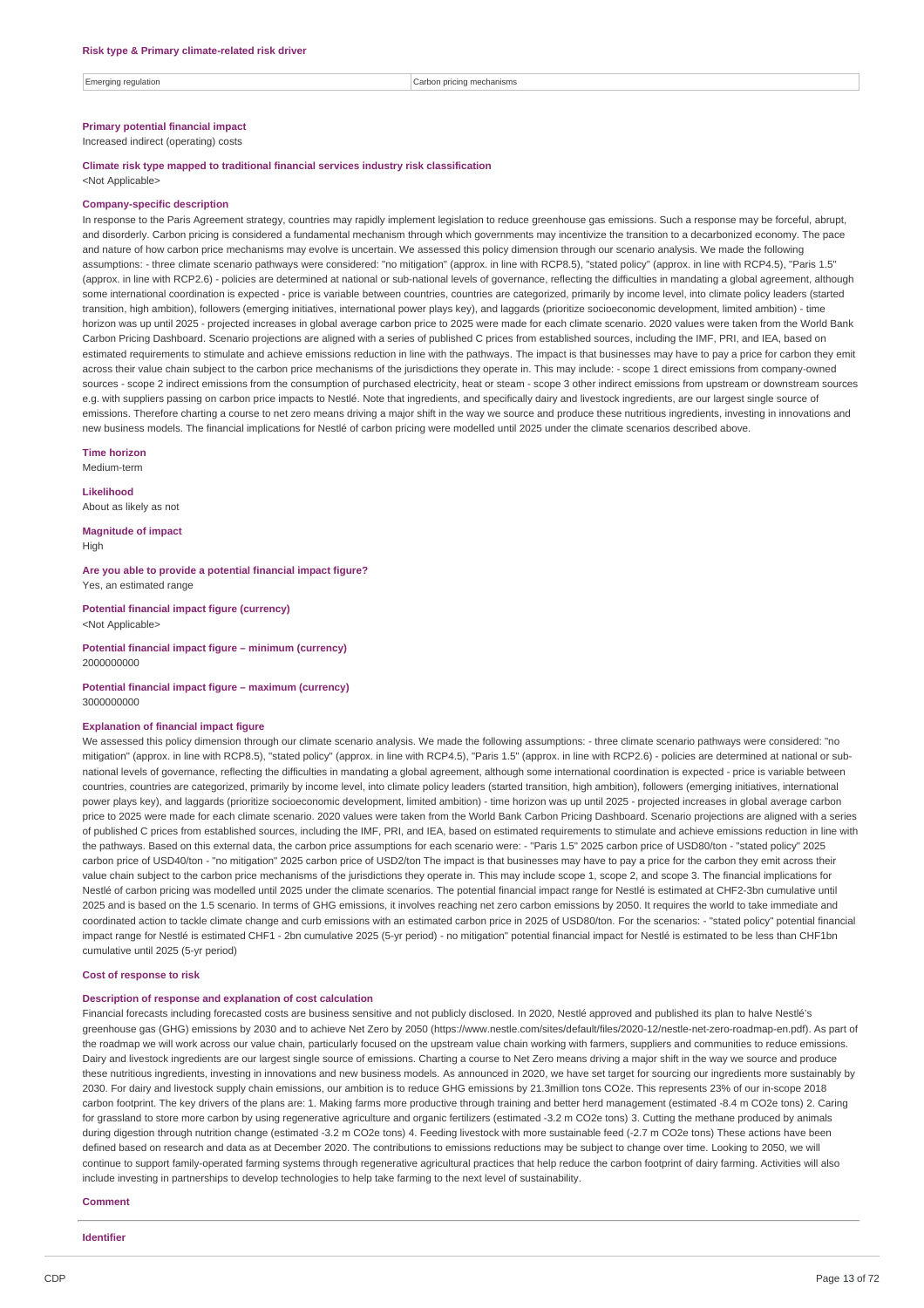#### **Where in the value chain does the risk driver occur?** Downstream

### **Risk type & Primary climate-related risk driver**

Market **Changing customer behavior** 

#### **Primary potential financial impact**

Decreased revenues due to reduced demand for products and services

**Climate risk type mapped to traditional financial services industry risk classification** <Not Applicable>

### **Company-specific description**

Dietary shifts – particularly toward plant-based diets – are one of the measures that we, as a global community, can take to keep our food system within environmental limits. Trends show growing consumer demand for low-carbon products such as plant-based foods and drinks. Demand for products and services may be impacted as consumers switch to sustainable alternatives and innovative competitors emerge that challenge market share. If Nestlé does not anticipate and act on these changing consumer shifts, it has the potential to impact on Nestlé's revenues and market shares. We assessed this market dimension through our climate scenario analysis. We considered the potential uptake rates of sustainable alternatives based on the proportion of consumers transitioning to products and services with a lower carbon footprint. We also considered other variables including the socioeconomic dynamics of individual markets and the product portfolio in key markets. Variable rates of adoption were projected across the different climate scenarios considered. Revenue impacts were modelled in each year up to 2025. The model estimated potential directional financial impacts for each climate scenario considered. Our core strategy is in line with these consumer shifts and that means engaging the one billion consumers a day who buy our products by offering more foods and beverages that are good for them and good for the planet. We will strive to continuously reduce the environmental footprint of our ingredients and recipes and investigate ways to transparently communicate about it. By engaging with consumers, we can increase demand for these products, which in turn should help us toward our net zero pledge.

**Time horizon**

Medium-term

**Likelihood** About as likely as not

**Magnitude of impact** Medium

**Are you able to provide a potential financial impact figure?** Yes, an estimated range

**Potential financial impact figure (currency)** <Not Applicable>

**Potential financial impact figure – minimum (currency)** 1000000000

#### **Potential financial impact figure – maximum (currency)** 2000000000

### **Explanation of financial impact figure**

The directional impact range is based on the climate scenario analysis in 2020. The impact of CHF1-2bn is cumulative up until 2025 (five-year period) and is based on the Paris 1.5C climate scenario. For the other climate scenarios considered the estimated directional cumulative impacts until 2025 were: With no mitigation 4 - 5C - low impact, less than CHF1bn Stated policy 2.5C - low impact, less than CHF1bn Modeling approach and assumptions - considered various climate scenarios covering a broad spectrum of outcomes to help provide insight into risks and opportunities - scenarios were built using publicly available data sources, including IPCC and IEA climate emission pathways - our current portfolio and value chain were modeled using historical data. The potential impact of actions planned by Nestlé in our Net Zero Roadmap were not contemplated - model incorporated Nestlé's physical and commercial footprint including: volumes and sourcing locations of raw materials, facility locations and distribution of finished goods; sales and profit by market - time horizon used was a medium-term outlook of five years. In the longer-term (10 years+), risks are highly uncertain and unpredictable, particularly in the context of how the transition to a lower-carbon economy may evolve - given complexity of how risks may influence others, each risk factor was modeled independently, not contemplating dependencies or trade-offs between them

#### **Cost of response to risk**

#### **Description of response and explanation of cost calculation**

Financial forecasts including forecasted costs are business sensitive and not publicly disclosed. As consumers demand increasingly sustainable products, our brands will continue to adapt, embracing sustainability. Our strategy is in line with this shift and that means engaging the one billion consumers a day who buy our products by offering more foods and beverages that are good for them and good for the planet. We will strive to continuously reduce the environmental footprint of our ingredients and recipes and investigate ways to transparently communicate about it. By engaging with consumers, we can increase demand for these products, which in turn will help us toward our Net Zero pledge. Our Net Zero Roadmap includes transformation of our product portfolio. In parallel with our corporate pledge, individual brands are on a journey to achieve product or brand carbon neutrality. Initiatives include: Transforming our portfolio · Acceleration of innovation to lower the environmental footprint of our recipes Switching to plant-based ingredients – specifically in our frozen meals, pizzas and dairy categories Evolving our packaging • Continuing to invest in packaging innovations, alternative delivery systems and new business models that help stop waste going to landfill or ending up as litter, and reduce carbon emissions Carbon neutrality . Individual brands achieving product or brand carbon neutrality to meet growing market preferences for more transparent and sustainable products • Use of high-quality, verified offsets and insets Case study: Nespresso's business operations have been carbon neutral since 2017 via reductions and carbon insetting. In 2020, Nespresso committed to achieve full carbon neutrality across its supply chain and product lifecycle by 2022. This new ambition builds on 10+ years during which Nespresso reduced its carbon emissions and compensated the remainder through agroforestry. Nespresso aims to achieve carbon neutrality by reducing carbon emissions and making an immediate positive impact through support and investment in high-quality offsetting projects. Nespresso will continue to invest in carbon insetting via agroforestry which will contribute toward medium-to-long-term carbon removal goals. This commitment is part of a broader sustainability ambition to preserve exceptional coffees, build a resilient and regenerative coffee agriculture system, drive sustainable livelihoods for farmers and build a circular business.

#### **Comment**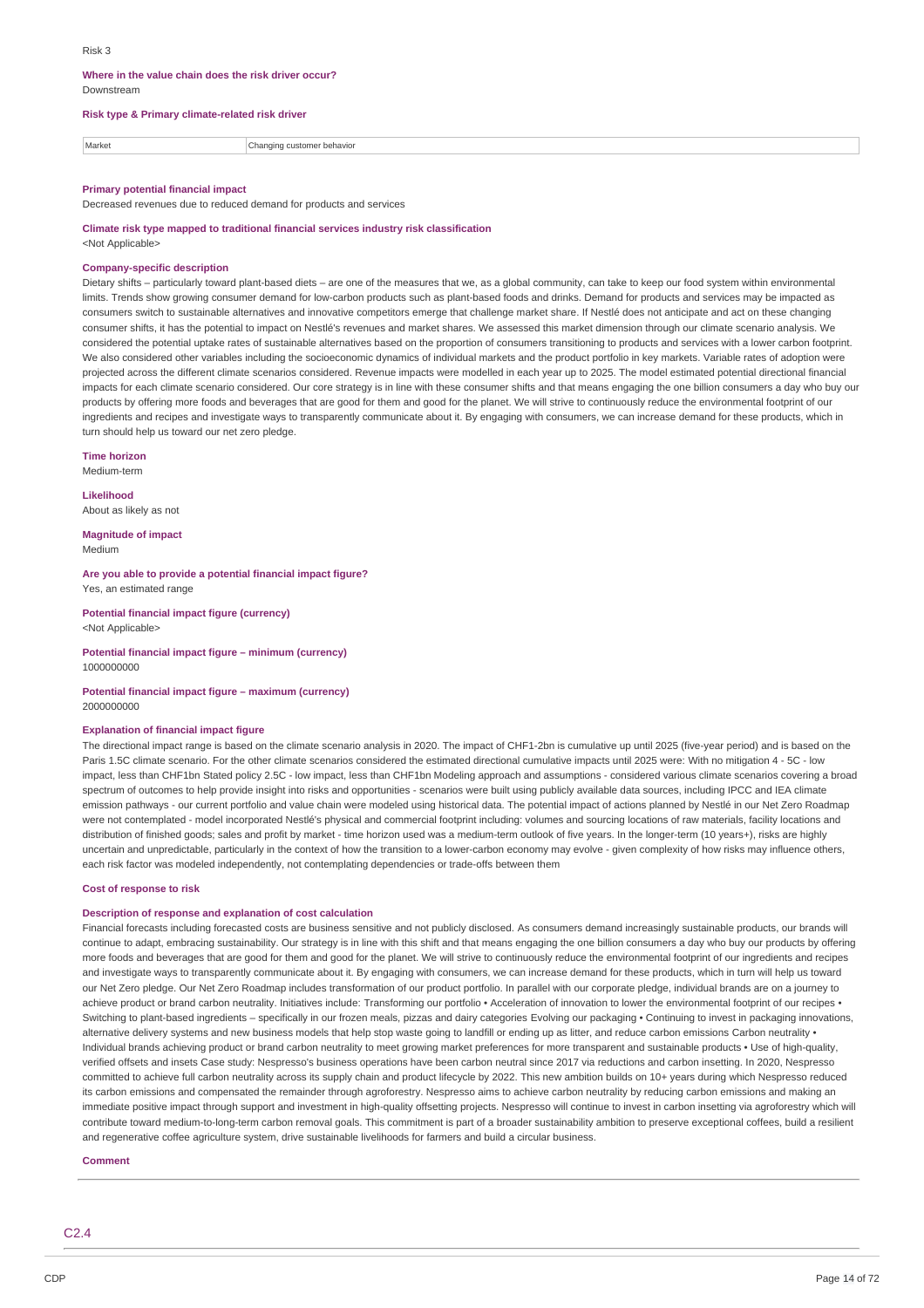### C2.4a

(C2.4a) Provide details of opportunities identified with the potential to have a substantive financial or strategic impact on your business.

**Identifier**

 $Onn1$ 

Downstream

**Where in the value chain does the opportunity occur?**

**Opportunity type**

Products and services

**Primary climate-related opportunity driver** Shift in consumer preferences

### **Primary potential financial impact**

Increased revenues resulting from increased demand for products and services

### **Company-specific description**

Trends show growing consumer demand for low-carbon products such as plant-based foods and drinks. An engaged generation of consumers is driving a new food ideology, with trends toward more natural and organic foods, plant-based proteins and simpler, healthier ingredients. They expect brands to provide experiences beyond the product, be authentic and act as a force for good – both socially and environmentally. Plant-based products should be delicious, offer a better nutritional profile and have a lower environmental footprint compared to meat. Company-specific description of this opportunity: Our relentless dedication to innovation allows us to deliver on consumer preferences time and time again. We focus on exploring trends, rapidly converting ideas into products and testing their relevance with consumers and customers. Through our strong innovation capacity, we have significantly invested in plant-based products, launching Garden Gourmet brand's Sensational Burger and Sensational Vuna, our vegan tuna alternative, in Europe. We continue to upgrade our plant-based offering in terms of taste, texture, flavor and nutrition. We also leverage our expertise in plant protein to expand our dairy-alternative offerings. In 2020, vegetarian and plant-based food offerings continued to see strong double-digit growth (more specific financial forecasts are business sensitive and not publicly disclosed).

**Time horizon**

Medium-term

**Likelihood** More likely than not

**Magnitude of impact**

Medium-low

**Are you able to provide a potential financial impact figure?** No, we do not have this figure

**Potential financial impact figure (currency)** <Not Applicable>

### **Potential financial impact figure – minimum (currency)** <Not Applicable>

**Potential financial impact figure – maximum (currency)**

<Not Applicable>

### **Explanation of financial impact figure**

We are offering more plant-based food and beverage options to enable us to be the consumers' preferred choice as they diversify their diets. In 2020, launches included Sensational Vuna, our vegan tuna alternative. Vegetarian and plant-based food offerings continued to see strong double-digit growth, helped by product launches such as the new vegetarian sausage. Financial forecasts are business sensitive and not publicly disclosed.

#### **Cost to realize opportunity**

### **Strategy to realize opportunity and explanation of cost calculation**

Transforming our product portfolio includes lowering the environmental footprint of our recipes. Our process of constant improvement is our competitive advantage, reducing our carbon footprint while continuing to contribute to healthy and nutritious diets. We are putting our resources and scale to work on being part of the development of the countries and communities where we are present and on helping tackle issues such as climate change, packaging waste and biodiversity. As a company-specific example, in 2020 we continued to invest in research and development (R&D) and in our brands, and we made further investments behind key growth platforms which includes high-growth platforms, such as plant-based foods. Our ambition by 2030 is to reduce future GHG emissions by 6 million tons CO2e through transforming our product portfolio. The key drivers of this are: 1. evolving product offering (estimated -4.2 m CO2e tons) e.g. in 2020 we expanded our portfolio of plant-based offerings with upgrades to Garden Gourmet's Sensational Burger e.g. new additions such as Sensational Vuna, our plant-based alternative to tuna 2. shifting towards ingredients with lower carbon footprint like plant-based foods (estimated -1.4 m CO2e tons) e.g. the new Milo replaces milk powder with ingredients from soy and oats, the core ingredients are the same as original Milo – malt, barley and cocoa e.g. our plant-based Coffee Mate natural bliss creamers that come in a variety of bases like almond and oat milks. We will continue to expand our plant-based know-how to meet new consumer needs as well as helping meet our net-zero commitments.

#### **Comment**

**Identifier**

Opp2

**Where in the value chain does the opportunity occur?** Direct operations

**Opportunity type** Energy source

**Primary climate-related opportunity driver**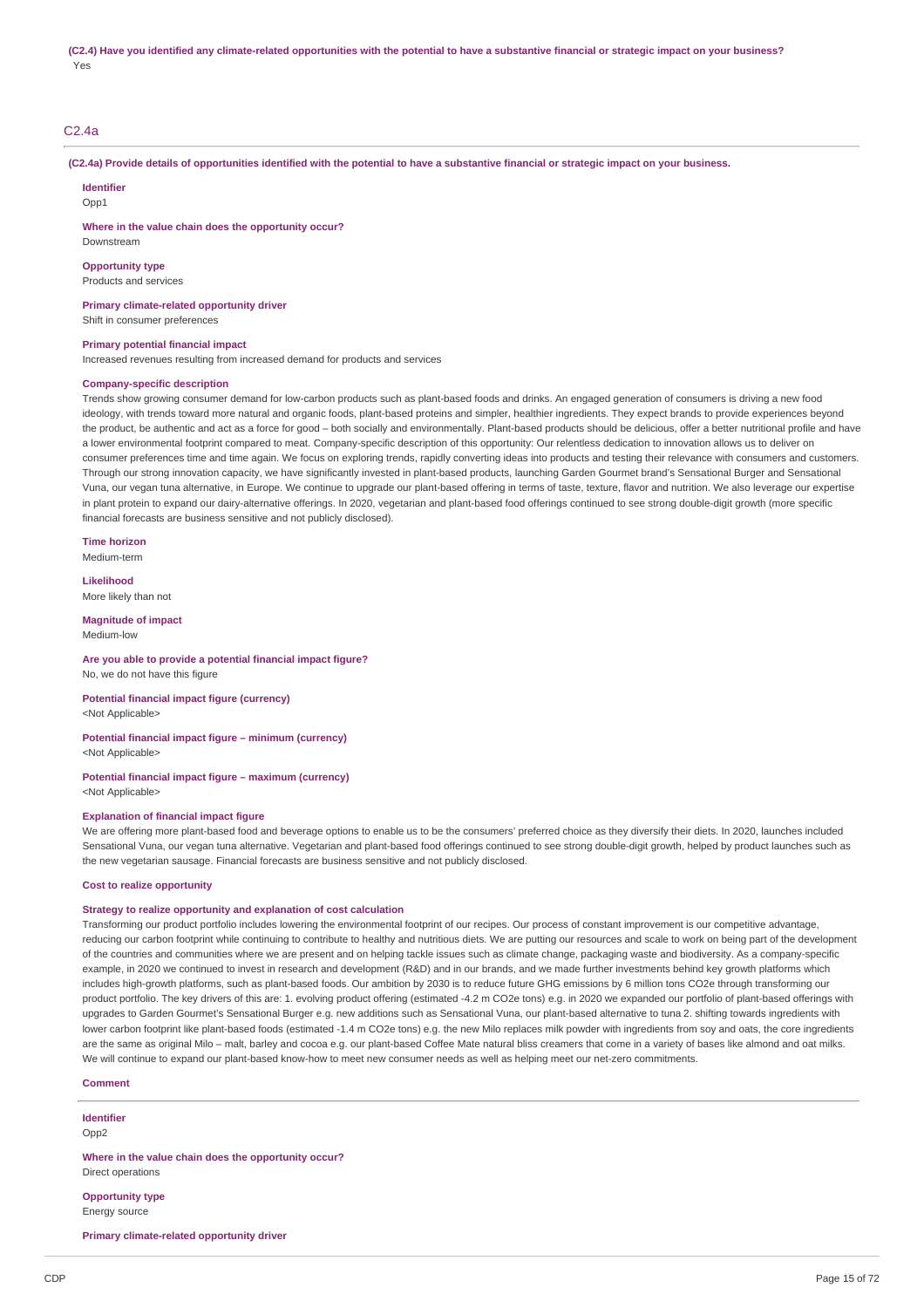#### **Primary potential financial impact** Reduced direct costs

### **Company-specific description**

With the ambition of the Paris Agreement, more organizations and governments are looking to put a price on carbon; our business might be exposed to future regulation change around carbon price/tax with potential increasing operating costs. As a company-specific example, today we have nine facilities in Europe that participate and comply with EU-ETS Phase III. However, we have approximately 375 factories located in more than 80 different countries; while in some of those regions a carbon pricing system already exists even though our industrial sector has not been subjected to any of these so far, the number of emissions trading programs is likely to expand. The opportunity for Nestlé to ensure that it meets its Net Zero ambition would give us a competitive advantage versus some of our competitors that would not implement GHG emissions reductions at the same speed and would be therefore highly exposed to regulatory changes and increased operational costs due to carbon price.

**Time horizon**

Medium-term

**Likelihood** More likely than not

**Magnitude of impact** Low

**Are you able to provide a potential financial impact figure?** Yes, an estimated range

**Potential financial impact figure (currency)** <Not Applicable>

**Potential financial impact figure – minimum (currency)** 300000000

# **Potential financial impact figure – maximum (currency)**

400000000

### **Explanation of financial impact figure**

By halving GHG emissions, we reduce our exposure to potential carbon price mechanisms. As an estimation of the annual financial impact of the opportunity: we use the GHG reductions in our operations (scope 1+2) from our 2018 baseline calculation of 5.8mt CO2e As at 2030 to be aligned with Paris 1.5°C decarbonization pathway and Net Zero Roadmap, we should have approximately halved 2018 GHG emissions 0.5 x 5.8 million t CO2e = 2.8million t CO2e Assuming that all our plants have to comply with a regulatory carbon price in 2030 and a global average price of carbon in 2030 of between USD 100 - 120 per ton of CO2e, this would represent a savings of between USD 300 - 400 million per year. The figure will vary depending on evolution of GHG Scope 1 & 2, level of carbon pricing and geographic spread implementation of carbon pricing as well as our ability to achieve our internal targets.

#### **Cost to realize opportunity**

#### **Strategy to realize opportunity and explanation of cost calculation**

We are accelerating our manufacturing and operations to reduce our emissions as part of our company-specific Net Zero Roadmap, published in 2020, By 2025, we aim to purchase 100% renewable electricity in all our sites. The specific actions we are focusing on : - power our manufacturing renewably by increasing the proportion of renewable electricity that we use through power purchase agreements, green tariffs, renewable energy certificates and on-site production. Alongside established forms of renewable electricity, such as wind and solar, we will work with suppliers to increase availability of renewable thermal energy generated from sources, e.g. biogas and biomass by 2030. - further emissions reductions are expected to be delivered by increasing the efficiency of our operations. Many energy efficiency projects are already planned for sites across the globe, ranging from LED lighting systems to optimizing energy consumption during non-production times and recovering heat energy. - phase out refrigerants with a high global warming potential, such as hydrofluorocarbons, in our industrial refrigeration systems. We will replace these with new, natural refrigerants with zero or low GWP, such as ammonia, CO2 and hydrocarbons. Financial forecasts including forecasted costs are business sensitive and not publicly disclosed.

#### **Comment**

**Identifier** Opp3

**Where in the value chain does the opportunity occur?** Downstream

**Opportunity type** Products and services

**Primary climate-related opportunity driver** Development and/or expansion of low emission goods and services

**Primary potential financial impact**

Increased revenues resulting from increased demand for products and services

### **Company-specific description**

As consumers demand increasingly transparent and sustainable products, our brands will continue to adapt, embracing sustainability. Our company-specific core strategy is in line with this shift and that means engaging the one billion consumers a day who buy our products by offering more foods and beverages that are good for them and good for the planet. We will strive to continuously reduce the environmental footprint of our ingredients and recipes and investigate ways to transparently communicate about it. By engaging with consumers, we can increase demand for these products, which in turn will help us toward our net zero pledge. Our company-specific Net Zero Roadmap includes transformation of our product portfolio. In parallel with our corporate Net Zero emissions pledge, individual Nestlé brands are on a journey to achieving product or brand carbon neutrality. Our initiatives include: Our Net Zero Roadmap, which was launched in December 2020 with targets approved by the Science Based Targets initiative (SBTi). Historically, we have focused on emissions that are produced within our own factories (Scope 1), as well as those related to the electricity we purchase and use in our facilities (Scope 2). To achieve net zero emissions by 2050, we must now address emissions throughout our value chain. As the majority of our emissions come from activities in our supply chain (Scope 3), that is where we must focus efforts, collaborating with various partners to achieve our goals. The power of our products is key to driving industry action, and we have set goals for some of our best-known brands. Nespresso, S.Pellegrino, Perrier and Acqua Panna are planning to achieve carbon neutrality by 2022, with the rest of our Nestlé Waters portfolio achieving the same by 2025.

#### **Time horizon** Medium-term

**Likelihood**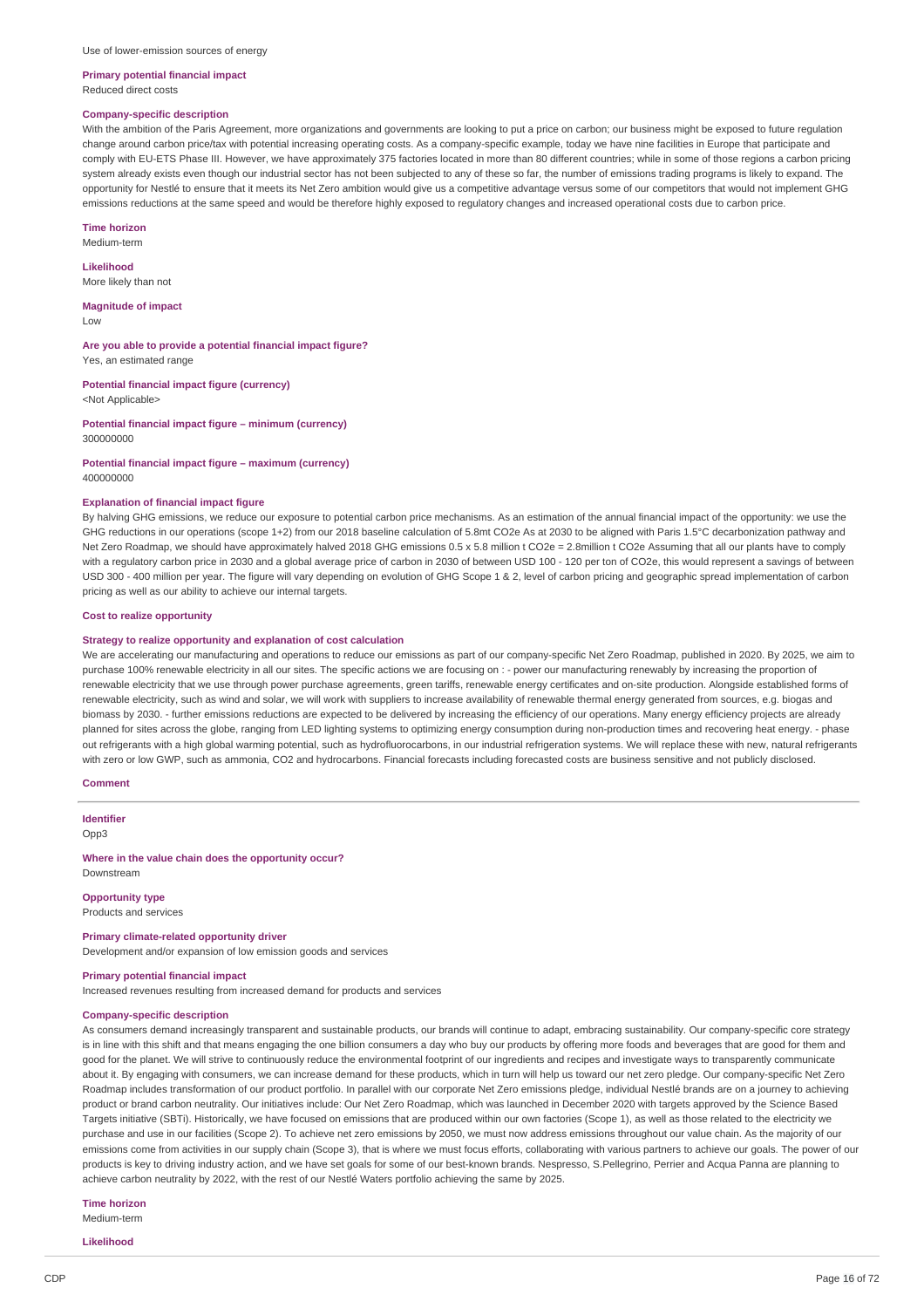#### Likely

#### **Magnitude of impact** Medium

### **Are you able to provide a potential financial impact figure?** No, we do not have this figure

**Potential financial impact figure (currency)** <Not Applicable>

**Potential financial impact figure – minimum (currency)** <Not Applicable>

**Potential financial impact figure – maximum (currency)** <Not Applicable>

### **Explanation of financial impact figure**

Financial forecasts are business sensitive and not publicly disclosed.

### **Cost to realize opportunity**

### **Strategy to realize opportunity and explanation of cost calculation**

Financial forecasts including costs are business sensitive and not publicly disclosed. Our Net Zero Roadmap includes transformation of our product portfolio. In parallel with our corporate Net Zero emissions pledge, individual Nestlé brands are on a journey to achieving product or brand carbon neutrality: • Individual brands achieving product or brand carbon neutrality to meet growing market preferences for more transparent and sustainable products · Use of high-quality, verified offsets and inset Example -Nespresso has committed to being carbon neutral by 2022, which will support our work to achieve net zero emissions by 2050. This new target will help drive our ongoing work to produce exceptional coffees, build a resilient and regenerative agriculture system, and drive sustainable livelihoods. Example - Our Waters business provides healthy hydration products all over the world. In 2020, we pledged to make our entire portfolio carbon neutral by 2025. Perrier, S.Pellegrino and Acqua Panna, the most renowned Waters brands, will be prioritized first and are expected to achieve carbon neutrality by 2022. To reach our target, we will pursue high-quality offsets in addition to investing in projects that reduce or capture carbon across our portfolio. Other brands like Vittel and Levissima have voluntarily decided to move faster than committed by the Group and also aim to achieve carbon neutrality by 2022. Example - Garden Gourmet, Garden of Life and Sweet Earth have all set targets for carbon neutrality by 2022.

#### **Comment**

### C3. Business Strategy

### C3.1

**(C3.1) Have climate-related risks and opportunities influenced your organization's strategy and/or financial planning?** Yes, and we have developed a low-carbon transition plan

#### C3.1a

(C3.1a) Is your organization's low-carbon transition plan a scheduled resolution item at Annual General Meetings (AGMs)?

| Is your low-carbon transition plan a<br>scheduled resolution item at AGMs? | <b>Comment</b>                                                                                                                                                                                       |
|----------------------------------------------------------------------------|------------------------------------------------------------------------------------------------------------------------------------------------------------------------------------------------------|
| Row No. but we intend it to become a                                       | In April 2021 at the Annual General Meeting, Nestlé's detailed, time-bound roadmap to achieve Net Zero greenhouse gas emissions by 2050, which was released in                                       |
|                                                                            | scheduled resolution item within the next  December 2020, (i.e. low-carbon transition plan), was submitted to an advisory vote by shareholders. Shareholders supported the roadmap with a very large |
| two years                                                                  | majority.                                                                                                                                                                                            |

### C3.2

**(C3.2) Does your organization use climate-related scenario analysis to inform its strategy?** Yes, qualitative and quantitative

### C3.2a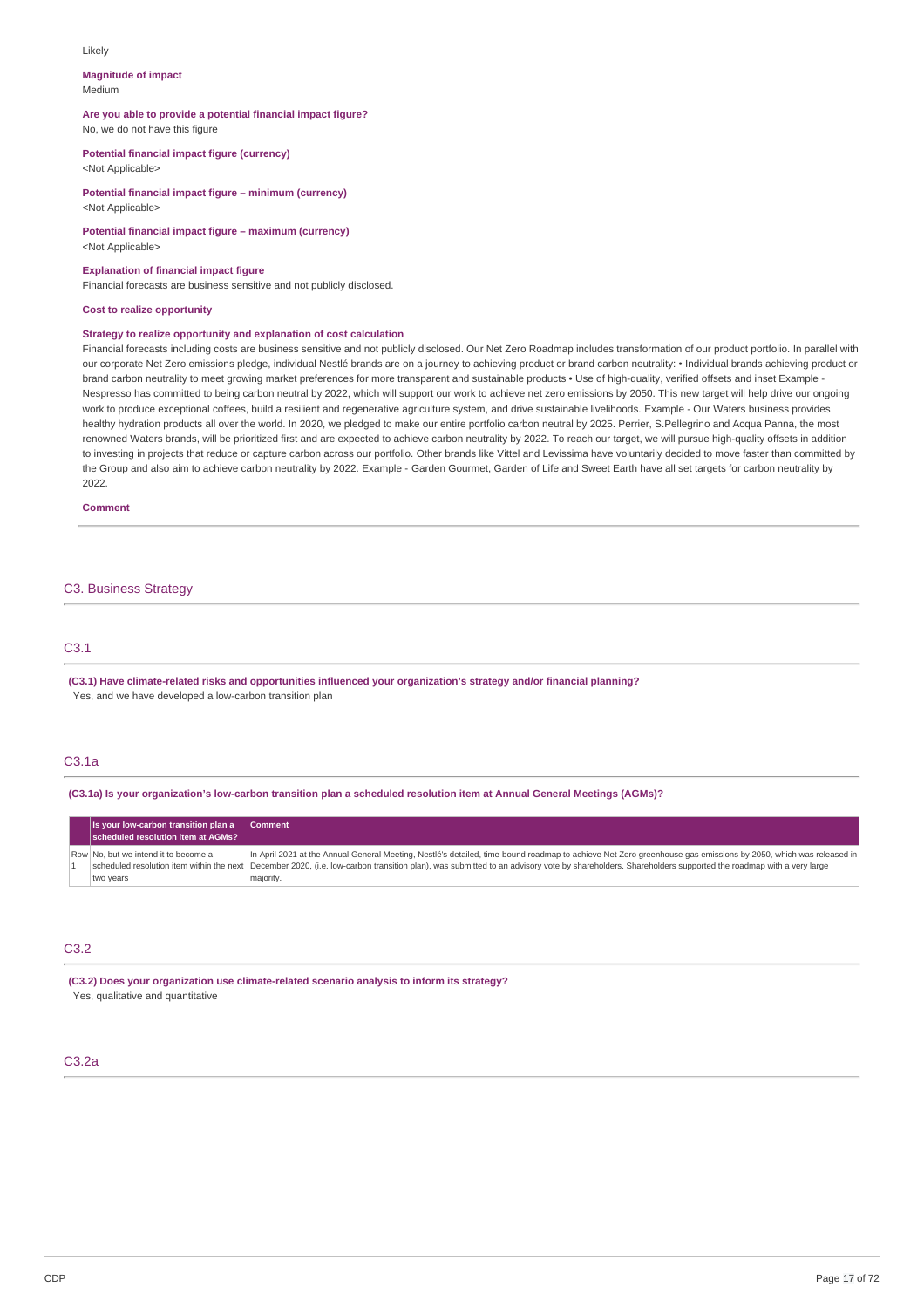### **(C3.2a) Provide details of your organization's use of climate-related scenario analysis.**

| Climate-<br>related<br>scenarios<br>and<br>models<br>applied | <b>Details</b>                                                                                                                                                                                                                                                                                                                                                                                                                                                                                                                                                                                                                                                                                                                                                                                                                                                                                                                                                                                                                                                                                                                                                                                                                                                                                                                                                                                                                                                                                                                                                                                                                                                                                                                                                                                                                                                                                                                                                                                                                                                                                                                                                                                                                                                                                                                                                                                                                                                                                                                                                                                                                                                                                                                                                                                                                                                                                                                                                                                                                                                                                                                                                                                                                                                                                                                                                                                                                                                                                                                                                                                                                                                                                                                                                                                                                                                                                                                                                                                                                                                                                                                                                                                              |
|--------------------------------------------------------------|-------------------------------------------------------------------------------------------------------------------------------------------------------------------------------------------------------------------------------------------------------------------------------------------------------------------------------------------------------------------------------------------------------------------------------------------------------------------------------------------------------------------------------------------------------------------------------------------------------------------------------------------------------------------------------------------------------------------------------------------------------------------------------------------------------------------------------------------------------------------------------------------------------------------------------------------------------------------------------------------------------------------------------------------------------------------------------------------------------------------------------------------------------------------------------------------------------------------------------------------------------------------------------------------------------------------------------------------------------------------------------------------------------------------------------------------------------------------------------------------------------------------------------------------------------------------------------------------------------------------------------------------------------------------------------------------------------------------------------------------------------------------------------------------------------------------------------------------------------------------------------------------------------------------------------------------------------------------------------------------------------------------------------------------------------------------------------------------------------------------------------------------------------------------------------------------------------------------------------------------------------------------------------------------------------------------------------------------------------------------------------------------------------------------------------------------------------------------------------------------------------------------------------------------------------------------------------------------------------------------------------------------------------------------------------------------------------------------------------------------------------------------------------------------------------------------------------------------------------------------------------------------------------------------------------------------------------------------------------------------------------------------------------------------------------------------------------------------------------------------------------------------------------------------------------------------------------------------------------------------------------------------------------------------------------------------------------------------------------------------------------------------------------------------------------------------------------------------------------------------------------------------------------------------------------------------------------------------------------------------------------------------------------------------------------------------------------------------------------------------------------------------------------------------------------------------------------------------------------------------------------------------------------------------------------------------------------------------------------------------------------------------------------------------------------------------------------------------------------------------------------------------------------------------------------------------------------------|
| <b>RCP 2.6</b>                                               | Our Net Zero Roadmap specifies our plan to halve Nestlé's GHG emissions by 2030 and achieve net zero by 2050. Scenario analysis is a critical tool for strategic planning and risk management. In<br>2020, we embarked on climate modeling across our value chain to assess our portfolio's resilience under different scenarios. We partnered with the University of Cambridge's Centre for Risk Studies to<br>build a climate modeling tool to evaluate the potential directional impacts on Nestlé for both transition and physical risks: - various climate scenarios covering a broad spectrum of outcomes to help<br>provide insight on key exposures - scenarios were built using publicly available data sources, including IPCC & IEA - our current portfolio and value chain were modeled, the potential impact of our<br>planned actions in our Net Zero Roadmap were not contemplated - model incorporated Nestlé's physical and commercial footprint including: sourcing of raw material, site locations, distribution of<br>finished goods; sales and profit by market - time horizon used was five years, over longer horizons risks are highly uncertain and unpredictable, particularly of how the transition to a lower-carbon<br>economy may evolve - each risk factor was modeled independently, not contemplating dependencies or trade-offs The climate scenarios modelled included the IPCC RCP 2.6, as per the most recent<br>IPCC 1.5°C report. It involves reaching net zero carbon emissions by 2050. It requires the world to take immediate and coordinated action to curb emissions. Storylines consistent with this involve deep<br>reductions in energy demand and agricultural emissions, extensive electrification and low-carbon electricity generation, reduced demand for GHG-intensive products, as well as GHG removal. The<br>expected carbon price in 2025 under this modelled scenario is estimated at USD80 per ton. While climate change would be limited in a 1.5°C world, it would be different to the present day, including<br>hotter extreme temperatures, increases in the amount of heavy rainfall, and increased risk of droughts. However, these changes are less than that at higher levels of warming, including a 2°C world.<br>The analysis indicated that up to 2025, under this scenario the key climate-related challenges are likely to be transition risks. The key potential risks are for Nestlé were assessed as: - High impact on<br>Policy: action to constrain emission-intensive activities resulting in an expected carbon price of ~USD80 per ton by 2025. This could lead to a significant increase in costs of production, distribution and<br>raw materials for Nestlé - Medium impact on Technology: Nestlé may be required to make moderate investments in low-carbon technologies, as well as face potential higher input costs as suppliers<br>pass on their own low-carbon investment costs - Medium impacts on Market & reputation: a shift to sustainability leading to consumers adopting more sustainable choices may result in revenue losses,<br>and/or missed growth opportunities, as well as increasing the cost of capital for Nestlé Physical risks, which have limited impacts today, may present a growing challenge beyond 2025 and in the next<br>few decades as warming of the planet continues. Full details of the directional impacts (non-financial and financial) are disclosed in our TCFD Report 2020. Description of how results informed business<br>strategy: our 2020 scenario analysis was integrated into our climate strategy. Case study: in developing our advocacy strategic pillars. We cannot achieve our goals alone, and need to shape our<br>advocacy and communications around our roadmap and engage with others. By considering the external policy context, this supported the development of critical areas to advocate for supportive<br>legislation that, amongst other things, reduces barriers to renewable energy markets, incentivize innovation in agricultural and forestry sectors to capture more carbon, and helps to establish common<br>standards for carbon claims. |
| <b>RCP 4.5</b>                                               | Our Net Zero Roadmap specifies our plan to halve Nestlé's GHG emissions by 2030 and to achieve net zero by 2050. Scenario analysis is a critical tool for strategic planning and risk management. In<br>2020, we embarked on climate modeling across our value chain to assess our portfolio's resilience under different scenarios. We partnered with the University of Cambridge's Centre for Risk Studies to<br>build a climate modeling tool to evaluate the potential directional impacts on Nestlé for both transition and physical risks: - various climate scenarios covering a broad spectrum of outcomes to help<br>provide insight on key exposures - scenarios were built using publicly available data sources, including IPCC & IEA - our current portfolio and value chain were modeled, the potential impact of our<br>planned actions in our Net Zero Roadmap were not contemplated - model incorporated Nestlé's physical and commercial footprint including: sourcing of raw materials, site locations, distribution of<br>finished goods; sales and profit by market - time horizon used was five years, over longer horizons risks are highly uncertain and unpredictable, particularly of how the transition to a lower-carbon<br>economy may evolve - each risk factor was modeled independently, not contemplating dependencies or trade-offs The climate scenarios modelled included the IPCC's RCP 4.5, an intermediate<br>scenario more likely that not to result in a global temperature rise of between 2 and 3 degrees by 2100. In terms of GHG emissions, it requires that CO2 emissions would peak around 2040 and then<br>decline to reach roughly half of the levels of 2050 by 2100. The world would rely on existing policies as well as potentially some planned policies, but no additional measures would be undertaken.<br>Many plant and animal species may be unable to adapt to the effects of RCP 4.5 and higher RCPs. Under this scenario, the key exposures would be driven by policy (medium exposure), with low<br>exposure across technology, market and reputation. The key risk for Nestle would be on policy action taken to start to limit emission-intensive activities (e.g. carbon price of up to ~USD 40 per ton by<br>2025). This could lead to moderate increases in costs of production, distribution and raw materials for Nestlé. On technology developments, Nestlé may be required to make low-level investments in<br>low-carbon technologies in order to maintain competitiveness. On the market and reputation context, a lower proportion of consumers adopting choices with less environmental footprint would limit<br>supply and demand shifts. Physical risks, which have limited impacts today, may present a growing challenge beyond 2025 and in the next few decades as warming of the planet continues. Full details<br>of the directional impacts (non-financial and financial) are disclosed in our TCFD Report 2020. Our 2020 climate scenario modeling analysis was integrated into our climate change strategy. One<br>example of this was in developing our advocacy strategic pillars. We cannot achieve our goals alone, therefore we need to shape our advocacy and communications around our roadmap and engage<br>with others. By considering the external policy context, this supported the development of critical areas to advocate for supportive legislation that, amongst other things, reduces barriers to renewable<br>energy markets, incentivize innovation in agricultural and forestry sectors to capture more carbon, and helps to establish common standards for carbon claims.                                                                                                                                                                                                                                                                                                                                                                                                                                                                                                                      |
| <b>RCP 8.5</b>                                               | Our Net Zero Roadmap specifies our plan to halve Nestlé's GHG emissions by 2030 and to achieve net zero by 2050. Scenario analysis is a critical tool for strategic planning and risk management. In<br>2020, we embarked on climate modeling across our value chain to assess our portfolio's resilience under different scenarios. We partnered with the University of Cambridge's Centre for Risk Studies to<br>build a climate modeling tool to evaluate the potential directional impacts on Nestlé for both transition and physical risks: - various climate scenarios covering a broad spectrum of outcomes to help<br>provide insight on key exposures - scenarios were built using publicly available data sources, including IPCC & IEA - our current portfolio and value chain were modeled, the potential impact of our<br>planned actions in our Net Zero Roadmap were not contemplated - model incorporated Nestlé's physical and commercial footprint including: sourcing of raw materials, site locations, distribution of<br>finished goods; sales and profit by market - time horizon used was five years, over longer horizons risks are highly uncertain and unpredictable, particularly of how the transition to a lower-carbon<br>economy may evolve - each risk factor was modeled independently, not contemplating dependencies or trade-offs The climate scenarios to be modelled included the IPCC's RCP 8.5, a very high<br>baseline emissions scenario. This scenario results in a global temperature rise of potentially greater than 4C by 2100. In terms of GHG emissions, it requires that CO2 emissions continue to rise<br>throughout this century. The world is focused on short-term concerns with no consideration for sustainable, long-term economic policies to mitigate global emissions. Chronic longer-term (and potentially<br>irreversible tipping points) impacts in climate patterns (e.g. sea-level rise, ice caps and glacier melts) are expected to be significantly more pronounced under this scenario compared to the lower<br>temperature rise pathways. Under this scenario, the exposures are low across the policy, technology, market and reputation risk factors. Carbon pricing is estimated to remain at today's level with no<br>new low-carbon policies introduced, and current and planned policies repealed. There would be minimal uptake of lower-carbon technology. On the market context, it is estimated a very low proportion<br>of consumers would adopt choices with less environmental footprint and this would therefore have limited supply and demand shifts. On reputation, there is the potential for increasing consumer<br>activism shunning companies and brands which could result in low exposure in terms of revenue losses and/or missed growth opportunities. Physical risks, which have limited impacts today, may<br>present a growing challenge beyond 2025 and in the next few decades as warming of the planet continues. Full details of the directional impacts (non-financial and financial) are disclosed in our TCFD<br>Report 2020.                                                                                                                                                                                                                                                                                                                                                                                                                                                                                                                                                                                                                                                                                                                                                                                                                                                                                                                                                                                                                                                                       |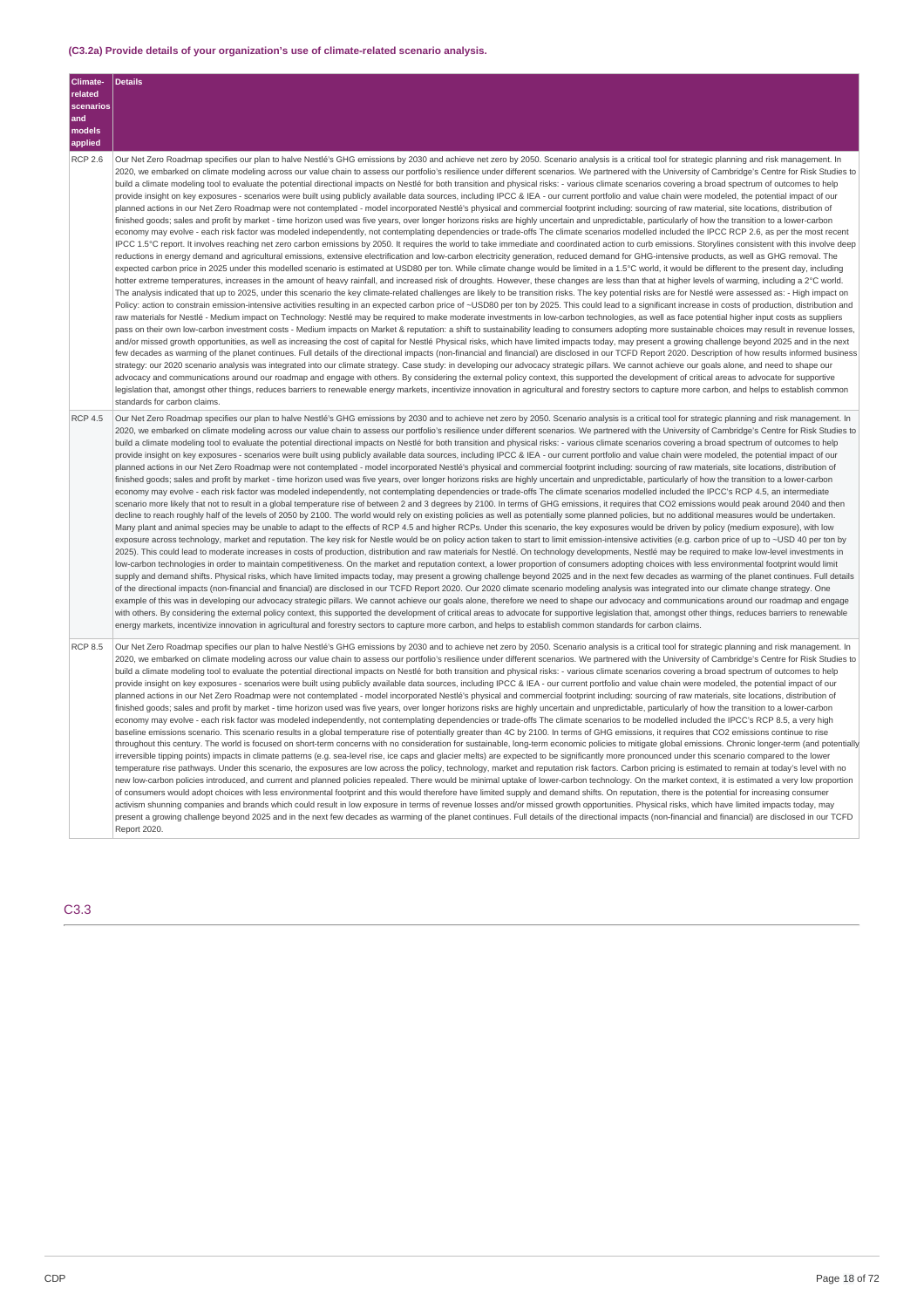### **(C3.3) Describe where and how climate-related risks and opportunities have influenced your strategy.**

|                                             | related risks<br>and<br>opportunities<br>influenced<br>your strategy<br>in this area? | Have climate-Description of influence                                                                                                                                                                                                                                                                                                                                                                                                                                                                                                                                                                                                                                                                                                                                                                                                                                                                                                                                                                                                                                                                                                                                                                                                                                                                                                                                                                                                                                                                                                                                                                                                                                                                                                                                                                                                                                                                                                                                                                                                                                                                                                                                                                                                                                                                                                                                                                                                                                                                                          |  |
|---------------------------------------------|---------------------------------------------------------------------------------------|--------------------------------------------------------------------------------------------------------------------------------------------------------------------------------------------------------------------------------------------------------------------------------------------------------------------------------------------------------------------------------------------------------------------------------------------------------------------------------------------------------------------------------------------------------------------------------------------------------------------------------------------------------------------------------------------------------------------------------------------------------------------------------------------------------------------------------------------------------------------------------------------------------------------------------------------------------------------------------------------------------------------------------------------------------------------------------------------------------------------------------------------------------------------------------------------------------------------------------------------------------------------------------------------------------------------------------------------------------------------------------------------------------------------------------------------------------------------------------------------------------------------------------------------------------------------------------------------------------------------------------------------------------------------------------------------------------------------------------------------------------------------------------------------------------------------------------------------------------------------------------------------------------------------------------------------------------------------------------------------------------------------------------------------------------------------------------------------------------------------------------------------------------------------------------------------------------------------------------------------------------------------------------------------------------------------------------------------------------------------------------------------------------------------------------------------------------------------------------------------------------------------------------|--|
| Products<br>and<br>services                 | Yes                                                                                   | Dietary shifts – particularly toward plant-based diets – are one of the measures that society can take to keep our food system within environmental limits. Trends show growing<br>consumer demand for low-carbon products such as plant-based foods and drinks. Precisely, consumers demand increasingly transparent and sustainable products, as we have seen<br>through market research like the Kantar 'Who Cares Who Does 2020' report, and the 'Nestlé Trend Early Identification & Prioritization 2020' report. Demand for products and services<br>may be impacted as consumers switch to alternatives with less environmental footprint and innovative competitors emerge that challenge market share. If Nestlé does not anticipate<br>and act on these changing consumer shifts, it has the potential to impact on Nestlé's revenues and market shares. Description of how our strategy has been influenced by climate-<br>related risks and/or opportunities: We assessed this market dimension through our climate scenario analysis, considering the potential uptake rates of sustainable alternatives, in terms<br>of the proportion of consumers transitioning to products and services with less environmental footprint. Variable rates of adoption were projected across the different climate scenarios<br>considered. We projected the increase in the percentage of consumers adopting sustainable alternative products across each climate scenario. Time horizon covered is medium-term:<br>These inputs were benchmarked against historical product uptake rates. Products categories were allocated vulnerability assumptions dictating how exposed they may be to these<br>trends. Revenue impacts were modelled in each year up to 2025. Rate of increase to 2025 value was non-linear. The model estimated potential directional financial impacts for each<br>climate scenario considered. The most substantial decision we have made to date in this area is to align our core strategy with these consumer shifts which means engaging the one<br>billion consumers a day who buy our products by offering more foods and beverages that are good for them and good for the planet. We aim to continuously reduce the environmental<br>footprint of our ingredients and recipes and investigate ways to transparently communicate about it. By engaging with consumers, we can increase demand for these products, which in<br>turn will help us toward our Net Zero pledge.                  |  |
| Supply<br>chain<br>and/or<br>value<br>chain | Yes                                                                                   | The most substantial decision we have made to date in this area is to do our GHG footprinting exercise in 2020. We understood that most of our emissions are in our value chain and<br>supply chain, more specifically attributed to the sourcing of our ingredients. This exercise helped us identify the hotspots of our emissions and where our exposure is, leading to the<br>development of a detailed action plan to target our actions. Second, in 2020 we embarked on qualitative and quantitative climate modeling across our value chain to assess our<br>portfolio's resilience under different external conditions, as part of our TCFD report. We partnered with the University of Cambridge's Centre for Risk Studies to define the methodology<br>and build a climate modeling tool. Our current portfolio and value chain were modeled using historical data. The model incorporated Nestlé's physical and commercial footprints.<br>Physical data including volumes, sourcing locations of raw material, and commercial data were incorporated into the modeling. Time horizon covered is long-term: The outcome of this<br>modeling work supported our expectations that in the foreseeable future Nestlé must navigate transition risks. In the longer term, physical risks could pose a greater threat to the food<br>and beverage industry. This insight further strengthens the relevance of our climate-related actions outlined in our Net Zero Roadmap, which is to move to resilient systems. Description<br>of how our strategy has been influenced by climate-related risks and/or opportunities: Concretely, as part of our net-zero 2050 ambition, we will scale up initiatives in agriculture to help<br>absorb more carbon, given this is an area of our value chain where most of our emissions occur. Nestlé will strengthen its programs with farmers to help restore land and limit GHG<br>emissions. An example is the Skimmelkrans Net Zero Carbon Emissions Project: an ambition to create the company's first dairy supplier farm to reach net zero, located in George, South<br>Africa. Nestlé committed that by 2023, the farm will be net zero. Nestlé will also step-up efforts to protect forests by replanting trees and enhancing biodiversity. An example of this is<br>Nestlé's commitment to plant 3 million trees in the next three years through Project RELeaf, in Malaysia. These initiatives should help build resilient agricultural communities and supply<br>chains. |  |
| Investment Yes<br>in R&D                    |                                                                                       | The most substantial decision we have made to date in this area is to leverage forward-looking science to innovate and to help us understand the climate-related risks and opportunities<br>for the business, from an R&D perspective. This also helps us to address sustainability challenges such as reducing our GHG emissions in line with our climate commitment to achieve<br>Net Zero GHG emissions by 2050. For example, in September 2020 we launched our Dairy accelerator in Konolfingen, Switzerland, which is designed to drive innovation and speed-to-<br>market of sustainable dairy products and plant-based alternatives. Scientists understand that certain crops and commodities that we rely on will be limited or no longer available in the<br>future, which is a risk to our business. However, it is also an opportunity, as our scientists are working to develop plant-based offerings from sustainable ingredients like peas, oats, rice,<br>soy, coconut and almonds, which are highly nutritious and have a lower carbon footprint. Covering the medium-term horizon from 2021-2025, our scientists will work towards developing<br>products with a lower carbon footprint from the onset, with quantifiable climate-related results from life cycle assessments. All aspects of the value chain are considered for reductions for<br>example, the use of renewable energy in production, improved packaging and reduced emissions in the sourcing of raw ingredients. Description of how our strategy has been influenced<br>by climate-related risks and/or opportunities: Below are more concrete examples of how climate-related risks and opportunities influence our investments and decisions in R&D. The<br>time horizon these investments cover is long-term, matching our key milestones to achieve a 20% reduction in absolute GHG emissions by 2025, halve emissions by 2030 and achieve<br>Net Zero by 2050. - Plant-based product development: continued focus on developing new and innovative plant-based products e.g. VUNA, a tuna-like fish analoque, and a new plant-<br>based bacon cheeseburger - Circular economy: Swiss pilot of reusable and refillable dispensers to reduce single use packaging - Professorship: co-funding of a new Chair for<br>sustainable materials at the École Polytechnique Fédérale de Lausanne (EPFL) in Switzerland to focus on research into sustainable materials.                                                                        |  |
| Operations Yes                              |                                                                                       | Description of how our strategy has been influenced by climate-related risks and/or opportunities: Regarding our logistics, our distribution emissions reduction strategy has been<br>sharpened to focus on two areas: continuous increase in operational efficiencies and switching to lower emissions modes, vehicles and fuels. An example of the latter is our zero<br>emissions truck at Zoegas factory, in Sweden. The CO2 emissions of the transport of goods from the factory are one of the major sources. These electrical trucks are powered with<br>renewable energy which has already helped us to reduce CO2 emissions from the road transport of coffee by 40% in Sweden. Additionally, a key enabler for our logistics emissions<br>reduction strategy is collaborating externally with green freight programs, industry, NGOs and other key stakeholders. An example of our external collaboration is that we are now part of<br>the Global Logistics Emissions Council (GLEC) and Clean Cargo. We are also participating with the WEF in the Road Freight Zero initiative. Regarding our manufacturing, as disclosed<br>in C2.3a, carbon pricing systems could result in increased operational costs for our company. In 2020, this led to our Board's strategic decision to accelerate our transition to 100%<br>renewable electricity purchased with a commitment to achieve 100% renewable electricity purchased in all our sites by 2025. The latter is the most substantial decision we have made to<br>date in this area. In 2020, 50% of our total electricity purchased came from renewable sources in our manufacturing sites (compared with 42% in 2019). With regards to thermal<br>renewable energies, which account for 2/3 of our manufacturing energy consumption, a dedicated internal working group has been created to evaluate and explore alternative low-<br>carbon technologies and fuel sources between now and 2023. The time horizon it covers is short-term. This will allow the company to define more precisely its thermal renewable energy<br>Roadmap and Advocacy strategy.                                                                                                                                                                                                                                                                                                                                                                                                   |  |

### C3.4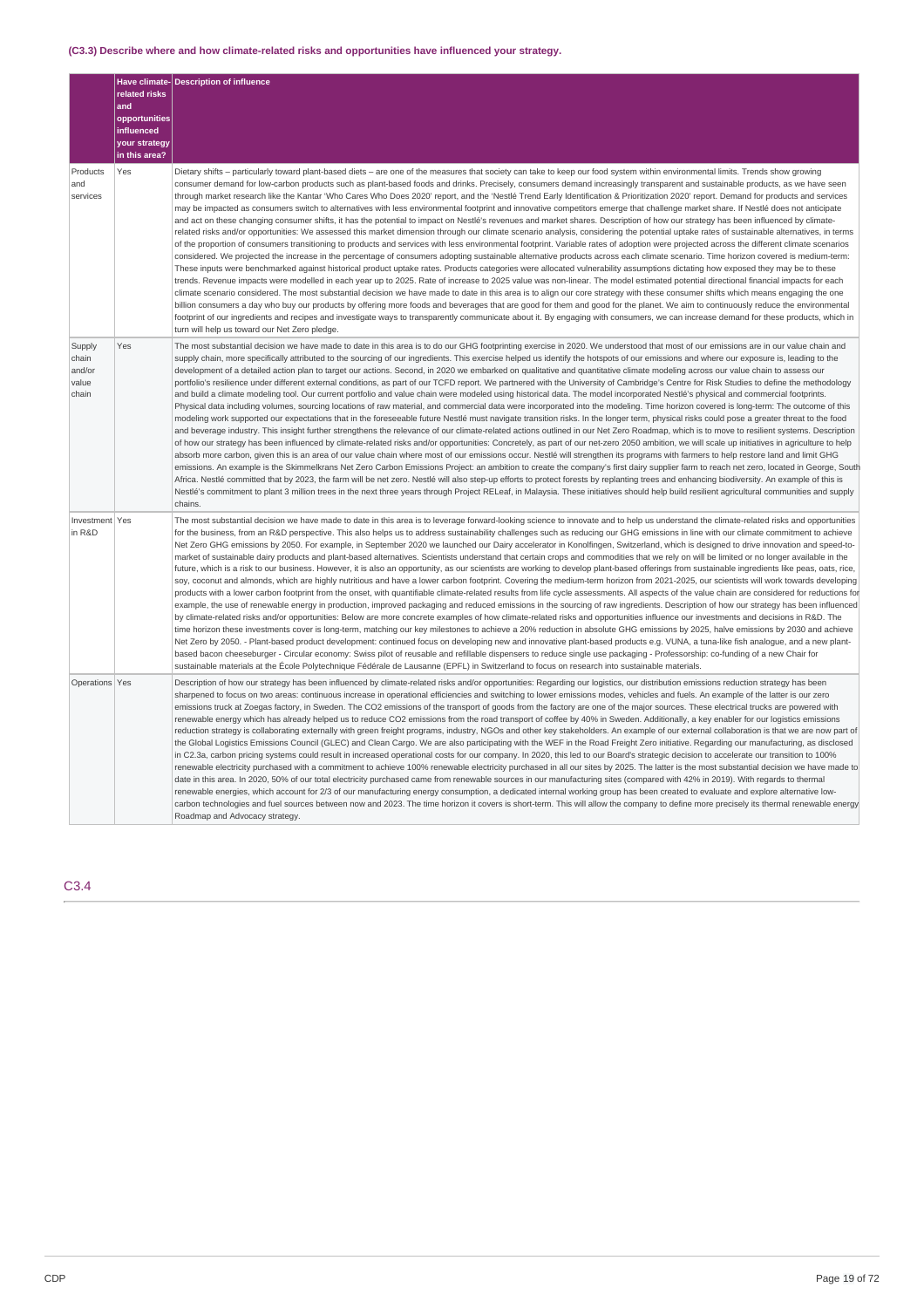#### **(C3.4) Describe where and how climate-related risks and opportunities have influenced your financial planning.**

|                | Financial<br>  planning <br>lelements<br>that have<br>l been<br><b>linfluenced</b>       | <b>Description of influence</b>                                                                                                                                                                                                                                                                                                                                                                                                                                                                                                                                                                                                                                                                                                                                                                                                                                                                                                                                                                                                                                                                                                                                                                                                                                                                                                                                                                                                                                                                                                                                                                                                                                                                                                                                                                                                                                                                                                                                                                                                                                                                                                                                                                                                                                                                                                                                                                                                                                                                                                                                                                                                                                                                                                                                                                                                                                                                                                                                                                                                                                                                                                                                                                                                                                                                                                                                                                                                                                                                                                                                                                                                                                                                                                                                                                                                                                                                                              |
|----------------|------------------------------------------------------------------------------------------|------------------------------------------------------------------------------------------------------------------------------------------------------------------------------------------------------------------------------------------------------------------------------------------------------------------------------------------------------------------------------------------------------------------------------------------------------------------------------------------------------------------------------------------------------------------------------------------------------------------------------------------------------------------------------------------------------------------------------------------------------------------------------------------------------------------------------------------------------------------------------------------------------------------------------------------------------------------------------------------------------------------------------------------------------------------------------------------------------------------------------------------------------------------------------------------------------------------------------------------------------------------------------------------------------------------------------------------------------------------------------------------------------------------------------------------------------------------------------------------------------------------------------------------------------------------------------------------------------------------------------------------------------------------------------------------------------------------------------------------------------------------------------------------------------------------------------------------------------------------------------------------------------------------------------------------------------------------------------------------------------------------------------------------------------------------------------------------------------------------------------------------------------------------------------------------------------------------------------------------------------------------------------------------------------------------------------------------------------------------------------------------------------------------------------------------------------------------------------------------------------------------------------------------------------------------------------------------------------------------------------------------------------------------------------------------------------------------------------------------------------------------------------------------------------------------------------------------------------------------------------------------------------------------------------------------------------------------------------------------------------------------------------------------------------------------------------------------------------------------------------------------------------------------------------------------------------------------------------------------------------------------------------------------------------------------------------------------------------------------------------------------------------------------------------------------------------------------------------------------------------------------------------------------------------------------------------------------------------------------------------------------------------------------------------------------------------------------------------------------------------------------------------------------------------------------------------------------------------------------------------------------------------------------------------|
| $\overline{1}$ | Row Revenues<br>Direct costs<br>Capital<br>Acquisitions<br>land<br>divestments<br>Assets | Revenues As part of our net-zero 2050 ambition, we are speeding up the transformation of our products in line with consumer trends and choices. Nestlé will launch more products that have a<br>better carbon footprint and contribute to a balanced diet. This includes more plant-based food and beverage options. Nestlé will also look to reformulate its products using more ingredients with<br>a lower carbon footprint. Direct costs Nestlé is scaling up renewable energy sourcing (50% of all our electricity purchased came from renewable sources in 2020) in line with our Net Zero 2050<br>expenditures   roadmap. With our commitment, made in 2020, to transition to 100% renewable electricity by 2025, we will continue to increase the use of energy from renewable sources and collaborate with<br>various partners to enable suppliers to invest in new infrastructure such as wind and solar farms. This is part of a broader total investment of CHF 3.2 billion by 2025 to put us on track of our Net<br>Zero journey. Acquisitions and divestments We are considering climate-related risk and opportunity in our acquisition and divestment decision making. As part of our long-term value creation<br>strategy, we are accelerating the repositioning of the portfolio with a clear focus on high-growth, high-margin categories. The criteria for acquisitions and divestments consider fit with strategy,<br>attractive categories, ability to win and resource intensity. For example, acquisitions in 2017 already reflected the consumer's growing expectations with regards to responsible social and<br>environmental practices along with our Nutrition Health and Wellness strategic dimension e.g. Atrium Innovations (a global leader in nutritional health products), Sweet Earth (plant-based protein<br>products), and Chameleon Cold-Brew (credited as the first fair trade and organic cold brew company in the USA). In 2019, Nestlé announced it had agreed to sell a 60% stake of Herta cold-<br>cuts and meat-based products. Nestlé retains and develops its existing Herta vegetarian business, in line with its increased focus on plant-based offerings. The recent acquisition of Freshly in<br>2020 is another example, fitting into the acquisition and divestment strategy, allowing the company to lead in the space of fresh-prepared meal delivery services in the USA. Capital<br>expenditures and Assets Our physical assets may be impacted by climate change e.g. facilities in water-stressed areas, extreme weather events damaging facilities etc. We know this given that<br>we follow the ISO14001 standard on Environmental Management helping us understand climate-related risks and opportunities to our assets. Where feasible, Nestlé takes relevant actions<br>including capital investments to reduce the impact of climate-related factors on its physical assets and risk of business interruption. In terms of weather-related incidents, as part of the Nestlé<br>Global Property Loss Prevention Program, an in-depth identification of natural hazard exposures is made for existing sites and greenfield projects proactively to anticipate potential risks such as<br>floods, wind storms etc. This process helps in the decision-making process for future standards of prevention and protection, as well as preparation if an event occurs in the current sites. For<br>example, in our Dieppe Nescafé factory in France, the site has improved the capacity of the drainage system and developed the emergency plan with local authorities to be better prepared to the<br>risk of coastal flood events. This is relevant because the site is exposed to a 100-year coastal flood event which could lead to minor structural damage to the building and some damage to the<br>equipment which could trigger a business interruption. |

### C3.4a

(C3.4a) Provide any additional information on how climate-related risks and opportunities have influenced your strategy and financial planning (optional).

We have understood climate-related risks and opportunities through the work of the Task Force on Climate-related Financial Disclosures (TCFD), where we closely collaborated with academics from University of Cambridge, to produce our TCFD report.

Furthermore, senior management has identified climate change as one of society's greatest challenges and one of the greatest potential risks to the future of our business. We have therefore taken action to develop a detailed Net Zero roadmap aligned with ambitious but scientifically achievable targets, understanding costs, overall influencing our strategy and financial planning.

Managing risk in our business and transforming our portfolio to meet consumer needs and demand remain in focus and we look forward to encouraging purchasing and consumption with our consumers in line with our goals.

In 2019, Nestlé announced its ambition to halve greenhouse gas emissions by 2030 and to achieve Net Zero by 2050, embracing the most ambitious aim of the Paris Agreement, to limit global temperature rise to 1.5°C. With the announcement of our detailed Net Zero roadmap in 2020, Nestlé is accelerating its climate change efforts.

### C4. Targets and performance

### C4.1

**(C4.1) Did you have an emissions target that was active in the reporting year?** Absolute target

### C4.1a

**(C4.1a) Provide details of your absolute emissions target(s) and progress made against those targets.**

**Target reference number** Abs 1 **Year target was set** 2020 **Target coverage** Company-wide **Scope(s) (or Scope 3 category)** Scope 1+2 (market-based) **Base year** 2018 **Covered emissions in base year (metric tons CO2e)** 5723413 Covered emissions in base year as % of total base year emissions in selected Scope(s) (or Scope 3 category) 100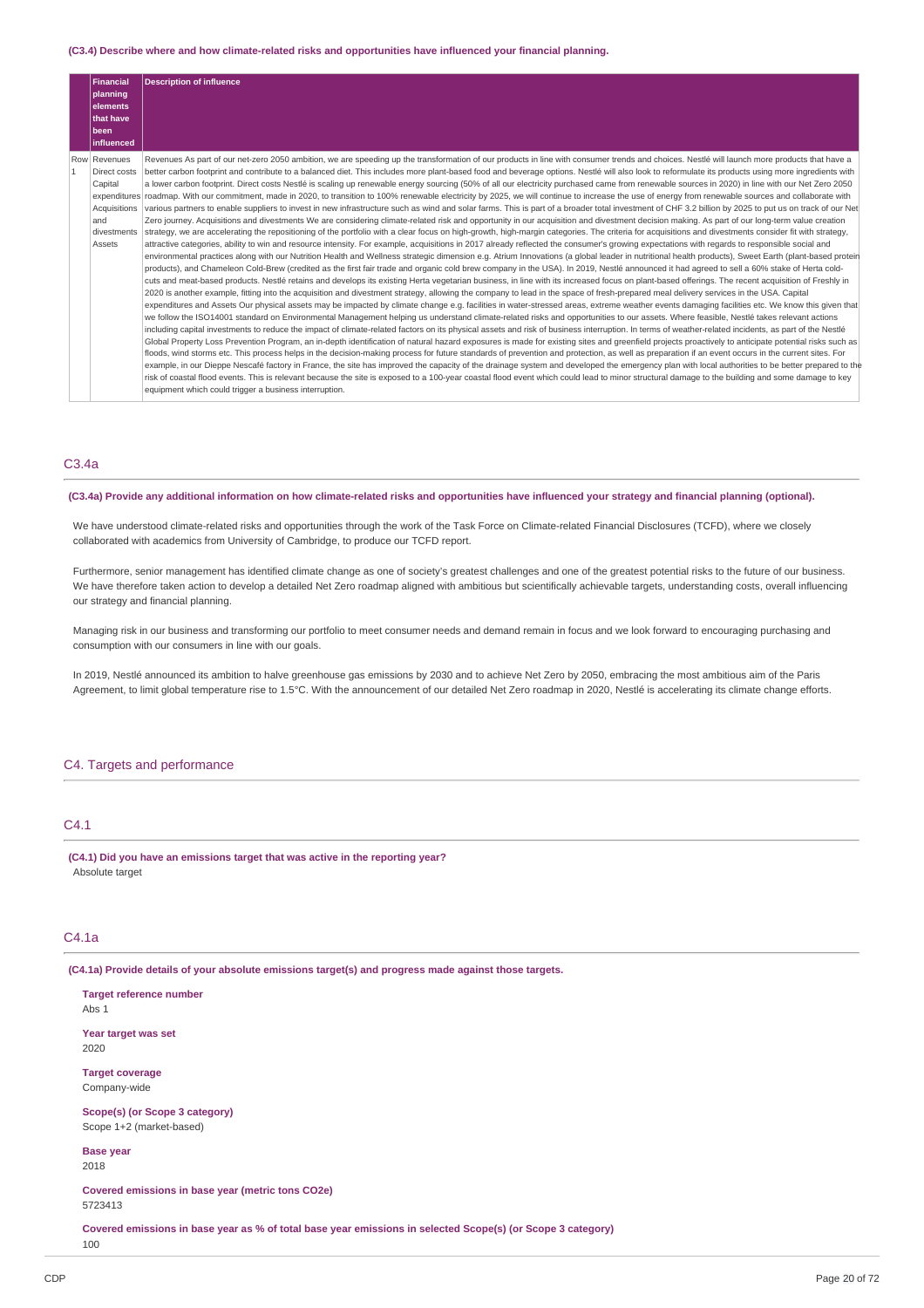#### **Target year** 2025

**Targeted reduction from base year (%)** 20

**Covered emissions in target year (metric tons CO2e) [auto-calculated]** 4578730.4

**Covered emissions in reporting year (metric tons CO2e)** 5113799

**% of target achieved [auto-calculated]** 53.2561602666101

**Target status in reporting year** New

### **Is this a science-based target?**

Yes, and this target has been approved by the Science-Based Targets initiative

**Target ambition** 1.5°C aligned

### **Please explain (including target coverage)**

The emissions targets and progress in this disclosure, including this target, are based on the new 2018 baseline calculated under financial control, for the development of the Net Zero emissions roadmap published in 2020. New targets have been approved by SBTi at the end of 2020, following a 1.5C pathway. Previous CDP disclosures and other previous company disclosures have been made under operational control, as those reports were connected to previous targets (set in 2016) under such operational control.

**Target reference number** Abs 2

**Year target was set** 2020

**Target coverage** Company-wide

**Scope(s) (or Scope 3 category)** Scope 1+2 (market-based)

**Base year** 2018

**Covered emissions in base year (metric tons CO2e)** 5723413

Covered emissions in base year as % of total base year emissions in selected Scope(s) (or Scope 3 category)

100

**Target year** 2030

**Targeted reduction from base year (%)**  $50$ 

**Covered emissions in target year (metric tons CO2e) [auto-calculated]** 2861706.5

**Covered emissions in reporting year (metric tons CO2e)** 5113799

**% of target achieved [auto-calculated]** 21.3024641066441

**Target status in reporting year** New

**Is this a science-based target?**

Yes, and this target has been approved by the Science-Based Targets initiative

**Target ambition** 1.5°C aligned

### **Please explain (including target coverage)**

The emissions targets and progress in this disclosure, including this target, are based on the new 2018 baseline calculated under financial control, for the development of the Net Zero emissions roadmap published in 2020. New targets have been approved by SBTi at the end of 2020, following a 1.5C pathway. Previous CDP disclosures and other previous company disclosures have been made under operational control, as those reports were connected to previous targets (set in 2016) under such operational control.

**Target reference number** Abs 3

**Year target was set** 2020

**Target coverage** Company-wide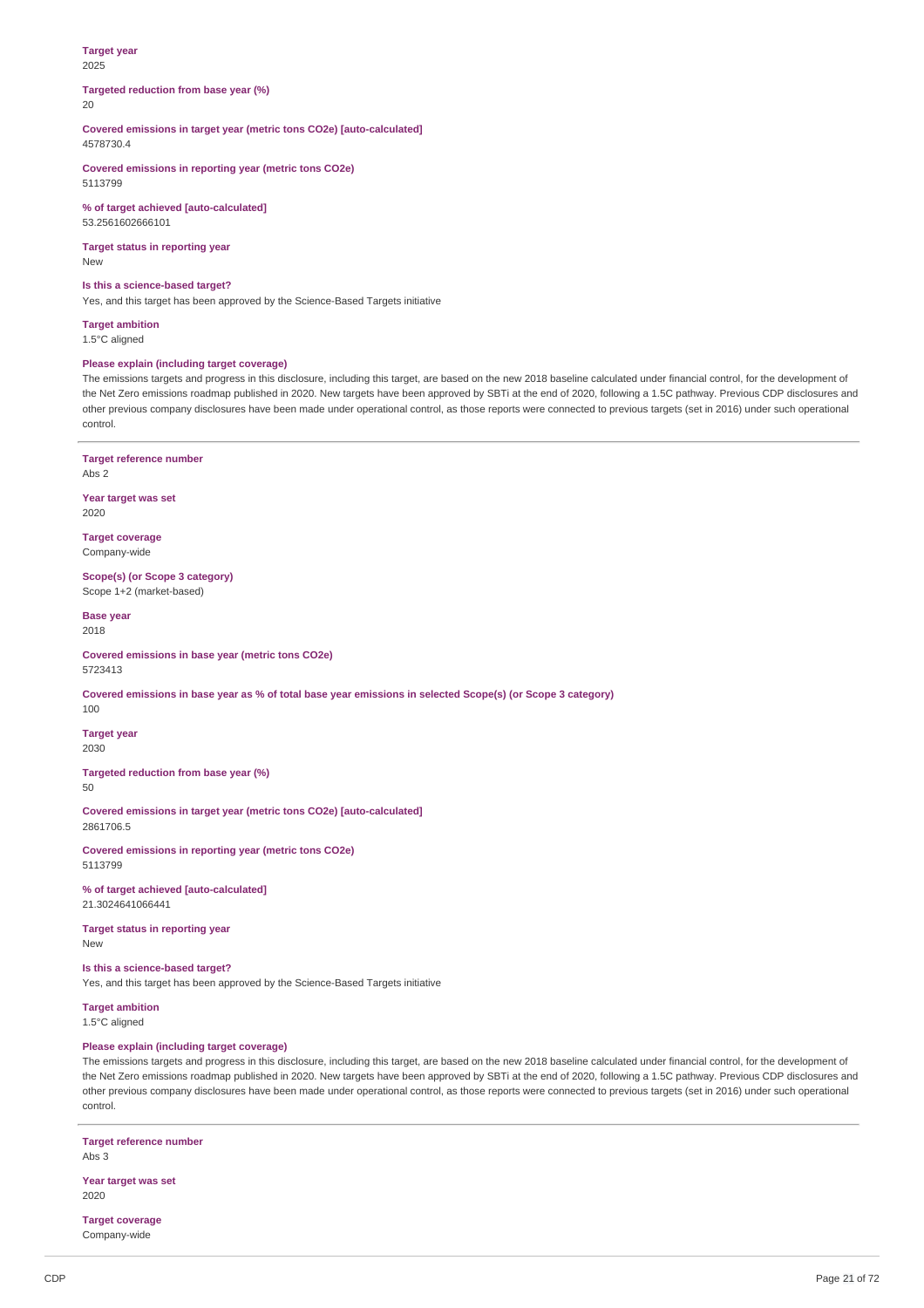**Scope(s) (or Scope 3 category)** Scope 3 (upstream & downstream)

#### **Base year** 2018

**Covered emissions in base year (metric tons CO2e)** 89967161

Covered emissions in base year as % of total base year emissions in selected Scope(s) (or Scope 3 category)

### **Target year**

2025

81

**Targeted reduction from base year (%)**

# 20

**Covered emissions in target year (metric tons CO2e) [auto-calculated]** 71973728.8

**Covered emissions in reporting year (metric tons CO2e)** 93195787

**% of target achieved [auto-calculated]** -17.943358243793

**Target status in reporting year** New

### **Is this a science-based target?**

Yes, and this target has been approved by the Science-Based Targets initiative

### **Target ambition**

1.5°C aligned

### **Please explain (including target coverage)**

The emissions targets and progress in this disclosure, including this target, are based on the new 2018 baseline calculated under financial control, for the development of the Net Zero emissions roadmap published in 2020. New targets have been approved by SBTi at the end of 2020, following a 1.5C pathway. As the targets were set in 2020 but with a 2018 base year, the % of target achieved is a representation of company growth 2018-2020 prior to the targets being made. With our targets approved at the end of 2020, we will continue to work towards achieving our reduction commitments (20% by 2025, 50% by 2030, Net Zero by 2050).

**Target reference number** Abs 4

**Year target was set** 2020

**Target coverage** Company-wide

**Scope(s) (or Scope 3 category)** Scope 3 (upstream & downstream)

**Base year** 2018

**Covered emissions in base year (metric tons CO2e)** 89967161

Covered emissions in base year as % of total base year emissions in selected Scope(s) (or Scope 3 category) 81

**Target year** 2030

**Targeted reduction from base year (%)** 50

**Covered emissions in target year (metric tons CO2e) [auto-calculated]** 44983580.5

**Covered emissions in reporting year (metric tons CO2e)** 93195787

**% of target achieved [auto-calculated]** -7.17734329751719

**Target status in reporting year** New

**Is this a science-based target?** Yes, and this target has been approved by the Science-Based Targets initiative

**Target ambition**

1.5°C aligned

### **Please explain (including target coverage)**

The emissions targets and progress in this disclosure, including this target, are based on the new 2018 baseline calculated under financial control, for the development of the Net Zero emissions roadmap published in 2020. New targets have been approved by SBTi at the end of 2020, following a 1.5C pathway. As the targets were set in 2020 but with a 2018 base year, the % of target achieved is a representation of company growth 2018-2020 prior to the targets being made. With our targets approved at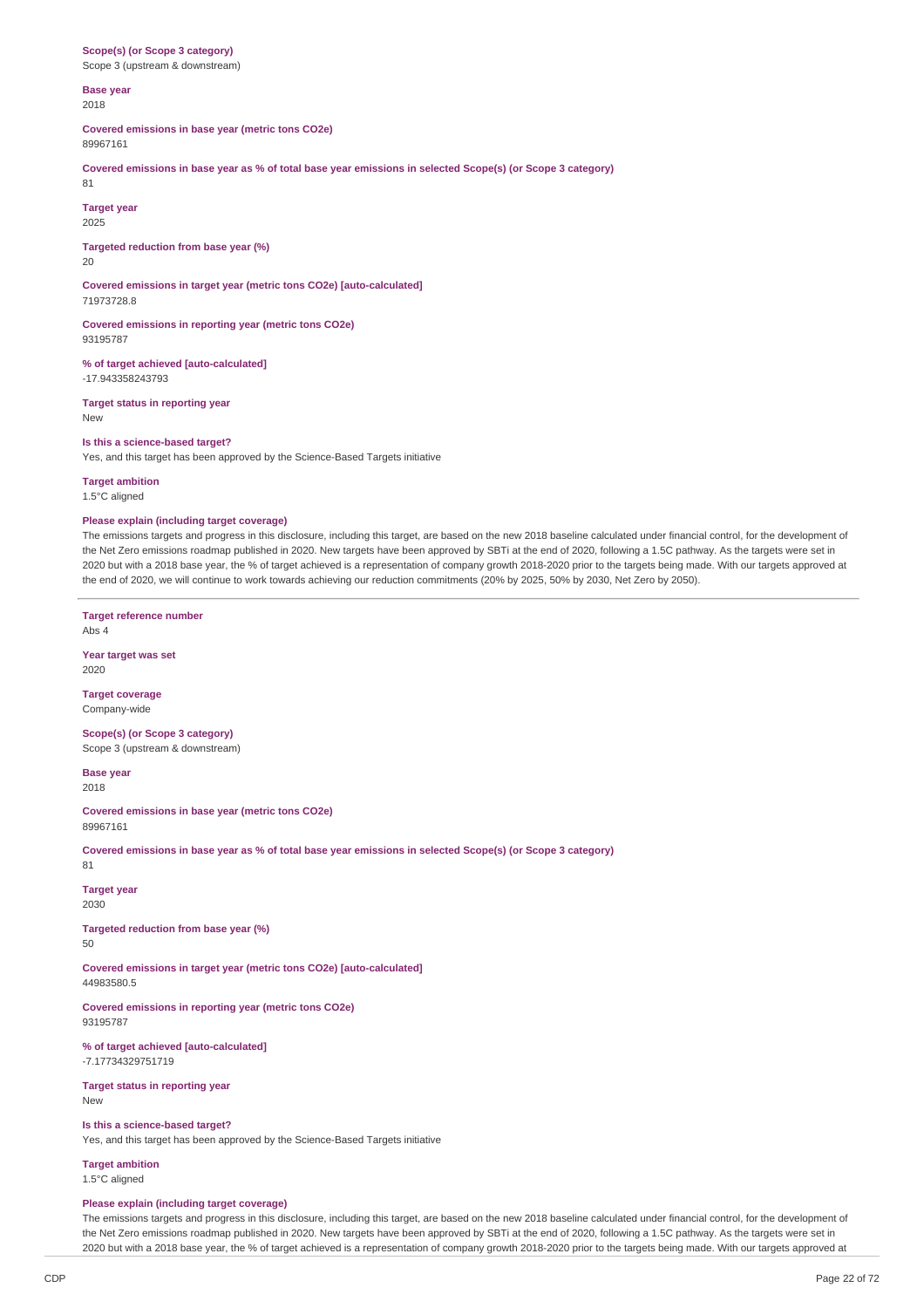the end of 2020, we will continue to work towards achieving our reduction commitments (20% by 2025, 50% by 2030, Net Zero by 2050).

**Target reference number** Abs 5

**Year target was set** 2020

**Target coverage** Company-wide

**Scope(s) (or Scope 3 category)** Scope 3 (upstream & downstream)

**Base year** 2018

**Covered emissions in base year (metric tons CO2e)** 89967161

Covered emissions in base year as % of total base year emissions in selected Scope(s) (or Scope 3 category) 81

**Target year** 2050

**Targeted reduction from base year (%)** 100

**Covered emissions in target year (metric tons CO2e) [auto-calculated]**

0

**Covered emissions in reporting year (metric tons CO2e)** 93195787

**% of target achieved [auto-calculated]** -3.5886716487586

**Target status in reporting year** New

**Is this a science-based target?** Yes, and this target has been approved by the Science-Based Targets initiative

**Target ambition** 1.5°C aligned

### **Please explain (including target coverage)**

The emissions targets and progress in this disclosure, including this target, are based on the new 2018 baseline calculated under financial control, for the development of the Net Zero emissions roadmap published in 2020. New targets have been approved by SBTi at the end of 2020, following a 1.5C pathway. As the targets were set in 2020 but with a 2018 base year, the % of target achieved is a representation of company growth 2018-2020 prior to the targets being made. With our targets approved at the end of 2020, we will continue to work towards achieving our reduction commitments (20% by 2025, 50% by 2030, Net Zero by 2050).

### C4.2

**(C4.2) Did you have any other climate-related targets that were active in the reporting year?** Target(s) to increase low-carbon energy consumption or production Net-zero target(s)

C4.2a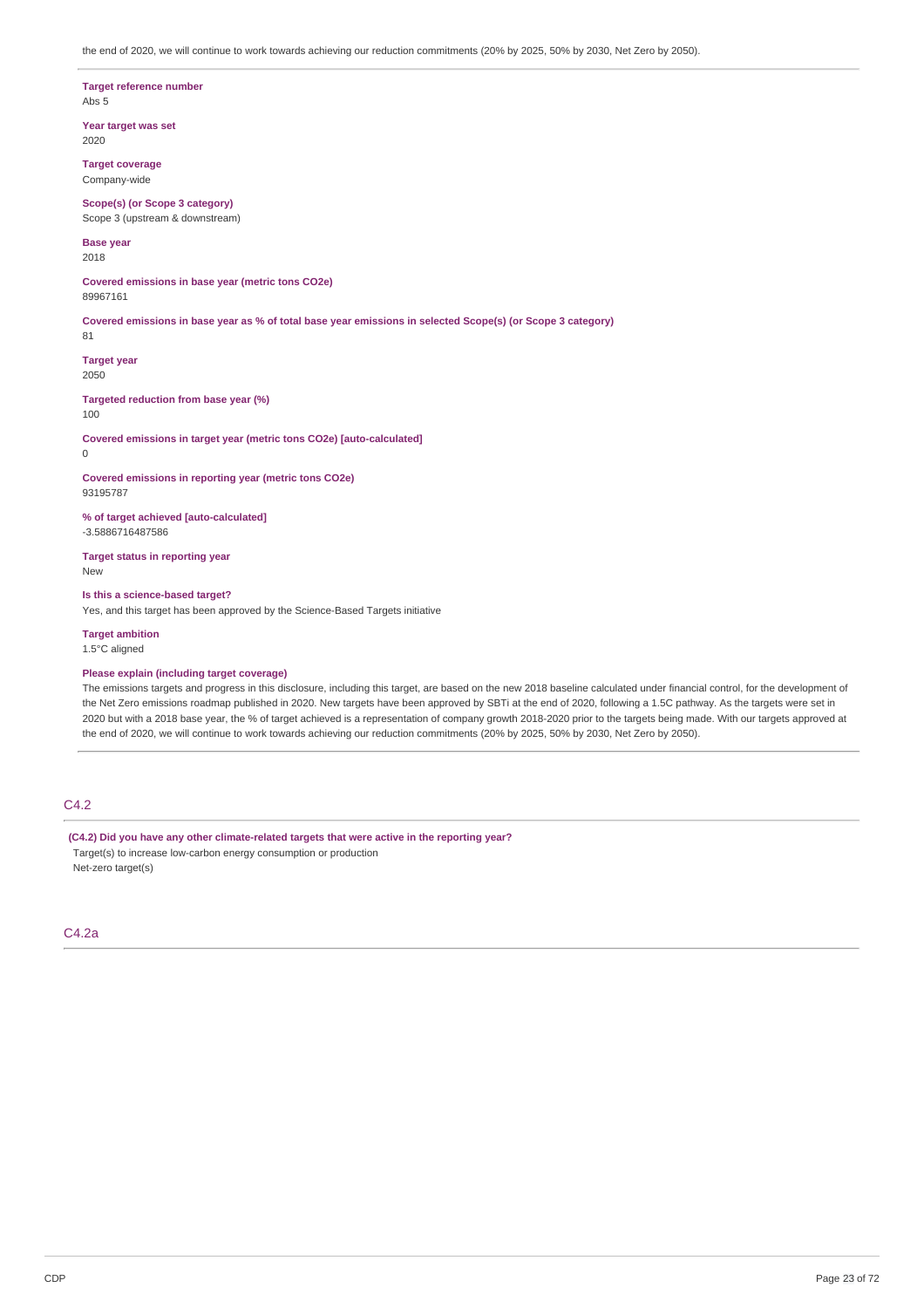**(C4.2a) Provide details of your target(s) to increase low-carbon energy consumption or production.**

**Target reference number** Low 1

**Year target was set** 2020

**Target coverage** Company-wide

**Target type: absolute or intensity** Absolute

**Target type: energy carrier** Electricity

**Target type: activity** Consumption

**Target type: energy source** Renewable energy source(s) only

**Metric (target numerator if reporting an intensity target)** Percentage

**Target denominator (intensity targets only)** <Not Applicable>

**Base year** 2020

**Figure or percentage in base year** 50

**Target year** 2025

**Figure or percentage in target year** 100

**Figure or percentage in reporting year** 50

**% of target achieved [auto-calculated]** 0

**Target status in reporting year** New

**Is this target part of an emissions target?** This target is to support the achievement of targets to reduce scope 2 emissions.

**Is this target part of an overarching initiative?** RE100

**Please explain (including target coverage)**

Nestlé joined RE100 in 2014 and committed in December 2020 to procure 100% of electricity from renewable sources by 2025 in all its sites.

C4.2c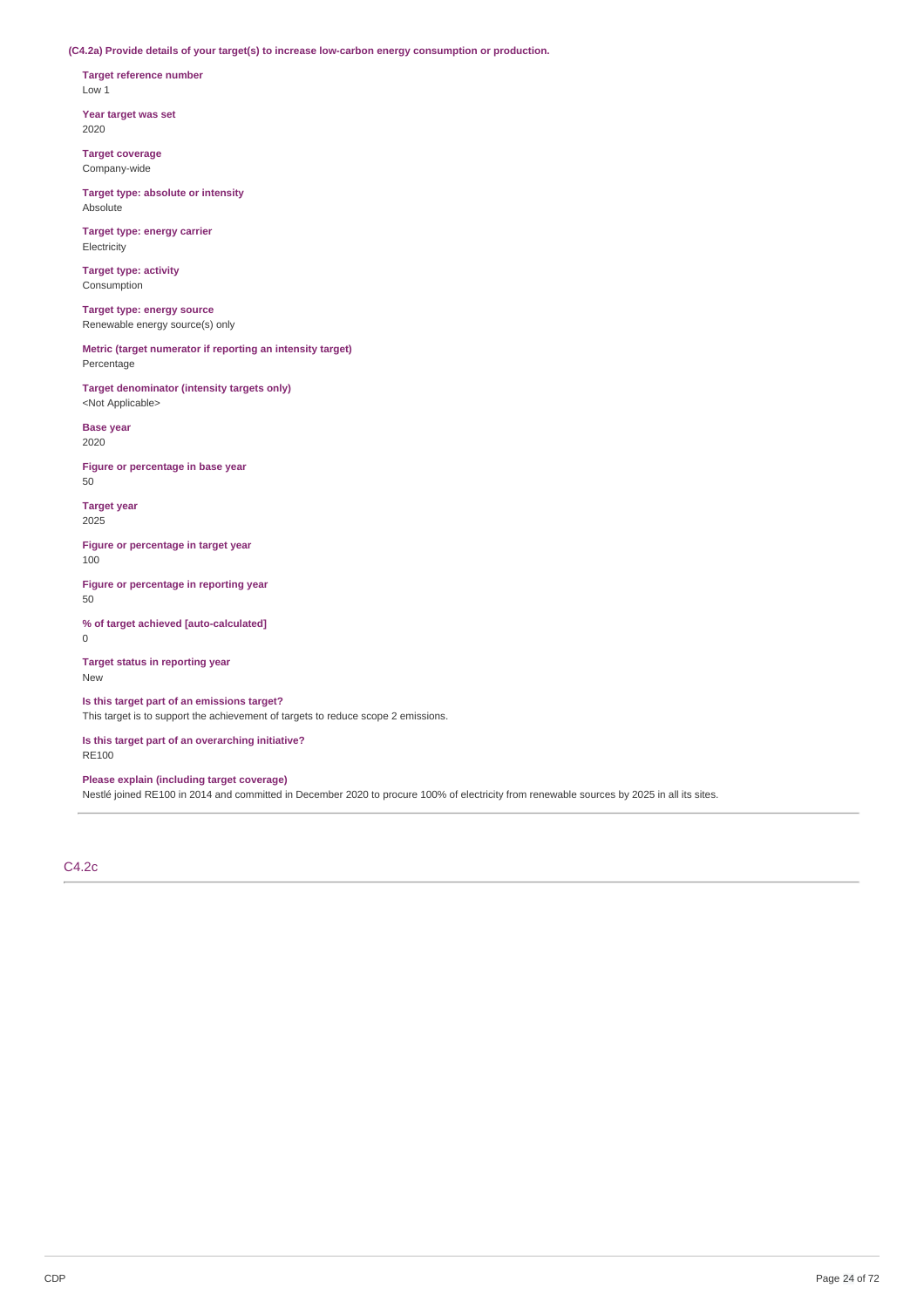### **(C4.2c) Provide details of your net-zero target(s).**

**Target reference number** NZ1

**Target coverage**

Company-wide

### **Absolute/intensity emission target(s) linked to this net-zero target**

Abs1 Abs2 Abs3 Abs4 Abs5

### **Target year for achieving net zero**

2050

### **Is this a science-based target?**

Yes, and this target has been approved by the Science-Based Targets initiative

### **Please explain (including target coverage)**

In our Net Zero Roadmap, Nestlé commits to be net zero based on our 2018 baseline, no matter how much our company grows, with the following milestones: - By 2025, we will reduce our scope 1, 2 and 3 GHG emissions by 20% - By 2030, we will reduce our scope 1, 2 and 3 GHG emissions by 50% We have identified several reduction and removal opportunities. Key levers include dairy and livestock, natural climate solutions, portfolio management and packaging improvements. More details can be found in the Nestlé Net Zero Roadmap document: https://www.nestle.com/sites/default/files/2020-12/nestle-net-zero-roadmap-en.pdf

### C4.3

(C4.3) Did you have emissions reduction initiatives that were active within the reporting year? Note that this can include those in the planning and/or **implementation phases.**

Yes

## C4.3a

(C4.3a) Identify the total number of initiatives at each stage of development, and for those in the implementation stages, the estimated CO2e savings.

|                           | Number of initiatives | Total estimated annual CO2e savings in metric tonnes CO2e (only for rows marked *) |  |  |  |
|---------------------------|-----------------------|------------------------------------------------------------------------------------|--|--|--|
| Under investigation       | 454                   | 281000                                                                             |  |  |  |
| To be implemented*        | 1952                  | 3168000                                                                            |  |  |  |
| Implementation commenced* | 72                    | 90000                                                                              |  |  |  |
| Implemented*              | 161                   | 384880                                                                             |  |  |  |
| Not to be implemented     |                       |                                                                                    |  |  |  |

### C4.3b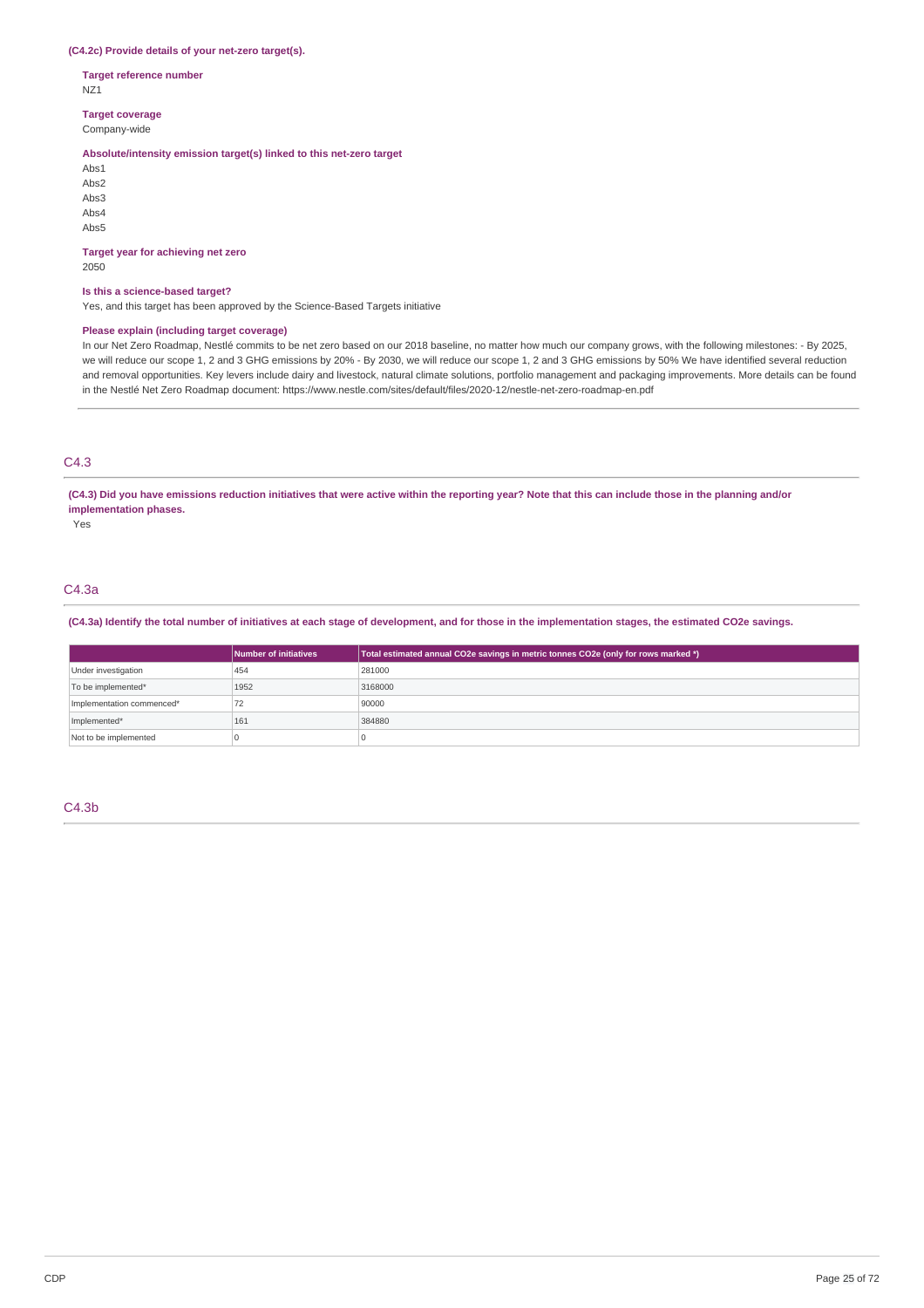#### **(C4.3b) Provide details on the initiatives implemented in the reporting year in the table below.**

#### **Initiative category & Initiative type**

Low-carbon energy consumption **Other, please specify (Combination of renewable grid and switching to solid biofuel)** 

### **Estimated annual CO2e savings (metric tonnes CO2e)**

304880 **Scope(s)**

Scope 1 Scope 2 (market-based)

#### **Voluntary/Mandatory** Voluntary

**Annual monetary savings (unit currency – as specified in C0.4)** 2400000

**Investment required (unit currency – as specified in C0.4)** 11000000

### **Payback period**

4-10 years

### **Estimated lifetime of the initiative**

**Ongoing** 

### **Comment**

Projects included: - switching to renewable electricity e.g. Nestlé announced it is investing in Taygete I, a 2,000-acre solar project owned and developed by 7X Energy in Pecos County, Texas. This is Nestle's largest direct investment (by capacity) in a renewable energy project to date. With this investment, the solar project will add 250 MWac of solar electricity to the U.S. grid. In addition to its direct investment, Nestlé will purchase 100% of the renewable electricity attributes generated by the project's energy production, estimated to be 750,000 megawatt hours per year for 15 years. - switching to renewable thermal fuels e.g. in June 2020, a spent coffee-ground boiler was commissioned in our coffee factory in Girona, Spain. It is expected to generate 125,000 tonnes of steam per year, which would reduce consumption of natural gas in the factory by 25%.

#### **Initiative category & Initiative type**

Energy efficiency in production processes **Process optimization** Process optimization

#### **Estimated annual CO2e savings (metric tonnes CO2e)** 80000

**Scope(s)** Scope 1 Scope 2 (market-based)

# **Voluntary/Mandatory**

Voluntary

**Annual monetary savings (unit currency – as specified in C0.4)** 8000000

### **Investment required (unit currency – as specified in C0.4)** 16000000

**Payback period** 1-3 years

### **Estimated lifetime of the initiative** Ongoing

# **Comment**

Savings were mostly generated thanks to heat-recovery projects, assets upgrade or replacement, or steam-loss reduction by improving the piping network and reduction of energy consumption during non-production period.

### C4.3c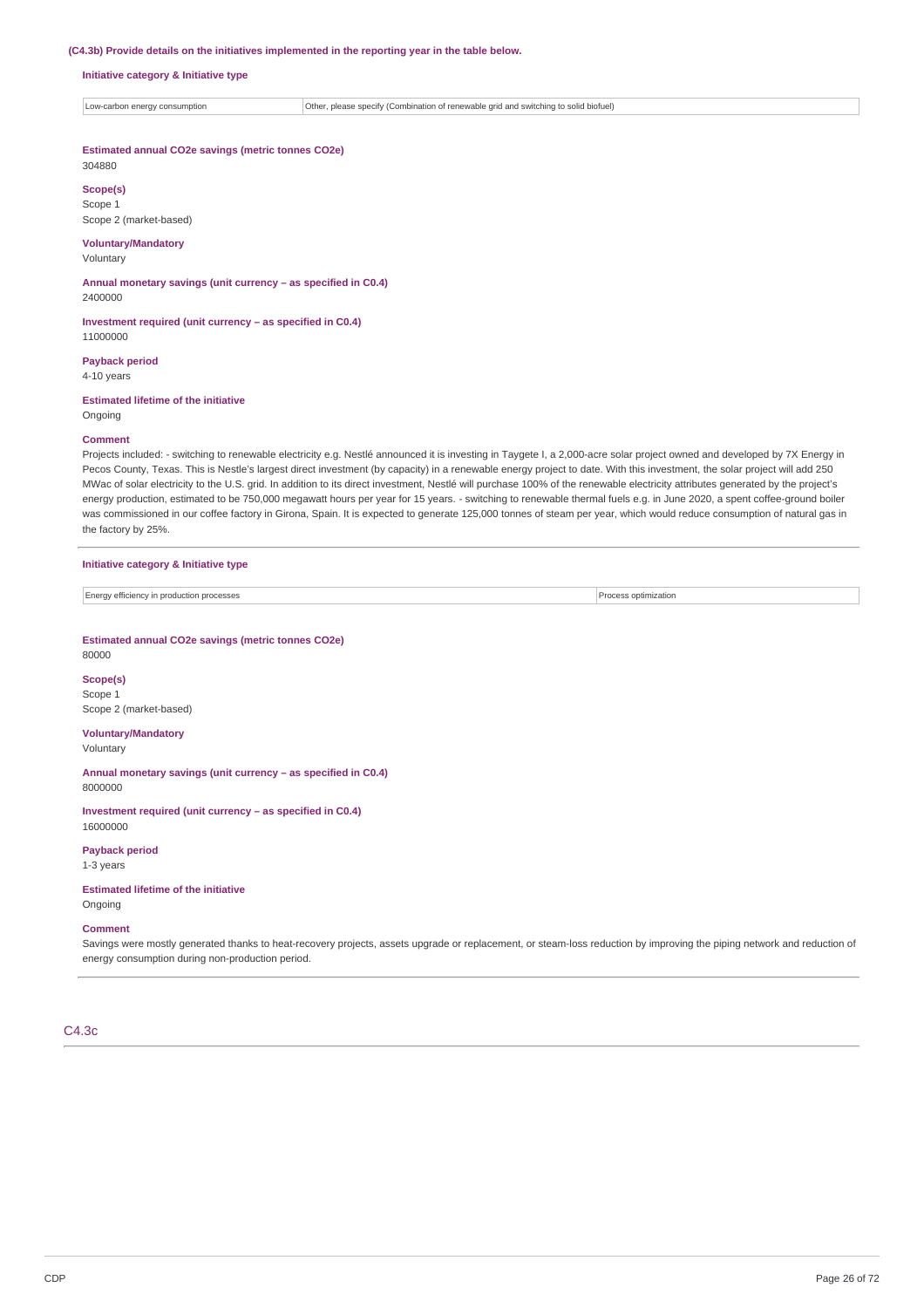### **(C4.3c) What methods do you use to drive investment in emissions reduction activities?**

| <b>Method</b>                                                  | <b>Comment</b>                                                                                                                                                                                                                                                                                                                                                                                                                                                                                                                                                                                                                                                                                                                                                                                                                                                                                                                                                                                                                                                             |  |  |
|----------------------------------------------------------------|----------------------------------------------------------------------------------------------------------------------------------------------------------------------------------------------------------------------------------------------------------------------------------------------------------------------------------------------------------------------------------------------------------------------------------------------------------------------------------------------------------------------------------------------------------------------------------------------------------------------------------------------------------------------------------------------------------------------------------------------------------------------------------------------------------------------------------------------------------------------------------------------------------------------------------------------------------------------------------------------------------------------------------------------------------------------------|--|--|
| Compliance with<br>regulatory                                  | Compliance is the foundation of how we do business and a non-negotiable requirement. In addition to complying with laws, requlations and internal requirements, Nestlé has a strong set<br>of values and principles that we apply across all the countries where we operate. Our overriding objective is to ensure that our investments are beneficial both for our shareholders and the<br>requirements/standards countries where we do business. The Nestlé Environmental Requirements are mandatory across our plants.                                                                                                                                                                                                                                                                                                                                                                                                                                                                                                                                                  |  |  |
|                                                                | Employee engagement   In addition to Environmental Sustainability managers, there are energy management functional roles at different levels that also contribute to drive investment in emission reduction<br>activities. Business Technical managers set market energy and emissions savings objectives for each Market in line with Corporate targets. The Market Chief Engineer defines the energy<br>and emissions saving objectives for factories and supports them together with the Market Environmental Sustainability manager. The Industrial services engineer directly supports the<br>factory. At a factory level, the factory engineer is in charge of and drives the energy conservation program that monitors utilities consumption and implements projects targeting energy use<br>reduction and cost savings. The factory engineer is also in charge of establishing the factory specific Energy performance Indicators (EPIs) and monitor and analyses of EPIs together with<br>the factory Environmental Sustainability manager and the line managers. |  |  |
| Lower return on<br>investment (ROI)<br>specification           | Energy and other related sustainability projects are assessed separately using various parameters, such as energy savings in absolute GJ, absolute CO2 emission avoidance, absolute<br>water savings and ROI.                                                                                                                                                                                                                                                                                                                                                                                                                                                                                                                                                                                                                                                                                                                                                                                                                                                              |  |  |
| Marginal abatement<br>cost curve                               | All abatement projects assessed for our factories are benchmarked considering the marginal cost of energy reduction (GJ saved per CHF invested) which is used to prioritize the projects.<br>Monetary reward and incentives are linked to attainment of energy savings, thus of GHG reduction targets.                                                                                                                                                                                                                                                                                                                                                                                                                                                                                                                                                                                                                                                                                                                                                                     |  |  |
| Partnering with<br>governments on<br>technology<br>development | We work with governments and technology development such as development of low-grade temperature refrigerant and alternative energy producers.                                                                                                                                                                                                                                                                                                                                                                                                                                                                                                                                                                                                                                                                                                                                                                                                                                                                                                                             |  |  |
| Other (Setting strict<br>targets and public<br>commitments)    | Nestlé has made a public commitment to reach Net Carbon Zero by 2050 across the extended supply chain (scope 1/2/3) and to reach -20% in 2025 (vs the 2018 GHG baseline) and -50%<br>in 2030. A dedicated ESG Strategy unit has been created at Head Office to deploy our ESG actions through the markets. Various initiatives are being deployed, such as conversion to<br>renewable electricity and low-emission vehicle fleet, use of biofuels and bio-packaging material, product reformulation, tree planting, investing in targeted R&D, etc. We are ramping up our<br>capital investments in this area over the next five years.                                                                                                                                                                                                                                                                                                                                                                                                                                    |  |  |

# C4.5

(C4.5) Do you classify any of your existing goods and/or services as low-carbon products or do they enable a third party to avoid GHG emissions? Yes

C4.5a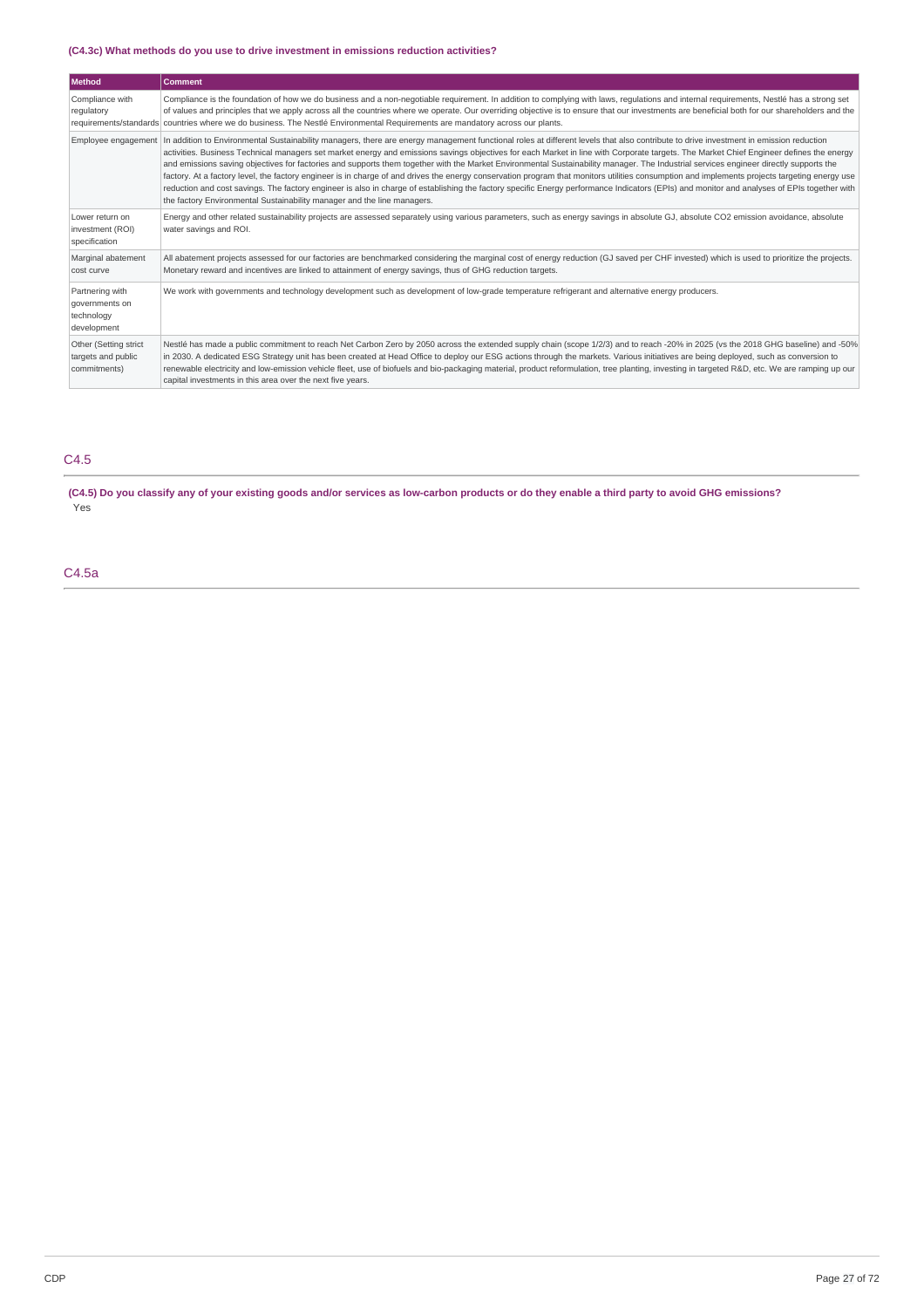#### (C4.5a) Provide details of your products and/or services that you classify as low-carbon products or that enable a third party to avoid GHG emissions.

#### **Level of aggregation** Company-wide

### **Description of product/Group of products**

Packaging source optimization program. By optimizing the weight and volume of our packaging materials, emissions are avoided. We began optimizing packaging in 1991, and since then we have avoided using 816 913 tonnes of packaging material and saved almost CHF 1.4 billion. In the last five years, we have avoided more than 395 350 tonnes of CO2e.

### **Are these low-carbon product(s) or do they enable avoided emissions?**

Avoided emissions

### **Taxonomy, project or methodology used to classify product(s) as low-carbon or to calculate avoided emissions**

Other, please specify (The methodology used to assess avoided emissions in the last five years is the one used to assess our Scope 3 emissions)

**% revenue from low carbon product(s) in the reporting year**

#### **% of total portfolio value** <Not Applicable>

# **Asset classes/ product types**

<Not Applicable>

#### **Comment**

Other: The methodology used to assess avoided emissions in the last five years is the one used to assess our Scope 3 emissions - Cat.1 Sub-category Packaging Material. The amount of packaging purchased is multiplied by the emission factor of the assigned datasets. The results are aggregated to obtain the GHG emissions associated. EcoInvent v.3.5 was used, 78% of packaging materials have been considered and further extrapolated to account for total packaging material purchased. High resolution of packaging materials, using recycled materials where data is available (paper, cardboard, solid board, glass, Al, steel, PET).

#### **Level of aggregation**

#### Group of products

### **Description of product/Group of products**

Nespresso is introducing, for the first time in the coffee market, capsules made using 80% recycled aluminum. The new capsules are now available for the Original Line Master Origin Colombia coffee and by the end of 2021, Nespresso aims to have the Original Line and Vertuo ranges of coffee capsules made using recycled aluminum.

### **Are these low-carbon product(s) or do they enable avoided emissions?**

Avoided emissions

**Taxonomy, project or methodology used to classify product(s) as low-carbon or to calculate avoided emissions** Other, please specify (Life cycle assessment)

#### **% revenue from low carbon product(s) in the reporting year**

**% of total portfolio value** <Not Applicable>

#### **Asset classes/ product types**

<Not Applicable>

#### **Comment**

The benefit of using recycled aluminum is linked to the amount of energy saved in the production of the aluminum. Recycled aluminum requires 95% less energy to produce than virgin aluminum, so is well-suited for use in a circular business model. The new aluminum composition of our capsules also uses 9.2% less aluminum per capsule and is 8% lighter. Using recycled aluminum and the thinner alloy also reduces the carbon footprint of Original Line capsules by 19%. When this new alloy is fully implemented for our full Original Line and Vertuo Line, these two elements together are expected to result in an estimated 28.344 tonne reduction overall in Nespresso's carbon footprint.

C5. Emissions methodology

C5.1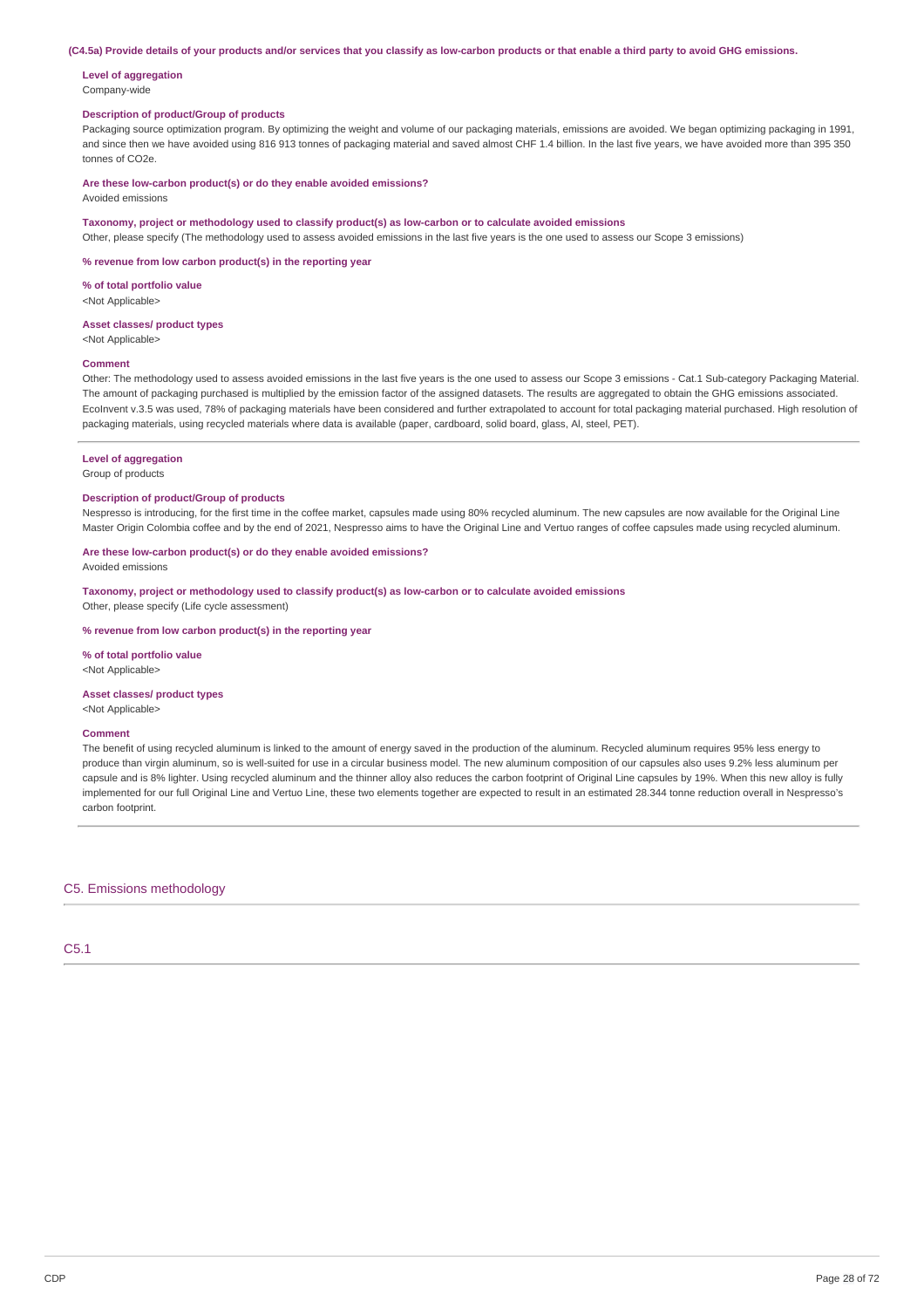#### **(C5.1) Provide your base year and base year emissions (Scopes 1 and 2).**

**Scope 1**

**Base year start**

January 1 2018

**Base year end** December 31 2018

**Base year emissions (metric tons CO2e)** 3289012

#### **Comment**

Emissions targets and progress included in this report are based on the new 2018 baseline calculated under financial control, for the development of the Net Zero emissions roadmap published in 2020. New targets have been approved by SBTi at the end of 2020, following a 1.5C pathway. Previous CDP disclosures and other previous company disclosures have been made under operational control, as those reports were connected to previous targets (set in 2016) under such operational control.

### **Scope 2 (location-based)**

**Base year start**

January 1 2018

**Base year end** December 31 2018

#### **Base year emissions (metric tons CO2e)** 3082573

#### **Comment**

Emissions targets and progress included in this report are based on the new 2018 baseline calculated under financial control, for the development of the Net Zero emissions roadmap published in 2020. New targets have been approved by SBTi at the end of 2020, following a 1.5C pathway. Previous CDP disclosures and other previous company disclosures have been made under operational control, as those reports were connected to previous targets (set in 2016) under such operational control.

### **Scope 2 (market-based)**

**Base year start**

January 1 2018

### **Base year end**

December 31 2018

#### **Base year emissions (metric tons CO2e)** 2434401

#### **Comment**

Emissions targets and progress included in this report are based on the new 2018 baseline calculated under financial control, for the development of the Net Zero emissions roadmap published in 2020. New targets have been approved by SBTi at the end of 2020, following a 1.5C pathway. Previous CDP disclosures and other previous company disclosures have been made under operational control, as those reports were connected to previous targets (set in 2016) under such operational control.

### C5.2

(C5.2) Select the name of the standard, protocol, or methodology you have used to collect activity data and calculate emissions. The Greenhouse Gas Protocol: A Corporate Accounting and Reporting Standard (Revised Edition)

### C6. Emissions data

C6.1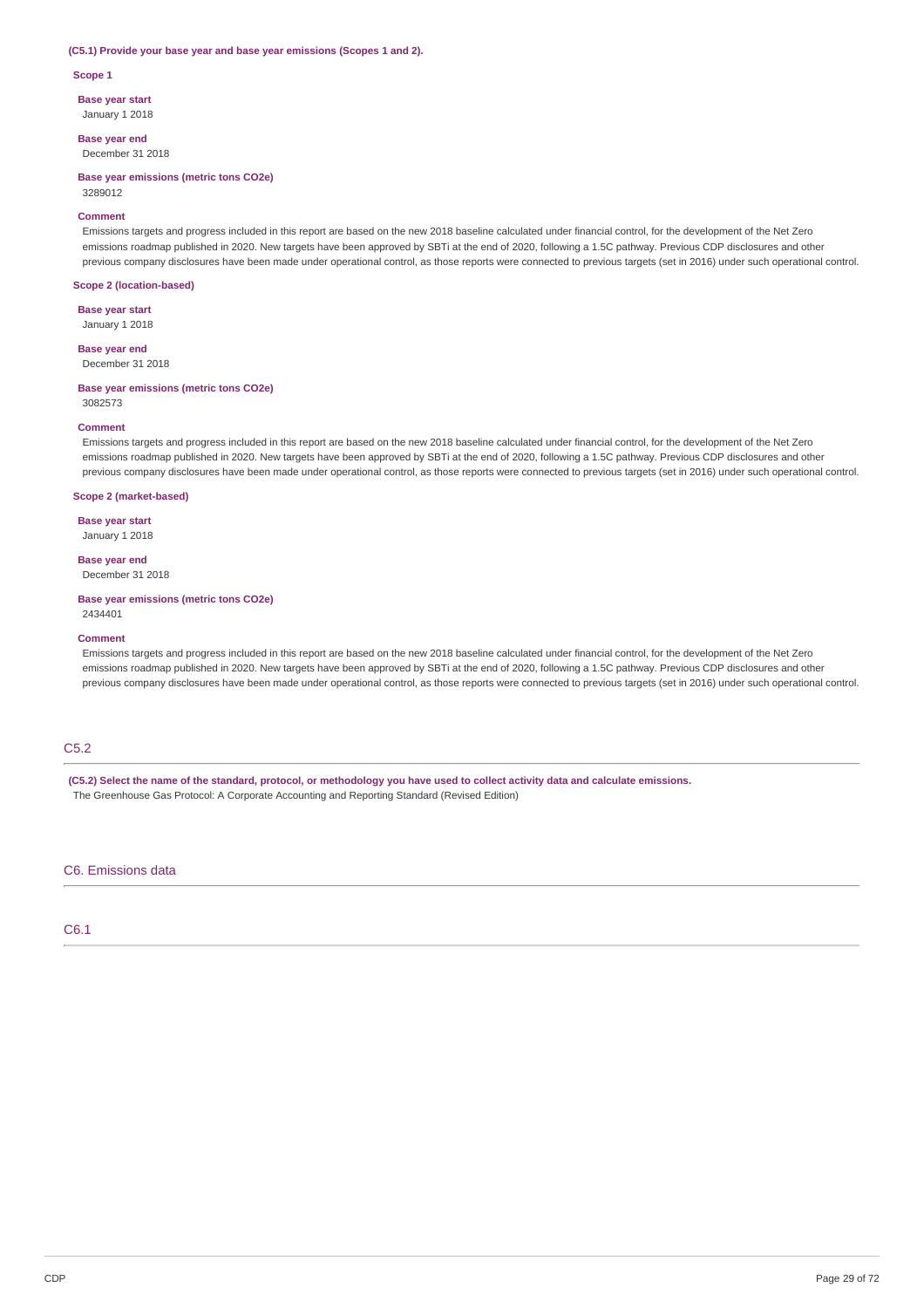#### **(C6.1) What were your organization's gross global Scope 1 emissions in metric tons CO2e?**

### **Reporting year**

**Gross global Scope 1 emissions (metric tons CO2e)** 3215404

### **Start date**

January 1 2020

### **End date**

December 31 2020

#### **Comment**

Emissions targets and progress included in this report are based on the new 2018 baseline calculated under financial control, for the development of the Net Zero emissions roadmap published in 2020. New targets have been approved by SBTi at the end of 2020, following a 1.5C pathway. Previous CDP disclosures and other previous company disclosures have been made under operational control, as those reports were connected to previous targets (set in 2016) under such operational control.

#### **Past year 1**

**Gross global Scope 1 emissions (metric tons CO2e)**

# 3246367 **Start date**

January 1 2019

December 31 2019

# **End date**

### **Comment**

Emissions targets and progress included in this report are based on the new 2018 baseline calculated under financial control, for the development of the Net Zero emissions roadmap published in 2020. New targets have been approved by SBTi at the end of 2020, following a 1.5C pathway. Previous CDP disclosures and other previous company disclosures have been made under operational control, as those reports were connected to previous targets (set in 2016) under such operational control.

#### **Past year 2**

### **Gross global Scope 1 emissions (metric tons CO2e)**

### 3289012 **Start date**

January 1 2018

**End date** December 31 2018

#### **Comment**

Emissions targets and progress included in this report are based on the new 2018 baseline calculated under financial control, for the development of the Net Zero emissions roadmap published in 2020. New targets have been approved by SBTi at the end of 2020, following a 1.5C pathway. Previous CDP disclosures and other previous company disclosures have been made under operational control, as those reports were connected to previous targets (set in 2016) under such operational control.

### C6.2

### **(C6.2) Describe your organization's approach to reporting Scope 2 emissions.**

**Row 1**

### **Scope 2, location-based**

We are reporting a Scope 2, location-based figure

**Scope 2, market-based** We are reporting a Scope 2, market-based figure

### **Comment**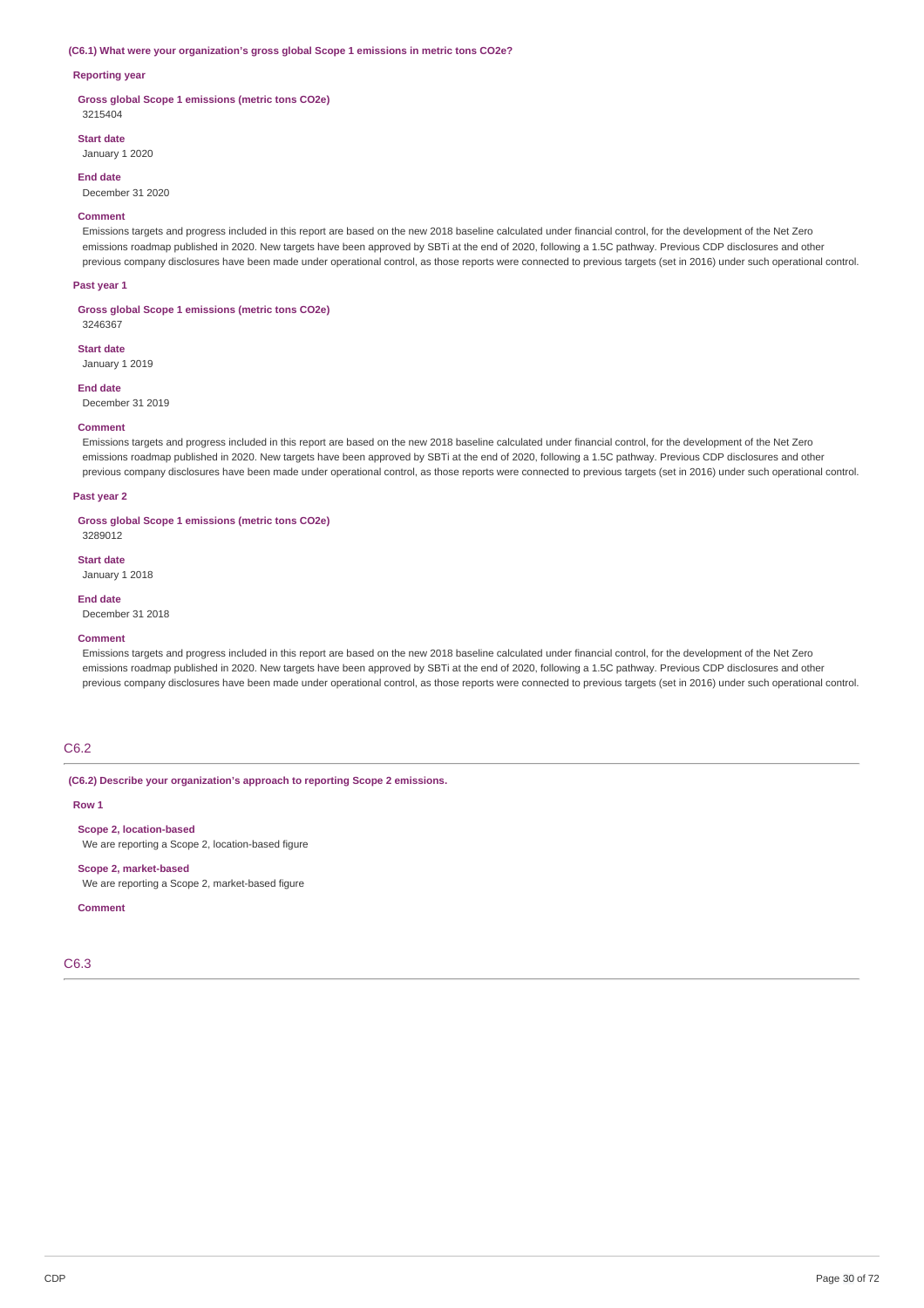#### **(C6.3) What were your organization's gross global Scope 2 emissions in metric tons CO2e?**

#### **Reporting year**

**Scope 2, location-based** 3052234

**Scope 2, market-based (if applicable)** 1898395

**Start date** January 1 2020

**End date**

December 31 2020

### **Comment**

Emissions targets and progress included in this report are based on the new 2018 baseline calculated under financial control, for the development of the Net Zero emissions roadmap published in 2020. New targets have been approved by SBTi at the end of 2020, following a 1.5C pathway. Previous CDP disclosures and other previous company disclosures have been made under operational control, as those reports were connected to previous targets (set in 2016) under such operational control.

#### **Past year 1**

**Scope 2, location-based**

3089029

**Scope 2, market-based (if applicable)** 2215450

### **Start date**

January 1 2019

#### **End date**

December 31 2019

### **Comment**

Emissions targets and progress included in this report are based on the new 2018 baseline calculated under financial control, for the development of the Net Zero emissions roadmap published in 2020. New targets have been approved by SBTi at the end of 2020, following a 1.5C pathway. Previous CDP disclosures and other previous company disclosures have been made under operational control, as those reports were connected to previous targets (set in 2016) under such operational control.

### **Past year 2**

**Scope 2, location-based** 3082573

**Scope 2, market-based (if applicable)** 2434401

#### **Start date**

January 1 2018

#### **End date**

December 31 2018

### **Comment**

Emissions targets and progress included in this report are based on the new 2018 baseline calculated under financial control, for the development of the Net Zero emissions roadmap published in 2020. New targets have been approved by SBTi at the end of 2020, following a 1.5C pathway. Previous CDP disclosures and other previous company disclosures have been made under operational control, as those reports were connected to previous targets (set in 2016) under such operational control.

### C6.4

(C6.4) Are there any sources (e.g. facilities, specific GHGs, activities, geographies, etc.) of Scope 1 and Scope 2 emissions that are within your selected reporting **boundary which are not included in your disclosure?** Yes

### C6.4a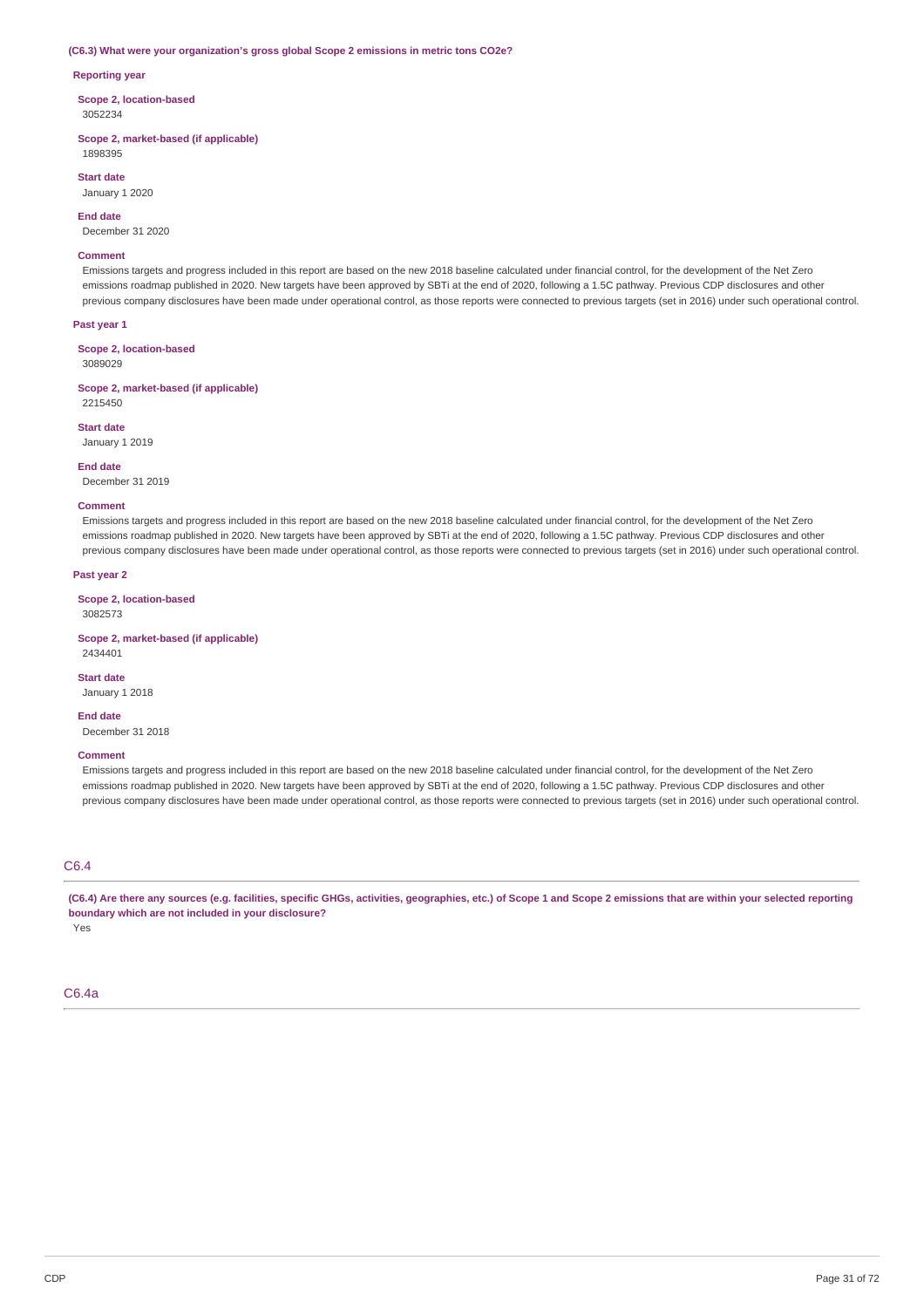(C6.4a) Provide details of the sources of Scope 1 and Scope 2 emissions that are within your selected reporting boundary which are not included in your **disclosure.**

### **Source**

Head offices and regional offices

# **Relevance of Scope 1 emissions from this source**

Emissions are not relevant

**Relevance of location-based Scope 2 emissions from this source** Emissions are not relevant

**Relevance of market-based Scope 2 emissions from this source (if applicable)**

Emissions are not relevant

### **Explain why this source is excluded**

While emissions from office activities may eventually be included in Nestlé's inventory, we currently focus on our most material emissions, and these occur in our manufacturing activities.

### **Source**

R&D Sites

### **Relevance of Scope 1 emissions from this source**

Emissions are not relevant

### **Relevance of location-based Scope 2 emissions from this source**

Emissions are not relevant

### **Relevance of market-based Scope 2 emissions from this source (if applicable)**

Emissions are not relevant

### **Explain why this source is excluded**

While emissions from R&D activities may eventually be included in Nestlé's inventory, we currently focus on our most material emissions, and these occur in our industrial activities.

#### **Source**

Some recently acquired factories

### **Relevance of Scope 1 emissions from this source**

Emissions excluded due to recent acquisition

#### **Relevance of location-based Scope 2 emissions from this source**

Emissions excluded due to recent acquisition

### **Relevance of market-based Scope 2 emissions from this source (if applicable)**

Emissions excluded due to recent acquisition

### **Explain why this source is excluded**

Some recent acquisitions have not yet been integrated into the data systems we use to track GHG emissions over time. While the Nestlé Environmental Requirements sets a maximum time frame of three years for new acquisitions to implement and comply with the reporting of environmental data, the majority of them start reporting in the first two years after their acquisition.

### **Source**

Distribution centers & transportation

#### **Relevance of Scope 1 emissions from this source**

Emissions are not relevant

### **Relevance of location-based Scope 2 emissions from this source**

Emissions are not relevant

**Relevance of market-based Scope 2 emissions from this source (if applicable)** Emissions are not relevant

#### **Explain why this source is excluded**

All the data related to transportation and distribution activities are tracked in a separate system from activity data related to manufacturing. The majority of our transportation and distribution activities are outsourced (~90%). For practical reasons, emissions occurring from Nestlé's own transportation and distribution activities (i.e. not outsourced, which are a minority) are calculated and aggregated together with the outsourced activities as a whole and are therefore included in our scope 3 emissions disclosure.

### C6.5

**(C6.5) Account for your organization's gross global Scope 3 emissions, disclosing and explaining any exclusions.**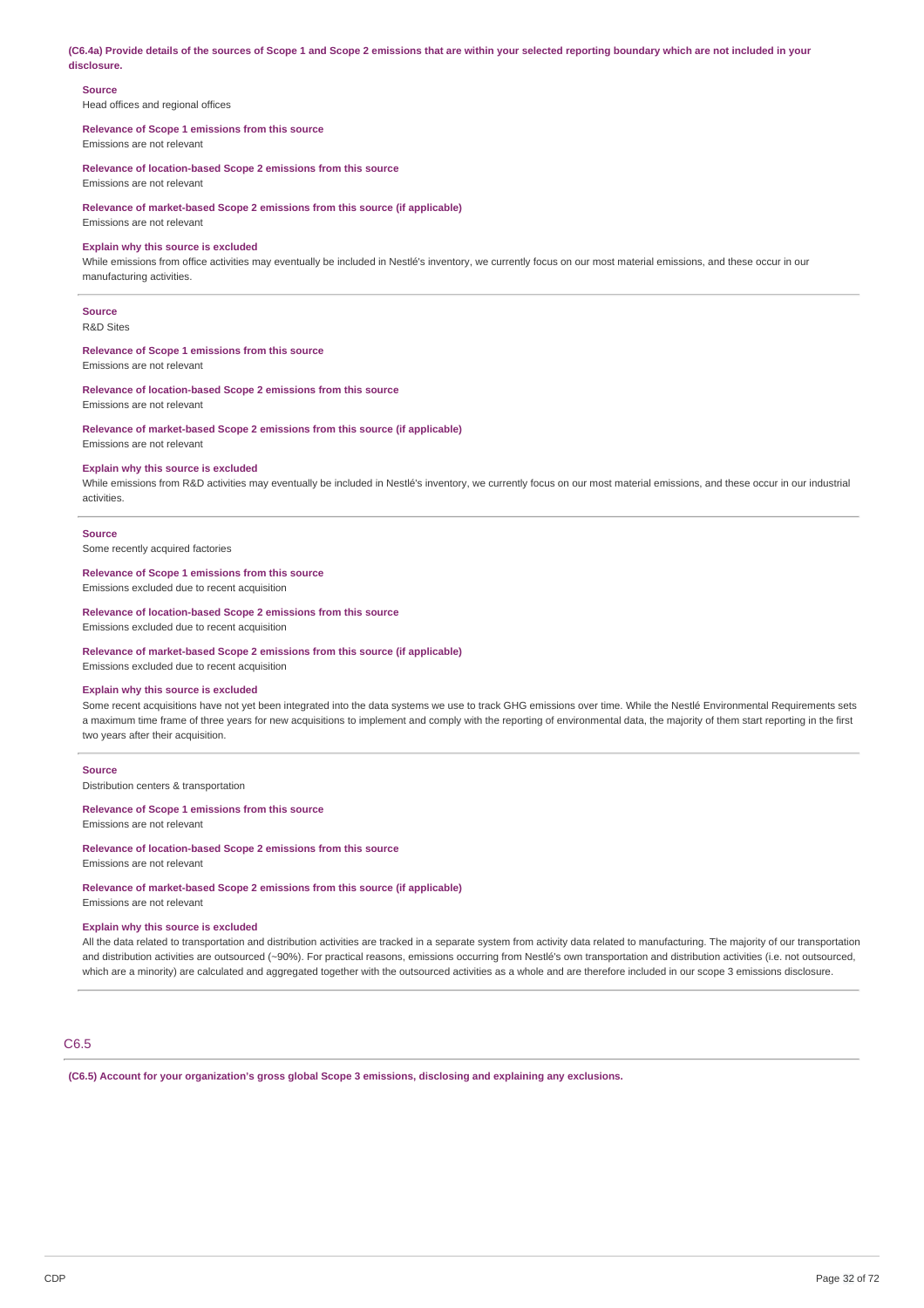**Metric tonnes CO2e**

### 87823654

#### **Emissions calculation methodology**

This category was calculated with the support of our GHG accounting partner South Pole. For purchased goods, the amount of materials purchased reported through our global data systems (SAP) is multiplied by the emission factor corresponding to a representative dataset. Corrections were made to purchased volumes to be representative of fresh equivalent volumes at farm to match the scope of the emissions factors being applied. Where relevant, emission factors for manufacturing of ingredients and conversion of packaging materials were also considered. The results are aggregated to obtain the GHG emissions associated to the respective categories, sub-categories, markets and plants. The sources of emission factors are: World Food LCA Database (v.3.5), ecoinvent v.3.7, BEIS, Agribalyse, Agrifootprint, Geofootprint and Nestlé internal LCA databases. For selected raw ingredients, the input data was disaggregated so as to consider best practices or regions. In all cases, the results are calculated using the IPCC 2013GWP 100 characterization factors. Primary emissions factors from Cool Farm Tool (CFT) assessments were used for all raw milk sourcing. For packaging, the Circular Footprint Formula (CFF) developed by the European Commission was applied to our packaging volumes of virgin and recycled materials. For services, Input/Output modelling was used, whereby the expenditure in CHF was linked to the respective GHG emissions of the types of services purchased. A contribution analysis was performed to identify the largest contributors to the overall results. There was an increase in our calculated GHG emissions from this category compared to what was reported previously. This is partially due to an increase in the volume of goods purchased. However much of the increase has been from an improved methodology for estimating the impact of finished (already manufactured) goods (e.g. from Co-manufacturers). In 2018 we only had access to spend data and not volumes. This meant Input/Output modelling was used, as was done for purchased services. This year we had access to volumes purchased and more representative emissions factors per KG of manufactured product for the different product types. This change in method will be corrected in our progress reporting.

#### **Percentage of emissions calculated using data obtained from suppliers or value chain partners**

12

#### **Please explain**

In 2020, 12% of our purchased goods and services emissions was calculated using exclusively primary data in generating emissions factors. A further 10% was calculated using Emissions Factors containing some primary data provided by our suppliers on key parameters (such as yield and fertilizer rates). The remainder was calculated using regionally specific industry average emissions factor data from widely adopted Life Cycle Inventories set out above. Increasing the proportion of supplier specific data is a priority for this category in the coming years and we are actively engaging our key suppliers to accelerate our climate-related value chain data collection.

#### **Capital goods**

**Evaluation status**

Relevant, calculated

### **Metric tonnes CO2e**

4717519

### **Emissions calculation methodology**

This category was calculated with the support of our GHG accounting partner South Pole. Input/Output modelling was used, whereby the expenditure in CHF by spend type was linked to the respective GHG emissions of the types of fixed assets and consumables purchased. In all cases, the results are calculated using the IPCC 2013 GWP 100 characterization factors. A contribution analysis was performed to identify the largest contributors to the overall results.

### **Percentage of emissions calculated using data obtained from suppliers or value chain partners**

 $\Omega$ 

### **Please explain**

No supplier provided data was used in this category in 2020.

### **Fuel-and-energy-related activities (not included in Scope 1 or 2)**

**Evaluation status**

Relevant, calculated

**Metric tonnes CO2e** 939526

### **Emissions calculation methodology**

This category was calculated with the support of our GHG accounting partner South Pole. Emission factors were sourced by South Pole from IEA (for calculating well-totank (WTT) emissions of purchased electricity) and DEFRA/BEIS (to calculate WTT emissions of the consumed fuels). Electricity consumption related emissions factors incorporate emissions associated with WTT activities and transmission and distribution losses. Emissions were calculated for each plant and each energy source by multiplying the energy content of the different fuels (and electricity) with the associated emission factors. In all cases, the results are calculated using the IPCC 2013 GWP 100 characterization factors.

**Percentage of emissions calculated using data obtained from suppliers or value chain partners**

 $\Omega$ 

### **Please explain**

No supplier provided data was used in this category in 2020.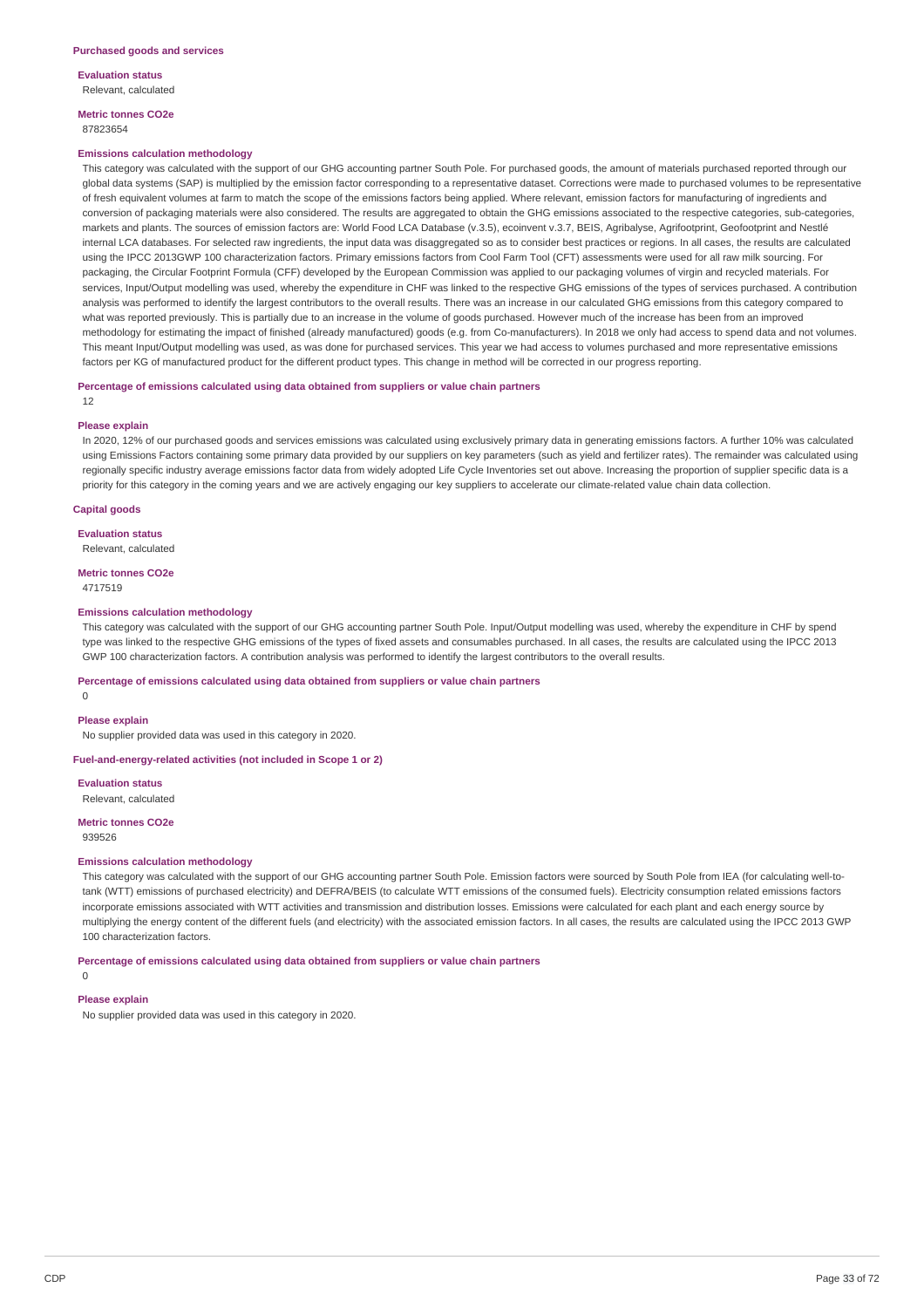**Metric tonnes CO2e** 5019315

#### **Emissions calculation methodology**

This category was calculated with the support of our GHG accounting partner South Pole. A Python open-source query package was used to look up the grid coordinates and subsequently the distance between the vendor site location and the Nestlé plant location where purchased materials were delivered. Multiplying the mass of goods transported by the distance provides a good estimate of the total tonne-kilometre (t.km) travelled by the goods. Supply Chain experts within Nestlé provided a breakdown of the modes of transports used for inbound logistics by region. Through these splits by vehicle type appropriate emissions factors from DEFRA/BEIS were applied to the activity data based on vehicle type. In all cases, the results are calculated using the IPCC 2013 GWP 100 characterization factors.

### **Percentage of emissions calculated using data obtained from suppliers or value chain partners**

0

#### **Please explain**

No supplier provided data was used in this category in 2020.

### **Waste generated in operations**

**Evaluation status**

Relevant, calculated

**Metric tonnes CO2e**

58965

#### **Emissions calculation methodology**

This category was calculated with the support of our GHG accounting partner South Pole. Waste volumes for all manufacturing sites and a high proportion of distribution centers is collated centrally including details of waste material and destination. Emission factors sourced from DEFRA/BEIS and are specific to waste categories and treatment methods. Emissions were calculated by multiplying the volume of the waste by destination, with the relevant emission factor. In all cases, the results are calculated using the IPCC 2013 GWP 100 characterization factors.

**Percentage of emissions calculated using data obtained from suppliers or value chain partners**

 $\theta$ 

### **Please explain**

No supplier provided data was used in this category in 2020.

#### **Business travel**

**Evaluation status**

Relevant, calculated

# **Metric tonnes CO2e**

103009

### **Emissions calculation methodology**

All the data for air travel was provided by our global travel agent which tracks all business-related flights booked by Nestlé employees. Kilometers of business air travel were apportioned according to flight class (Economy, Premium, Business, First) and haul (short, medium, long). Emission factors for business travel were sourced from DEFRA/BEIS data. The GHG emissions reported by our travel agent do not include the additional impact from radiative forcing (RF). For ground travel, data was also provided by our hire car partners on rentals, distance travelled and GHG emissions considering the vehicle type. In all cases, the results are calculated using the IPCC 2013 GWP 100 characterization factors.

**Percentage of emissions calculated using data obtained from suppliers or value chain partners**

100

### **Please explain**

All of the data used in the calculation of this category came from our travel agent or hire car providers.

**Employee commuting**

### **Evaluation status**

Relevant, calculated

### **Metric tonnes CO2e**

569599

### **Emissions calculation methodology**

Employee commuting emissions were based upon Nestlé's global employee headcount. Assumptions about the average distance travelled and proportions of transport modes were made based upon regional commuter data across the US, Europe, and Asia. For the US and Europe, transport mode proportions were based upon government data. Asia's transportation modes were based on generic global data. The GHG emissions for employee commuting and in total were calculated using ecoinvent (v.3.5) emission factors based on IPCC 2013 100-year data.

**Percentage of emissions calculated using data obtained from suppliers or value chain partners**

### $\Omega$

### **Please explain**

No supplier provided data was used in this category in 2020.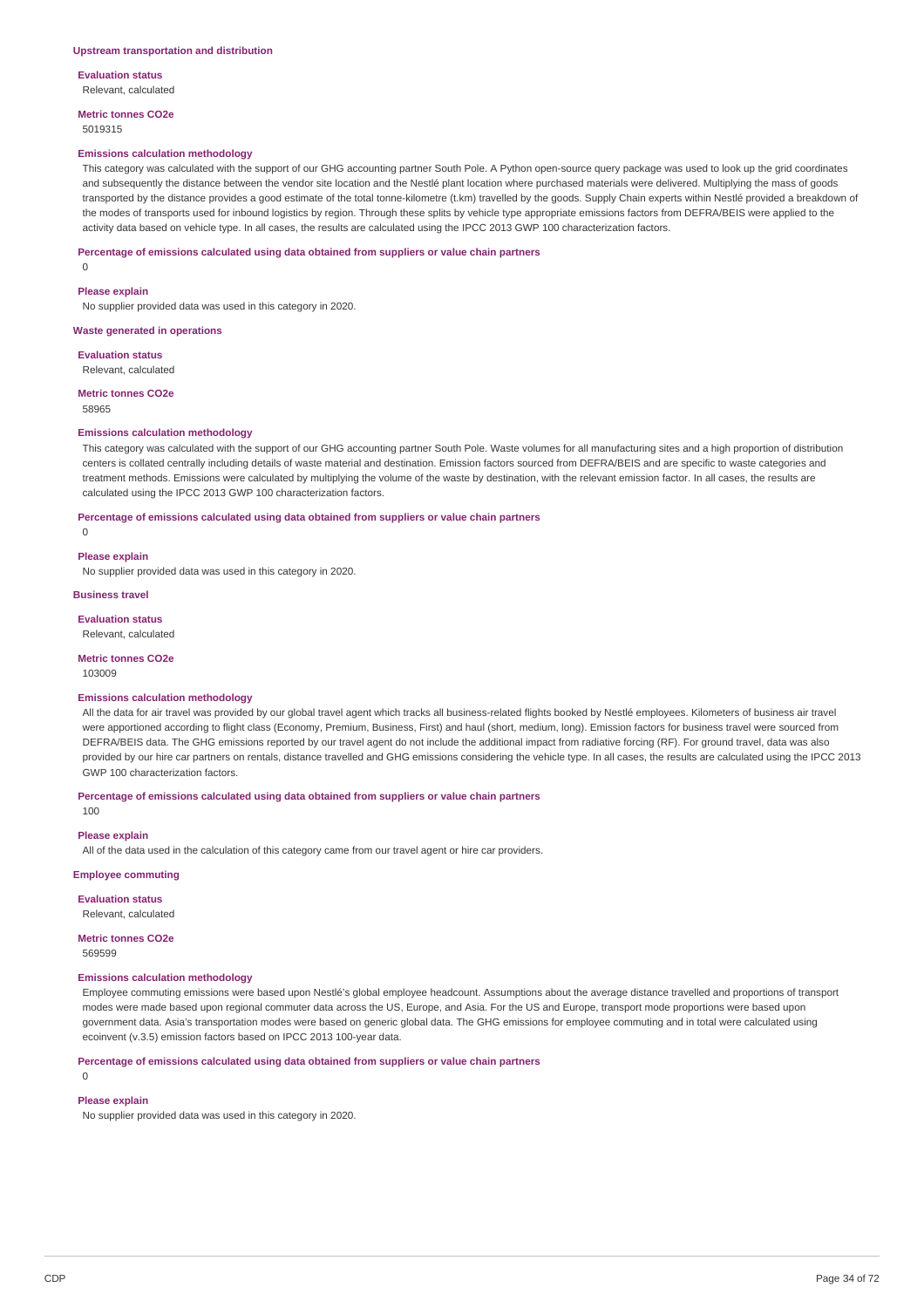**Metric tonnes CO2e** 289046

#### **Emissions calculation methodology**

This category was calculated with the support of our GHG accounting partner South Pole and included assets leased by Nestlé but not owned by Nestlé (acting as the lessee). Emission factors in kgCO2e/kWh were sourced by South Pole from IEA to calculate emissions from the use of purchased electricity, including well-to-tank (WTT) activities, and transmission and distribution losses. Data in square meters by building type (e.g. offices, retail stores, distribution centers, other) was extracted from Nestlé's Real Estate database. The extracted data included details regarding location, type of occupier, and total period over which Nestlé had control of the real estate during the reporting year. This information was used to calculate electricity consumption per type of building, based on EU energy statistics (office and retail), US EIA (distribution centers) and average consumption per region (other). In all cases, the results are calculated using the IPCC 2013 GWP 100 characterization factors.

#### **Percentage of emissions calculated using data obtained from suppliers or value chain partners**

 $\Omega$ 

#### **Please explain**

No supplier provided data was used in this category in 2020.

**Downstream transportation and distribution**

**Evaluation status** Relevant, calculated

**Metric tonnes CO2e** 4477305

### **Emissions calculation methodology**

Freighting emission factors in tonne.km were extracted from UK DEFRA / BEIS. Over 30 emission factors were selected, covering vehicle types across air, rail, sea, and road, making distinction between refrigerated and non-refrigerated ones. Original emission factors for Heavy Good Vehicles (HGV) were converted from 100% to 82% laden to reflect Nestlé's statistics on average loads. Data in tonne.km per mode of transport (e.g. air, rail, sea) was extracted from Nestlé's SAP. Data on the share of tonnekilometre (t.km) per vehicle type was extracted from Nestlé's individual environmental reporting, on a per business basis. The share of refrigerated and non-refrigerated vehicles, and the average load for HGVs was extracted from Nestlé's records and statistics. Emissions were calculated by multiplying tonne.km per type of vehicle by the relevant emission factor. We are also reporting the GHG emissions from warehousing and the electrical equipment used to distribute out products (freezers / coffee dispensers) under this category. This was calculated based on the number of machines, daily energy consumption and grid specific emissions factors for electricity. In all cases, the results are calculated using the IPCC 2013 GWP 100 characterization factors.

#### **Percentage of emissions calculated using data obtained from suppliers or value chain partners**

0

### **Please explain**

No supplier provided data was used in this category in 2020.

#### **Processing of sold products**

**Evaluation status** Not relevant, explanation provided

### **Metric tonnes CO2e** <Not Applicable>

**Emissions calculation methodology**

<Not Applicable>

**Percentage of emissions calculated using data obtained from suppliers or value chain partners** <Not Applicable>

**Please explain**

This category is not relevant for Nestlé, as the company sells finished food products. Most of our products are sold for direct consumption, which therefore does not involve further industrial processing.

#### **Use of sold products**

**Evaluation status**

Relevant, calculated

**Metric tonnes CO2e**

11472621

### **Emissions calculation methodology**

This category was calculated with the support of our GHG accounting partner South Pole. Reported values include both Direct (196,279 t CO2e) and Indirect (11,276,342 t CO2e) use phase GHG emissions. Direct use phase emissions include electrical appliances sold by Nestlé such as personal coffee machines and water coolers and consider the entire useful life of these appliances sold in the reporting year. Indirect use phase emissions included all product types that require energy in their preparation and the preparation assumptions were based on the product specific instructions. South Pole applied grid emission factors from the International Energy Agency (2019) for 102 countries in which Nestlé operates to calculate an average global emission factor. In addition, a literature review was conducted to collect data on average electricity consumption of household appliances. For each product, the total electricity consumption was estimated in Kilowatt hour (Kwh), based on product use assumptions, as provided by Nestlé, and appropriate household appliance electricity consumption rates, as identified through the literature review. Subsequently, the average global emission factor was multiplied with the total electricity consumption to calculate total emissions. In all cases, the results are calculated using the IPCC 2013 GWP 100 characterization factors.

### **Percentage of emissions calculated using data obtained from suppliers or value chain partners**

 $\theta$ 

#### **Please explain**

No supplier provided data was used in this category in 2020.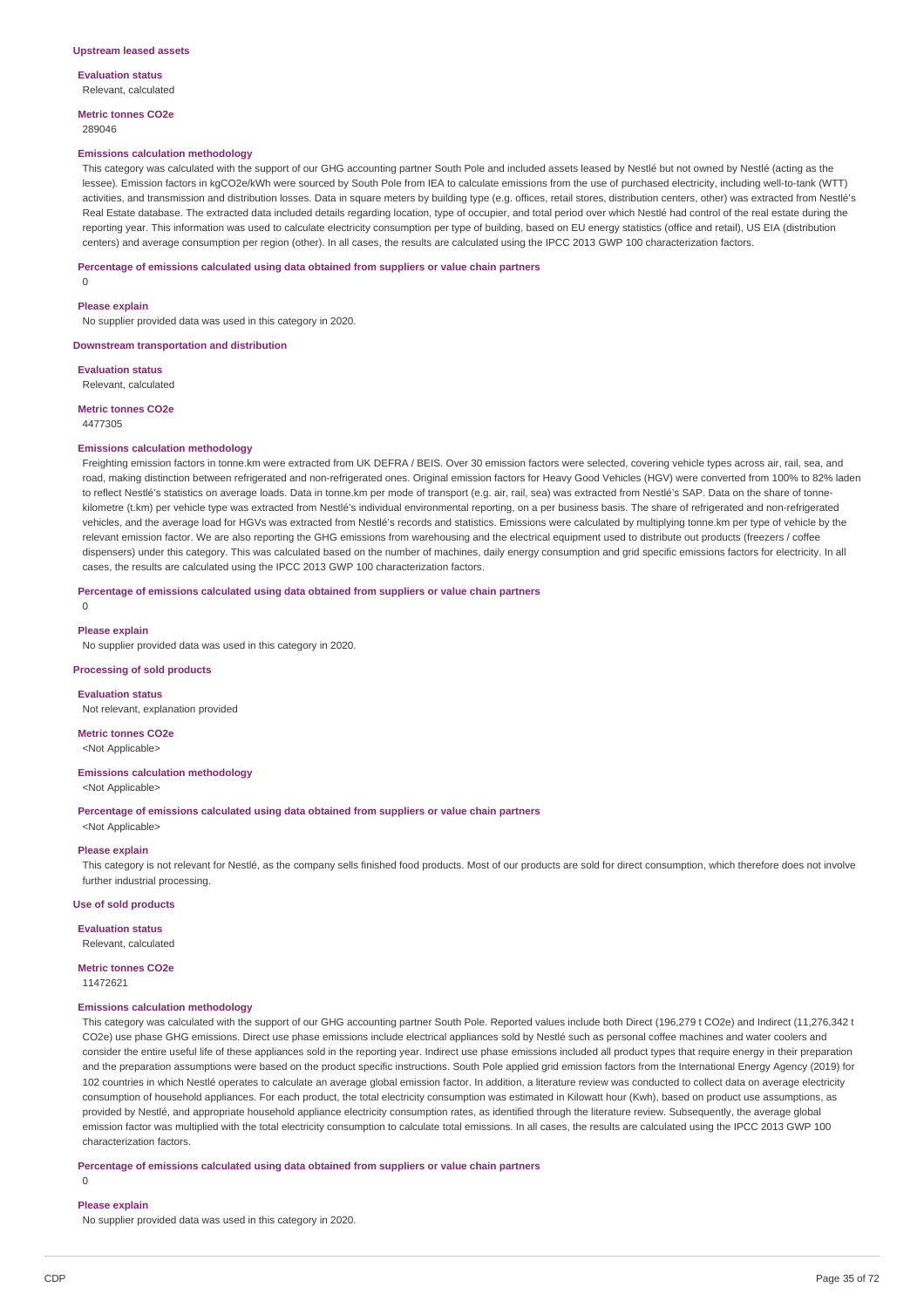**Metric tonnes CO2e** 1473153

### **Emissions calculation methodology**

Here we have captured GHG emissions from end of life treatment both from the packaging of our products and the food waste at point of consumption. For packaging, the Circular Footprint Formula (CFF) developed by the European Commission was applied to our packaging volumes. Inputs to this formula include market specific recycling rates for key materials along with assumptions on incineration and open burning rates based on the development status of the markets infrastructure based on a literature review. Appropriate emissions factors by end of life destination, by material were sourced from ecoinvent v.3.7. Regionally specific emissions factor values were included where available otherwise global average values were used. For food waste, a volume of food waste was modelled for each product category based on the volume of product sold and a percentage of waste occurring both in storage and in consumption. Depending on the product type (whether it was solid or liquid), the carbon footprint of food waste was modelled by applying an emissions factor for either composting of biowaste or wastewater treatment. Assumptions were also included for distance travelled from consumer home to waste treatment sites. In all cases, the results are calculated using the IPCC 2013 GWP 100 characterization factors.

### **Percentage of emissions calculated using data obtained from suppliers or value chain partners**

 $\Omega$ 

### **Please explain**

No supplier provided data was used in this category in 2020.

### **Downstream leased assets**

**Evaluation status**

Relevant, calculated

### **Metric tonnes CO2e**

57116

### **Emissions calculation methodology**

This category was calculated with the support of our GHG accounting partner South Pole and covers assets that are owned and leased by Nestlé (acting as lessor). Emission factors in kgCO2e/kWh were sourced by South Pole from IEA to calculate emissions from the use of purchased electricity, including well-to-tank (WTT) activities, and transmission and distribution losses. Data in square meters by building type (e.g. offices, retail, distribution centers, other) was extracted from Nestlé's Real Estate database. The extracted data included details regarding location, type of occupier, and total period over which Nestlé had control of the real estate during the reporting year. This information was used to calculate electricity consumption per type of building, based on EU energy statistics (office and retail), US EIA (distribution centers) and average consumption per region (other). In all cases, the results are calculated using the IPCC 2013 GWP 100 characterization factors.

**Percentage of emissions calculated using data obtained from suppliers or value chain partners**

 $\overline{0}$ 

#### **Please explain**

No supplier provided data was used in this category in 2020.

### **Franchises**

**Evaluation status** Not relevant, explanation provided

**Metric tonnes CO2e** <Not Applicable>

**Emissions calculation methodology** <Not Applicable>

**Percentage of emissions calculated using data obtained from suppliers or value chain partners**

<Not Applicable>

### **Please explain**

This category is not material to Nestlé's operation.

### **Investments**

**Evaluation status** Not relevant, explanation provided

### **Metric tonnes CO2e**

<Not Applicable>

### **Emissions calculation methodology**

<Not Applicable>

**Percentage of emissions calculated using data obtained from suppliers or value chain partners**

<Not Applicable>

#### **Please explain**

Nestlé has moved to a financial control approach for defining our organizational boundaries. Furthermore, we apply an equity share approach to reporting GHG emissions from entities where we share financial control. Therefore, this category is no longer material to Nestlé's operation.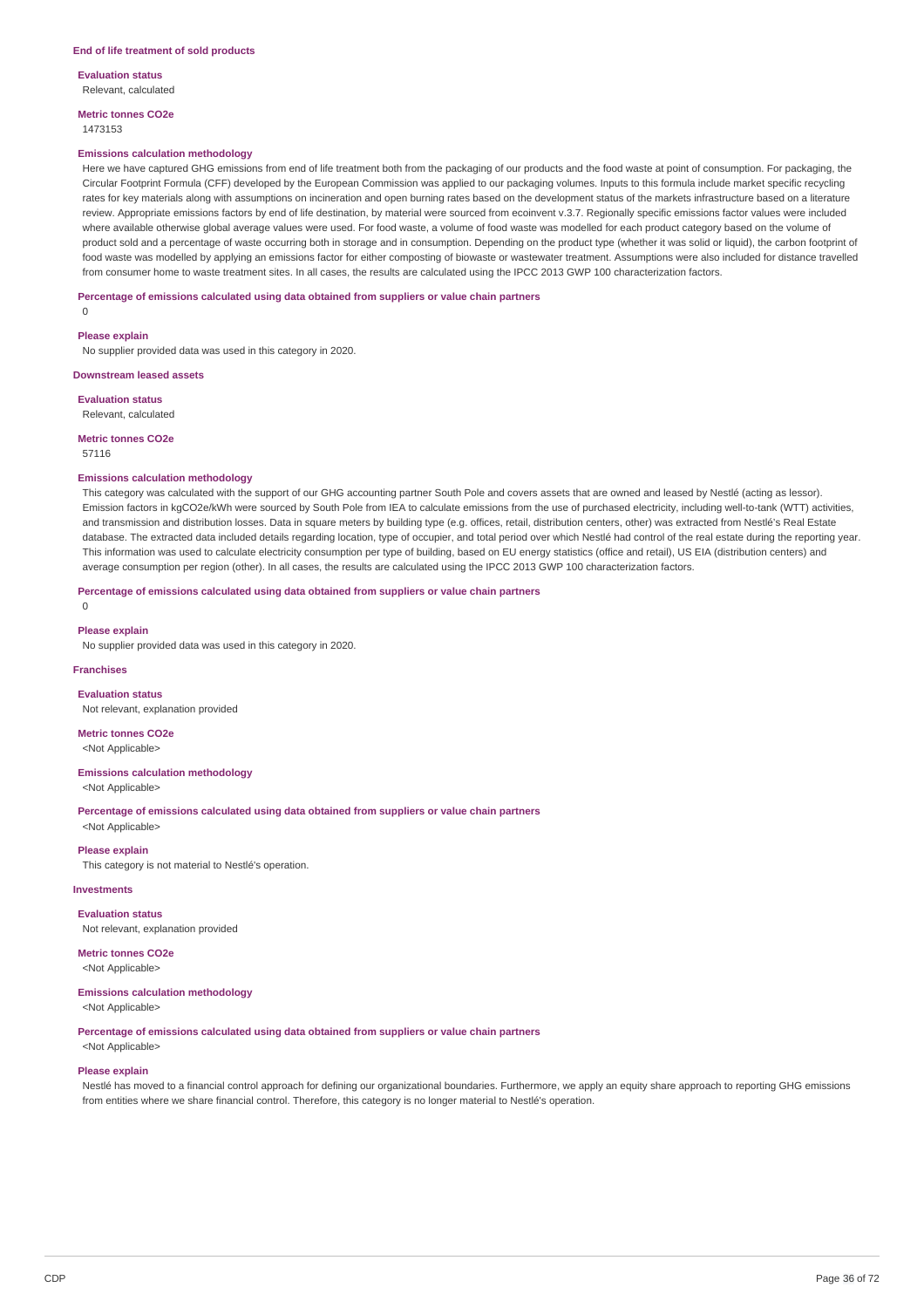### **Other (upstream)**

**Evaluation status** Not evaluated

### **Metric tonnes CO2e** <Not Applicable>

## **Emissions calculation methodology**

<Not Applicable>

## **Percentage of emissions calculated using data obtained from suppliers or value chain partners**

<Not Applicable>

**Please explain** This category is not material to Nestlé's operation.

### **Other (downstream)**

**Evaluation status** Not evaluated

## **Metric tonnes CO2e**

<Not Applicable>

### **Emissions calculation methodology**

<Not Applicable>

### **Percentage of emissions calculated using data obtained from suppliers or value chain partners**

<Not Applicable>

#### **Please explain**

This category is not material to Nestlé's operation.

### C-AC6.6/C-FB6.6/C-PF6.6

**(C-AC6.6/C-FB6.6/C-PF6.6) Can you break down your Scope 3 emissions by relevant business activity area?** Yes

### C-AC6.6a/C-FB6.6a/C-PF6.6a

### **(C-AC6.6a/C-FB6.6a/C-PF6.6a) Disclose your Scope 3 emissions for each of your relevant business activity areas.**

**Activity** Agriculture/Forestry

**Scope 3 category** Purchased goods and services

### **Emissions (metric tons CO2e)** 72562104

### **Please explain**

For all of our key ingredients our models calculate GHG emissions from Agriculture/Forestry separately from upstream Processing/Manufacturing. As the vast majority (by volume) of the ingredients we purchase are either direct from farm or only requiring some storage or light primary processing, the majority of our GHG emissions from our ingredients are from Agriculture/Forestry (>90%). This is reversed for packaging where the majority of emissions are from Processing/Manufacturing (>90%). Here we have allocated a proportion of the GHG emissions from virgin paper and cardboard content to forestry.

### **Activity**

Processing/Manufacturing

### **Scope 3 category**

Purchased goods and services

### **Emissions (metric tons CO2e)** 15261550

### **Please explain**

For all of our key ingredients our models calculate GHG emissions from Agriculture/Forestry separately from upstream Processing/Manufacturing. As the vast majority (by volume) of the ingredients we purchase are either direct from farm or only requiring some storage or light primary processing, the majority of our GHG emissions from our ingredients are from Agriculture/Forestry (>90%). This is reversed for packaging where the majority of emissions are from Processing/Manufacturing (>90%). Here we have allocated a proportion of the GHG emissions from virgin paper and cardboard content to forestry. GHG emissions from Processing/Manufacturing came from various sources including process specific factors from ecoinvent v.3.7 or supplier specific scope 1 and 3 emissions values from suppliers for certain ingredient categories.

### **Activity** Distribution

**Scope 3 category** Upstream transportation and distribution

### **Emissions (metric tons CO2e)** 5019315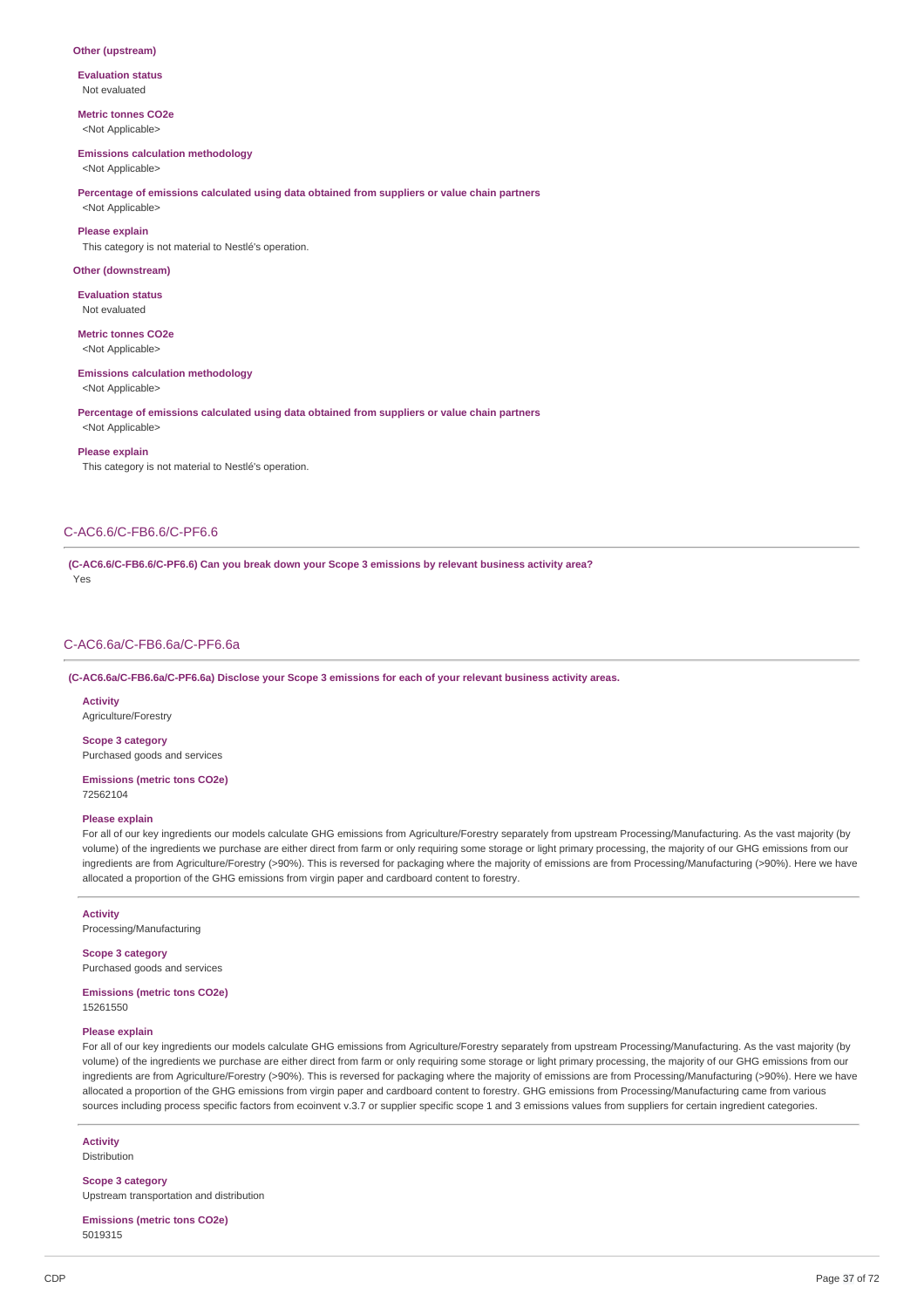### **Please explain**

Here we include upstream distribution of purchased goods from supplier sites to delivery at a Nestlé plant. A Python open-source query package was used to look up the grid coordinates and subsequently the distance between the vendor site location and the Nestlé plant location. Multiplying the mass of goods transported by the distance provides the total tonne-kilometre (t.km) travelled by the goods. Supply Chain experts within Nestlé provided a breakdown of the modes of transports used for inbound logistics. Through these splits by vehicle type appropriate emissions factors from DEFRA/BEIS 2019 were applied to the activity data based on vehicle type

**Activity** Distribution

#### **Scope 3 category**

Downstream transportation and distribution

**Emissions (metric tons CO2e)** 4477305

#### **Please explain**

Here we include distribution of purchased goods from Nestlé plant to customer site. Data in tonne.km per mode of transport (e.g. air, rail, sea) was extracted from Nestlé's SAP. Data on the share of tonne-kilometre (t.km) per vehicle type was extracted from Nestlé's individual environmental reporting, on a per business basis. The share of refrigerated and non-refrigerated vehicles, and the average load for HGVs was extracted from Nestlé's records and statistics. Emissions were calculated by multiplying tonne.km per type of vehicle by the relevant emission factor.

**Activity** Consumption

### **Scope 3 category**

Use of sold products

**Emissions (metric tons CO2e)** 11472621

## **Please explain**

Reported values include both Direct (196,279 t CO2e) and Indirect (11,276,342 t CO2e) use phase GHG emissions. Direct use phase emissions include electrical appliances sold by Nestlé such as personal coffee machines and water coolers and considered the entire useful life of that appliance. Indirect use phase emissions included all product types that require energy in their preparation and the preparation assumptions were based on the product specific instructions. South Pole applied grid emission factors from the International Energy Agency (2019) for 102 countries in which Nestlé operates to calculate an average global emission factor. In addition, a literature review was conducted to collect data on average electricity consumption of household appliances. For each product, the total electricity consumption was estimated in Kilowatt hour (Kwh), based on product use assumptions, as provided by Nestlé, and appropriate household appliance electricity consumption rates, as identified through the literature review. Subsequently, the average global emission factor was multiplied with the total electricity consumption to calculate total emissions.

**Activity**

Consumption

## **Scope 3 category**

End of life treatment of sold products

### **Emissions (metric tons CO2e)** 1473153

#### **Please explain**

Here we have captured GHG emissions from end of life treatment both from the packaging of our products and the food waste at point of consumption. For packaging, the Circular Footprint Formula (CFF) developed by the European Commission was applied to our packaging volumes. Inputs to this formula include market specific recycling rates for key materials along with assumptions on incineration and open burning rates based on the development status of the markets infrastructure based on a literature review. Appropriate emissions factors by end of life destination, by material were sourced from ecoinvent v.3.7. Regionally specific emissions factor values were included where available otherwise global average values were used. For food waste, a volume of food waste was modelled for each product category based on the volume of product sold and a percentage of waste occurring both in storage and in consumption. Depending on the product type (whether it was solid or liquid), the carbon footprint of food waste was modelled by applying an emissions factor for either composting of biowaste or wastewater treatment. Assumptions were also included for distance travelled to waste treatment sites.

### C-AC6.8/C-FB6.8/C-PF6.8

(C-AC6.8/C-FB6.8/C-PF6.8) Is biogenic carbon pertaining to your direct operations relevant to your current CDP climate change disclosure? Yes

### C-AC6.8a/C-FB6.8a/C-PF6.8a

(C-AC6.8a/C-FB6.8a/C-PF6.8a) Account for biogenic carbon data pertaining to your direct operations and identify any exclusions.

**CO2 emissions from biofuel combustion (processing/manufacturing machinery)**

**Emissions (metric tons CO2)** 809168

**Methodology** Default emissions factors

#### **Please explain**

This includes biomass sustainably sourced and combusted in our manufacturing sites for the generation of heat (mostly wood and spent coffee grounds).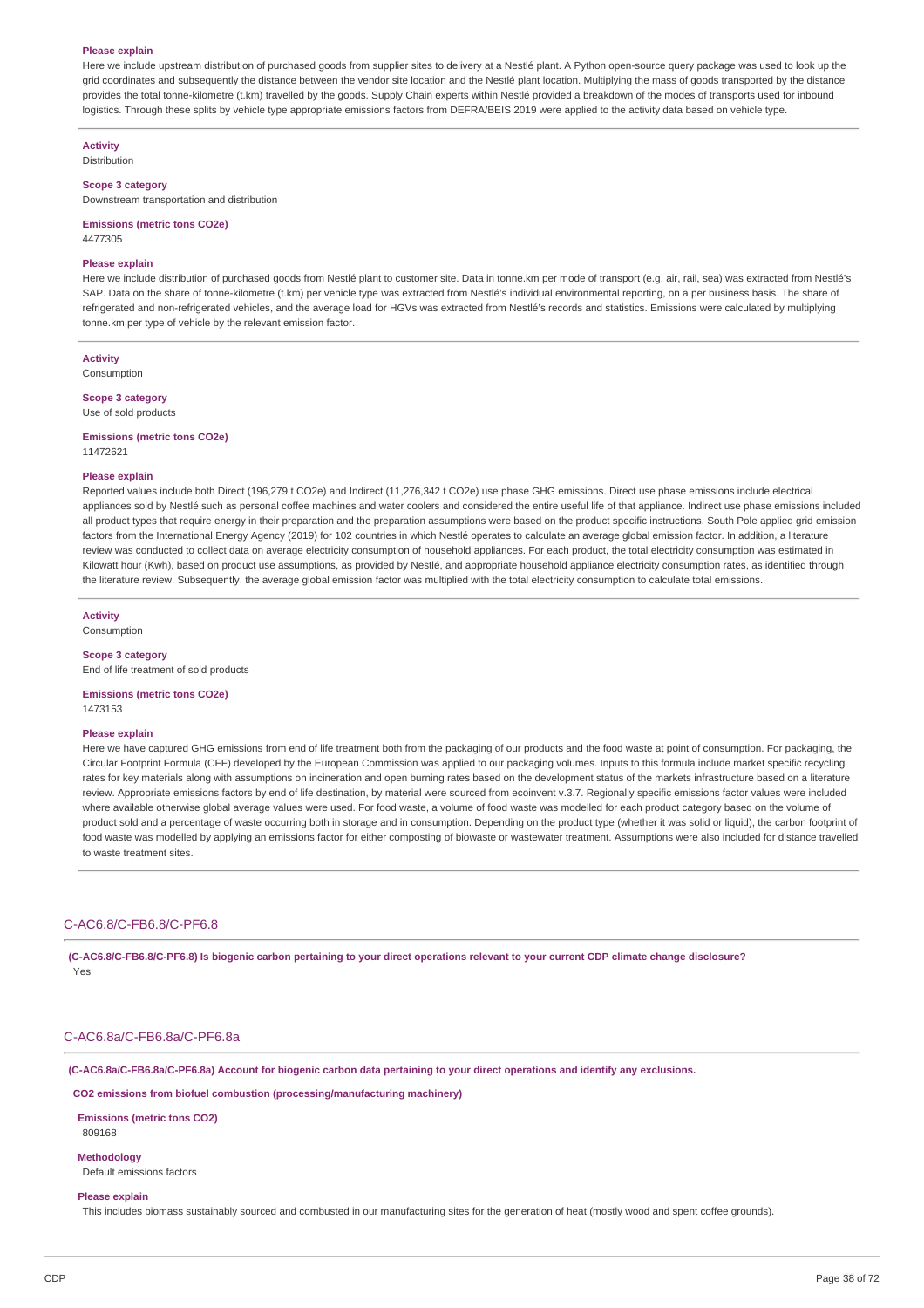### (C-AC6.9/C-FB6.9/C-PF6.9) Do you collect or calculate greenhouse gas emissions for each commodity reported as significant to your business in C-**AC0.7/FB0.7/PF0.7?**

**Agricultural commodities**

Other (Coffee)

**Do you collect or calculate GHG emissions for this commodity?**

Yes

### **Please explain**

Nestlé tracks our coffee procurement volumes by supplier, by origin and by certification status (e.g. 4C/AAA/RA). Through our network of agricultural support staff we have started integrating additional primary data from agricultural production to generate more representative emissions factors by farm archetype and origin. Where primary data was not available for 2020, we have used country specific emission factors for coffee production from World Food LCA Database (v.3.5).

### **Agricultural commodities**

Other (Wheat)

### **Do you collect or calculate GHG emissions for this commodity?**

## **Please explain**

Yes

Nestlé tracks our wheat procurement volumes by supplier, by origin. We have used country specific emission factors for wheat production from World Food LCA Database (v.3.5). Where country specific values are not available we have used regional averages.

### **Agricultural commodities**

Cattle products

### **Do you collect or calculate GHG emissions for this commodity?**

Yes

### **Please explain**

Dairy is our single biggest category, both by volume and contribution to our GHG footprint. We source it from both small-scale and large-scale producers all around the world. The volumes of dairy milk purchased globally are accurately tracked both at market and group level. Nestlé has rolled out Cool Farm Tool (CFT) assessments across our raw milk sourcing regions, by farm archetype to provide primary emissions factors for our GHG accounting. We are actively engaging with our dairy derivative suppliers to increase the quantity and quality of supply chain specific data being shared each year. Beef is a very minor ingredient for us in terms of volume. We calculate the footprint of our beef purchasing using representative emissions factors from World Food LCA Database (v.3.5).

C-AC6.9a/C-FB6.9a/C-PF6.9a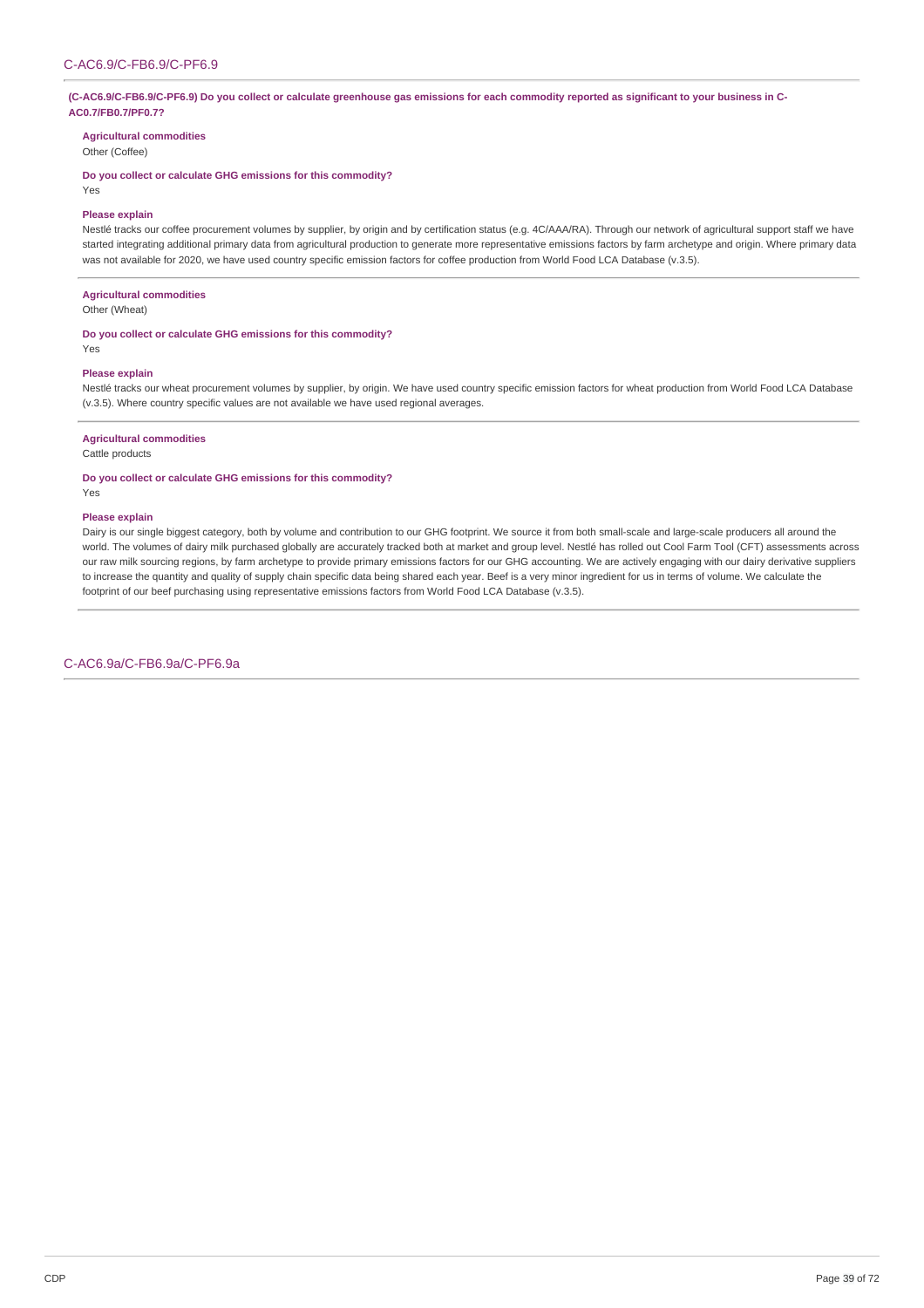(C-AC6.9a/C-FB6.9a/C-PF6.9a) Report your greenhouse gas emissions figure(s) for your disclosing commodity(ies), explain your methodology, and include any **exclusions.**

### **Cattle products**

**Reporting emissions by**

Total

**Emissions (metric tons CO2e)** 31356071

**Denominator: unit of production** <Not Applicable>

**Change from last reporting year** About the same

### **Please explain**

There was a small increase in the total volume of cattle products purchased in line with the growth of the company. This growth was compensated by a reduction of the GHG intensity of the dairy ingredients we are purchasing from several markets. Nestlé has rolled out Cool Farm Tool (CFT) assessments across our raw milk sourcing regions, by farm archetype to provide primary emissions factors for our GHG accounting. We are actively engaging with our dairy derivative suppliers to increase the quantity and quality of supply chain specific data being shared each year. Beef is a very minor ingredient for us in terms of volume. We calculate the footprint of our beef purchasing using representative emissions factors from World Food LCA Database (v.3.5).

## **Other**

**Reporting emissions by**

Total

**Emissions (metric tons CO2e)** 6083165

**Denominator: unit of production** <Not Applicable>

**Change from last reporting year**

About the same

### **Please explain**

These emissions are from coffee (5,005,691) and wheat (1,077,474) and are about the same as 2019. Coffee volumes increased slightly linked to the growth of the business but the GHG emissions intensity has decreased. Nestlé tracks our coffee procurement volumes by supplier, by origin and by certification status. Through our network of agricultural support staff we have started integrating additional primary data from agricultural production to generate more representative emissions factors by farm archetype and origin. Where primary data was not available for 2020, we have used country specific emission factors for coffee production from World Food LCA Database (v.3.5). Nestlé tracks our wheat procurement volumes by supplier, by origin. We have used country specific emission factors for wheat production from World Food LCA Database (v.3.5). Where country specific values are not available we have used regional averages.

## C6.10

(C6.10) Describe your gross global combined Scope 1 and 2 emissions for the reporting year in metric tons CO2e per unit currency total revenue and provide any **additional intensity metrics that are appropriate to your business operations.**

**Intensity figure** 0.000061

**Metric numerator (Gross global combined Scope 1 and 2 emissions, metric tons CO2e)** 5113799

**Metric denominator** metric ton of product

**Metric denominator: Unit total** 51167683

**Scope 2 figure used** Market-based

**% change from previous year** 3.6

**Direction of change** Decreased

## **Reason for change**

With a 6.4% decrease in our GHG emissions (Scope 1 & 2), our GHG emissions (Scope 1 & 2) per metric ton of product decreased by 3.6%. This decrease is attributed to a series of initiatives such as switching to renewable electricity and improvements in energy efficiency in our manufacturing sites.

### C7. Emissions breakdowns

## C7.1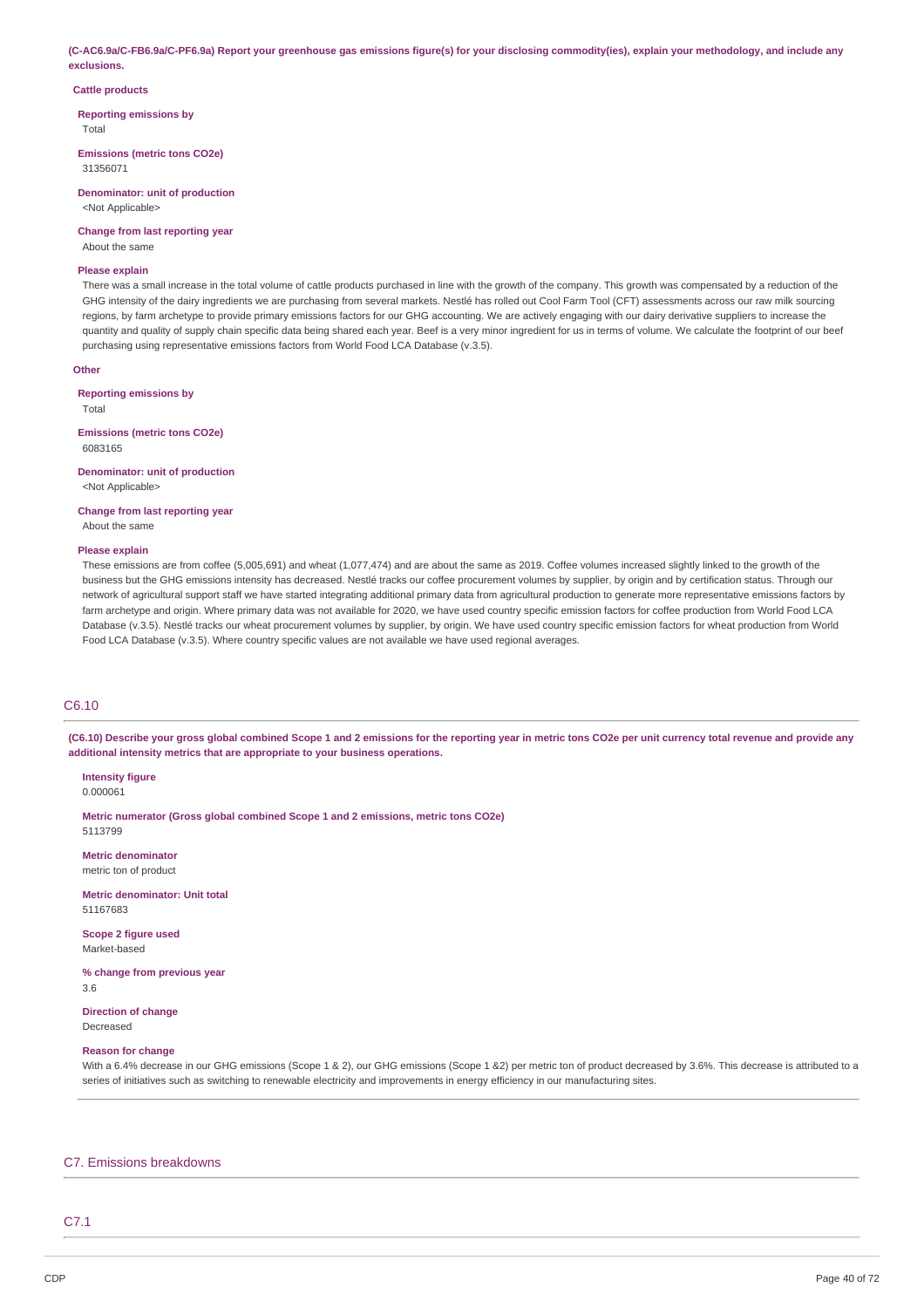## C7.1a

(C7.1a) Break down your total gross global Scope 1 emissions by greenhouse gas type and provide the source of each used greenhouse warming potential **(GWP).**

| Greenhouse gas                               | Scope 1 emissions (metric tons of CO2e) | <b>GWP Reference</b>                          |  |
|----------------------------------------------|-----------------------------------------|-----------------------------------------------|--|
| CO <sub>2</sub>                              | 3153074                                 | IPCC Fifth Assessment Report (AR5 - 100 year) |  |
| CH4                                          | 881                                     | IPCC Fifth Assessment Report (AR5 - 100 year) |  |
| N <sub>20</sub>                              | 1785                                    | IPCC Fifth Assessment Report (AR5 - 100 year) |  |
| <b>HFCs</b>                                  | 59608                                   | IPCC Fifth Assessment Report (AR5 - 100 year) |  |
| Other, please specify (Low GWP Refrigerants) | 56                                      | IPCC Fifth Assessment Report (AR5 - 100 year) |  |

## C7.2

## **(C7.2) Break down your total gross global Scope 1 emissions by country/region.**

| <b>Country/Region</b>                                | Scope 1 emissions (metric tons CO2e) |
|------------------------------------------------------|--------------------------------------|
| United States of America                             | 690692                               |
| India                                                | 206993                               |
| Mexico                                               | 183849                               |
| Spain                                                | 160283                               |
| China                                                | 100627                               |
| South Africa                                         | 149020                               |
| Philippines                                          | 141125                               |
| France                                               | 121447                               |
| Brazil                                               | 122809                               |
| United Kingdom of Great Britain and Northern Ireland | 102766                               |
| Pakistan                                             | 109872                               |
| Russian Federation                                   | 82970                                |
| Japan                                                | 73791                                |
| Chile                                                | 62310                                |
| Italy                                                | 60181                                |
| Nigeria                                              | 57019                                |
| Other, please specify (Rest of the world)            | 789650                               |

## C7.3

## **(C7.3) Indicate which gross global Scope 1 emissions breakdowns you are able to provide.**

By business division By facility

By activity

## C7.3a

**(C7.3a) Break down your total gross global Scope 1 emissions by business division.**

| <b>Business division</b> | Scope 1 emissions (metric ton CO2e) |
|--------------------------|-------------------------------------|
| Zone AMS                 | 1172074                             |
| Zone AOA                 | 1181504                             |
| Zone EMENA               | 691235                              |
| Nestlé Waters            | 101296                              |
| Other Nestlé Food        | 69295                               |

## C7.3b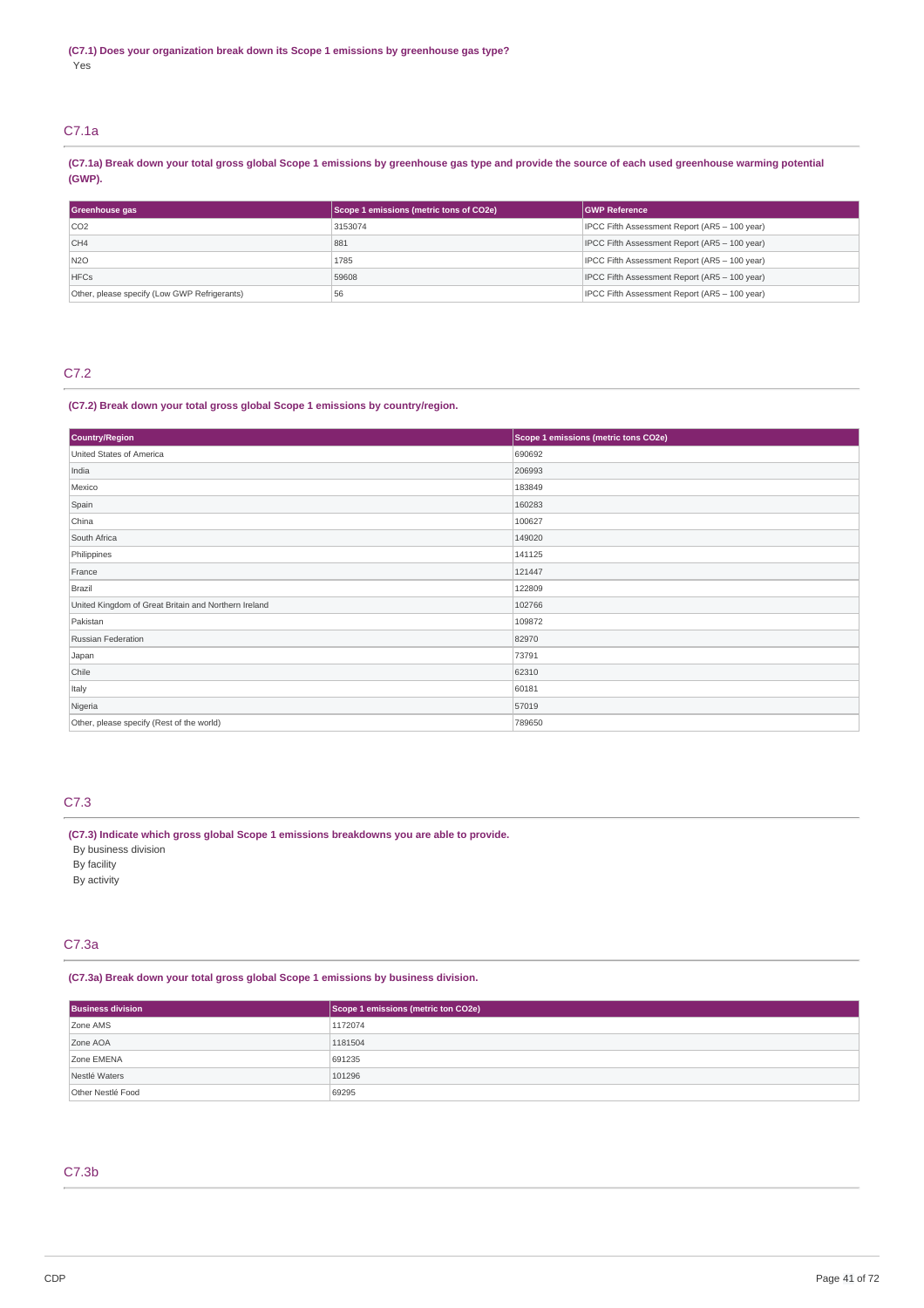### **(C7.3b) Break down your total gross global Scope 1 emissions by business facility.**

| Facility          | Scope 1 emissions (metric tons CO2e) | Latitude     | Longitude    |
|-------------------|--------------------------------------|--------------|--------------|
| $\vert$ 1         | 106505                               | 41.9878      | 2.793        |
| $\overline{2}$    | 59393                                | 31.42        | 73.58        |
| 3                 | 71294                                | 36.875364    | $-89.871318$ |
| $\vert$ 4         | 65853                                | 40.042454    | $-85.740477$ |
| 5                 | 36365                                | 45.6435      | 38.9487      |
| 6                 | 68246                                | 30.821253    | 75.150604    |
| 7                 | 45653                                | 30.372121    | 71.883432    |
| 8                 | 52398                                | 8.475003     | 124.730444   |
| 10                | 48788                                | 34.896607    | 134.734424   |
| 11                | 60301                                | $-29.007803$ | 29.870603    |
| 12                | 43794                                | $-7.708246$  | 112.861328   |
| 13                | 56792                                | 37.687157    | $-77.013762$ |
| 14                | 49476                                | 6.502306     | 3.091294     |
| 16                | 37343                                | 3.054602     | 101.513865   |
| 17                | 39220                                | 43.3159      | $-3.8799$    |
| 18                | 44420                                | 19.289575    | $-99.617103$ |
| 19                | 33106                                | 41.52        | $-90.58$     |
| Rest of facilties | 2169218                              |              |              |
| 9                 | 50575                                | 12.14        | 76.65        |
| 15                | 42849                                | 21.35        | $-101.92$    |
| 20                | 33815                                | 14.26        | 121.12       |

## C7.3c

**(C7.3c) Break down your total gross global Scope 1 emissions by business activity.**

| Activity                         | Scope 1 emissions (metric tons CO2e) |
|----------------------------------|--------------------------------------|
| Milk products and Ice cream      | 804099                               |
| Powdered and Liquid Beverages    | 790569                               |
| PetCare                          | 594019                               |
| Nutrition and Health Science     | 373039                               |
| Prepared dishes and cooking aids | 325212                               |
| Confectionery                    | 227170                               |
| Water                            | 101296                               |

## C-AC7.4/C-FB7.4/C-PF7.4

(C-AC7.4/C-FB7.4/C-PF7.4) Do you include emissions pertaining to your business activity(ies) in your direct operations as part of your global gross Scope 1 **figure?** Partially

### C-AC7.4b/C-FB7.4b/C-PF7.4b

(C-AC7.4b/C-FB7.4b/C-PF7.4b) Report the Scope 1 emissions pertaining to your business activity(ies) and explain any exclusions. If applicable, disaggregate your **agricultural/forestry by GHG emissions category.**

**Activity** Processing/Manufacturing

**Emissions category** <Not Applicable>

**Emissions (metric tons CO2e)** 3215404

**Methodology** Default emissions factor

## **Please explain**

Includes fuel-and-energy-related activities (direct energy consumption) in our factories. Some recent acquisitions have not yet been integrated into the data systems we use to track GHG emissions over time. While the Nestlé Environmental Requirements sets a maximum time frame of three years for new acquisitions to implement and comply with the reporting of environmental data, the majority of them start reporting in the first two years after their acquisition.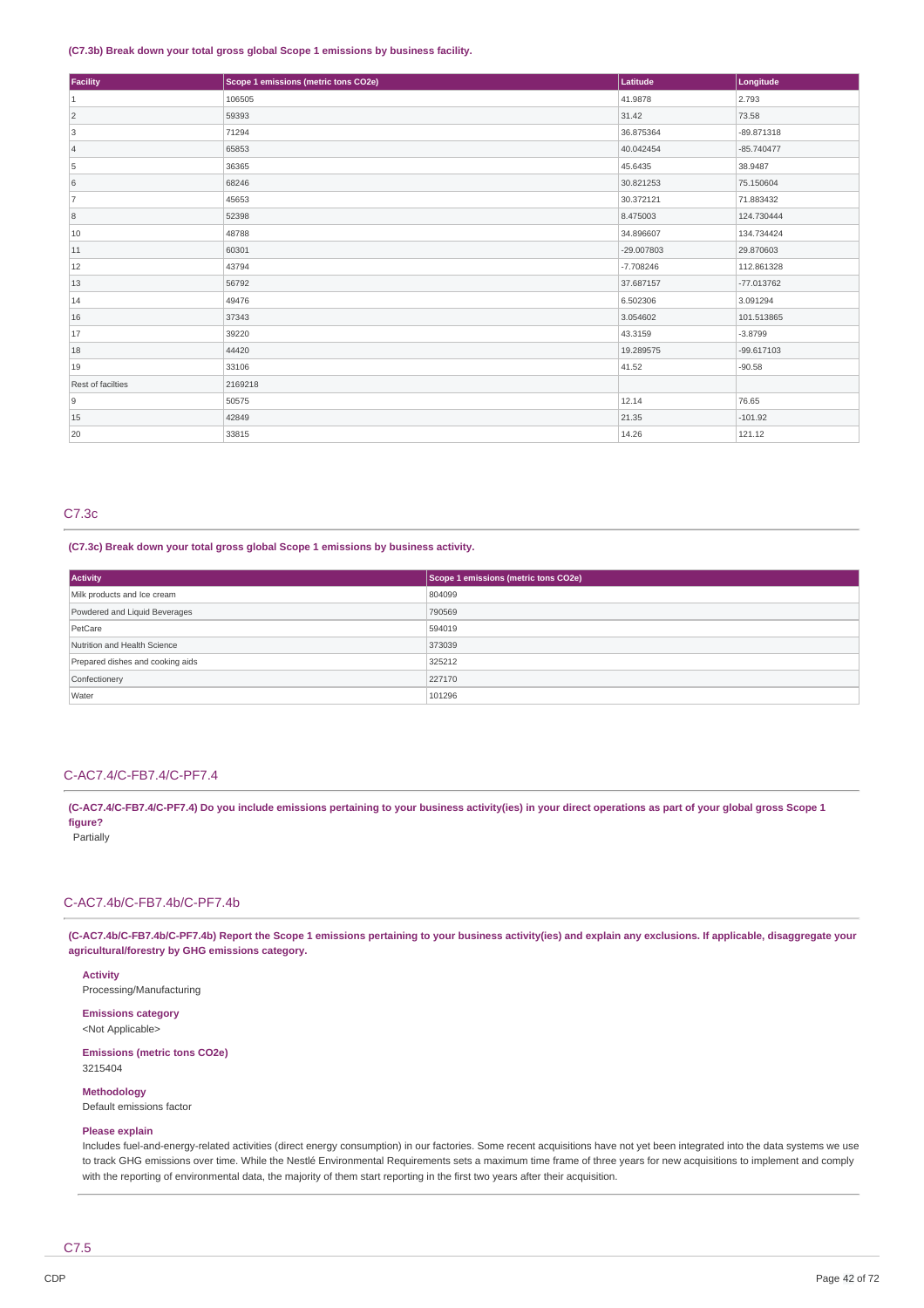## **(C7.5) Break down your total gross global Scope 2 emissions by country/region.**

| <b>Country/Region</b>                                   | Scope 2, location-based<br>(metric tons CO2e) | Scope 2, market-based<br>(metric tons CO2e) | Purchased and consumed electricity,<br>heat, steam or cooling (MWh) | Purchased and consumed low-carbon electricity, heat, steam or cooling<br>accounted for in Scope 2 market-based approach (MWh) |
|---------------------------------------------------------|-----------------------------------------------|---------------------------------------------|---------------------------------------------------------------------|-------------------------------------------------------------------------------------------------------------------------------|
| United States of America                                | 945672                                        | 452577                                      | 2143533                                                             | 1020205                                                                                                                       |
| India                                                   | 133309                                        | 112434                                      | 177296                                                              | 27763                                                                                                                         |
| Mexico                                                  | 134697                                        | 51651                                       | 317569                                                              | 191354                                                                                                                        |
| Spain                                                   | 38849                                         | 8883                                        | 152046                                                              | 117819                                                                                                                        |
| China                                                   | 353182                                        | 338687                                      | 793119                                                              | 24059                                                                                                                         |
| South Africa                                            | 100268                                        | 100268                                      | 111932                                                              | $\mathsf{O}\xspace$                                                                                                           |
| Philippines                                             | 152557                                        | 44828                                       | 218668                                                              | 153351                                                                                                                        |
| France                                                  | 29424                                         | 5340                                        | 479943                                                              | 437096                                                                                                                        |
| Brazil                                                  | 38244                                         | 49                                          | 388264                                                              | 382719                                                                                                                        |
| United Kingdom of Great<br>Britain and Northern Ireland | 65719                                         | 27579                                       | 274056                                                              | 199529                                                                                                                        |
| Pakistan                                                | 5551                                          | 5551                                        | 14128                                                               | 0                                                                                                                             |
| <b>Russian Federation</b>                               | 76336                                         | 54430                                       | 233619                                                              | 61379                                                                                                                         |
| Japan                                                   | 47826                                         | 47826                                       | 95232                                                               | $\mathbf 0$                                                                                                                   |
| Chile                                                   | 40375                                         | 899                                         | 109521                                                              | 98274                                                                                                                         |
| Italy                                                   | 27165                                         | 0                                           | 88197                                                               | 88197                                                                                                                         |
| Other, please specify (Rest of<br>the world)            | 861644                                        | 645977                                      | 2016017                                                             | 652648                                                                                                                        |
| Nigeria                                                 | 1416                                          | 1416                                        | 3411                                                                | 10                                                                                                                            |

## C7.6

**(C7.6) Indicate which gross global Scope 2 emissions breakdowns you are able to provide.**

By business division

By facility

By activity

## C7.6a

**(C7.6a) Break down your total gross global Scope 2 emissions by business division.**

| <b>Business division</b> | Scope 2, location-based (metric tons CO2e) | Scope 2, market-based (metric tons CO2e) |
|--------------------------|--------------------------------------------|------------------------------------------|
| Zone AMS                 | 966307                                     | 355061                                   |
| Zone AOA                 | 1126633                                    | 1044831                                  |
| Zone EMENA               | 482082                                     | 172569                                   |
| Nestlé Waters            | 421317                                     | 313398                                   |
| Other Nestlé Food        | 55895                                      | 12536                                    |

## C7.6b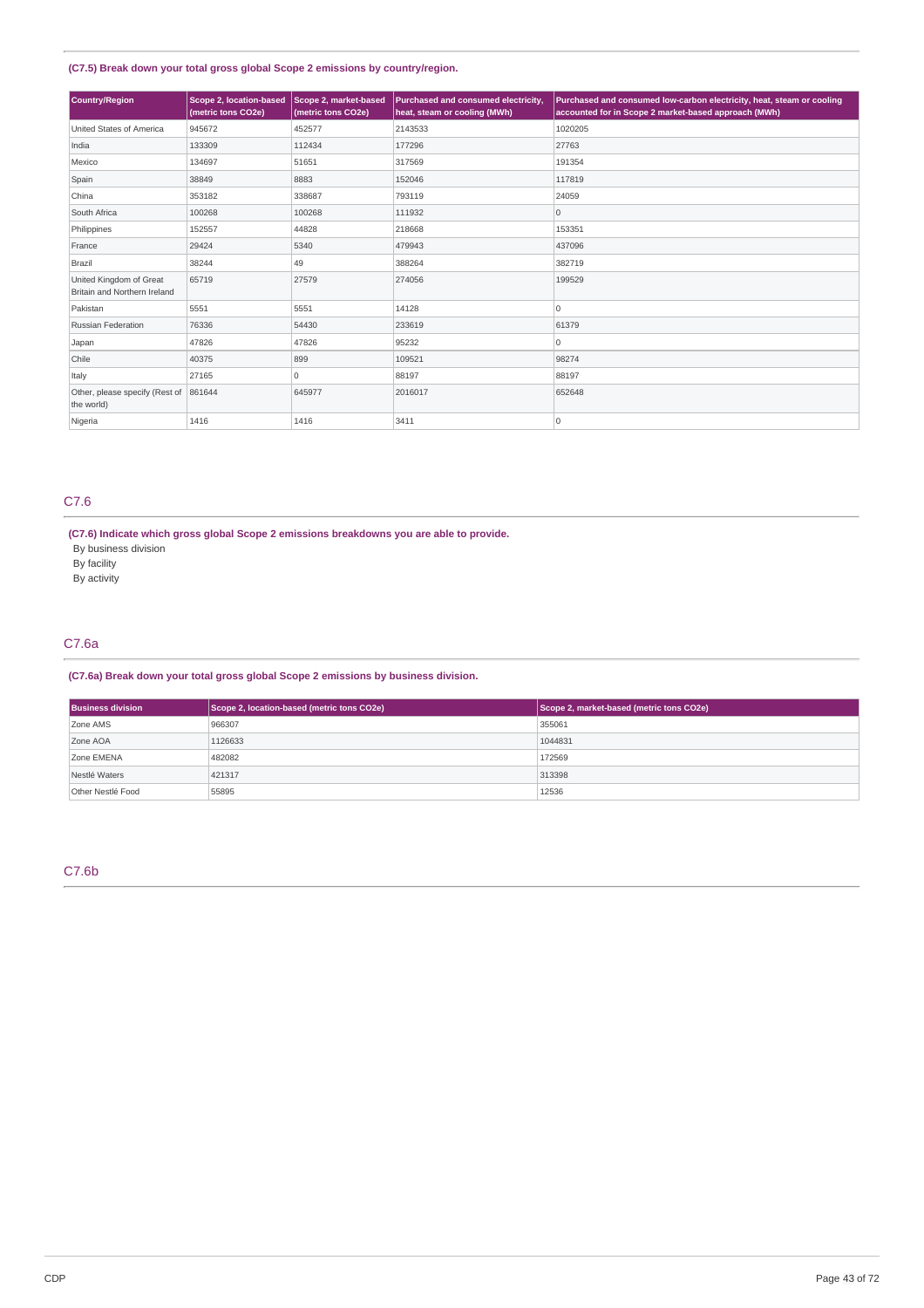## **(C7.6b) Break down your total gross global Scope 2 emissions by business facility.**

| Facility           | Scope 2, location-based (metric tons CO2e) | Scope 2, market-based (metric tons CO2e) |
|--------------------|--------------------------------------------|------------------------------------------|
| $\vert$ 1          | 6643                                       | 0                                        |
| $\overline{2}$     | 1866                                       | 1866                                     |
| 3                  | 31468                                      | 0                                        |
| $\vert 4 \vert$    | 75893                                      | 59864                                    |
| 5                  | 24986                                      | 24986                                    |
| 6                  | 31183                                      | 31183                                    |
| 7                  | 300                                        | 300                                      |
| 8                  | 44828                                      | 44828                                    |
| 9                  | 25587                                      | 5624                                     |
| 10                 | 7309                                       | 7309                                     |
| 11                 | 29445                                      | 29445                                    |
| 12                 | 50368                                      | 50368                                    |
| 13                 | 11705                                      | 11705                                    |
| 14                 | $\overline{0}$                             | 0                                        |
| 15                 | 19062                                      | 4724                                     |
| 16                 | 26015                                      | 26015                                    |
| 17                 | 13787                                      | 0                                        |
| 18                 | 21729                                      | 1426                                     |
| 19                 | 41766                                      | 28252                                    |
| 20                 | 40244                                      | 0                                        |
| Other <sub>s</sub> | 2548050                                    | 1570501                                  |

## C7.6c

## **(C7.6c) Break down your total gross global Scope 2 emissions by business activity.**

| <b>Activity</b>                  | Scope 2, location-based (metric tons CO2e) | Scope 2, market-based (metric tons CO2e) |
|----------------------------------|--------------------------------------------|------------------------------------------|
| Confectionery                    | 334151                                     | 257348                                   |
| Milk products and Ice cream      | 587131                                     | 469009                                   |
| Nutrition and Health Science     | 306483                                     | 118232                                   |
| PetCare                          | 466733                                     | 111908                                   |
| Powdered and Liquid Beverages    | 553662                                     | 383005                                   |
| Prepared dishes and cooking aids | 382757                                     | 245497                                   |
| Water                            | 421317                                     | 313396                                   |

## C7.9

(C7.9) How do your gross global emissions (Scope 1 and 2 combined) for the reporting year compare to those of the previous reporting year? Decreased

## C7.9a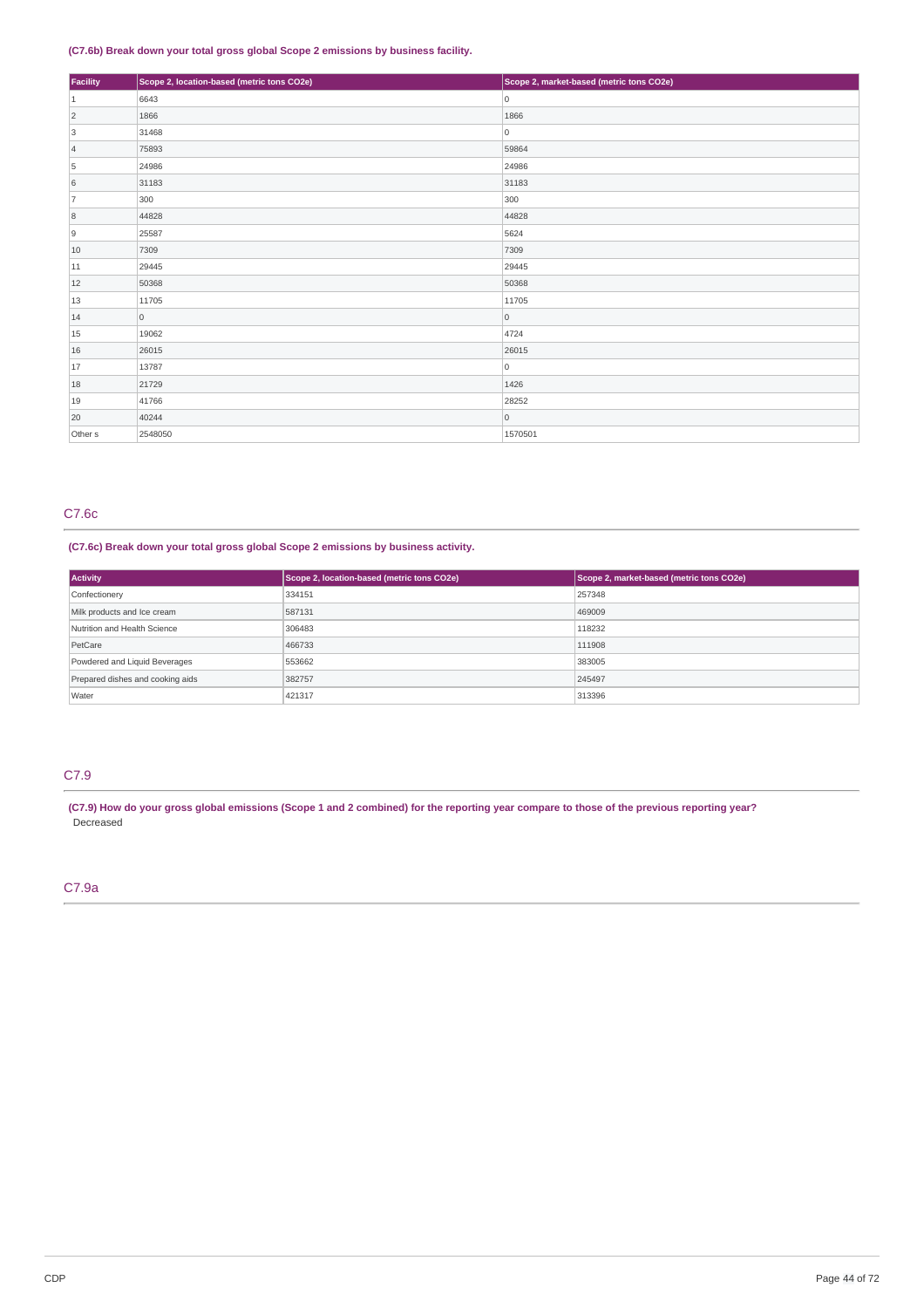### (C7.9a) Identify the reasons for any change in your gross global emissions (Scope 1 and 2 combined), and for each of them specify how your emissions compare **to the previous year.**

|                                                  | Change in<br>emissions<br>(metric tons<br>CO <sub>2e</sub> ) | of change value                                           | Direction Emissions<br>(percentage) | Please explain calculation                                                                                                                                                                                                                                                                                                                                                                                                                           |
|--------------------------------------------------|--------------------------------------------------------------|-----------------------------------------------------------|-------------------------------------|------------------------------------------------------------------------------------------------------------------------------------------------------------------------------------------------------------------------------------------------------------------------------------------------------------------------------------------------------------------------------------------------------------------------------------------------------|
| Change in<br>renewable<br>energy<br>consumption  | 304880                                                       | Decreased 5.6                                             |                                     | Gross Scope 1+2 emissions decreased by 5.6%, mostly due to renewable electricity purchased. We have increased our renewable electricity purchased<br>to 50% (versus 42% in 2019). Through these activities we reduced our emissions by 304,880 tons CO2e and our total S1+2 emissions in the previous<br>year was 5,461 818 tons CO2e, therefore we arrived at -5.6% through (-304,880/5,461,818) * 100 = -5.6% (i.e. a 5.6% decrease in emissions). |
| Other<br>emissions<br>reduction<br>activities    | 80000                                                        | Decreased 1.5                                             |                                     | Gross Scope 1+2 emissions decreased by 1.5%, mostly due to energy efficiency measures. Through these activities we reduced our emissions by 80,000<br>tons CO2e; and our total S1+2 emissions in the previous year was 5,498,287 tons CO2e, therefore we arrived at -1.5% through (-80,000/5,461,818) * 100<br>$= -1.5\%$ (i.e. a 1.5% decrease in emissions).                                                                                       |
| Divestment                                       |                                                              | <not<br>Applicable<br/><math>\overline{ }</math></not<br> |                                     |                                                                                                                                                                                                                                                                                                                                                                                                                                                      |
| Acquisitions                                     | 193015                                                       | Increased $ 3.5$                                          |                                     | Acquisitions resulted in a 3.5% increase in 2020 emissions compared to 2019.                                                                                                                                                                                                                                                                                                                                                                         |
| Mergers                                          |                                                              | <not<br>Applicable</not<br>                               |                                     |                                                                                                                                                                                                                                                                                                                                                                                                                                                      |
| Change in<br>output                              | 156154                                                       | Decreased 2.9                                             |                                     | If no measures had been introduced, change of volume and mix would have had an impact of -2.9% on scope 1+2.                                                                                                                                                                                                                                                                                                                                         |
| Change in<br>methodology                         |                                                              | <not<br>Applicable<br/><math>\mathbf{r}</math></not<br>   |                                     |                                                                                                                                                                                                                                                                                                                                                                                                                                                      |
| Change in<br>boundary                            |                                                              | <not<br>Applicable<br/><math>\mathbf{r}</math></not<br>   |                                     |                                                                                                                                                                                                                                                                                                                                                                                                                                                      |
| Change in<br>physical<br>operating<br>conditions |                                                              | <not<br>Applicable<br/>Š</not<br>                         |                                     |                                                                                                                                                                                                                                                                                                                                                                                                                                                      |
| Unidentified                                     |                                                              | <not<br>Applicable<br/><math>\mathbf{r}</math></not<br>   |                                     |                                                                                                                                                                                                                                                                                                                                                                                                                                                      |
| Other                                            |                                                              | <not<br>Applicable<br/><math>\mathbf{r}</math></not<br>   |                                     |                                                                                                                                                                                                                                                                                                                                                                                                                                                      |

## C7.9b

## (C7.9b) Are your emissions performance calculations in C7.9 and C7.9a based on a location-based Scope 2 emissions figure or a market-based Scope 2 **emissions figure?**

Market-based

## C8. Energy

## C8.1

**(C8.1) What percentage of your total operational spend in the reporting year was on energy?** More than 0% but less than or equal to 5%

## C8.2

## **(C8.2) Select which energy-related activities your organization has undertaken.**

|                                                    | Indicate whether your organization undertook this energy-related activity in the reporting year |
|----------------------------------------------------|-------------------------------------------------------------------------------------------------|
| Consumption of fuel (excluding feedstocks)         | Yes                                                                                             |
| Consumption of purchased or acquired electricity   | Yes                                                                                             |
| Consumption of purchased or acquired heat          | Yes                                                                                             |
| Consumption of purchased or acquired steam         | Yes                                                                                             |
| Consumption of purchased or acquired cooling       | l No                                                                                            |
| Generation of electricity, heat, steam, or cooling | Yes                                                                                             |

## C8.2a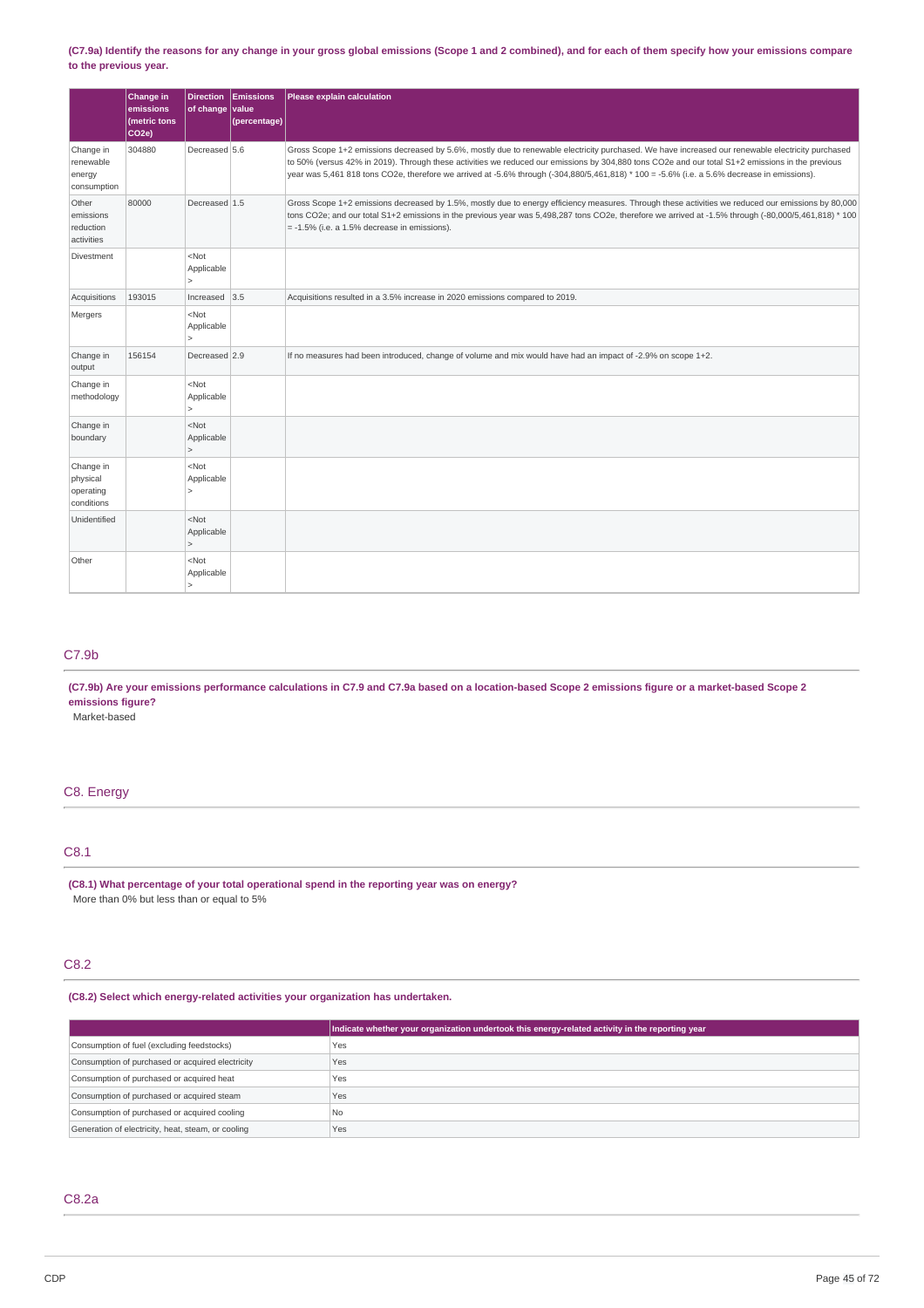## **(C8.2a) Report your organization's energy consumption totals (excluding feedstocks) in MWh.**

|                                                         | <b>Heating value</b>              | MWh from renewable sources | MWh from non-renewable sources | Total (renewable and non-renewable) MWh |
|---------------------------------------------------------|-----------------------------------|----------------------------|--------------------------------|-----------------------------------------|
| Consumption of fuel (excluding feedstock)               | LHV (lower heating value) 2025580 |                            | 14476910                       | 16502490                                |
| Consumption of purchased or acquired electricity        | <not applicable=""></not>         | 3454393                    | 3446971                        | 6901364                                 |
| Consumption of purchased or acquired heat               | <not applicable=""></not>         |                            | 31419                          | 31419                                   |
| Consumption of purchased or acquired steam              | <not applicable=""></not>         |                            | 683768                         | 683768                                  |
| Consumption of purchased or acquired cooling            | <not applicable=""></not>         | <not applicable=""></not>  | <not applicable=""></not>      | <not applicable=""></not>               |
| Consumption of self-generated non-fuel renewable energy | <not applicable=""></not>         | 16355                      | <not applicable=""></not>      | 16355                                   |
| Total energy consumption                                | <not applicable=""></not>         | 5496328                    | 18639068                       | 24135396                                |

## C8.2b

## **(C8.2b) Select the applications of your organization's consumption of fuel.**

|                                                         | Indicate whether your organization undertakes this fuel application |
|---------------------------------------------------------|---------------------------------------------------------------------|
| Consumption of fuel for the generation of electricity   | <b>Yes</b>                                                          |
| Consumption of fuel for the generation of heat          | Yes                                                                 |
| Consumption of fuel for the generation of steam         | Yes                                                                 |
| Consumption of fuel for the generation of cooling       | l No                                                                |
| Consumption of fuel for co-generation or tri-generation | l No                                                                |

## C8.2c

**(C8.2c) State how much fuel in MWh your organization has consumed (excluding feedstocks) by fuel type.**

**Fuels (excluding feedstocks)** Anthracite Coal **Heating value** LHV (lower heating value) **Total fuel MWh consumed by the organization** 372604 **MWh fuel consumed for self-generation of electricity** 37260 **MWh fuel consumed for self-generation of heat** 74521 **MWh fuel consumed for self-generation of steam** 260823 **MWh fuel consumed for self-generation of cooling** <Not Applicable> **MWh fuel consumed for self-cogeneration or self-trigeneration** <Not Applicable> **Emission factor** 0.09897 **Unit** metric tons CO2e per GJ **Emissions factor source** GHG Protocol Calculation Tools - derived from IPCC 2006 (Anthracite) **Comment Fuels (excluding feedstocks)** Diesel **Heating value** LHV (lower heating value) **Total fuel MWh consumed by the organization** 700436 **MWh fuel consumed for self-generation of electricity**

**MWh fuel consumed for self-generation of heat** 140087

**MWh fuel consumed for self-generation of steam** 490305

**MWh fuel consumed for self-generation of cooling**

70044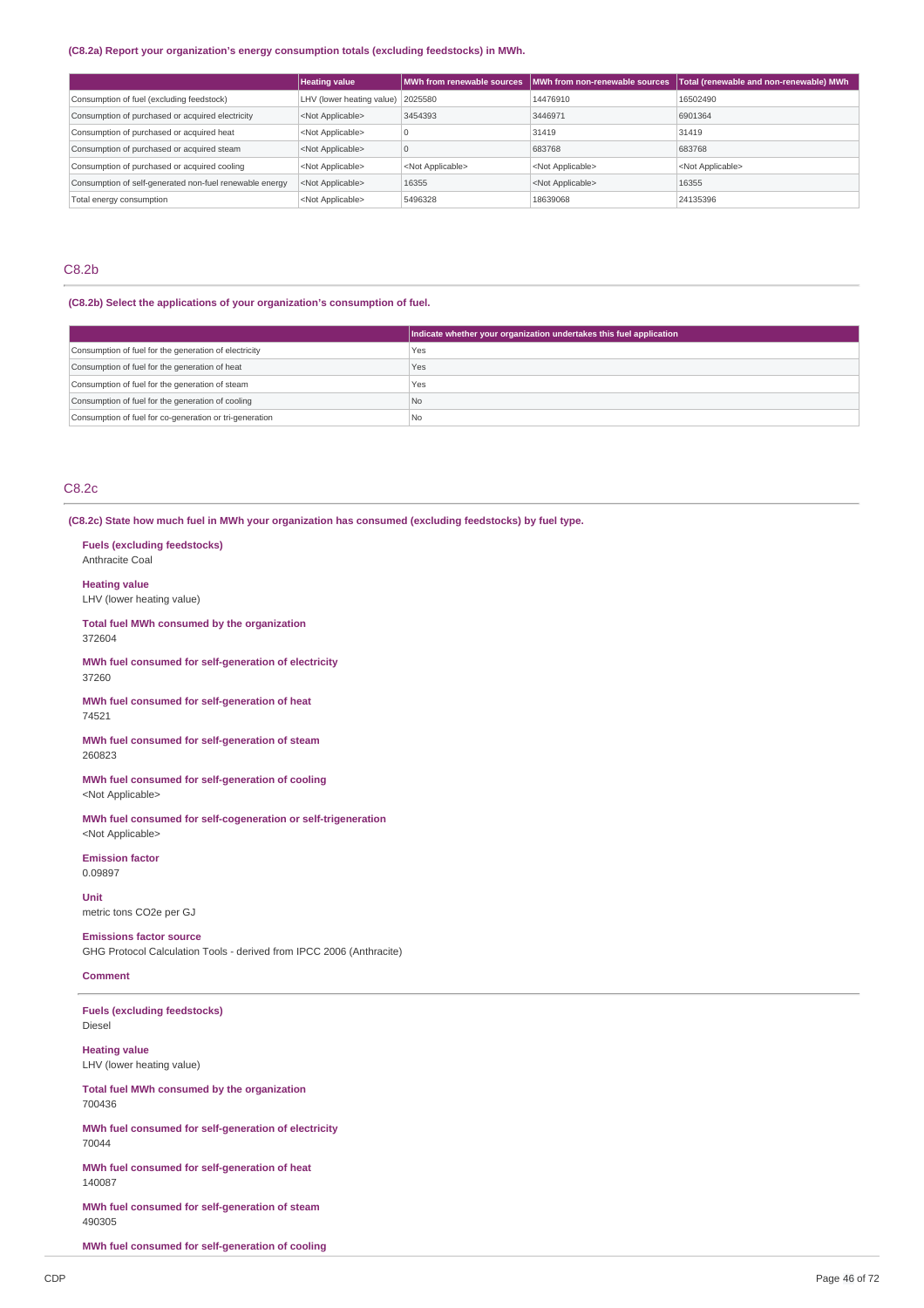<Not Applicable>

### **MWh fuel consumed for self-cogeneration or self-trigeneration** <Not Applicable>

**Emission factor** 0.07434

**Unit** metric tons CO2e per GJ

**Emissions factor source** GHG Protocol Calculation Tools - derived from IPCC 2006 (Gas/Diesel Oil)

**Comment**

**Fuels (excluding feedstocks)** Lignite Coal

**Heating value** LHV (lower heating value)

**Total fuel MWh consumed by the organization** 143170

**MWh fuel consumed for self-generation of electricity** 14317

**MWh fuel consumed for self-generation of heat** 28634

**MWh fuel consumed for self-generation of steam** 100219

**MWh fuel consumed for self-generation of cooling** <Not Applicable>

**MWh fuel consumed for self-cogeneration or self-trigeneration** <Not Applicable>

**Emission factor** 0.09817

**Unit** metric tons CO2e per GJ

**Emissions factor source** IPCC 2006 (Brown Coal Briquettes)

**Comment**

**Fuels (excluding feedstocks)** Liquefied Petroleum Gas (LPG)

**Heating value** LHV (lower heating value)

**Total fuel MWh consumed by the organization** 80110

**MWh fuel consumed for self-generation of electricity** 8011

**MWh fuel consumed for self-generation of heat** 16022

**MWh fuel consumed for self-generation of steam** 56077

**MWh fuel consumed for self-generation of cooling** <Not Applicable>

**MWh fuel consumed for self-cogeneration or self-trigeneration** <Not Applicable>

**Emission factor** 0.63152

**Unit** metric tons CO2e per GJ

**Emissions factor source** IPCC 2006 (LPG Gaseous - LHV / NCV)

**Comment**

**Fuels (excluding feedstocks)** Other Petroleum Gas

**Heating value**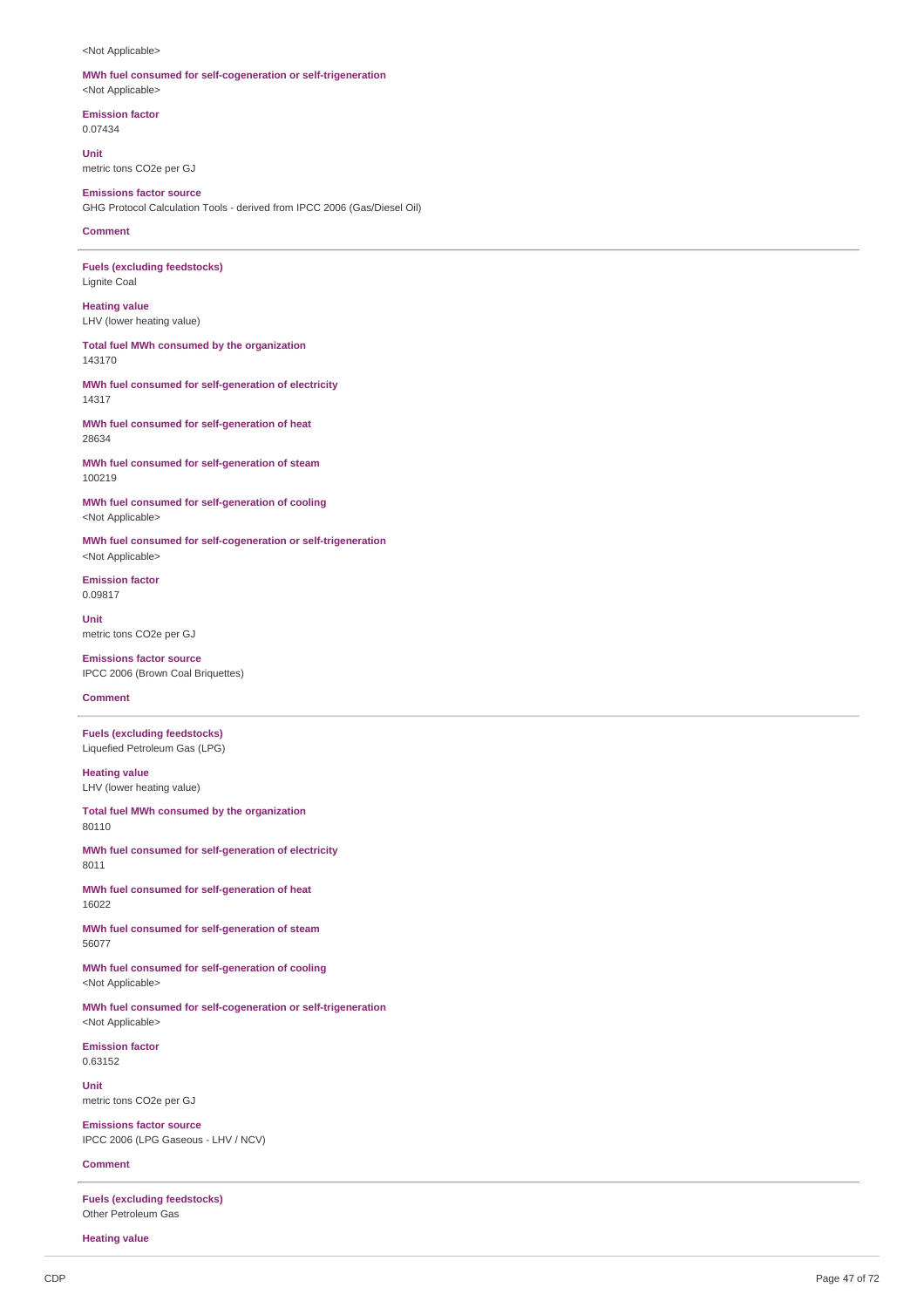LHV (lower heating value)

**Total fuel MWh consumed by the organization** 552870

**MWh fuel consumed for self-generation of electricity** 55287

**MWh fuel consumed for self-generation of heat** 110574

**MWh fuel consumed for self-generation of steam** 387009

**MWh fuel consumed for self-generation of cooling** <Not Applicable>

**MWh fuel consumed for self-cogeneration or self-trigeneration** <Not Applicable>

**Emission factor** 0.06444

**Unit** metric tons CO2e per GJ

**Emissions factor source** US Environmental Protection Agency / US Mandatory Greenhouse Gas Reporting Rule

**Comment**

**Fuels (excluding feedstocks)** Natural Gas

**Heating value** LHV (lower heating value)

**Total fuel MWh consumed by the organization** 11524453

**MWh fuel consumed for self-generation of electricity** 1152445

**MWh fuel consumed for self-generation of heat** 2304891

**MWh fuel consumed for self-generation of steam** 8067117

**MWh fuel consumed for self-generation of cooling** <Not Applicable>

**MWh fuel consumed for self-cogeneration or self-trigeneration** <Not Applicable>

**Emission factor** 0.05615

**Unit** metric tons CO2e per GJ

**Emissions factor source** IPCC 2006 (Natural Gas - LHV / NCV)

**Comment**

**Fuels (excluding feedstocks)** Residual Fuel Oil

**Heating value** LHV (lower heating value)

**Total fuel MWh consumed by the organization** 1103267

**MWh fuel consumed for self-generation of electricity** 110327

**MWh fuel consumed for self-generation of heat** 220653

**MWh fuel consumed for self-generation of steam** 772287

**MWh fuel consumed for self-generation of cooling** <Not Applicable>

**MWh fuel consumed for self-cogeneration or self-trigeneration** <Not Applicable>

**Emission factor**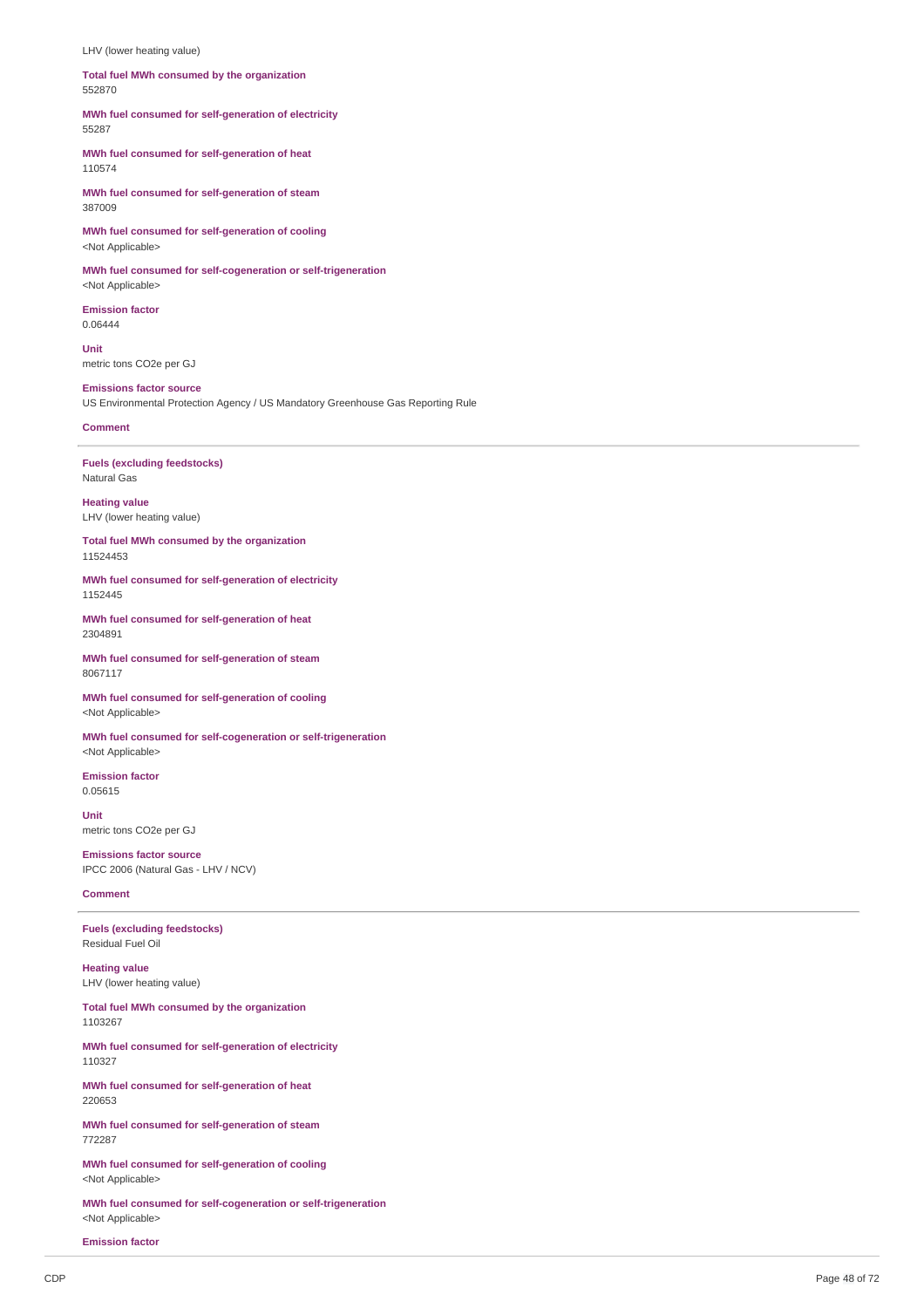0.07764

**Unit** metric tons CO2e per GJ

### **Emissions factor source**

Set using Greenhouse Gas Protocol Stationary Combustion Tool for 'Residual Fuel Oil' (NCV - Manufacturing)

**Comment**

**Fuels (excluding feedstocks)** Biogas

**Heating value** LHV (lower heating value)

**Total fuel MWh consumed by the organization** 8887

**MWh fuel consumed for self-generation of electricity** 889

**MWh fuel consumed for self-generation of heat** 1777

**MWh fuel consumed for self-generation of steam** 62221

**MWh fuel consumed for self-generation of cooling** <Not Applicable>

**MWh fuel consumed for self-cogeneration or self-trigeneration** <Not Applicable>

**Emission factor** 0.05465

**Unit** metric tons CO2e per GJ

## **Emissions factor source**

GHG Protocol Calculation Tools - derived from IPCC 2006 (Landfill Gas - LHV / NCV)

## **Comment**

**Fuels (excluding feedstocks)** Liquid Biofuel

**Heating value** LHV (lower heating value)

**Total fuel MWh consumed by the organization** 6272

**MWh fuel consumed for self-generation of electricity** 627

**MWh fuel consumed for self-generation of heat** 1254

**MWh fuel consumed for self-generation of steam** 4390

**MWh fuel consumed for self-generation of cooling** <Not Applicable>

**MWh fuel consumed for self-cogeneration or self-trigeneration** <Not Applicable>

**Emission factor** 0.07104

**Unit** metric tons CO2e per GJ

**Emissions factor source** GHG Protocol Calculation Tools - derived from IPCC 2006 (Biodiesels)

### **Comment**

**Fuels (excluding feedstocks)** Wood

**Heating value** LHV (lower heating value)

**Total fuel MWh consumed by the organization** 1088255

**MWh fuel consumed for self-generation of electricity**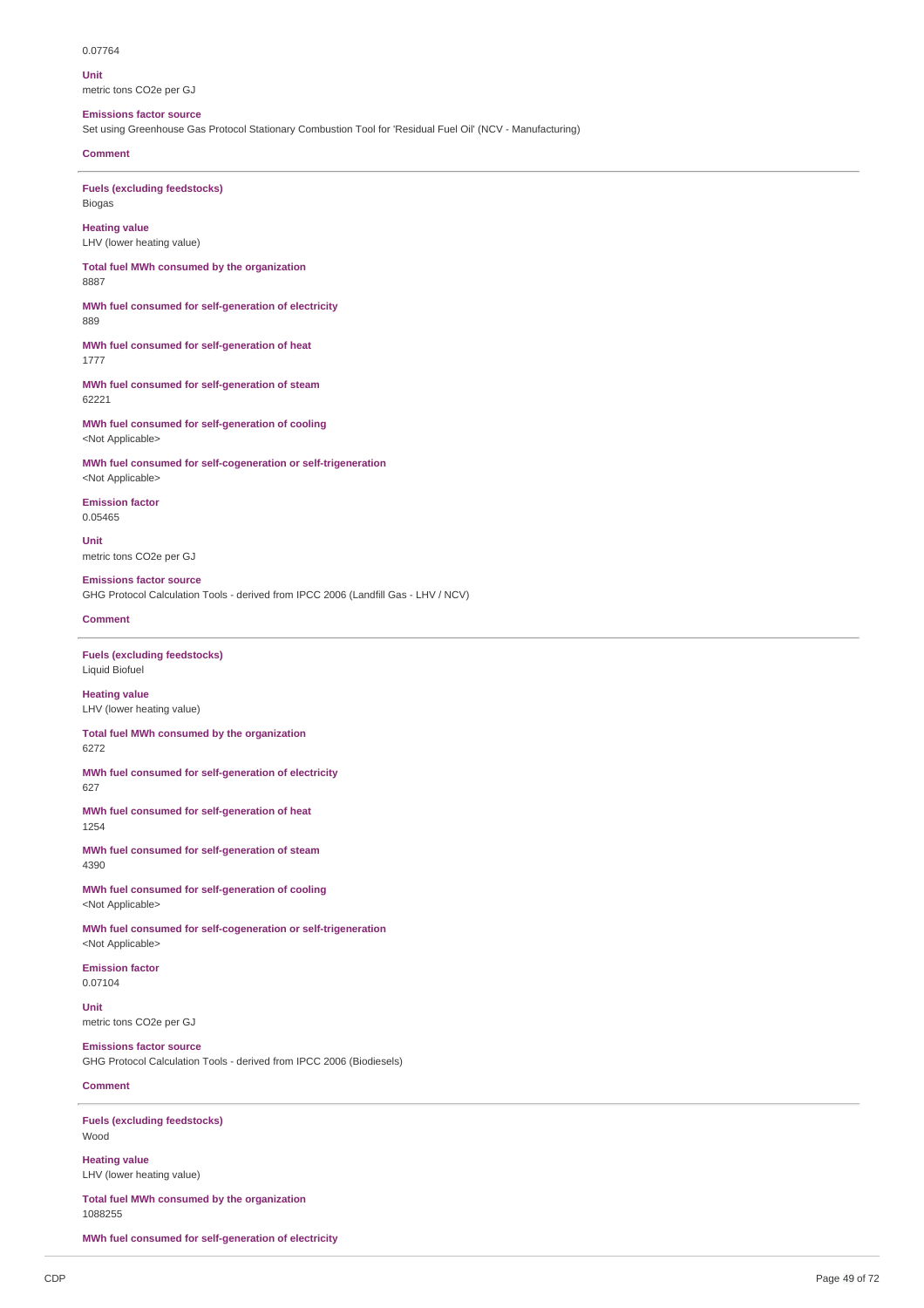#### 108826

**MWh fuel consumed for self-generation of heat** 217651

**MWh fuel consumed for self-generation of steam** 761779

**MWh fuel consumed for self-generation of cooling** <Not Applicable>

**MWh fuel consumed for self-cogeneration or self-trigeneration** <Not Applicable>

**Emission factor**

0.01195

**Unit** metric tons CO2e per GJ

**Emissions factor source**

GHG Protocol Calculation Tools - derived from IPCC 2006 (Wood / Wood Waste - LHV / NCV)

**Comment**

**Fuels (excluding feedstocks)** Other, please specify (spent coffee grounds)

**Heating value**

LHV (lower heating value)

**Total fuel MWh consumed by the organization** 922166

**MWh fuel consumed for self-generation of electricity** 92217

**MWh fuel consumed for self-generation of heat** 184433

**MWh fuel consumed for self-generation of steam** 645516

**MWh fuel consumed for self-generation of cooling** <Not Applicable>

**MWh fuel consumed for self-cogeneration or self-trigeneration** <Not Applicable>

**Emission factor** 0.10166

**Unit**

metric tons CO2e per GJ

**Emissions factor source**

GHG Protocol Calculation Tools - derived from IPCC 2006 (Other Primary Solid Biomass Fuels - LHV / NCV)

**Comment**

## C8.2d

(C8.2d) Provide details on the electricity, heat, steam, and cooling your organization has generated and consumed in the reporting year.

|                     | <b>Total Gross generation</b><br>$ $ (MWh) | Generation that is consumed by the<br>organization (MWh) | (MWh)   | Gross generation from renewable sources Generation from renewable sources that is consumed by the<br>organization (MWh) |
|---------------------|--------------------------------------------|----------------------------------------------------------|---------|-------------------------------------------------------------------------------------------------------------------------|
| Electricity 1666604 |                                            | 1404079                                                  | 218913  | 218913                                                                                                                  |
| Heat                | 3300498                                    | 3300498                                                  | 405116  | 405116                                                                                                                  |
| Steam               | 11551743                                   | 11551743                                                 | 1417906 | 1417906                                                                                                                 |
| Cooling             |                                            |                                                          |         |                                                                                                                         |

## C8.2e

(C8.2e) Provide details on the electricity, heat, steam, and/or cooling amounts that were accounted for at a zero emission factor in the market-based Scope 2 **figure reported in C6.3.**

**Sourcing method**

Power purchase agreement (PPA) with a grid-connected generator without energy attribute certificates

**Low-carbon technology type** Wind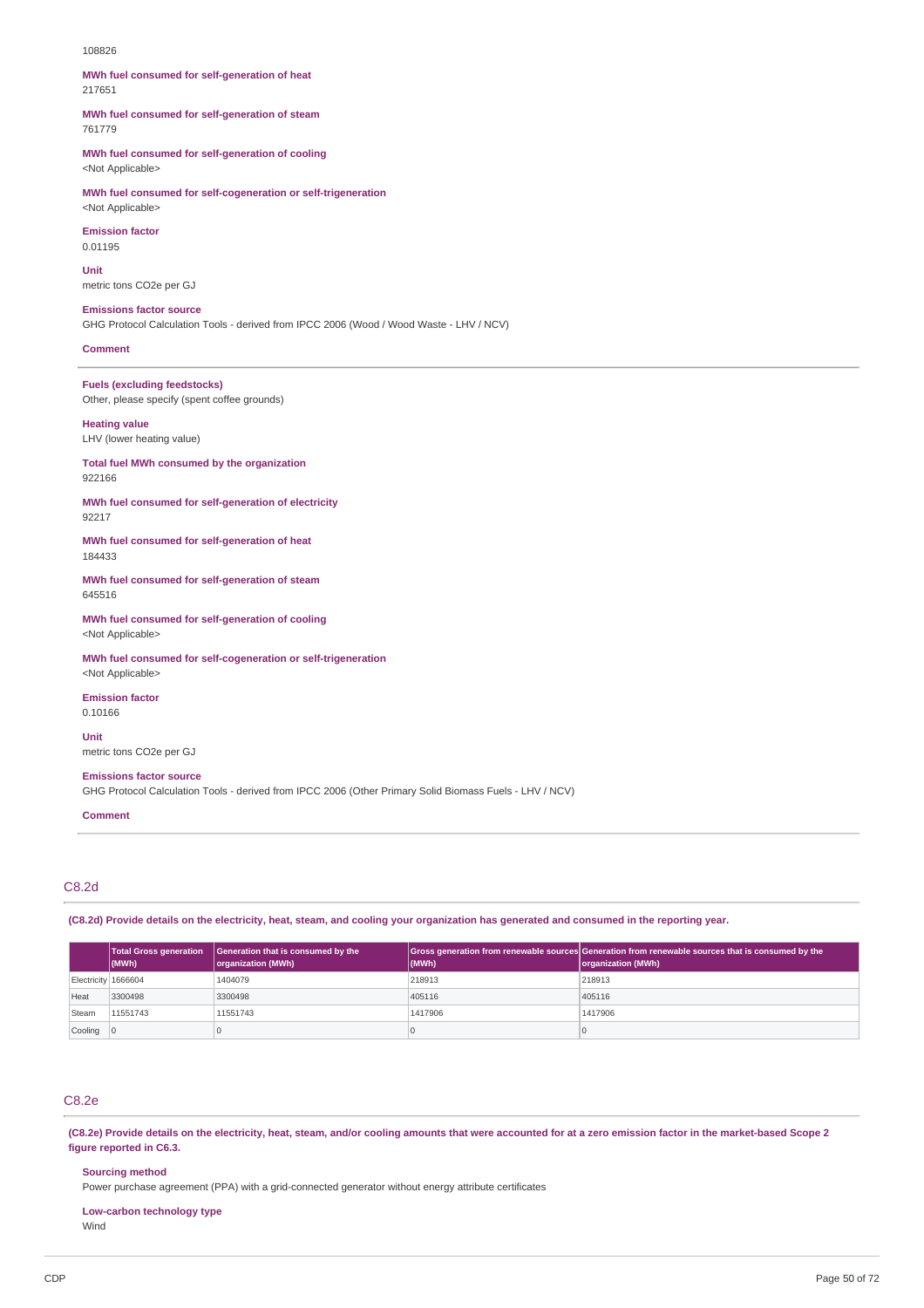**Country/area of consumption of low-carbon electricity, heat, steam or cooling** Argentina

### **MWh consumed accounted for at a zero emission factor**

21695

## **Comment**

### **Sourcing method**

Green electricity products (e.g. green tariffs) from an energy supplier, not supported by energy attribute certificates

### **Low-carbon technology type**

## Hydropower

**Country/area of consumption of low-carbon electricity, heat, steam or cooling**

Brazil

**MWh consumed accounted for at a zero emission factor**

382719

**Comment**

### **Sourcing method**

Green electricity products (e.g. green tariffs) from an energy supplier, supported by energy attribute certificates

### **Low-carbon technology type**

Hydropower

**Country/area of consumption of low-carbon electricity, heat, steam or cooling** Bulgaria

## **MWh consumed accounted for at a zero emission factor**

6681

### **Comment**

### **Sourcing method**

Power purchase agreement (PPA) with on-site/off-site generator owned by a third party with no grid transfers (direct line)

**Low-carbon technology type**

Solar

**Country/area of consumption of low-carbon electricity, heat, steam or cooling** China

### **MWh consumed accounted for at a zero emission factor**

24059

## **Comment**

## **Sourcing method**

Green electricity products (e.g. green tariffs) from an energy supplier, supported by energy attribute certificates

## **Low-carbon technology type**

Hydropower

**Country/area of consumption of low-carbon electricity, heat, steam or cooling** Colombia

**MWh consumed accounted for at a zero emission factor**

## 43648

## **Comment**

## **Sourcing method**

Green electricity products (e.g. green tariffs) from an energy supplier, supported by energy attribute certificates

## **Low-carbon technology type**

Low-carbon energy mix

## **Country/area of consumption of low-carbon electricity, heat, steam or cooling**

Denmark

## **MWh consumed accounted for at a zero emission factor**

715

## **Comment**

### **Sourcing method**

Green electricity products (e.g. green tariffs) from an energy supplier, not supported by energy attribute certificates

## **Low-carbon technology type**

Solar

## **Country/area of consumption of low-carbon electricity, heat, steam or cooling**

Guatemala

## **MWh consumed accounted for at a zero emission factor**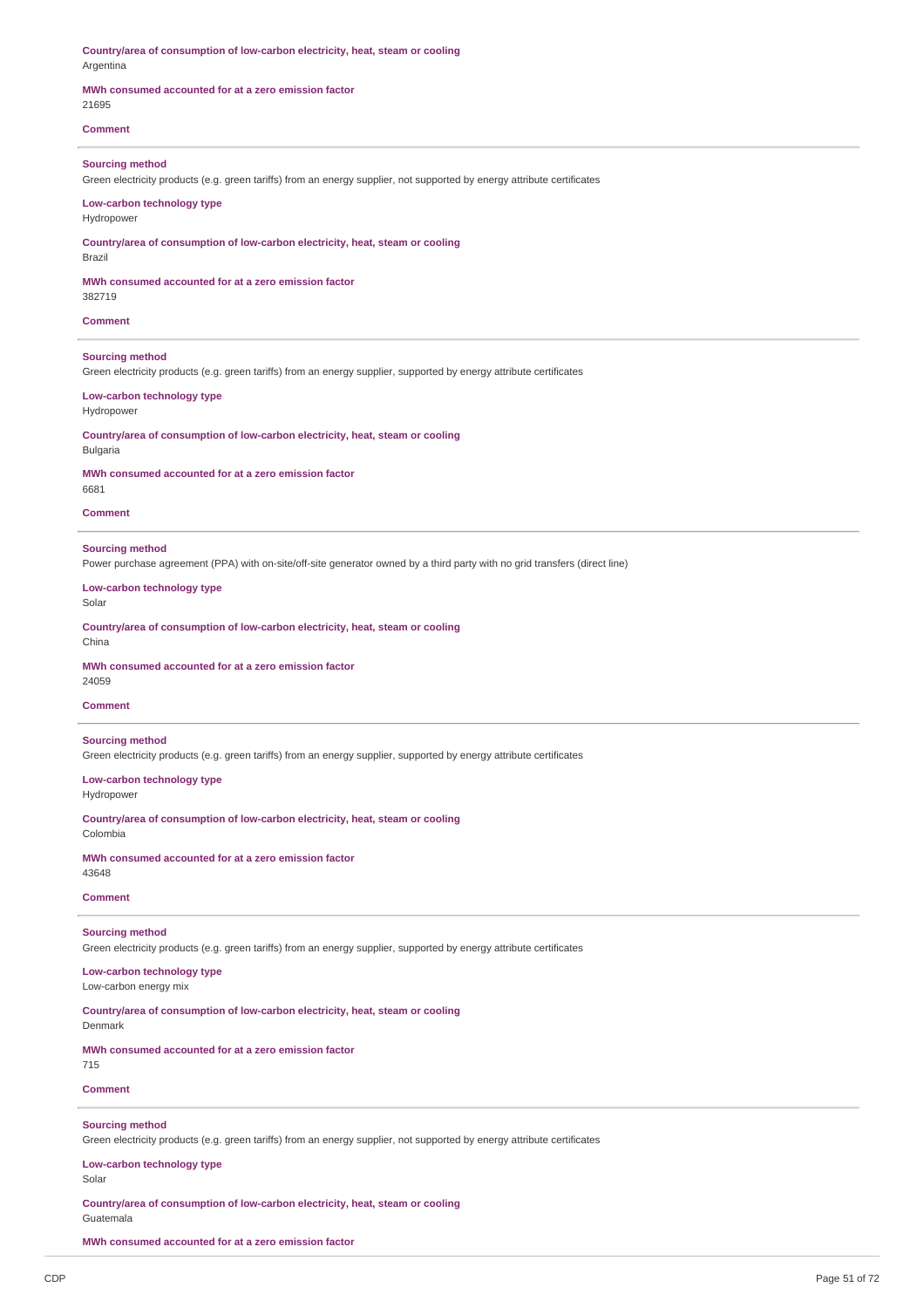## 6677 **Comment Sourcing method** Green electricity products (e.g. green tariffs) from an energy supplier, not supported by energy attribute certificates **Low-carbon technology type** Solar **Country/area of consumption of low-carbon electricity, heat, steam or cooling** Panama **MWh consumed accounted for at a zero emission factor** 11019 **Comment Sourcing method**

Green electricity products (e.g. green tariffs) from an energy supplier, not supported by energy attribute certificates

### **Low-carbon technology type** Hydropower

**Country/area of consumption of low-carbon electricity, heat, steam or cooling**

**MWh consumed accounted for at a zero emission factor**

# 24363

Peru

**Comment**

### **Sourcing method**

Power purchase agreement (PPA) with a grid-connected generator without energy attribute certificates

**Low-carbon technology type** Wind

**Country/area of consumption of low-carbon electricity, heat, steam or cooling**

Russian Federation

**MWh consumed accounted for at a zero emission factor** 61379

### **Comment**

## **Sourcing method**

Green electricity products (e.g. green tariffs) from an energy supplier, supported by energy attribute certificates

**Low-carbon technology type** Low-carbon energy mix

**Country/area of consumption of low-carbon electricity, heat, steam or cooling**

Serbia

**MWh consumed accounted for at a zero emission factor** 3050

**Comment**

## **Sourcing method**

Unbundled energy attribute certificates, Guarantees of Origin

### **Low-carbon technology type** Low-carbon energy mix

**Country/area of consumption of low-carbon electricity, heat, steam or cooling**

### Germany

**MWh consumed accounted for at a zero emission factor**

155234

## **Comment**

### **Sourcing method**

Green electricity products (e.g. green tariffs) from an energy supplier, supported by energy attribute certificates

## **Low-carbon technology type**

Low-carbon energy mix

**Country/area of consumption of low-carbon electricity, heat, steam or cooling**

## Netherlands

**MWh consumed accounted for at a zero emission factor**

## 19471

**Comment**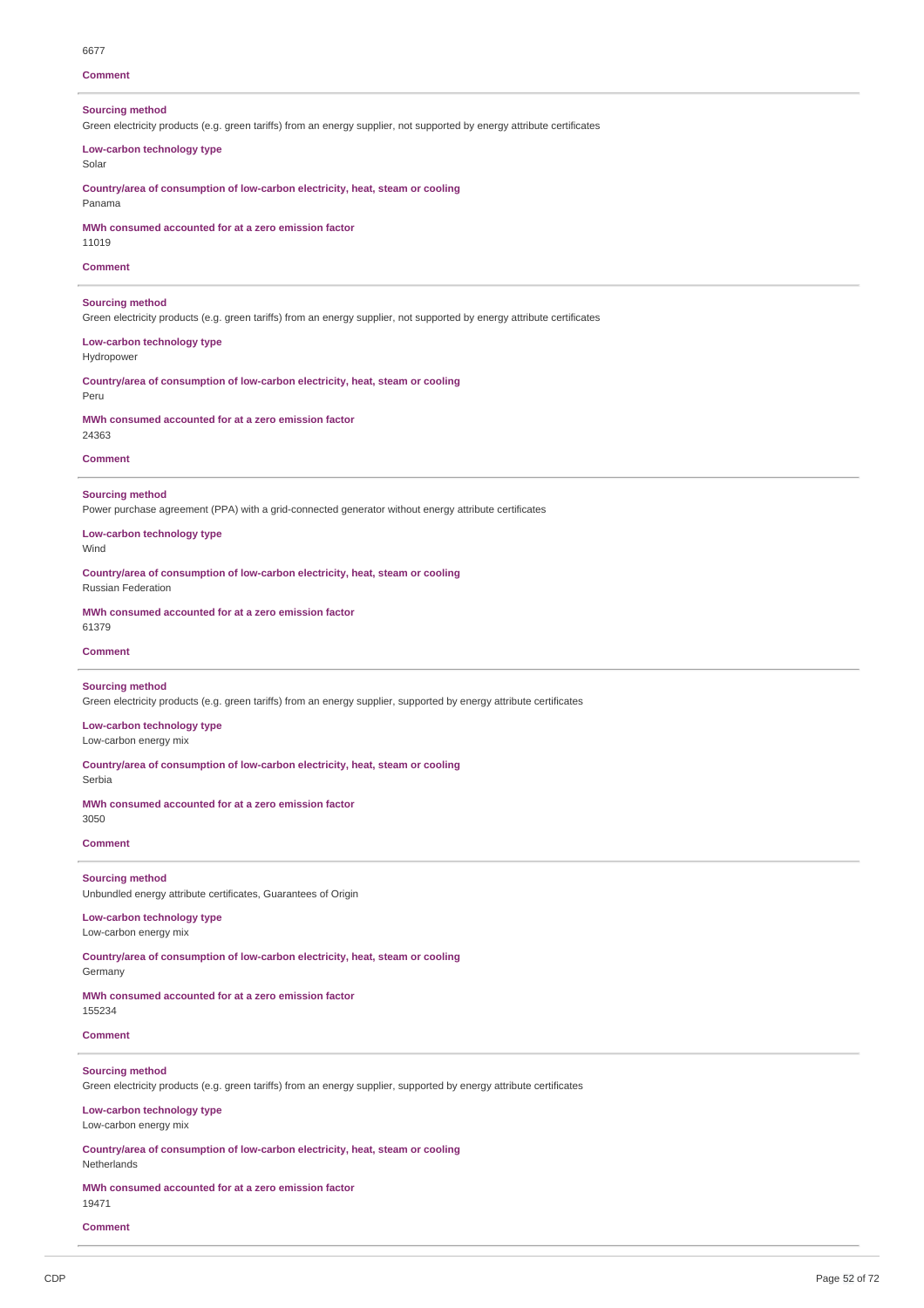### **Sourcing method**

Green electricity products (e.g. green tariffs) from an energy supplier, not supported by energy attribute certificates

## **Low-carbon technology type**

Geothermal

Philippines

**Country/area of consumption of low-carbon electricity, heat, steam or cooling**

## **MWh consumed accounted for at a zero emission factor**

153351

## **Comment**

### **Sourcing method**

Green electricity products (e.g. green tariffs) from an energy supplier, not supported by energy attribute certificates

### **Low-carbon technology type**

Low-carbon energy mix

**Country/area of consumption of low-carbon electricity, heat, steam or cooling** Portugal

## **MWh consumed accounted for at a zero emission factor**

### **Comment**

20240

## **Sourcing method**

Unbundled energy attribute certificates, Guarantees of Origin

### **Low-carbon technology type** Low-carbon energy mix

**Country/area of consumption of low-carbon electricity, heat, steam or cooling**

Slovakia

**MWh consumed accounted for at a zero emission factor** 5106

## **Comment**

## **Sourcing method**

Green electricity products (e.g. green tariffs) from an energy supplier, supported by energy attribute certificates

## **Low-carbon technology type**

Wind

**Country/area of consumption of low-carbon electricity, heat, steam or cooling**

## Sweden

**MWh consumed accounted for at a zero emission factor**

3486

**Comment**

## **Sourcing method**

Unbundled energy attribute certificates, Renewable Energy Certificates (RECs)

## **Low-carbon technology type**

Low-carbon energy mix

**Country/area of consumption of low-carbon electricity, heat, steam or cooling** United States of America

### **MWh consumed accounted for at a zero emission factor** 948202

**Comment**

### **Sourcing method**

Unbundled energy attribute certificates, Guarantees of Origin

## **Low-carbon technology type**

Low-carbon energy mix

**Country/area of consumption of low-carbon electricity, heat, steam or cooling** Czechia

## **MWh consumed accounted for at a zero emission factor** 41743

## **Comment**

### **Sourcing method**

Green electricity products (e.g. green tariffs) from an energy supplier, supported by energy attribute certificates

**Low-carbon technology type**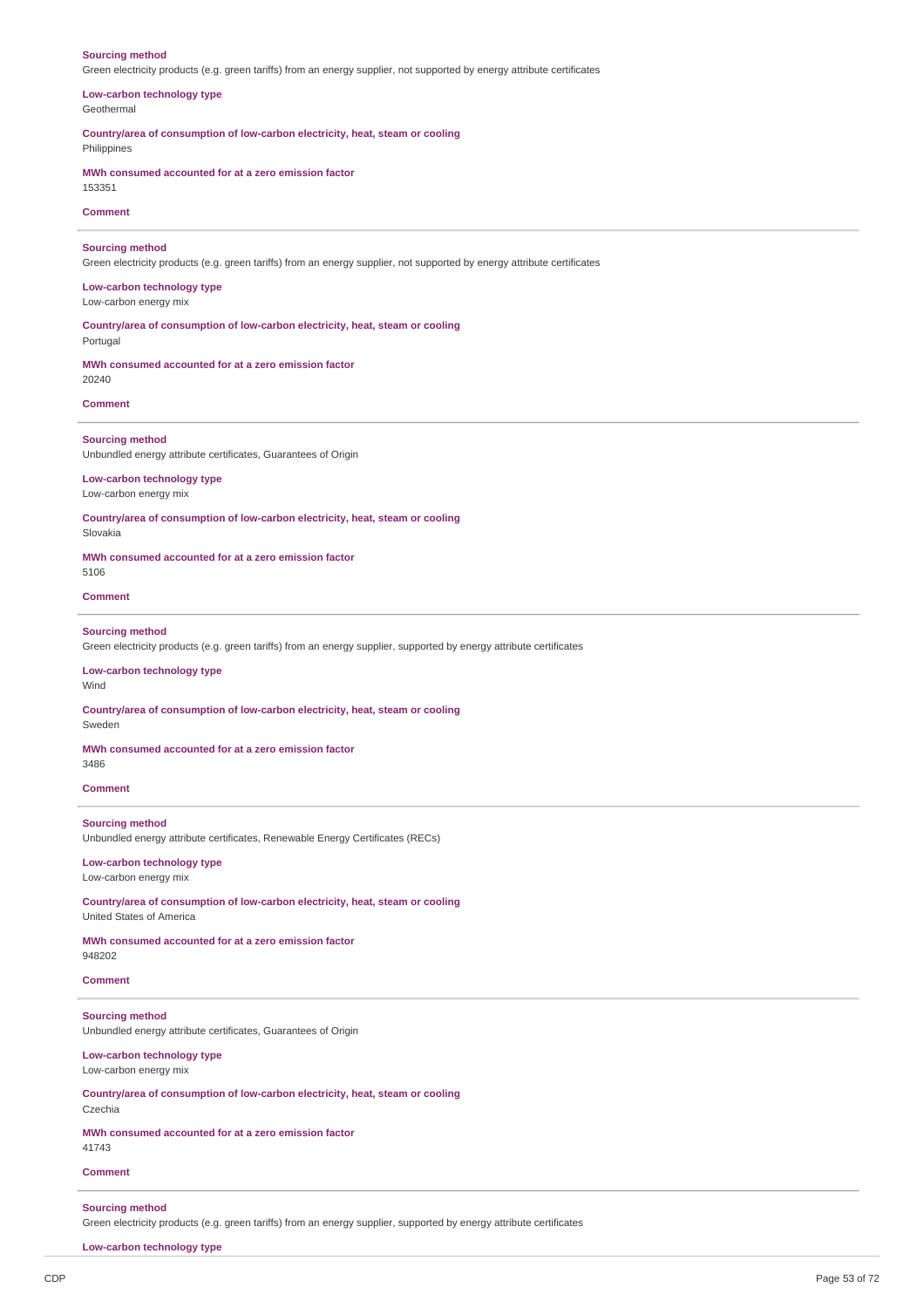#### Low-carbon energy mix

### **Country/area of consumption of low-carbon electricity, heat, steam or cooling** Finland

## **MWh consumed accounted for at a zero emission factor**

5605

## **Comment**

### **Sourcing method**

Green electricity products (e.g. green tariffs) from an energy supplier, supported by energy attribute certificates

## **Low-carbon technology type**

Low-carbon energy mix

**Country/area of consumption of low-carbon electricity, heat, steam or cooling**

## France

## **MWh consumed accounted for at a zero emission factor**

437096

## **Comment**

## **Sourcing method**

Green electricity products (e.g. green tariffs) from an energy supplier, not supported by energy attribute certificates

### **Low-carbon technology type**

### Low-carbon energy mix

**Country/area of consumption of low-carbon electricity, heat, steam or cooling**

Greece

### **MWh consumed accounted for at a zero emission factor**

10458

## **Comment**

### **Sourcing method**

Green electricity products (e.g. green tariffs) from an energy supplier, supported by energy attribute certificates

## **Low-carbon technology type**

Low-carbon energy mix

### **Country/area of consumption of low-carbon electricity, heat, steam or cooling** Hungary

## **MWh consumed accounted for at a zero emission factor**

45103

## **Comment**

## **Sourcing method**

Standard product offering by an energy supplier supported by energy attribute certificates

**Low-carbon technology type** Low-carbon energy mix

## **Country/area of consumption of low-carbon electricity, heat, steam or cooling** Italy

**MWh consumed accounted for at a zero emission factor** 88197

### **Comment**

## **Sourcing method**

Green electricity products (e.g. green tariffs) from an energy supplier, not supported by energy attribute certificates

### **Low-carbon technology type** Low-carbon energy mix

**Country/area of consumption of low-carbon electricity, heat, steam or cooling**

# Poland

**MWh consumed accounted for at a zero emission factor** 92900

## **Comment**

## **Sourcing method**

Green electricity products (e.g. green tariffs) from an energy supplier, supported by energy attribute certificates

## **Low-carbon technology type**

Solar

**Country/area of consumption of low-carbon electricity, heat, steam or cooling** Spain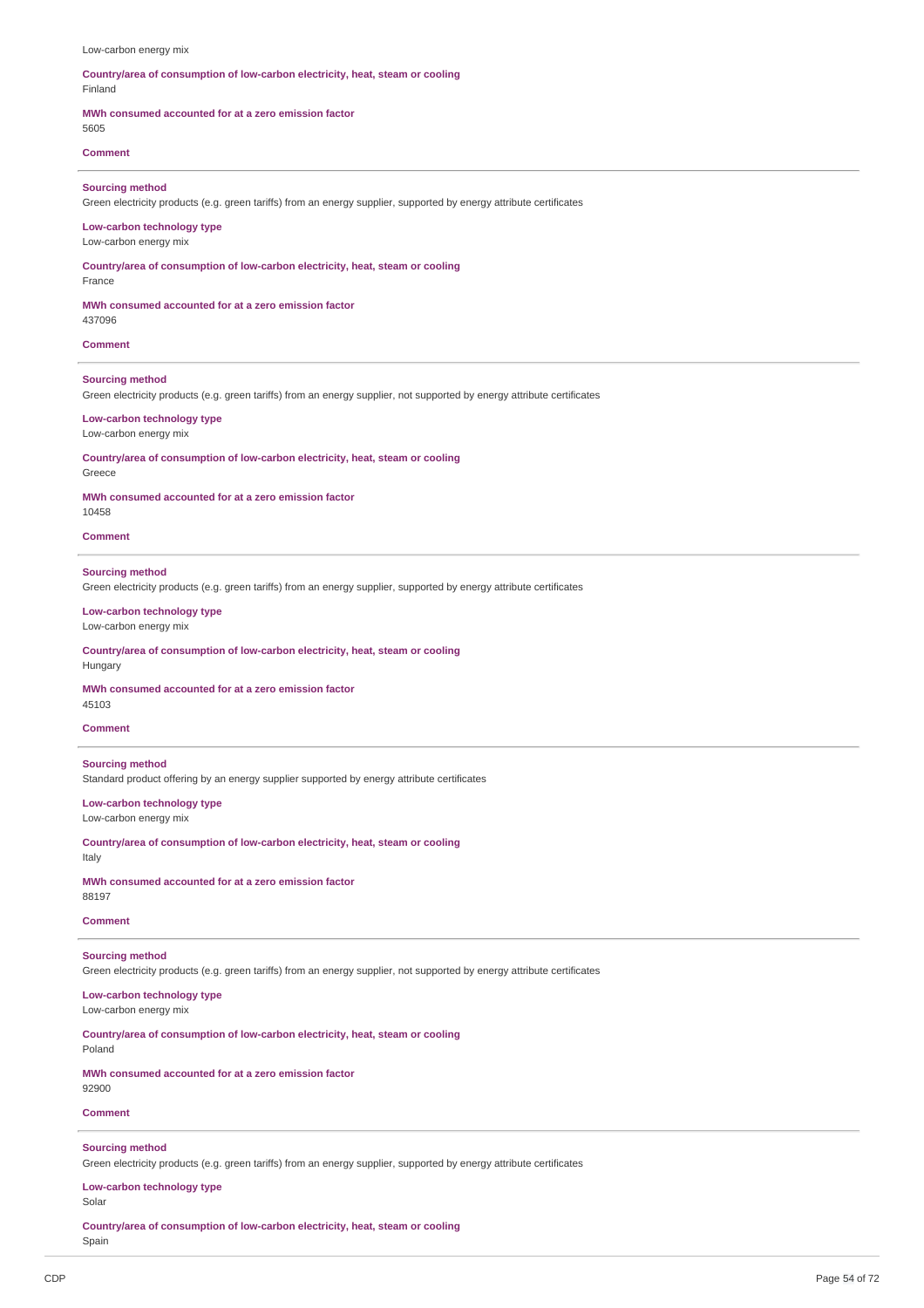| MWh consumed accounted for at a zero emission factor<br>117819                                                                                |
|-----------------------------------------------------------------------------------------------------------------------------------------------|
| <b>Comment</b>                                                                                                                                |
| <b>Sourcing method</b><br>Green electricity products (e.g. green tariffs) from an energy supplier, supported by energy attribute certificates |
| Low-carbon technology type<br>Hydropower                                                                                                      |
| Countrylarea of consumption of low-carbon electricity, heat, steam or cooling<br>Switzerland                                                  |
| MWh consumed accounted for at a zero emission factor<br>135455                                                                                |
| <b>Comment</b>                                                                                                                                |
| <b>Sourcing method</b><br>Power purchase agreement (PPA) with a grid-connected generator with energy attribute certificates                   |
| Low-carbon technology type<br>Wind                                                                                                            |
| Country/area of consumption of low-carbon electricity, heat, steam or cooling<br>United Kingdom of Great Britain and Northern Ireland         |
| MWh consumed accounted for at a zero emission factor<br>199529                                                                                |
| <b>Comment</b>                                                                                                                                |
| <b>Sourcing method</b><br>Power purchase agreement (PPA) with a grid-connected generator with energy attribute certificates                   |
| Low-carbon technology type<br>Solar                                                                                                           |
| Countrylarea of consumption of low-carbon electricity, heat, steam or cooling<br>Chile                                                        |
| MWh consumed accounted for at a zero emission factor<br>98274                                                                                 |
| <b>Comment</b>                                                                                                                                |
| <b>Sourcing method</b><br>Power purchase agreement (PPA) with a grid-connected generator without energy attribute certificates                |
| Low-carbon technology type<br>Solar                                                                                                           |
| Country/area of consumption of low-carbon electricity, heat, steam or cooling<br>India                                                        |
| MWh consumed accounted for at a zero emission factor<br>27763                                                                                 |
| <b>Comment</b>                                                                                                                                |
| <b>Sourcing method</b><br>Power purchase agreement (PPA) with a grid-connected generator without energy attribute certificates                |
| Low-carbon technology type<br>Wind                                                                                                            |
| Country/area of consumption of low-carbon electricity, heat, steam or cooling<br>Mexico                                                       |
| MWh consumed accounted for at a zero emission factor<br>191354                                                                                |
| <b>Comment</b>                                                                                                                                |

## **Sourcing method**

Power purchase agreement (PPA) with a grid-connected generator with energy attribute certificates

### **Low-carbon technology type** Wind

**Country/area of consumption of low-carbon electricity, heat, steam or cooling** United States of America

### **MWh consumed accounted for at a zero emission factor** 72003

**Comment**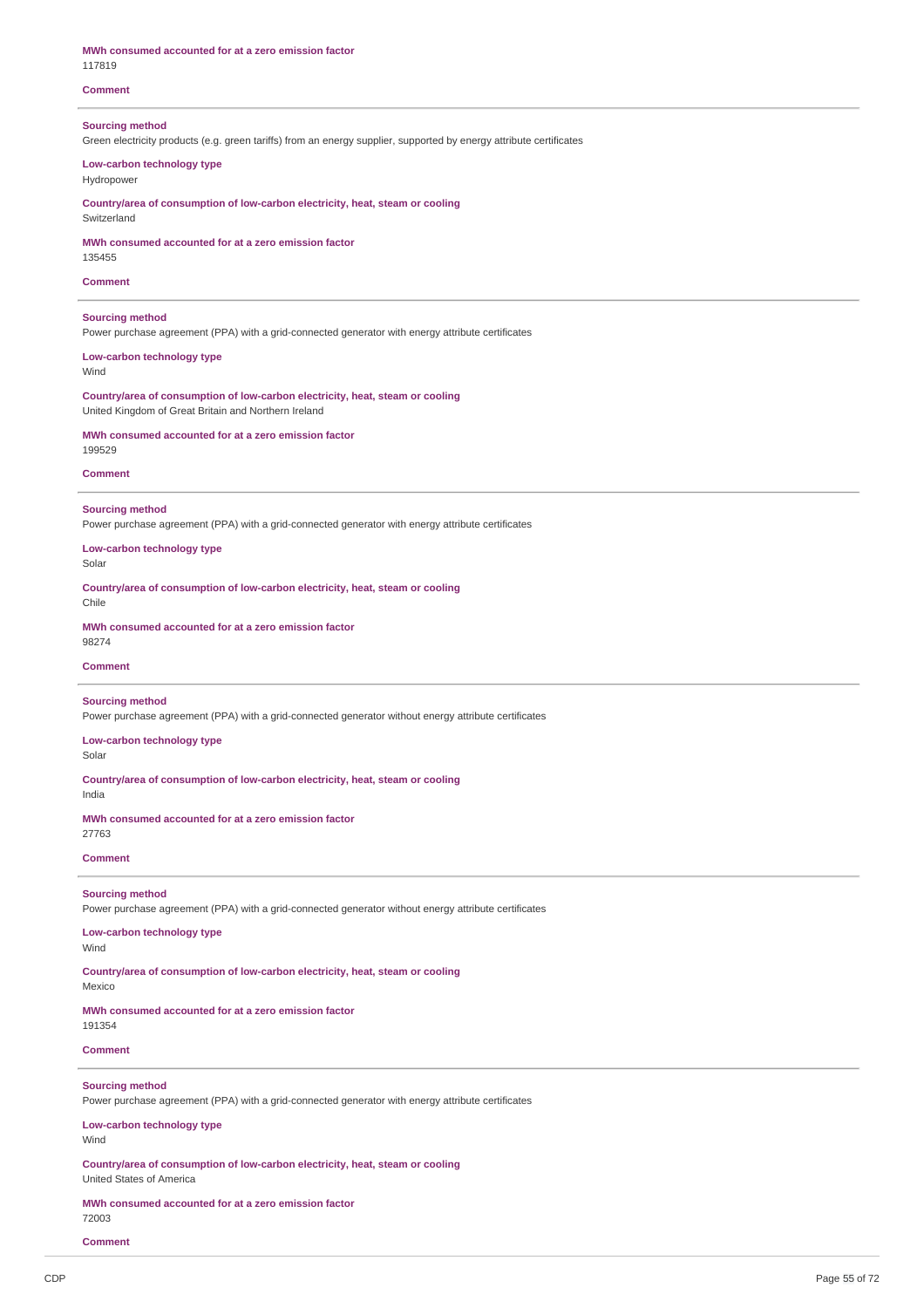## C9. Additional metrics

## C9.1

**(C9.1) Provide any additional climate-related metrics relevant to your business.**

## C10. Verification

## C10.1

**(C10.1) Indicate the verification/assurance status that applies to your reported emissions.**

|                                          | Verification/assurance status                          |  |
|------------------------------------------|--------------------------------------------------------|--|
| Scope 1                                  | Third-party verification or assurance process in place |  |
| Scope 2 (location-based or market-based) | Third-party verification or assurance process in place |  |
| Scope 3                                  | Third-party verification or assurance process in place |  |

## C10.1a

(C10.1a) Provide further details of the verification/assurance undertaken for your Scope 1 emissions, and attach the relevant statements.

### **Verification or assurance cycle in place** Annual process

**Status in the current reporting year** Complete

## **Type of verification or assurance**

Limited assurance

## **Attach the statement**

Nestle CDP Assurance Statement 2021 Scope 12\_issued 1.0.pdf Nestle CDP Assurance Statement 2021 Scope 12\_issued 1.0.pdf

## **Page/ section reference**

All

### **Relevant standard** ISO14064-3

**Proportion of reported emissions verified (%)** 100

## C10.1b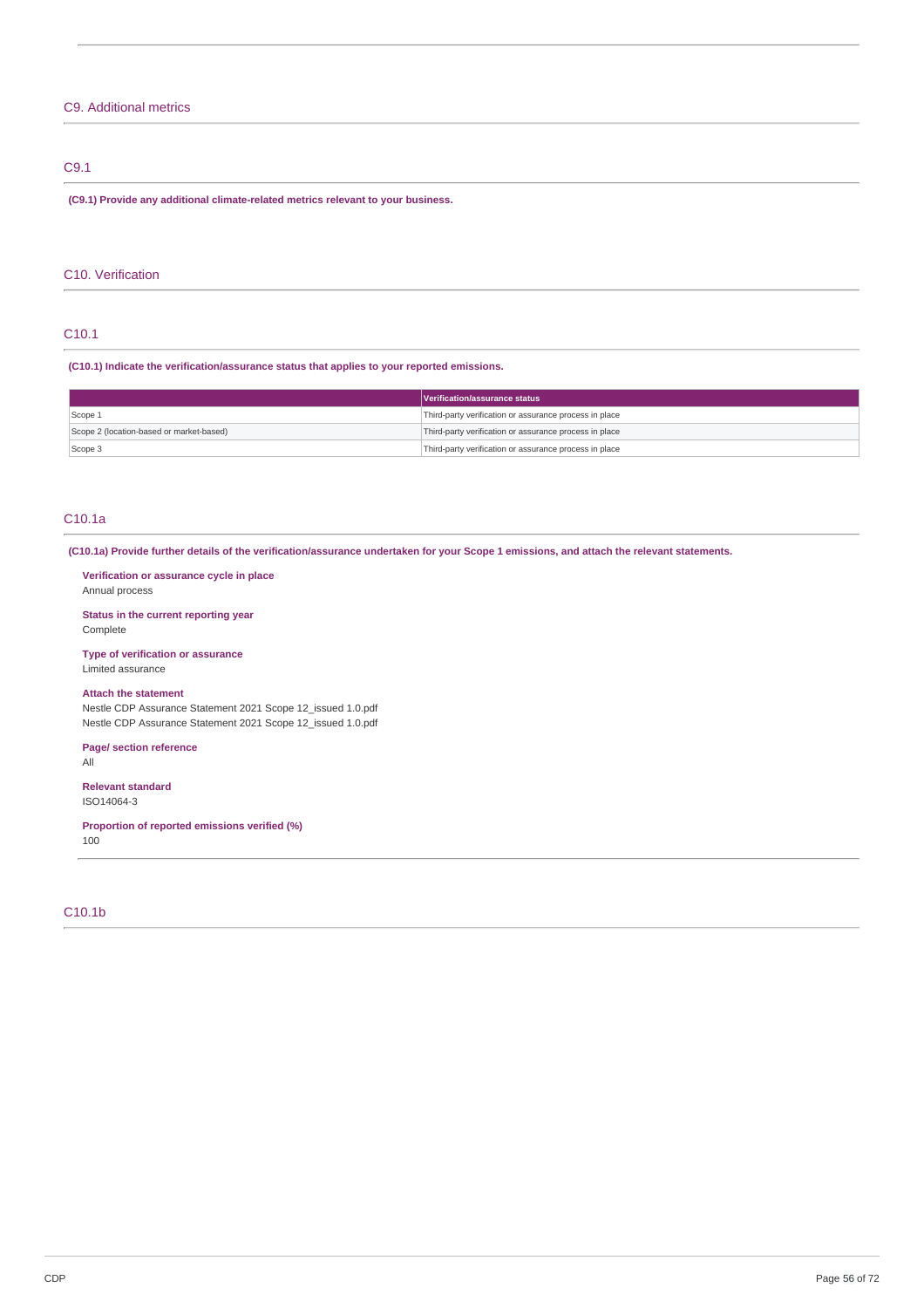### (C10.1b) Provide further details of the verification/assurance undertaken for your Scope 2 emissions and attach the relevant statements.

**Scope 2 approach** Scope 2 market-based

**Verification or assurance cycle in place** Annual process

**Status in the current reporting year** Complete

**Type of verification or assurance** Limited assurance

## **Attach the statement**

Nestle CDP Assurance Statement 2021 Scope 12\_issued 1.0.pdf Nestle CDP Assurance Statement 2021 Scope 12\_issued 1.0.pdf

**Page/ section reference** All

**Relevant standard** ISO14064-3

**Proportion of reported emissions verified (%)** 100

## C10.1c

(C10.1c) Provide further details of the verification/assurance undertaken for your Scope 3 emissions and attach the relevant statements.

**Scope 3 category** Scope 3 (upstream & downstream)

**Verification or assurance cycle in place** Annual process

**Status in the current reporting year** Complete

**Type of verification or assurance** Limited assurance

**Attach the statement**

Nestle CDP Assurance Statement 2021 Scope 3\_issued 1.0.pdf

**Page/section reference**

All

**Relevant standard** ISO14064-3

**Proportion of reported emissions verified (%)** 100

## C10.2

(C10.2) Do you verify any climate-related information reported in your CDP disclosure other than the emissions figures reported in C6.1, C6.3, and C6.5? No, but we are actively considering verifying within the next two years

## C11. Carbon pricing

## C11.1

(C11.1) Are any of your operations or activities regulated by a carbon pricing system (i.e. ETS, Cap & Trade or Carbon Tax)? Yes

## C11.1a

**(C11.1a) Select the carbon pricing regulation(s) which impacts your operations.** EU ETS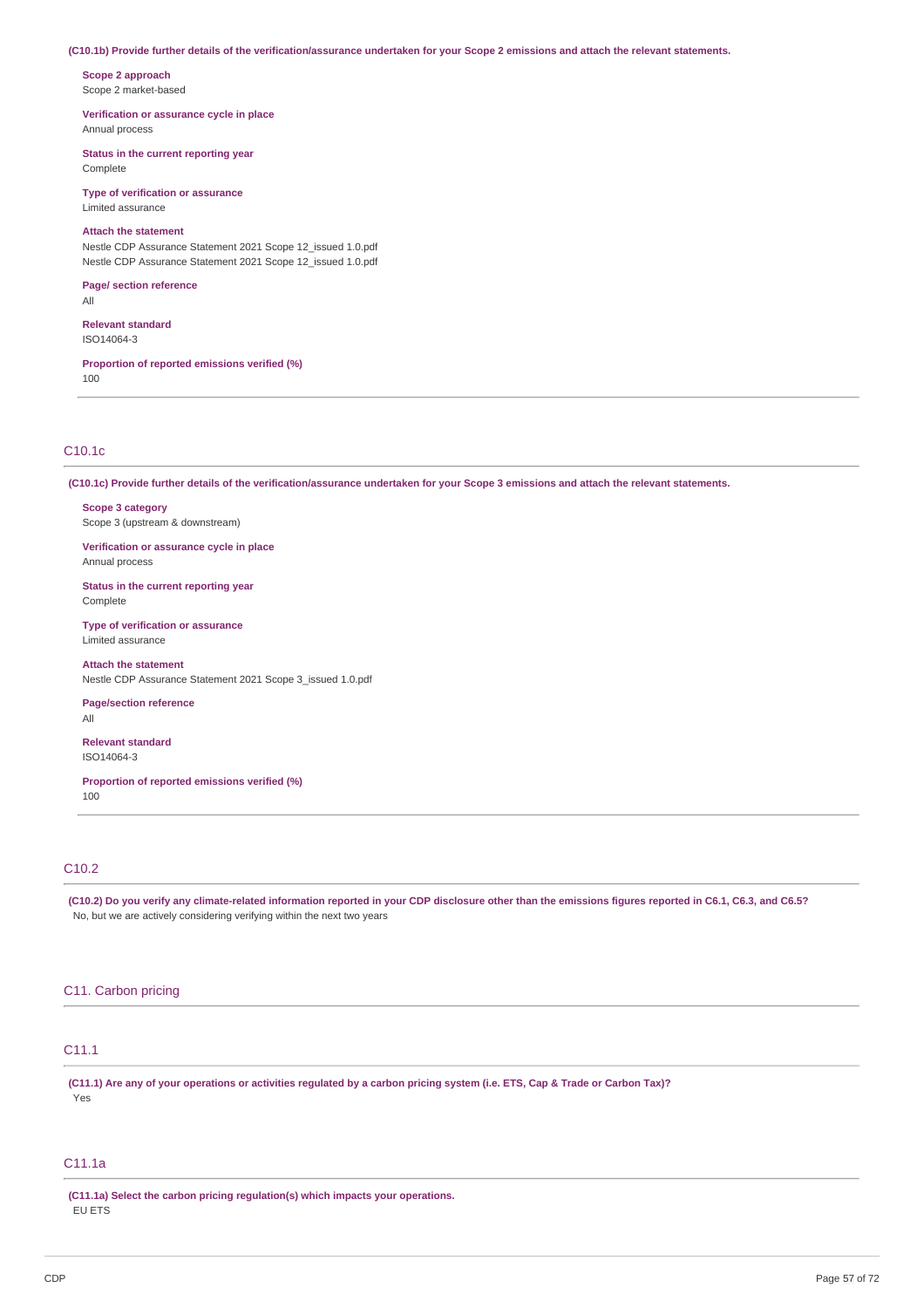**(C11.1b) Complete the following table for each of the emissions trading schemes you are regulated by.**

### **EU ETS**

**% of Scope 1 emissions covered by the ETS** 7

**% of Scope 2 emissions covered by the ETS** 0

**Period start date** January 1 2020

**Period end date** December 31 2020

**Allowances allocated** 101726

**Allowances purchased**

159950

**Verified Scope 1 emissions in metric tons CO2e** 204522

**Verified Scope 2 emissions in metric tons CO2e**  $\Omega$ 

**Details of ownership** Facilities we own and operate

**Comment**

This includes nine factories in scope.

## C11.1d

(C11.1d) What is your strategy for complying with the systems you are regulated by or anticipate being regulated by?

Our strategy for complying with the EU-ETS includes improving energy efficiency and switching to cleaner fuels (from gas to lower carbon fuels, for example). For example, in June 2020 a spent coffee-ground boiler was commissioned in our coffee factory in Girona, Spain. It is expected to generate 125,000 tons of steam per year, which would reduce the consumption of natural gas in the factory by 25%. Nestlé's EU-ETS strategy is to remain compliant considering the following action plan: 1. Facilities which might face a credit deficit submit an action plan to fulfil their EU-ETS allowances. 2. Evolution of CO2 emissions and progress on the corresponding action plans set by facilities are analyzed on an annual basis at Market level.

In cases when those measures may not provide the reductions necessary to comply with regulations, we are required to purchase EU-ETS carbon allowances.

## C11.2

**(C11.2) Has your organization originated or purchased any project-based carbon credits within the reporting period?** No

## C11.3

**(C11.3) Does your organization use an internal price on carbon?** No, but we anticipate doing so in the next two years

## C12. Engagement

## C12.1

**(C12.1) Do you engage with your value chain on climate-related issues?** Yes, our suppliers Yes, our customers

Yes, other partners in the value chain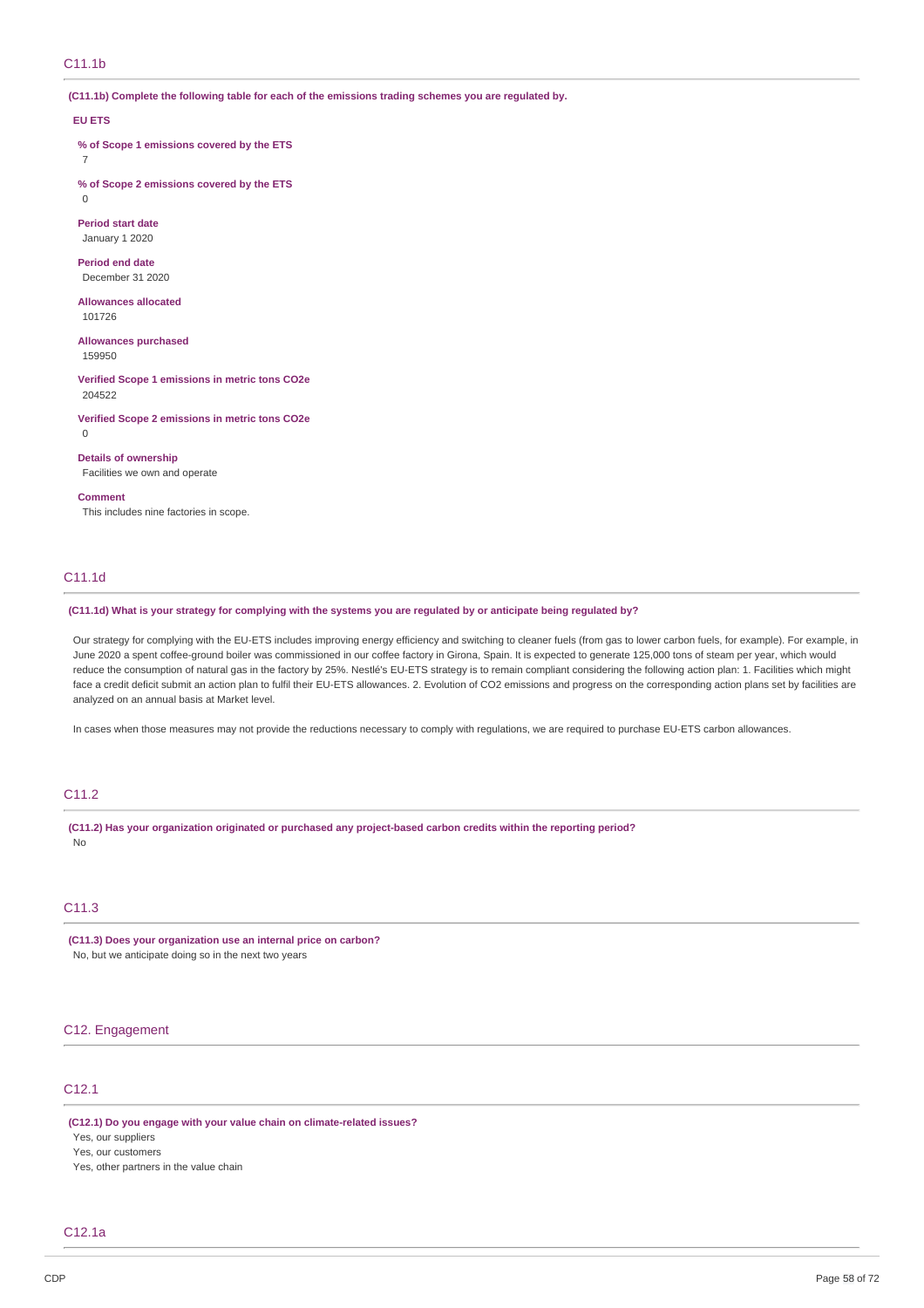### **(C12.1a) Provide details of your climate-related supplier engagement strategy.**

#### **Type of engagement**

Information collection (understanding supplier behavior)

### **Details of engagement**

Other, please specify (Collection of climate project proposals from our suppliers, through Request For Information (RFI).)

#### **% of suppliers by number**

15

**% total procurement spend (direct and indirect)**

15

**% of supplier-related Scope 3 emissions as reported in C6.5**

38

### **Rationale for the coverage of your engagement**

Our rationale for coverage is to focus on the Categories with the largest GHG footprint namely: Dairy, Coffee, Cocoa, and Vegetable Oils. The latter four categories cover 15% of our total procurement spend. We engaged in a Request for Information (RFI) with our largest vendors from the four Categories previously listed in November 2020. This RFI generated the first wave of climate projects in our ingredients, some of which have a start date in 2021.

### **Impact of engagement, including measures of success**

This four-week long RFI proved to be successful and met our expectations in terms of initiating a first wave of climate projects for our ingredients portfolio, which is where most of our emissions occur. There was no explicit target for this activity however we used the latter to support our GHG emissions reduction plan. Measures of success: - The RFI provided us with insights on where our suppliers are in their climate journey. We carried out a supplier segmentation to focus on certain suppliers, the more advanced in their climate and GHG emission reduction journeys. These are suppliers who have dedicated and larger operational teams focusing on the topic of climate change. - The 372 proposals received generated a significant project library to focus our interventions on based on what we had identified in our Net Zero Roadmap. - On the supplier end, this engagement activity brought about attention, awareness and focus on the topic of GHG emissions reduction. - This RFI acted as a trigger for us to provide guidance and training, particularly to the suppliers who are not as advanced in this journey. Additionally, it paved the way for future RFIs.

### **Comment**

### **Type of engagement**

Engagement & incentivization (changing supplier behavior)

#### **Details of engagement**

Run an engagement campaign to educate suppliers about climate change Other, please specify (Encourage suppliers to be responsible stewards of the forests and forested areas from which they are sourcing materials.)

### **% of suppliers by number**

#### **% total procurement spend (direct and indirect)**

95

### **% of supplier-related Scope 3 emissions as reported in C6.5**

### **Rationale for the coverage of your engagement**

Nestlé's Responsible Sourcing (RS) Standard defines the way we commit to source through care and respect for individuals, communities and the planet. Our approach to RS is a fundamental pillar of our purpose, unlocking the power of food to enhance quality of life for everyone, today and for generations to come. Nestlé supports the establishment of milestones to improve practices and contribute to intervention projects. Failure to continuously improve on this can impact the ability of our supply chain to deliver to Nestlé and potentially lead to delisting. Using this mindset, we base our approach on three fundamental guiding principles: 1) Positive impact on people, communities and the planet as part of our sourcing activities; 2) Support and contribute to creating shared value; and 3) Continuously improve practices to achieve Standard requirements. Through the Farmer Connect program we work directly with more than 700,000 farmers to source raw materials for our products. This helps us ensure the supply of high-quality agricultural raw materials while providing traceability to farm level. Through Farmer Connect, we design programs to help farmers address the challenges they're facing, involving trainings on efficient water use, promoting inter-cropping and preserving biodiversity. Our activities have enabled us to develop a comprehensive understanding of what our suppliers and farmers need. For Nespresso, the supplier engagement strategy for climate is embedded in the overall AAA Program strategy which promotes regenerative agriculture via the deployment of sustainable agricultural practices aligned with Rainforest Alliance principles, agroforestry models, low carbon practices and related innovations. The field operators of the AAA Program, in compliance with the AAA shared commitment, implement the yearly operational master plan and deliver yearly objectives in a spirit of continuous improvement. In the case of agroforestry operations designed for carbon sequestration, "carbon operations", a specific service level agreement is signed between Nespresso and our key partner Pur Project. Objectives are defined annually.

### **Impact of engagement, including measures of success**

Since we made our no-deforestation commitment in 2010, 90% of our key ingredients—palm oil, sugar, soy, meat as well as pulp and paper—have been assessed as deforestation-free as of December 2020 versus 77% in 2019. We continue to accelerate our work with the objective to completely eliminate deforestation in palm oil, sugar, soy, meat as well as pulp and paper supply chains by 2022. Acceleration has been mainly due to: Larger coverage and efficiency of satellite monitoring (covering 15% of total volumes), Increased engagement with palm oil suppliers and on-the-ground verification based on satellite monitoring data, Increased volumes of sugar traced back to origin and classified as no or low risk. Our partners in this work include: Earthworm, Proforest, SGS, Airbus. Breakdown per commodity: Palm oil - assessed 70% deforestation free (452,000 MT) Pulp & paper - assessed 94% deforestation free (1,155,000 MT) Soya - assessed 90% deforestation free (491,000 MT) Meat - assessed 98% deforestation free (154,000 MT) Sugar - assessed 91% deforestation free (2,000,000 MT) For Nespresso, a clear description of our measure of success is that we measure the impact of our engagement via yearly supplier review process and monitoring of defined objectives & indicators. The adoption of practices is independently reviewed by members of Sustainable Agricultural Network (SAN) via a Monitoring and Evaluation Framework and audits are carried out as part of VSS certification processes (Rainforest Alliance, Fairtrade). In 2021, we will be evolving our M&E Framework and processes with the 3rd party Enveritas as Nespresso data assurance partner. Nespresso also aims at further digitalizing data capture to feed business intelligence solutions and facilitate data-driven decision making. For carbon operations (3 out of 8 countries where Agroforestry is deployed), audits are carried to certify projects against VCS (VCS; in Colombia) and against Ecocert – Reforestation Solidaire Standard (in Guatemala and Ethiopia). The independent organization, Ecocert, certified the 3 carbon projects are operated and managed to allow the sequestration of Co2e volumes over the projects' duration. In 2021, we will be piloting the new standard SustainCert recently developed by Gold Standard to evolve our projects certified Ecocert Reforestation Solidaire to an even more robust solution.

### **Comment**

See: No deforestation commitment update: https://www.nestle.com/sites/default/files/2020-03/creating-shared-value-nestle-no-deforestation-commitment.pdf Responsible Sourcing at Nestlé: https://www.nestle.com/aboutus/suppliers Nestlé Responsible Sourcing Standard: https://www.nestle.com/sites/default/files/assetlibrary/documents/library/documents/suppliers/nestle-responsible-sourcing-standard-english.pdf Nespresso AAA Program: https://www.nespresso.com/de/en/thepositivecup/initiatives/aaa-sustainable VCS registry: http://verra.org/project/vcs-program/registry-system/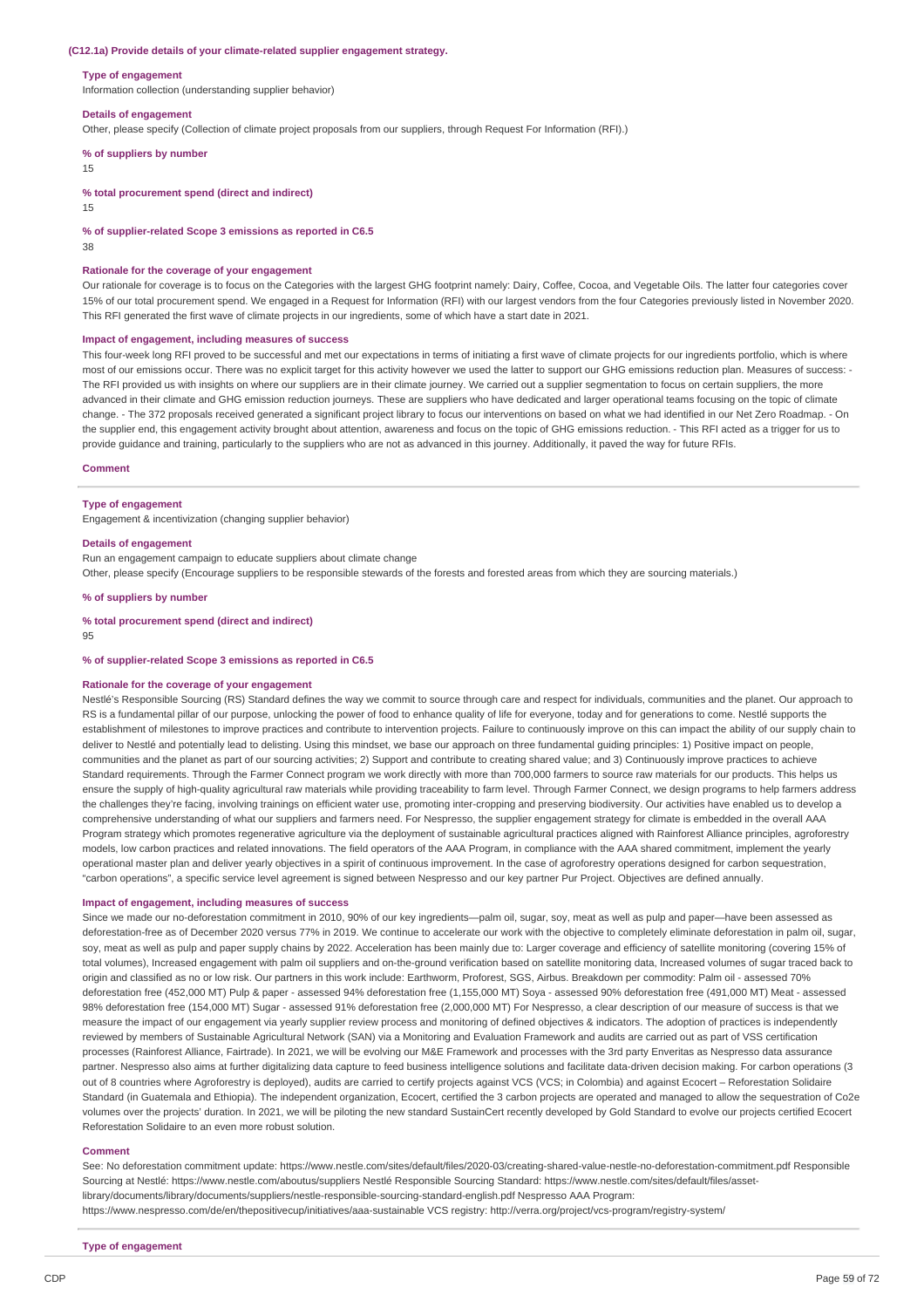Engagement & incentivization (changing supplier behavior)

#### **Details of engagement**

Other, please specify (We sent out a mass communication to all Ingredient Category suppliers announcing our Net Zero Plan and requesting how they could support us on this journey.)

#### **% of suppliers by number**

15

**% total procurement spend (direct and indirect)**

15

**% of supplier-related Scope 3 emissions as reported in C6.5**

50

### **Rationale for the coverage of your engagement**

Our rationale for coverage is to focus on our largest suppliers (proportion of spend) to send out this mass communication, in April 2020. These largest suppliers produce dairy derivatives, vegetable oils, coffee, cocoa, sugar, cereals and grains, animal proteins, vegetables, fruits and spices. This mass communication was done by email, to inform them that Nestlé had pledged to achieve net zero GHG emissions by 2050, in alignment with the 1.5 degrees pathway. We gave them a notice ahead of time that more engagement activities on this topic would come in the future. Furthermore, we asked our suppliers to support us on this journey and show engagement on this collective journey.

### **Impact of engagement, including measures of success**

The aim of this engagement was to get the message out to our suppliers. Therefore, we measure impact and success based on the number of responses we received from our suppliers. We sent out the mass communication to 542 suppliers. In total, we received 289 responses, of which most responded to let us know that they want to support us. Some mentioned that they will be working on climate-related target setting and/or have intentions to join the climate pledge. Ultimately, this activity increased the awareness and readiness of our suppliers to later initiate our strategy in launching climate-related Request for Information.

#### **Comment**

## C12.1b

**(C12.1b) Give details of your climate-related engagement strategy with your customers.**

**Type of engagement** Collaboration & innovation

### **Details of engagement**

Run a campaign to encourage innovation to reduce climate change impacts

**% of customers by number**

 $1<sub>0</sub>$ 

**% of customer - related Scope 3 emissions as reported in C6.5**

#### **Portfolio coverage (total or outstanding)**

<Not Applicable>

### **Please explain the rationale for selecting this group of customers and scope of engagement**

Our rationale for coverage is to engage with customers on climate change, plastics and food loss and waste strategies through meetings, consultations. For example, we engage with Walmart to provide our input to the Sustainability Category Profile Profile and take part in its Supplier Sustainability Index and Project Gigaton initiatives. We engage with Carrefour to provide access to consumers to blockchain data for Mousline Puree in France. This increases traceability of the product. We also engage with multiple customers through CDP supplier platform where we provide detailed information on the GHG emissions of our products and proposed collective areas of opportunities for the reduction of GHG emissions.

### **Impact of engagement, including measures of success**

The strategy for prioritizing engagement is based on our customers interest and engagement in climate change, food loss and waste, traceability, and other sustainability topics. For CDP supply chain we prioritize based on the requests received. In 2020, we continued to engage with all customers that requested us specific information on GHG through the CDP supplier program, representing a total of 14 customers, including some major retailers in important markets.

#### **Type of engagement**

Education/information sharing

### **Details of engagement**

Share information about your products and relevant certification schemes (i.e. Energy STAR)

**% of customers by number**

**% of customer - related Scope 3 emissions as reported in C6.5**

### **Portfolio coverage (total or outstanding)**

<Not Applicable>

### **Please explain the rationale for selecting this group of customers and scope of engagement**

An increasing number of our customers expect their suppliers to share information about their actions to address climate change and sustainability in their products and operations. In 2020, several large customers in Europe, the United States and Australia requested that Nestlé participate in the EcoVadis supplier sustainability rating platform, to demonstrate our eligibility to take part in tender processes. This is particularly relevant for our Nestlé Professional business, which provides food and drink to a range of businesses including restaurants, hotels and workplaces. We chose to share information with requesting customers through the EcoVadis survey, in order to meet their expectations and increase our engagement on climate change and sustainability.

### **Impact of engagement, including measures of success**

We estimate that our ability to share a positive EcoVadis rating enabled sales contracts of at least CHF 200 million in 2020.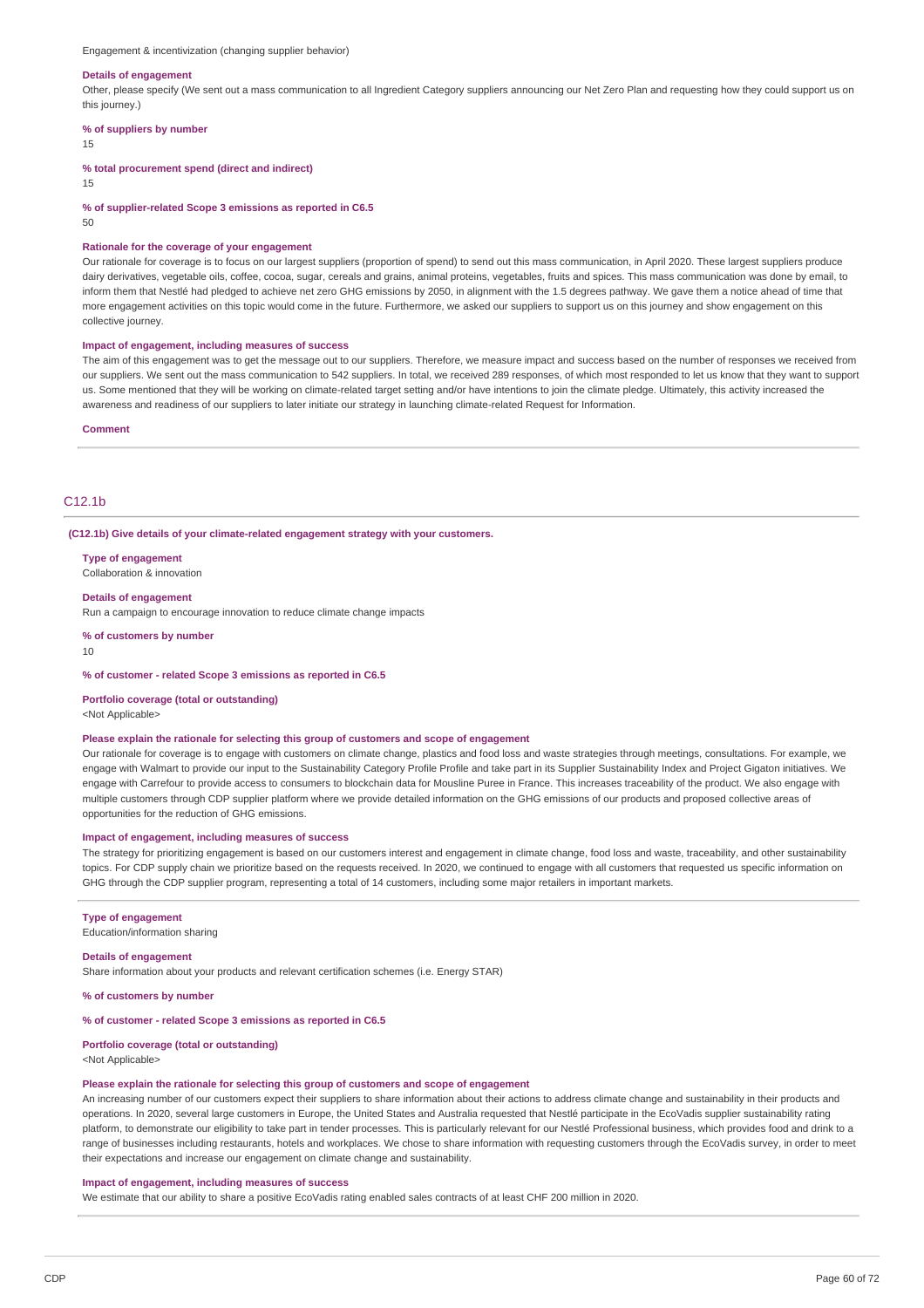### **(C12.1d) Give details of your climate-related engagement strategy with other partners in the value chain.**

#### **Consumers**

1) Methods of Engagement: We help consumers make informed choices through credible, substantiated communication. We use relevant contact points including digital resources, packaging and point-of-sale displays to inform consumers of action they can take when choosing and using our products and through the correct disposal of packaging. We have strong processes in place on the use of legitimate claims and wording to ensure credible consumer communications. We support and shape the development of environmental communication best practices – including standardization around claims - working in collaboration with industry, government and public forums. In 2021, Nestlé launched its carbon neutral brand Wunda, including on-pack and digital communications around climate change.

2) Consumer engagement can be informed by the results of the lifecycle analysis of the relevant product. This can show that the impact of consumer use on emissions over the life cycle of the product is significant. Any carbon neutral on-pack claim must take this usage into consideration.

### **Other stakeholders**

1) Methods of Engagement: Communication on the topic of environmental sustainability forms a central part of our corporate engagement strategy, covering media relations, civil society and government engagement, digital communications and internal communications. Our website (section on Our Impact) features information on our actions regarding climate change and other sustainability topics.

2) A strategic priority for us is to engage stakeholders, understand and listen to their perspectives and develop key partnerships. Our proactive engagement on environmental topics includes external stakeholder convenings, regular bilateral discussions and other forms of operational partnerships. We include organizations critical of our company's performance in these processes.

3) Success is measured by the quality of discussions we have with stakeholders at a global level and the outcomes of perception surveys carried out in partnership with Globescan. Our markets, zones and some individual businesses also carry out regular stakeholder engagement activities. Globescan results for 2020 indicated that 79% of stakeholders questioned felt Nestlé is doing 'well' or 'moderately well' in preserving resources for future generations. In the same survey, stakeholders identified climate change as the number one potential risk to be faced by the company.

Measure of success: one objective in 2020 was to successfully reach out to stakeholders regarding the launch of our Net Zero Roadmap in December. We organized two Zoom sessions with senior leadership where Nestlé presented the roadmap and invited reflections and questions from a range of stakeholders. In total, 80 stakeholders joined these calls. There were no negative comments or questions on the roadmap – but a significant level of interest in Nestlé's plans.

## C-AC12.2/C-FB12.2/C-PF12.2

(C-AC12.2/C-FB12.2/C-PF12.2) Do you encourage your suppliers to undertake any agricultural or forest management practices with climate change mitigation **and/or adaptation benefits?**

Yes

## C-AC12.2a/C-FB12.2a/C-PF12.2a

(C-AC12.2a/C-FB12.2a/C-PF12.2a) Specify which agricultural or forest management practices with climate change mitigation and/or adaptation benefits you **encourage your suppliers to undertake and describe your role in the implementation of each practice.**

### **Management practice reference number**

M<sub>P1</sub>

**Management practice** Agroforestry

### **Description of management practice**

As part of The Positive Cup vision, Nespresso seeks to strengthen coffee farm resilience to climate change and help reverse the degradation of natural ecosystems through an extensive agroforestry program. Working with Pur Projet, we are planting trees in and around Nespresso AAA Sustainable Quality™ coffee farms. The agroforestry program will also help compensate the Nespresso residual operational carbon footprint. We believe that agroforestry is an important business opportunity, but also one that creates shared value in coffee farming regions. Trees not only provide carbon capture, but also promote soil nutrients, biodiversity, water conservation, shade for coffee trees, and long-term wood provision – which can itself secure longer-term futures for farmers.

**Your role in the implementation**

Financial Procurement

#### **Explanation of how you encourage implementation**

The Positive Cup's overall vision is to create a cup of coffee that has a positive impact on the world. Thus, Nestlé encourages its farmers in this management practice by assisting them to achieve high certification standards, through water management, biodiversity, and fair worker treatment. Nespresso also innovates with its partners to improve coffee farming's social dimensions: pensions, insurance, price volatility and climate change resilience.

### **Climate change related benefit**

Emissions reductions (mitigation)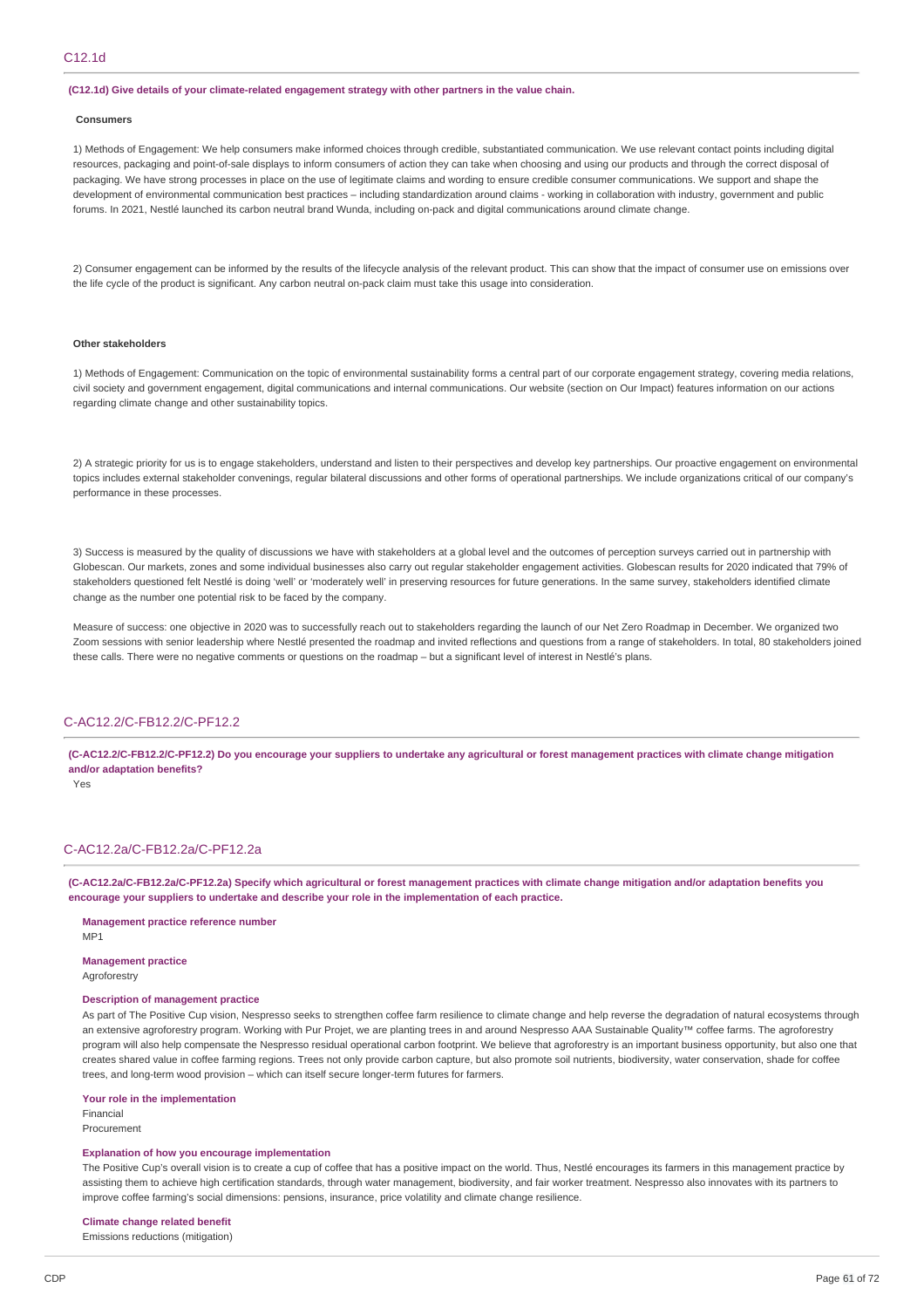Increasing resilience to climate change (adaptation) Increase carbon sink (mitigation)

### **Comment**

For more information: https://www.nespresso.com/fi/en/our-choices/sustainable-quality

#### **Management practice reference number** MP3

### **Management practice**

Permanent soil cover (including cover crops)

### **Description of management practice**

Nestlé is involved with Sols Vivants, an initiative that supports farmers in the transition from their agricultural model to more sustainable practices. The objective is to produce with greater respect for the planet while valuing the work and the quality of productions. The implementation partners have been selected and contracted, process KPIs have been defined with Earthworm, the main implementer, and the training phase started. We expect to embark 250 farmers in 2021.

### **Your role in the implementation**

Financial Knowledge sharing Operational **Procurement** 

### **Explanation of how you encourage implementation**

Several local partners have been contracted to provide focused trainings and coaching to farmers who are part of the initiative. In addition, farmers who are part of the "preference" sustainability scheme (a related program to implement sustainable practices) receive a price premium to reward the implementation of a set of selected practices.

### **Climate change related benefit**

Emissions reductions (mitigation) Increasing resilience to climate change (adaptation) Increase carbon sink (mitigation) Reduced demand for fertilizers (adaptation)

#### **Comment**

For more information: https://solsvivants.org/indexen

**Management practice reference number** MP4

**Management practice**

Knowledge sharing

### **Description of management practice**

Our approach is to support producers for Nespresso to better manage their farms, their businesses and their land, aiming to a greater resilience of the coffee farms and communities. We promote regenerative agriculture via the deployment of sustainable agricultural practices aligned with Rainforest Alliance principles (no deforestation and conservation practices), agroforestry farming models and low carbon practices. We operationalize agroforestry as our nature based solution for adaptation to climate change (extreme weather patterns, soil degradation, water accessibility) and biodiversity loss. Various models of agroforestry are deployed enabling to generate defined ecosystems services from water and soil retention, pollination, income diversification and carbon sequestration. For smallholders, and particularly in Africa, the curriculum contains specific training on how to prepare compost and how to mulch. We initiated a landscape approach in Brazil Cerrado which is now managed by an autonomous organization, Cerrado das Aguas. The five-year commitment of private and public sector (2019-2023) has enabled to fund a conscious producer program promoting best practices on farm as well as restoration of degraded land.

### **Your role in the implementation**

Financial Knowledge sharing

Operational

Procurement

Other, please specify (Monitoring and evaluation: independent verifiers (from the Sustainable Agricultural network) are commissioned to assess the performance of the Program and help qualify the underlying drivers of change and impacts.)

### **Explanation of how you encourage implementation**

The AAA program, launched in 2003, is a sourcing program for quality coffee designed and implemented specifically for Nespresso in collaboration with the Rainforest Alliance. Through long-standing partnerships with farmers, coffee suppliers, and cooperatives, and with support from NGOs, it promotes the adoption of sustainable agricultural practices on the farm and landscape levels as well as improves the productivity and quality of harvests. Since 2014, the program has also aimed at innovating solutions for broader systemic challenges faced by the farming communities, such as climate change and price volatility. The benefits for producers are many: technical assistance, training, premium on quality, and inclusion in co-financed projects such as retirement savings plans and agroforestry. Thanks to the network of more than 400 agronomists, the program covers more than 120,000 producers in 15 countries. More than 30 partners are working in close collaboration for the implementation of the program and related projects: amongst other, the Federation of Coffee Growers in Colombia, Pur Projet for agroforestry

### **Climate change related benefit**

Emissions reductions (mitigation) Increasing resilience to climate change (adaptation) Increase carbon sink (mitigation) Reduced demand for fertilizers (adaptation) Reduced demand for pesticides (adaptation) Other, please specify (Avoid soil degradation)

#### **Comment**

Nespresso sources a very specific coffee quality, buying from the same farmers every year. Nespresso aims to source towards 100% of its permanent coffees through the AAA Program by 2020. By the end of 2020, 93% of the coffee delivered to the Nespresso factories was sourced via AAA. 48% of the coffee delivered to the factories come from certified farms (Rainforest alliance, Fairtrade international, Fairtrade USA). 5.2 million trees have been planted in nine countries (Colombia, Guatemala, Ethiopia, Kenya, Indonesia, Costa Rica, Nicaragua, Uganda and Brazil) as part of our agroforestry deployment.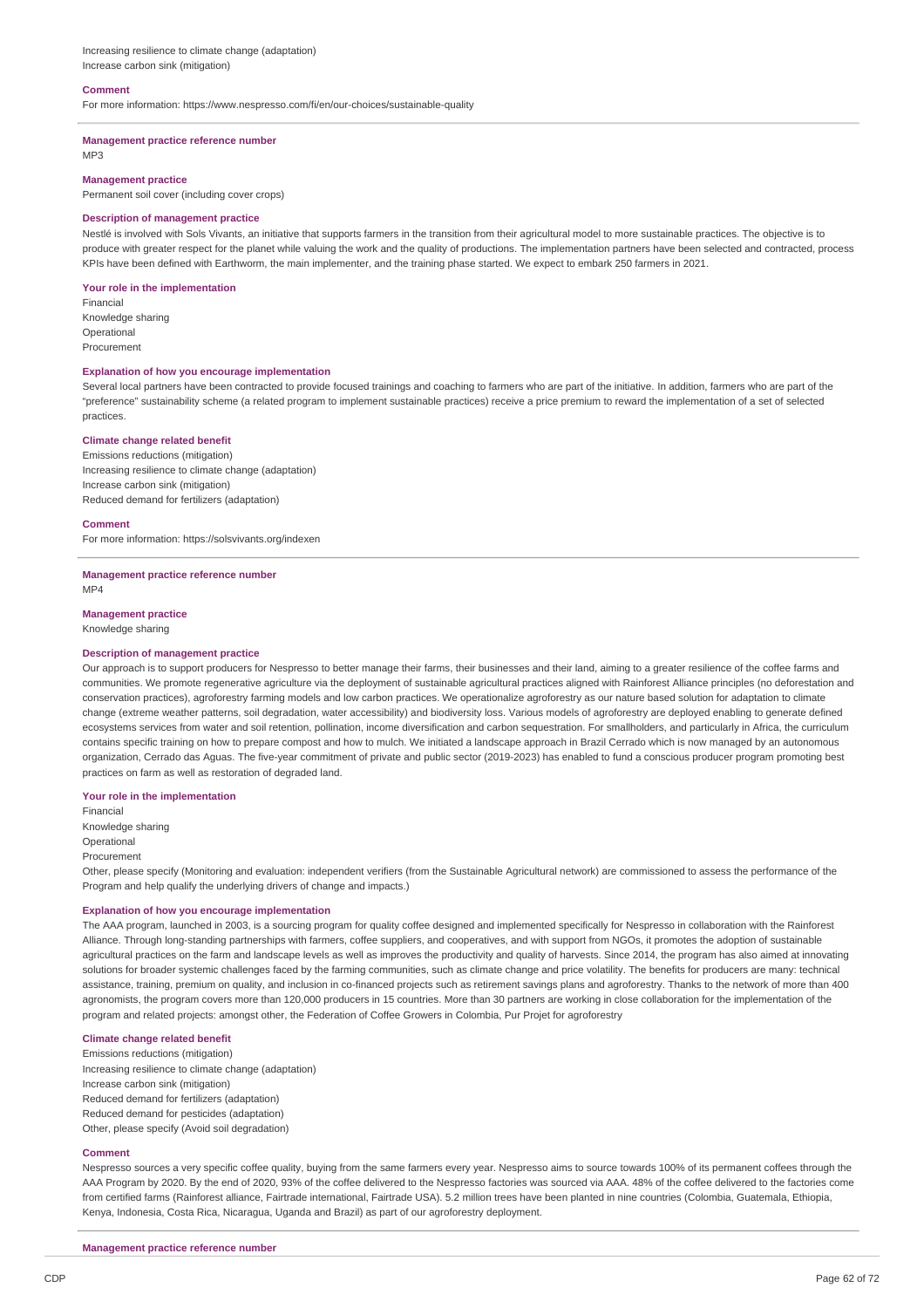### **Management practice**

Livestock management

### **Description of management practice**

In all direct sourcing markets, we calculated the carbon footprint based on farms primary data. Based on this baseline, each district elaborated a roadmap and defined the most relevant intervention at farm level in order to reduce GHG emissions as well as to increase carbon sequestration through farm practices. More than 100 projects have been defined and agreed, and carbon impact validated: i.e. above six million tons of CO2e identified over five years in 26 countries. A wide range of interventions has been identified depending on the local context and priorities: feed management, higher productivity, biogas digesters, agro-forestry, improved fertilizations, renewable energy, animal health, better manure management, breeding for more productive cows, reduced tillage, professionalization and trainings. In each country, reference farms have been selected and will be used to demonstrate impact together local partners including universities and NGOs. In addition to this operational implementation we initiated an important R&D project in Switzerland to go beyond and identify further reduction potential through feed and manure management.

#### **Your role in the implementation**

Financial Knowledge sharing Operational Procurement Other, please specify (Monitoring and evaluation: local partnership with universities to measure impact on selected pilot farms)

#### **Explanation of how you encourage implementation**

Through training and reference farms, as well as financial incentives on milk price, depending on local contexts.

## **Climate change related benefit**

Emissions reductions (mitigation) Increasing resilience to climate change (adaptation) Increase carbon sink (mitigation) Reduced demand for fossil fuel (adaptation) Reduced demand for fertilizers (adaptation) Reduced demand for pesticides (adaptation) Other, please specify (Avoid soil degradation)

### **Comment**

### **Management practice reference number**

MP6

## **Management practice**

Knowledge sharing

### **Description of management practice**

In South East Asia, for Nescafé, we are helping create a regenerative farming system through shade trees and an intercropping model on a pilot farm, together with partner GIZ through a public-private partnership. The objective is to validate the desired impact and demonstrate to farmers the relevance of the model. The farming system implemented takes into account a combination of different crops with the objective of generating environmental and economic benefits: enriching the soil by adding naturally nitrogen through growing beans between coffee rows, nurturing soils through plant diversity, generating additional income. The economic impact of smallholder systems is also documented for the first time (example Indonesia). Three countries will be covered with 10 500 farmers in total (Indonesia, Thailand, Philippines) as part of Nescafé Plan, and an agripreneurship training manual for coaching and training has been established.

### **Your role in the implementation**

Financial Knowledge sharing Operational Procurement

**Explanation of how you encourage implementation** Training and the use of a demonstration farm

### **Climate change related benefit**

Emissions reductions (mitigation) Increasing resilience to climate change (adaptation) Increase carbon sink (mitigation) Reduced demand for fossil fuel (adaptation) Reduced demand for fertilizers (adaptation) Reduced demand for pesticides (adaptation) Other, please specify (Avoid soil degradation)

## **Comment**

### **Management practice reference number** MP7

### **Management practice**

Permanent soil cover (including cover crops)

### **Description of management practice**

Nestlé Purina is supporting the implementation of the Truterra Insights Engine on 50,000 acres to improve environmental stewardship and farm profitability on 81 family farms. The Truterra tool utilizes 110 field data inputs to generate outcome-based measurements of multiple farming practices culminating in an overall score for the farm. Central to the outcome is the measurement of net GHG emissions from the farm. Utilizing this information, the farmer working closely with their agronomic advisor can recommend changes that benefit the environment while balancing the profitability of the farm.

### **Your role in the implementation**

Financial Knowledge sharing Procurement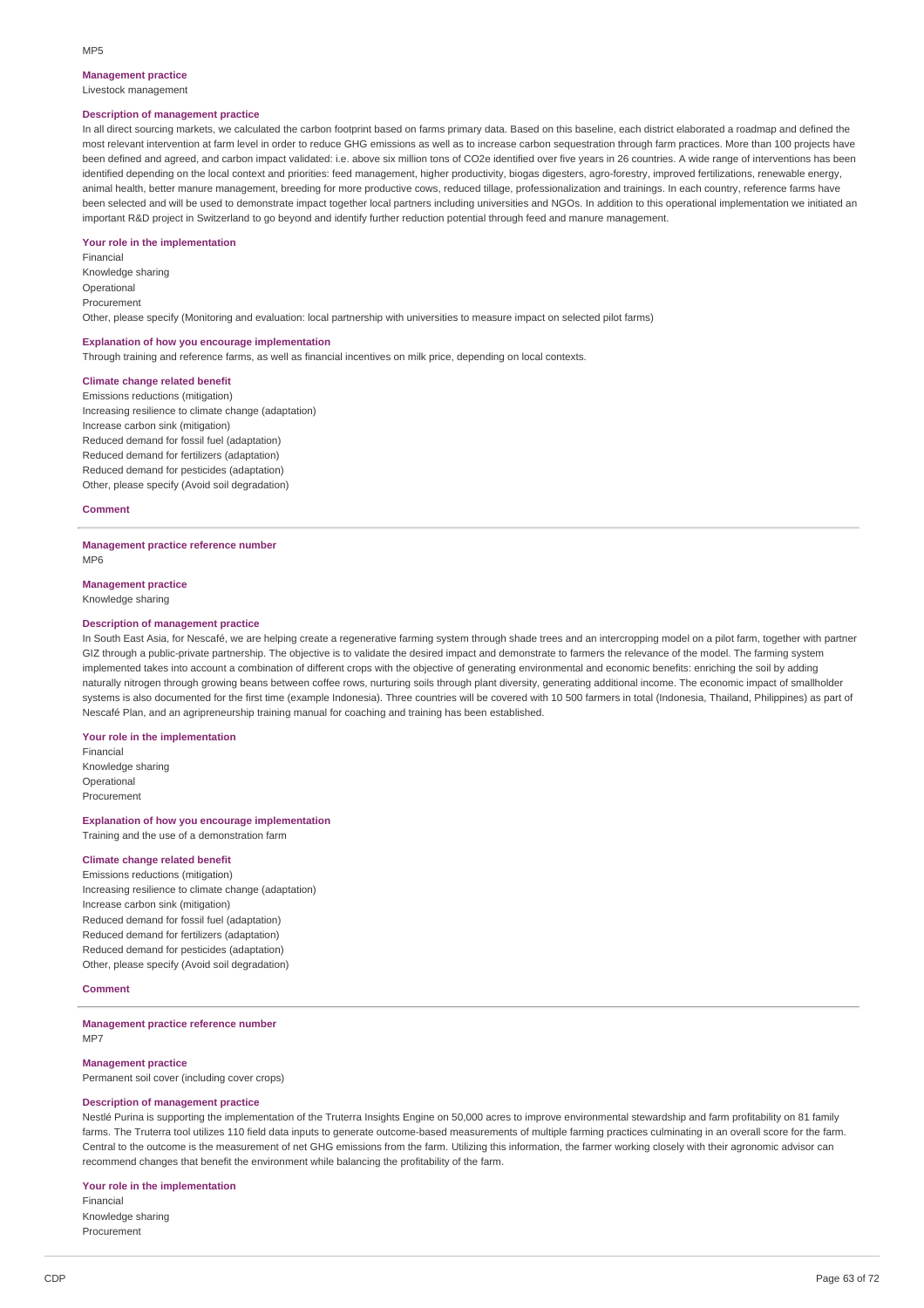### **Explanation of how you encourage implementation**

The agronomic advisor is the trusted crop advisor that farmers are willing to listen to as they make decisions on materials and practices used on their farms (e.g. seeds, fertilizer, stabilizers, tilling, planting, harvesting, etc). By providing the Truterra Insight Engine to the advisors as well as funding the use of the tool, the crop advisors are able to work directly with the farmers to input their field data and provide deep insights into their operations. This also is a pathway to allow farmers to measure with great accuracy the environmental outcomes on their farms and verify these outcomes for purchase on the market in the future.

## **Climate change related benefit**

Emissions reductions (mitigation) Increasing resilience to climate change (adaptation) Increase carbon sink (mitigation)

#### **Comment**

**Management practice reference number** MP8

### **Management practice**

Livestock management

### **Description of management practice**

Nestlé is a cofounder and actively involved in the US Net Zero Dairy Initiative. This includes the development of net zero farms across the USA as model reference farms, as well as academic support from the top 10 land grant universities. This initiative is open to all companies in dairy, cooperatives and dairy farmers. It is supported by the US dairy industry and therefore led thought by the DMI, US Dairy Innovation Center.

### **Your role in the implementation**

Financial Knowledge sharing Procurement Other, please specify (Developing a net zero farm in our direct sourcing operations, onboarding US suppliers to this industry initiative)

## **Explanation of how you encourage implementation**

To encourage wider adaptation, we are engaging all our major US dairy cooperative suppliers in building a climate roadmap and are additionally actively financially contributing to enable the transformation in their supply chains.

## **Climate change related benefit**

Emissions reductions (mitigation) Increasing resilience to climate change (adaptation) Increase carbon sink (mitigation) Reduced demand for fertilizers (adaptation) Other, please specify (Avoid soil degradation)

### **Comment**

**Management practice reference number** MP9

#### **Management practice**

Knowledge sharing

### **Description of management practice**

As part of our long-term involvement in sustainable coffee production in Vietnam, Nestlé has been engaged since 2011 in increasing the resilience to climate change of smallholder coffee farming. As irrigation is a key activity to achieve yields of more than 3 Mt / ha, it is important to ensure water usage can be accomplished with sustainable volumes. Key milestones achieved so far included the following: • Conducted hydrological studies / knowledge sharing on water dynamics in the Central highlands in view of climate change • Developed recommendations / practices for efficient irrigation practices with 40% less water vs. previous practices • 50 000 farmers trained as part of a PPP with the Swiss Development Cooperation (SDC) • 20 000 farmers trained as part of our direct supply chain (our Farmer Connect program) • Farmer training programs resulted in an annual reduction of 50 million m3 of water • Developed as part of SDC PPP a weather app for smallholder farmers, helping them to predict rainfall / helping farmers decision on timing on irrigation

#### **Your role in the implementation**

Financial Knowledge sharing Operational

**Explanation of how you encourage implementation** Through training and advocacy at institutional level

### **Climate change related benefit**

Emissions reductions (mitigation) Increasing resilience to climate change (adaptation) Other, please specify (Avoid soil degradation)

### **Comment**

### **Management practice reference number** MP2

#### **Management practice**

Permanent soil cover (including cover crops)

### **Description of management practice**

Supporting the testing and development of the Landscape Enterprise Network model (LENs) as a cross sector, shared interest investment model to incentivize the transition to regenerative agriculture and landscape restoration. LENs focuses on landscape-level projects, helping organizations to understand their interactions with the landscape and co-fund farmer and land manager partnerships to adopt nature-based solutions, to help deliver the range of outcomes required by these organizations. There are seven LENs programs in the UK, of which Nestlé is collaborating on five, and supporting the development of new programs in Italy and Hungary. Program partners include water utility companies, linear infrastructure, retail, NGOs and regulatory bodies. The model has also been used to develop and test public/private blended finance proposals for peatland management and regenerative agriculture. The programs in SW Scotland and Cumbria, in combination with our 'Milk Plan' have resulted in all our dedicated dairy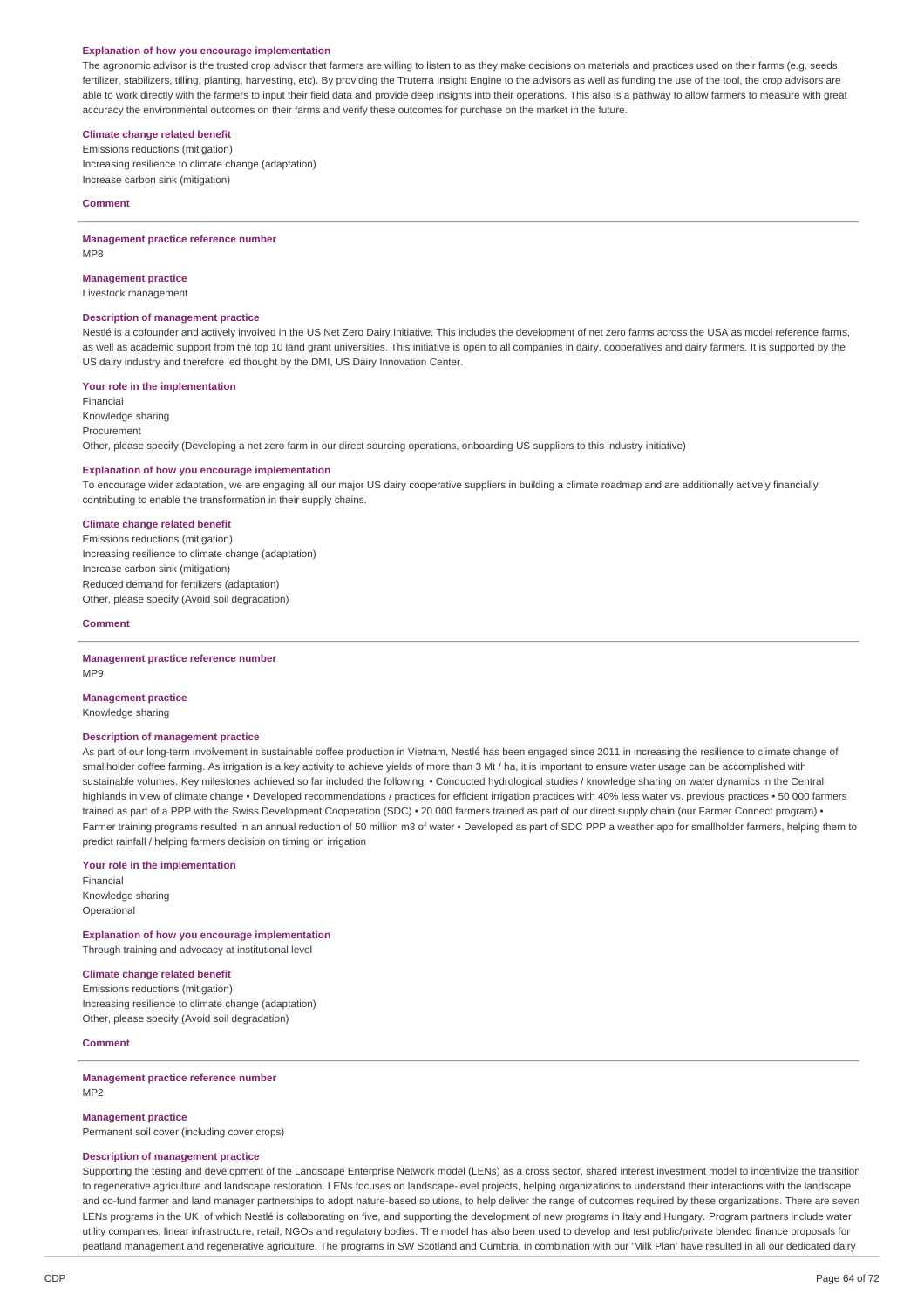farmers delivering nature-based solutions for over two years, including hedgerow planting, watercourse protection, woodland management. In East Anglia, the 'first round' program includes six arable suppliers/cooperatives, three water utility companies, a local authority and Nestlé, to fund nature-based solutions to increase supply resilience, reduce and sequester carbon, reduce flood risk and enhance water quality. Resulting underpinning research and policy papers have been produced on aspects including the carbon impacts of hedgerow planting, blended finance options for landscape restoration and farmer engagement models.

### **Your role in the implementation**

Financial Knowledge sharing Operational Procurement

## **Explanation of how you encourage implementation**

Shared funding of interventions and associated outcomes Conducting action research with key academic institutions to inform future action Development of academic and policy papers Farmer support and advice through advisory partners

### **Climate change related benefit**

Emissions reductions (mitigation) Increasing resilience to climate change (adaptation) Increase carbon sink (mitigation) Reduced demand for fertilizers (adaptation) Reduced demand for pesticides (adaptation) Other, please specify (Avoid soil degradation)

**Comment**

## C-AC12.2b/C-FB12.2b/C-PF12.2b

(C-AC12.2b/C-FB12.2b/C-PF12.2b) Do you collect information from your suppliers about the outcomes of any implemented agricultural/forest management **practices you have encouraged?**

Yes

## C<sub>12.3</sub>

(C12.3) Do you engage in activities that could either directly or indirectly influence public policy on climate-related issues through any of the following? Direct engagement with policy makers

Trade associations

Funding research organizations

**Other** 

### C12.3a

### **(C12.3a) On what issues have you been engaging directly with policy makers?**

| Focus of<br>legislation                                               | position | <b>Corporate Details of engagement</b>                                                                                                                                                                                                                                                                                                                                                                                                                                                                                                                                                                                                                                                      | <b>Proposed legislative</b><br><b>Isolution</b>                                                                |
|-----------------------------------------------------------------------|----------|---------------------------------------------------------------------------------------------------------------------------------------------------------------------------------------------------------------------------------------------------------------------------------------------------------------------------------------------------------------------------------------------------------------------------------------------------------------------------------------------------------------------------------------------------------------------------------------------------------------------------------------------------------------------------------------------|----------------------------------------------------------------------------------------------------------------|
| Other, please Support<br>specify (No<br>deforestation)                |          | In December 2020, Nestlé took part in a call to action from the Tropical Forest Alliance for a legislative solution in Europe to supply chain transparency and<br>traceability for commodities that may be linked to deforestation.                                                                                                                                                                                                                                                                                                                                                                                                                                                         | EU Green Deal / other<br>legislative instruments                                                               |
| Other, please Support<br>specify<br>(Progressive<br>NDC setting)      |          | Nestlé supports the establishment of strong Nationally Determined Contributions (NDC) frameworks in the build up to COP26, that will help the world get closer<br>to the required 1.5C pathway and keep global temperature increases under control. In 2020, Nestlé supported The Corporate Leaders Group Europe call for the<br>EU to set an ambitious target of 55% emissions reduction by 2030.                                                                                                                                                                                                                                                                                          | Nationally Determined<br>Contributions (USA,<br>Japan, Philippines,<br>EU) and associated<br>delivery policies |
| Other, please Support<br>specify<br>(Green<br>recovery from<br>COVID) |          | The economic and social recovery from the COVID-19 pandemic offers an opportunity to fast track actions on climate and other matters that benefit the<br>environment and communities around the world. Nestlé supported a number of calls to action on this in 2020: - The Solar Impulse Foundation's call for an<br>economic recovery based on environmental protection. - The UN Global Compact's Uniting Business and Governments to Recover Better initiative. - The World<br>Economic Forum's Joint Statement of the CEO Action Group calling for a new growth model in Europe on the path to net-zero emissions, based on circularity,<br>renewable energy and low-carbon industries. | National recovery and<br>environmental / social<br>policies                                                    |

## C12.3b

**(C12.3b) Are you on the board of any trade associations or do you provide funding beyond membership?** Yes

## C12.3c

(C12.3c) Enter the details of those trade associations that are likely to take a position on climate change legislation.

**Trade association**

AIM – European Brands Association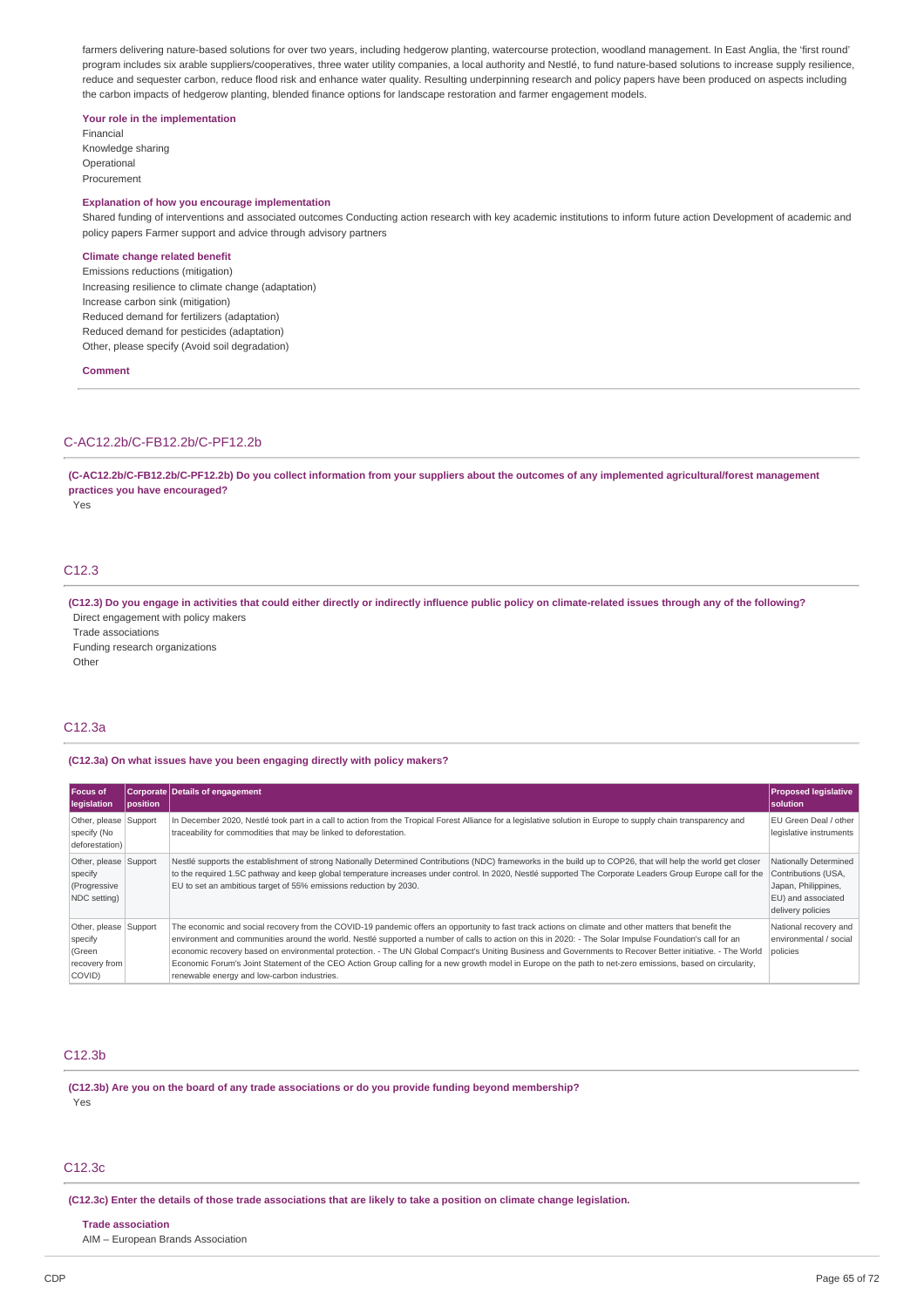#### **Is your position on climate change consistent with theirs?** Consistent

### **Please explain the trade association's position**

Fully supports EU goal for net zero emissions by mid-century, aligned with 2-degree pathway.

### **How have you influenced, or are you attempting to influence their position?**

The CEO of Nestlé Europe, Middle East and North Africa is a member of the AIM Board.

## **Trade association**

**WBCSD** 

### **Is your position on climate change consistent with theirs?**

**Consistent** 

#### **Please explain the trade association's position**

In October 2020, WBCSD updated its member criteria to require that all members set an ambition to reach net zero greenhouse gas emissions by 2050 and commit to reporting in line with TCFD recommendations. These ambitions align with Nestlé's own goals.

#### **How have you influenced, or are you attempting to influence their position?**

Nestlé is a member of the WBCSD and the Executive Vice President Global Head of Operations, Nestlé is a member of the WBCSD executive committee. The EVP Global Head of Operations also co-chairs the WBCSD's Food and Nature board and has been elected chair of this board from January 2022. This body was the driving force behind the change in membership criteria in 2020 and associated ramping up of climate action by the coalition. Nestlé plays an active role in the climate policy group of WBCSD, including in the build up to COP 26 and contributes to various initiatives such as FReSH, Scaling Positive Agriculture, Natural Climate Solutions and SOS 1.5.

### **Trade association**

European Food Sustainable Consumption and Production Round Table

### **Is your position on climate change consistent with theirs?**

Consistent

### **Please explain the trade association's position**

The European Round Table (ERT) supports the implementation of the Paris Agreement and the goal of reaching carbon neutrality.

### **How have you influenced, or are you attempting to influence their position?**

Nestlé co-chairs together with the European Commission the steering committee on behalf of the food sector. We support its position. We also support and shape the development of communications best practice and standards, working in collaboration with industry and government, and leading forums such as the European Food Sustainable Consumption and Production Round Table and FoodDrinkEurope.

#### **Trade association**

UN Global Compact

### **Is your position on climate change consistent with theirs?**

Consistent

### **Please explain the trade association's position**

The Business Ambition for 1.5 calls on companies to set science-based targets consistent with the 1.5-degree pathway, the most ambitious external framework. This aligns with Nestlé's own 1.5-degree pathway.

### **How have you influenced, or are you attempting to influence their position?**

Nestlé is an active member of the Climate Action Platform and contributes to policy papers and other initiatives to help drive ambitious climate action. We do not see a need to significantly influence the current position given its progressive stance

### **Trade association**

Consumer Goods Forum

### **Is your position on climate change consistent with theirs?** Consistent

### **Please explain the trade association's position**

The Consumer Goods Forum (CGF) is a global industry network that brings together the CEOs and senior management of over 650 retailers, manufacturers, service providers and other stakeholders across 70 countries. It is led by a Board of Directors of 54 CEOs. It is focused on advancing the industry through strategic priorities including sustainability. In November 2019, the CGF formally launched the Forest Positive Coalition with the objective of leveraging collective action and accelerating systemic efforts to remove deforestation, forest degradation and conversion from key commodity supply chains. Nestlé is a founding member of the CGF.

### **How have you influenced, or are you attempting to influence their position?**

We are an active member of the CGF's Forest Positive Coalition of Action, which currently brings together 20 CGF members and which creation was approved by the CGF Board in November 2019. We actively participate in the following Working Groups (Palm Oil, Soy, Paper, Meat, Transparency & Accountability, Communications & Engagement) and we co-lead the Soy and Communications & Engagement ones. We participated in the development of the commodity roadmaps, which are publicly available. We used our voice to advocate for certain things, including a strong government engagement agenda, the development of credibly and aligned KPIs as well as for the inclusion of land rights into the Coalition's work. We are also an active member of the CGF's Coalition of Action on Food Waste, which brings together 17 of the world's largest retailers and manufacturers with the goal of halving per capita global food loss at the retailer and consumer levels. This Coalition focuses on three key items: aligning on data collection and reporting methods to help each member develop a clear understanding of the scope of the issue at hand and lead the public conversation on reducing food loss and waste, continuing to work with Champions 12.3 to scale up the WRI 10x20x20 initiative which seeks to involve the entire supply chain and support upstream food loss and waste reduction, and ultimately working with producers at the primary levels of the supply chain to reduce losses just after harvest, where 30 percent of all food loss occurs.

#### **Trade association**

Consumer Goods Forum

### **Is your position on climate change consistent with theirs?** Consistent

#### **Please explain the trade association's position**

The CGF Resolution on Refrigeration states: "As individual member companies, we commit to the following in all commercial and industrial refrigeration equipment under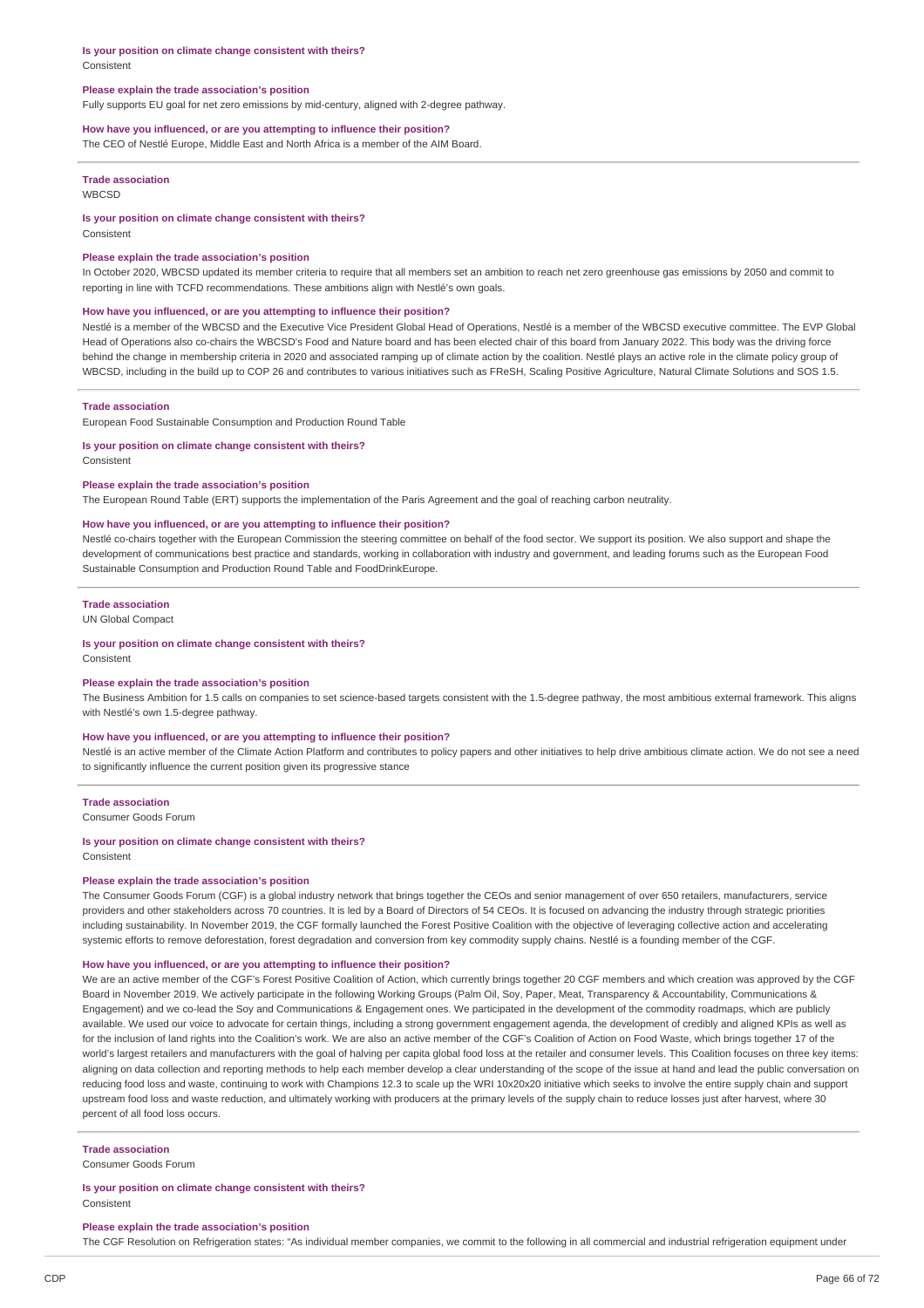our control along the food & beverage supply chain: In markets where viable, to install new equipment that utilise only natural refrigerants or alternative ultra-low GWP refrigerants, effective immediately; In markets where barriers to deployment exist, to engage with our suppliers, civil society, business partners and governments to overcome remaining technical, regulatory and other barriers in certain geographies and sectors, to enable the purchase of new equipment that utilise only natural refrigerants or alternative ultra-low GWP refrigerants as soon as possible and no later than 2025; Work to reduce the total equivalent environmental warming impact of our existing and new refrigeration systems, including (but not limited to) improving energy efficiency, optimising refrigerant charge sizes, and minimising refrigerant leaks; Develop individual targets and action plans to measure and achieve the above and regularly publish information on progress."

### **How have you influenced, or are you attempting to influence their position?**

We influence the development of CGF positions and resolutions on climate change. We are an active member of the CGF's Sustainability Steering Committee, mobilizing resources to begin phasing out hydrofluorocarbon (HFC) refrigerants and replace them with natural refrigerant alternatives when purchasing point-of sale units and large refrigeration installations.

### **Trade association**

FoodDrinkEurope

## **Is your position on climate change consistent with theirs?**

Consistent

#### **Please explain the trade association's position**

Fully supports EU goal for net zero emissions by mid-century, aligned with 2-degree pathway.

## **How have you influenced, or are you attempting to influence their position?**

The CEO of Nestlé Europe, Middle East and North Africa is the current President of FDE and continues to influence the organization to adopt ambitious climate policy positions. In 2020, he contributed to discussions around the EU's Farm to Fork strategy and is actively co-creating the Code of Conduct – industry commitments towards sustainable food systems.

### C12.3d

**(C12.3d) Do you publicly disclose a list of all research organizations that you fund?** No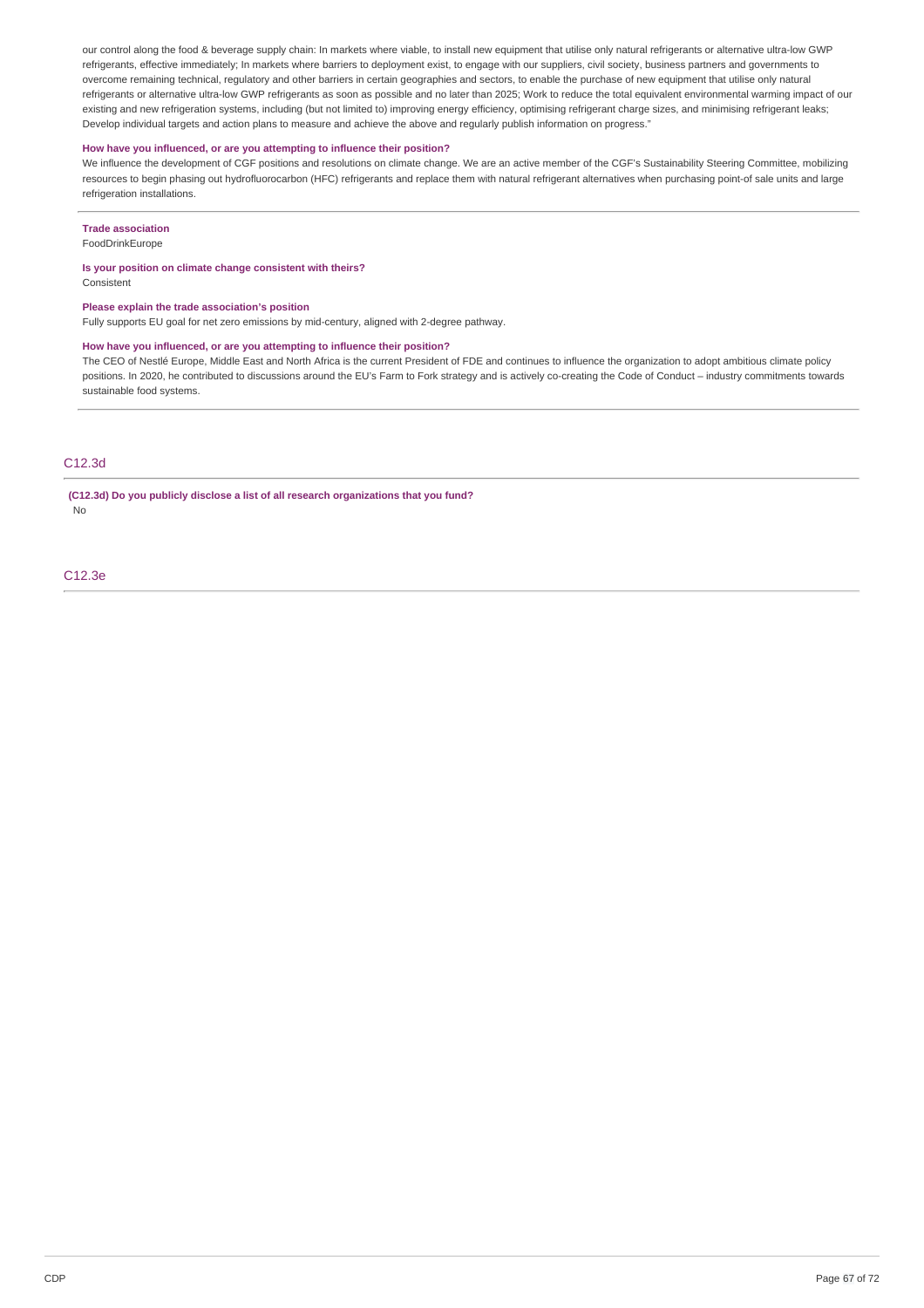### **(C12.3e) Provide details of the other engagement activities that you undertake.**

Engagement activities with our employees: Nestlé Cares is our Global Employee Volunteering Program. It provides employees the opportunity to make an impact by engaging and assisting local communities, focusing on our three impact areas: individuals and families, communities and the planet. We at Nestlé are on a journey to help preserve the environment and work together towards a greener future for all. Nestlé Malaysia's volunteering efforts continue to lead the way in our ongoing fight against plastic waste. In September 2020, we mobilized 270 volunteers in a beach clean-up effort across five beach locations and six volunteers performed Nestlé's first ever underwater clean-up effort in Sepanggar Island, Sabah. Another great example is Nestlé Canada where employees participated in a weeklong volunteer effort, donating their time and talents to activities primarily focused on cleaning up local neighborhoods, parks, shorelines and communities near where they live and work. Nestlé has committed to making our packaging 100% recyclable or reusable by 2025 and this clean-up is one more effort towards preventing packaging from ending up in nature.

Engagement activities with our farmers: The Nestlé Cocoa Plan aims to improve the lives of cocoa farmers and the quality of their products. Improving productivity by adopting good agricultural practices is key in improving farmers' income but also in using natural resources in a sustainable way. In 2020, 124 053 farmers were engaged through the Nestlé Cocoa Plan. Additionally, 202,890 tonnes of the cocoa we sourced throughout the year was supplied through the plan. We are committed to sourcing 100% of it through our Nestlé Cocoa Plan by 2025. We are also committed to eliminating deforestation from our coffee and cocoa supply chains by the end of 2025. The Nestlé Cocoa Plan together with Rainforest Alliance certification enables us to tackle risks of deforestation but also child labor and a lack of living incomes for cocoa farming household, holistically. Ultimately, we work with farmers, communities and local and international organizations to develop and implement solutions targeting the following three pillars:

- Better Farming: providing training and resources to help farmers improve yields and quality, increasing income and improving livelihoods.

- Better Lives: tackling child labor, empowering women and improving education to help communities thrive.
- Better Cocoa: Enhancing supply chain traceability and tackling deforestation.

Engagement activities with academia: Nestlé has aligned its reporting disclosures with the recommendations of the Taskforce on Climate-related Financial Disclosures (TCFD) including the TCFD-aligned disclosures such as the scenario modelling undertaken in 2020. This modelling and assessment was led by an internal working group (representing various businesses and functions) which partnered and engaged with the University of Cambridge's Center for Risk Studies to define the methodology and build a climate modelling tool. The University of Cambridge's Centre for Risk Studies provides frameworks for recognizing, assessing and managing the risks of systemic threats. They assess how associated impacts ripple across an increasingly connected world with potential consequent effects on the international economy, financial markets and global corporations. Nestlé therefore decided to engage with academia to develop robust climate modelling as part of its TCFD report.

Engagement activities with non-governmental organization: Nestlé is a Partner of the Ellen MacArthur Foundation of both the New Plastics Economy initiative and the Food initiative. We contribute to the Foundation's mission to accelerate the transition to the circular economy. Being a Partner of the Foundation allows us to engage with other industry stakeholders and join forces to mobilize the ecosystem for an effective transformational change. By applying the principles of the circular economy, we can help transition towards to a fully regenerative system.

Nestlé is also a member of the Earthworm Foundation which helps Nestlé to identify the origin of its raw materials, to engage their suppliers and to develop and implement strategies to reach the Nestlé Responsible Sourcing standards in their pulp & paper, palm oil and coconut supply chains. This is particularly relevant towards achieving our net zero by 2050 ambition where we committed to sourcing 50% of key ingredients through regenerative agricultural methods by 2030.

### C12.3f

(C12.3f) What processes do you have in place to ensure that all of your direct and indirect activities that influence policy are consistent with your overall climate **change strategy?**

#### Our internal governance structure:

The Board of Directors, the Chairman, CEO and Executive Board supervise and manage our role in society and the CSV strategy. They are supported by the internal management bodies and relevant committees to deliver on our ambitions and commitments (see more here: <https://www.nestle.com/csv/what-is-csv/governance>). These are:

### Board of Directors

The Board is the ultimate governance body of the Company and is responsible for the ultimate supervision of the Group. The Board attends to all matters which are not reserved to the General Meeting or another governance body of the Company by law, the Articles of Association or internal regulations. Directors are annually-elected at the Nestle Annual General Meeting.

In 2020 our Board of Directors reviewed our Board Regulations and Committee Charters to reflect all aspects of its ESG responsibilities and make our risk management framework more explicit.

The Board of Directors currently comprises: Paul Bulcke, Mark Schneider, Henri de Castries, Renato Fassbind, Pablo Isla, Ann M. Veneman, Eva Cheng, Patrick Aebischer, Kasper Rorsted, Kimberly A. Ross, Dick Boer, Dinesh Paliwal, Hanne Jimenez de Mora, and Lindiwe Majele Sibanda.

#### Executive Board

In 2018, the meetings of the Nestlé in Society Board was absorbed into Nestlé's Executive Board meetings. This level of coordination ensures that all of our direct and indirect activities that influence policy are consistent with our overall climate change strategy.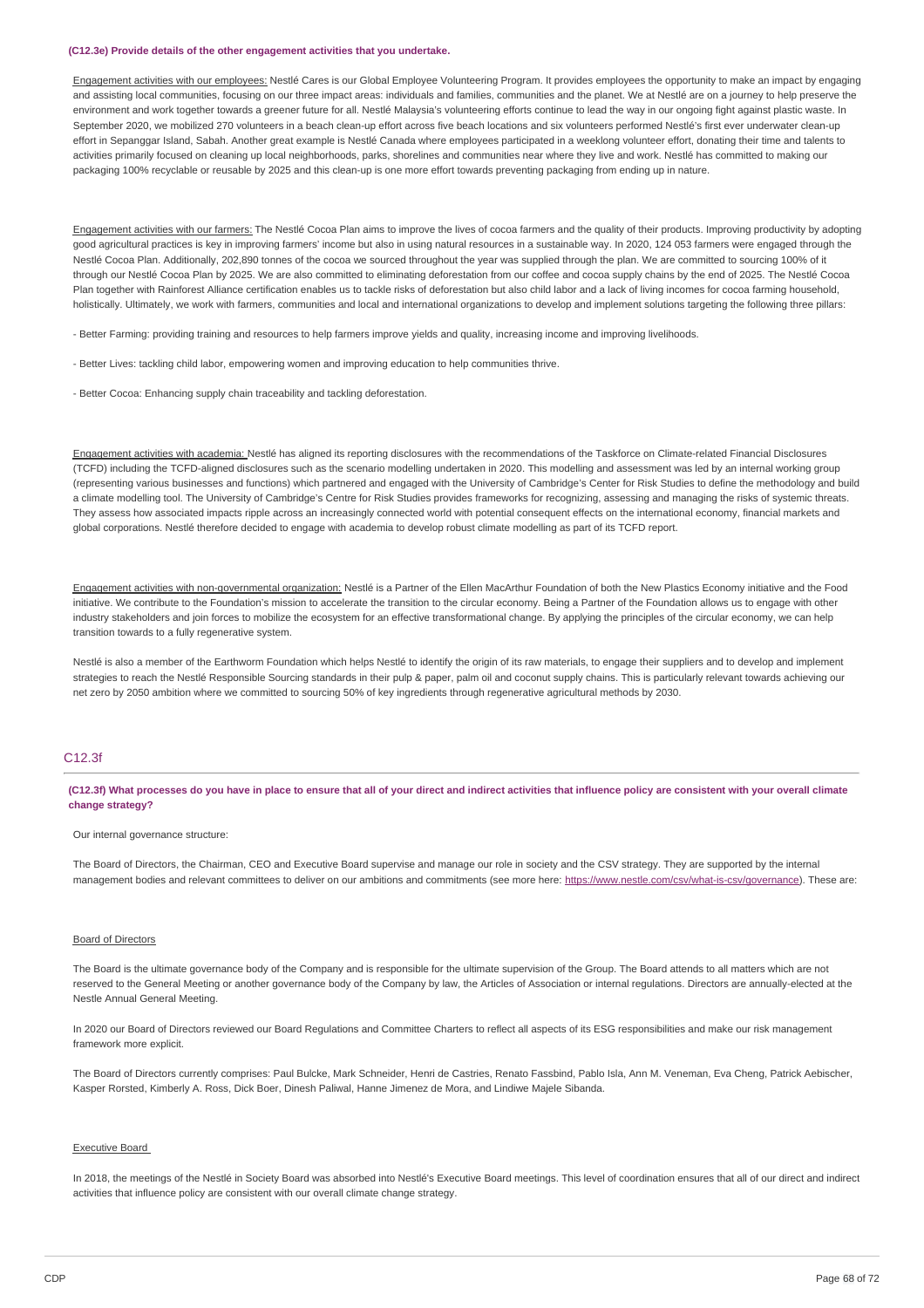To reflect the importance of sustainability in its corporate governance, Nestlé has split, for the first time, the existing Nomination and Sustainability Committee into a separate Nomination Committee and a focused Sustainability Committee. This will allow Board members to dedicate more time, focus and action on each separate topic.

### Nomination Committee

Our Nomination Committee oversees the long-term succession planning of the Board, its independence and self-evaluation. It ensures an appropriately wide net is cast on key successions.

The Nomination Committee currently comprises: Henri de Castries (Chair), Paul Bulcke (member), Eva Cheng (member), and Dinesh Paliwal (member).

### Sustainability Committee

Our Sustainability Committee reflects the importance of sustainability in Nestlé's corporate governance.

The Sustainability Committee currently comprises: Ann M. Veneman (Chair), Dick Boer (member), Hanne Jimenez de Mora (member) and Lindiwe Majele Sibanda (member).

### Creating Shared Value Council Council (external advisory group)

Chaired by Janet Voûte, the Nestlé CSV Council currently comprises eight external members, whose expertise spans corporate social responsibility, strategy, sustainability, nutrition, water and rural development. The members serve as advisors to help facilitate the ongoing development of the Company's Creating Shared Value business strategy. Council members also form the judging panel for the Nestlé CSV Prize (<https://www.nestle.com/csv/what-is-csv/nestleprize>).

The CSV Council currently comprises: Georg Kell, Mark R. Kramer, Bryan Meehan, Gim Huay Neo, Prabhu Pingali, Frederick K. Swaniker, Ann M. Veneman, Janet Voûte.

### ESG & Sustainability Council

We continue to engage on environmental, social and governance (ESG) topics which are material to our business and impactful on society. We use our scale, resources and influence to be a force for good, creating shared value through ESG. The ESG & Sustainability Council is composed of five focus workstreams: 2050 Net Zero, Water, Sustainable Sourcing, Sustainable Packaging, and Communications & Advocacy.

The ESG & Sustainability Council is comprised of the following Board Members: B. Meunier, L. Freixe, M. Settembri, C. Johnson, M. Batato, S. Palzer, L. Geale and F. Roger

To further ensure a consistent approach between climate policy and our climate engagement activities across business divisions and geographies there is also the Global Advocacy Committee (where climate is one of the topics we follow/develop), the IRT (Issues Round Table), the Compliance Committee (dealing with internal processes and ensuring we maintain an overview on how we are following our internal processes), and the ESG Sustainability Council.

Ultimately, to ensure that all engagements are consistent with the overall Nestlé strategy on climate change, position statements are available and reflect Nestlé's official position on specific topics that may prompt questions from external stakeholders, such as the media and NGOs. The Nestlé Policy on Environmental Sustainability and The Nestlé Commitment on Climate Change are available to all employees and used internally to align our position vis-à-vis climate change.

C12.4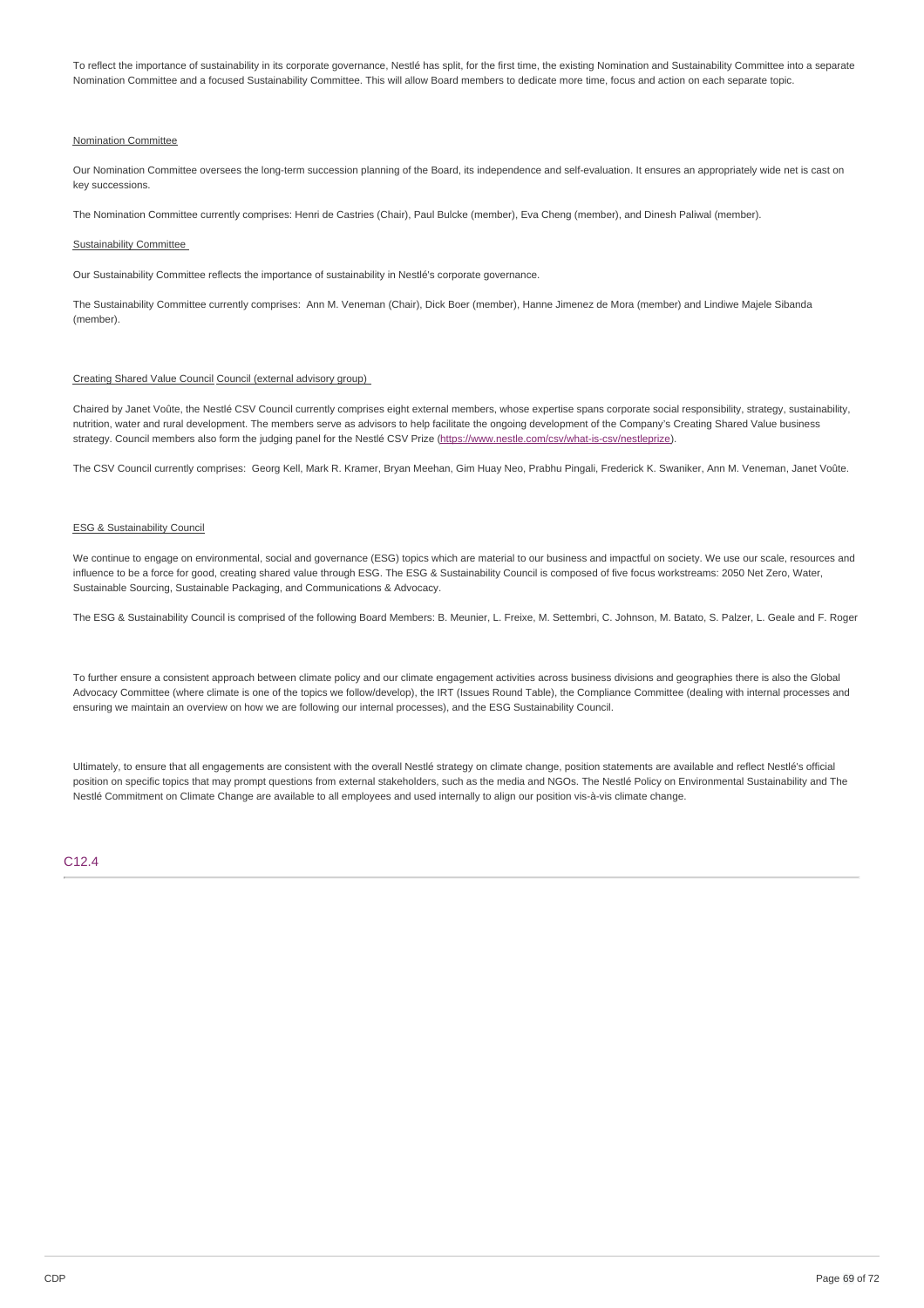(C12.4) Have you published information about your organization's response to climate change and GHG emissions performance for this reporting year in places **other than in your CDP response? If so, please attach the publication(s).**

### **Publication**

In mainstream reports, incorporating the TCFD recommendations

**Status**

Complete

**Attach the document** 2020-annual-review-en.pdf

### **Page/Section reference**

Section: Our Commitments: page 5 Section: Creating Shared Value: For the Planet (pages 36-45) Section: Principal risks and uncertainties (pages 60-63) Section: Corporate Governance and Compliance (pages 64-70)

### **Content elements**

Governance Strategy Risks & opportunities Emission targets

### **Comment**

**Publication**

In mainstream reports

**Status** Complete

**Attach the document** creating-shared-value-report-2020-en.pdf

### **Page/Section reference**

Our journey and progress: (pages 3-8) Section: For the Planet (pages 43-56)

## **Content elements** Governance Strategy Risks & opportunities

Emission targets

### **Comment**

Emissions targets and progress included in this report are based on the new 2018 baseline calculated under financial control, for the development of the Net Zero emissions roadmap published in 2020. New targets have been approved by SBTi at the end of 2020, following a 1.5C pathway. Previous CDP disclosures and other previous company disclosures have been made under operational control, as those reports were connected to previous targets (set in 2016) under such operational control.

### **Publication**

In voluntary communications

### **Status** Complete

**Attach the document**

nestle-net-zero-roadmap-en.pdf

**Page/Section reference** Full document

### **Content elements**

Strategy Risks & opportunities Emissions figures Emission targets

### **Comment**

## C13. Other land management impacts

## C-AC13.2/C-FB13.2/C-PF13.2

(C-AC13.2/C-FB13.2/C-PF13.2) Do you know if any of the management practices mentioned in C-AC12.2a/C-FB12.2a/C-PF12.2a that were implemented by your **suppliers have other impacts besides climate change mitigation/adaptation?** Yes

### C-AC13.2a/C-FB13.2a/C-PF13.2a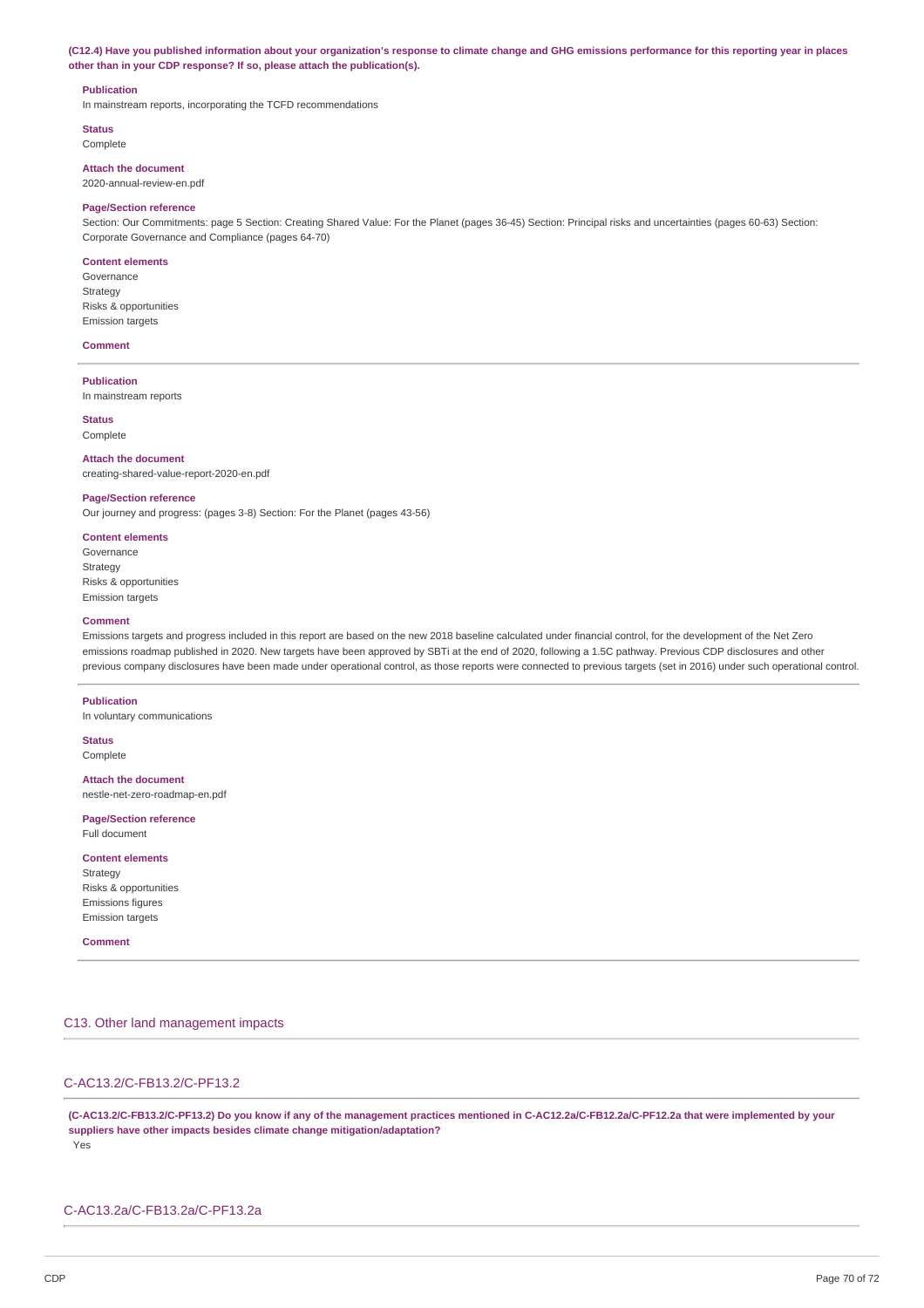### (C-AC13.2a/C-FB13.2a/C-PF13.2a) Provide details of those management practices implemented by your suppliers that have other impacts besides climate change **mitigation/adaptation.**

### **Management practice reference number** M<sub>P1</sub>

**Overall effect**

Positive

### **Which of the following has been impacted?**

**Biodiversity** Soil Water Yield

### **Description of impacts**

Trees have numerous benefits. Planting trees within and around the coffee fields helps protect the crops. Thanks to their canopy and rooting system, they reduce the impact of climate deregulations. They generate multiple benefits for these farmers and their ecosystem: natural soil enrichment with nitrogen and organic matter, erosion reduction, water depollution and regulation, biodiversity regeneration. Moreover, trees offer diversified sources of income to farmers: fruits, timber, fuelwood, medicines, and they value the land. High-valued tree species can serve as well as a "safety net" for farmers, to pay for schooling or medical fees. Some farmers refer to them as their "pension fund", as they plan to cut some of these trees when they retire to cover their expenses.

### **Have any response to these impacts been implemented?**

Yes

## **Description of the response(s)**

Agroforestry is the solution implemented by Nespresso. Trees are one of the best investments you can make on earth. They cost a few euros and take only a few minutes to plant, but they generate multiple economic and ecosystem services (soil, water, biodiversity...) for many years, and for free. They are a privileged way to balance human activities with nature. All agroforestry projects are fully designed and developed by the coffee farmers and their organizations. Nespresso assists them technically, but they choose and plant the trees, they maintain and monitor them. By the end of 2020, Nespresso had funded the planting of 5.2 million trees and will continue to invest in promoting the agroforestry transition for smallholder farmers. In 2021, Nespresso has committed to fund the planting of 825,000 trees. This fosters multiple positive impacts on soil, water, biodiversity, farmer revenue, and of course on the quality of the coffees sourced for Nespresso Grands Crus.

## **Management practice reference number**

M<sub>P2</sub>

**Overall effect** Positive

### **Which of the following has been impacted?**

**Biodiversity** Soil Water Yield

### **Description of impacts**

The Nature Conservancy's reThink Soil initiative causes a multitude of interlinked positive impacts. It aims to do good for the environment (environmental conservation and increasing biodiversity), good for the farmer's bottom line (improved livelihoods and farming practices), and good for Purina (investment in its own future) and the pets that enjoy our healthy recipes.

### **Have any response to these impacts been implemented?**

Yes

### **Description of the response(s)**

Technology is being used widely on the farms and Nestlé supports this development. Sensors, drones, computers, better seeds, and improved agronomic practices are all helping farmers treat natural resources with care.

### **Management practice reference number**

MP3

### **Overall effect**

Positive

## **Which of the following has been impacted?**

**Biodiversity** Soil Water Yield

### **Description of impacts**

Increasing soil organic matter can have significant impacts on removing carbon emitted by humans. In addition, this creates plenty of other properties including: - More nutrients: organic matter provides essential minerals and allows for better yields - Water absorption: this type of soil can absorb up to 20 times its mass in water. This is useful to reduce irrigation and fight against floods and droughts. - Erosion resistance: organic matter structures the soil which reduces mudflows from happening - Water filtering: purification for cleaner groundwater - Biodiversity: more organic matter means more life in the soil - Fewer plant phytosanitary products: healthy crops simply require fewer inputs

### **Have any response to these impacts been implemented?**

Yes

### **Description of the response(s)**

New practices, respectful of the soil, are developed with farmers. These rely on three principles: - Limit tillage: turning the land over means impoverishing it and releasing the carbon it has managed to trap. Therefore, it's best to let earthworms and biodiversity do the work - Between each crop, various plants are sown so that the soil is never exposed: with this vegetation cover, the plants can take CO2 from the air to grow. Then they are laid on the ground where they are decomposed and incorporated into the soil. - Diversification of crops and extended rotations: the same elements of the soil are not constantly being used and thus pests are repeled seeing as they do not have time to get used to the soils.